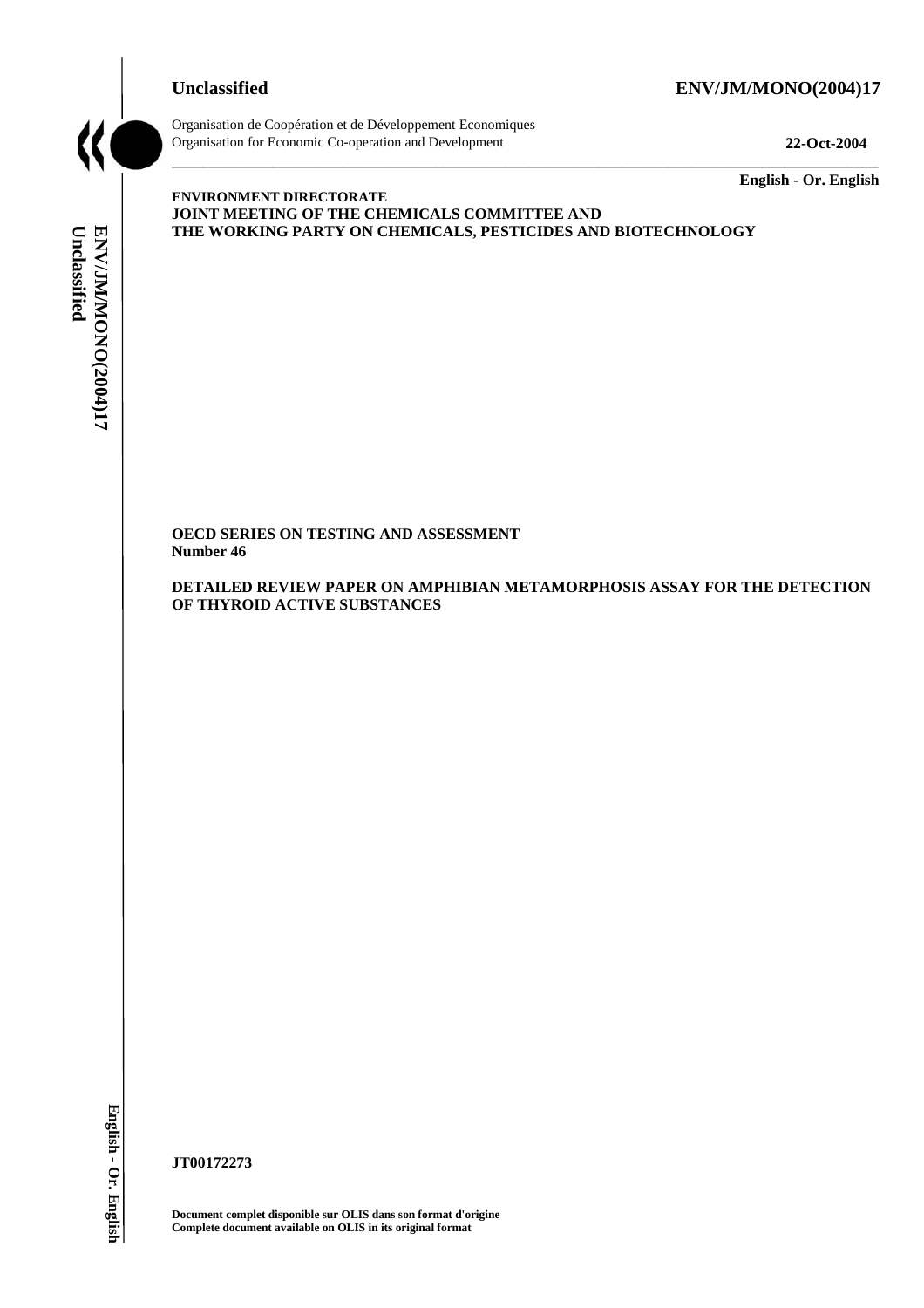# **OECD Environment Health and Safety Publications**

# **Series on Testing and Assessment**

**No. 46** 

# **DETAILED REVIEW PAPER ON AMPHIBIAN METAMORPHOSIS ASSAY FOR THE DETECTION OF THYROID ACTIVE SUBSTANCES**

# **Environment Directorate ORGANISATION FOR ECONOMIC CO-OPERATION AND DEVELOPMENT**

**Paris June 2004**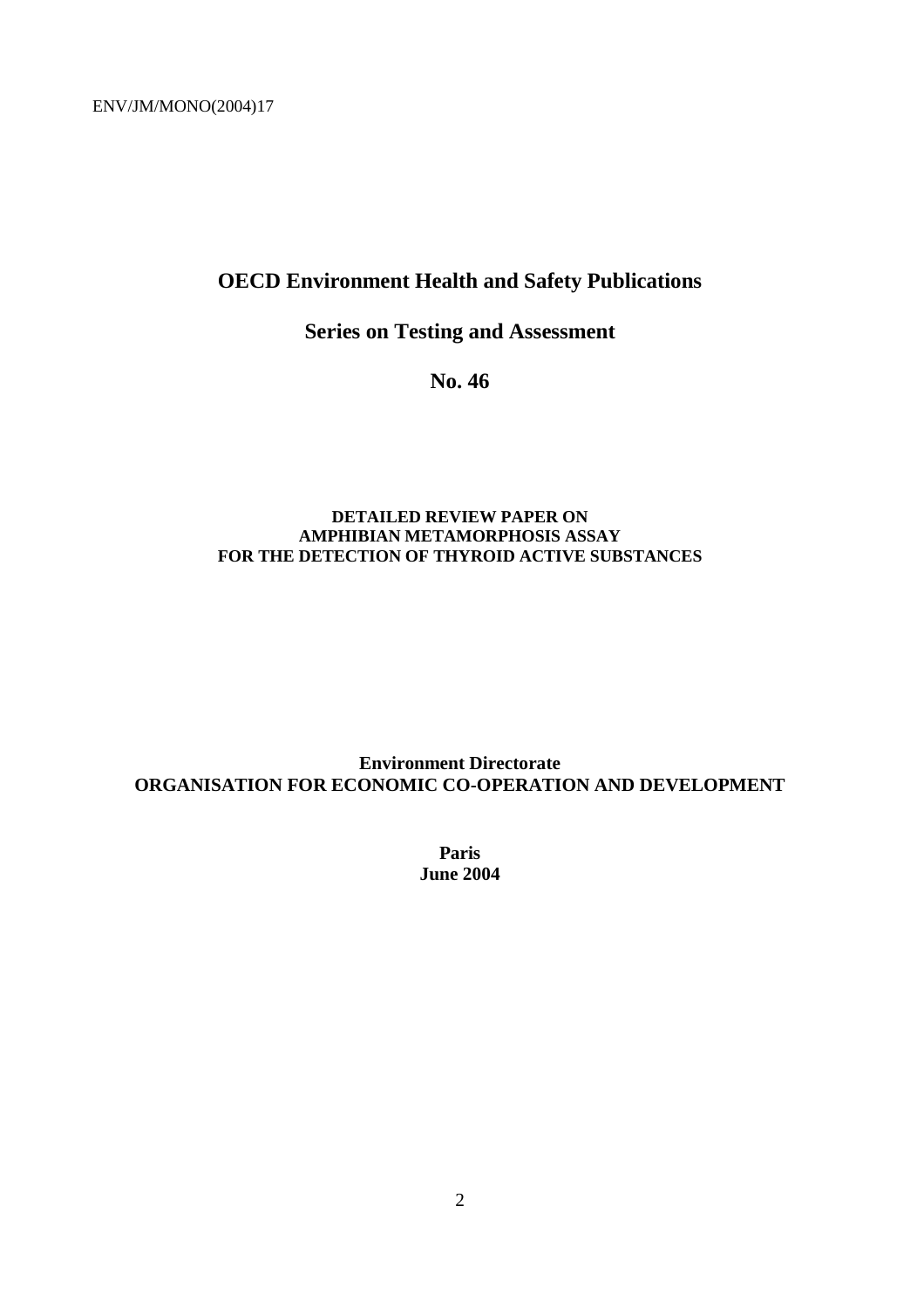#### **Also published in the Series on Testing and Assessment:**

No. 1, *Guidance Document for the Development of OECD Guidelines for Testing of Chemicals (1993; reformatted 1995)*

No. 2, *Detailed Review Paper on Biodegradability Testing (1995)*

No. 3, *Guidance Document for Aquatic Effects Assessment (1995)* 

No. 4, *Report of the OECD Workshop on Environmental Hazard/Risk Assessment (1995)*

No. 5, *Report of the SETAC/OECD Workshop on Avian Toxicity Testing (1996)*

No. 6, *Report of the Final Ring-test of the Daphnia magna Reproduction Test (1997)*

No. 7, *Guidance Document on Direct Phototransformation of Chemicals in Water (1997)* 

No. 8, *Report of the OECD Workshop on Sharing Information about New Industrial Chemicals Assessment (1997)*

No. 9, *Guidance Document for the Conduct of Studies of Occupational Exposure to Pesticides during Agricultural Application (1997)*

No. 10, *Report of the OECD Workshop on Statistical Analysis of Aquatic Toxicity Data (1998)*

No. 11, *Detailed Review Paper on Aquatic Testing Methods for Pesticides and industrial Chemicals (1998)*

No. 12, *Detailed Review Document on Classification Systems for Germ Cell Mutagenicity in OECD Member Countries (1998)*

No. 13, *Detailed Review Document on Classification Systems for Sensitising Substances in OECD Member Countries 1998)*

No. 14, *Detailed Review Document on Classification Systems for Eye Irritation/Corrosion in OECD Member Countries (1998)*

No. 15, *Detailed Review Document on Classification Systems for Reproductive Toxicity in OECD Member Countries (1998)*

No. 16, *Detailed Review Document on Classification Systems for Skin Irritation/Corrosion in OECD Member Countries (1998)*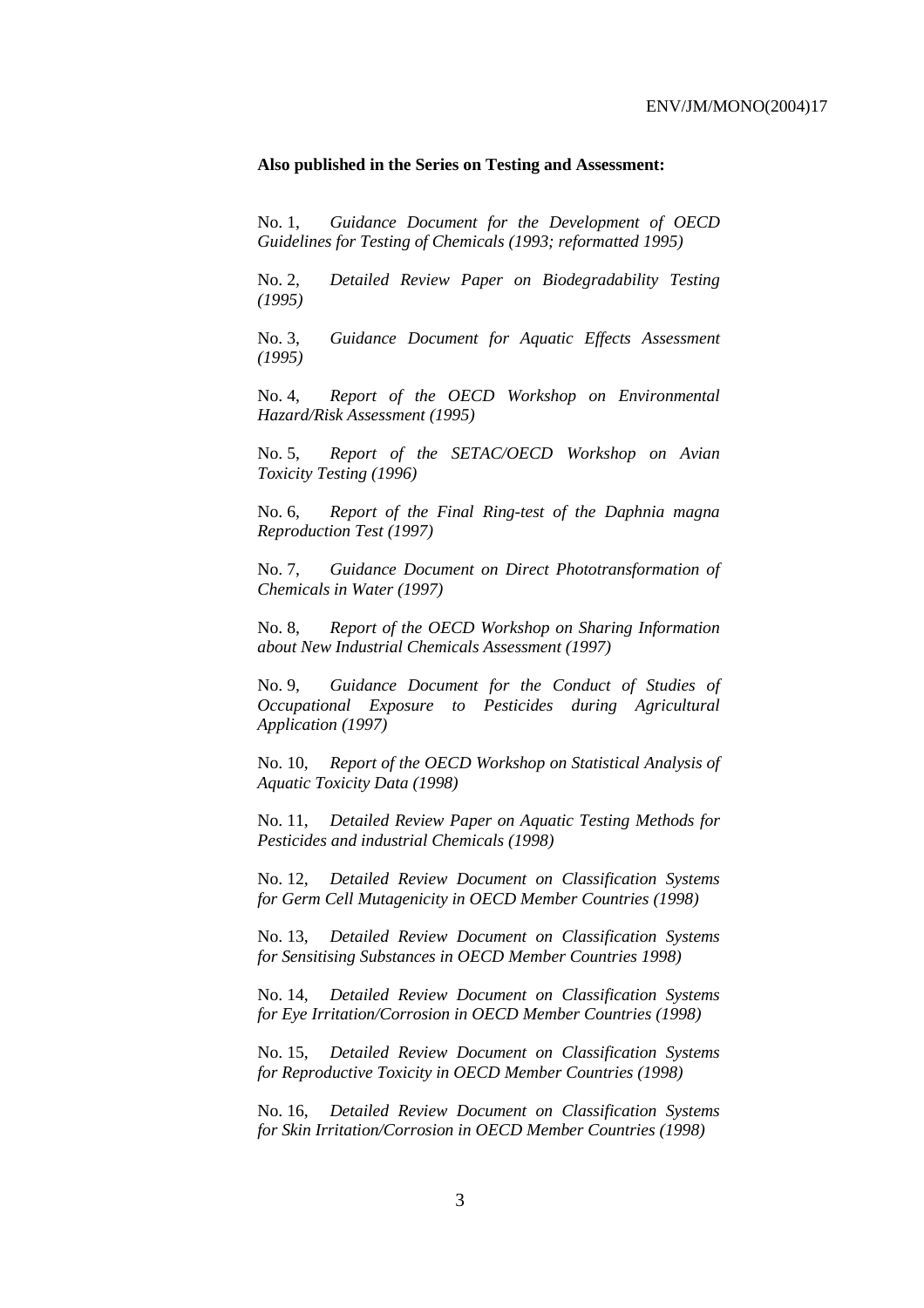No. 17, *Environmental Exposure Assessment Strategies for Existing Industrial Chemicals in OECD Member Countries (1999)*

No. 18, *Report of the OECD Workshop on Improving the Use of Monitoring Data in the Exposure Assessment of Industrial Chemicals (2000)*

No. 19, *Guidance Document on the Recognition, Assessment and Use of Clinical Signs as Humane Endpoints for Experimental Animals used in Safety Evaluation (1999)*

No. 20, *Revised Draft Guidance Document for Neurotoxicity Testing (in approval)*

No. 21, *Detailed Review Paper: Appraisal of Test Methods for Sex Hormone Disrupting Chemicals (2000)*

No. 22, *Guidance Document for the Performance of Out-door Monolith Lysimeter Studies (2000)*

No. 23, *Guidance Document on Aquatic Toxicity Testing of Difficult Substances and Mixtures (2000)*

No. 24, *Guidance Document on Acute Oral Toxicity Testing (2001)*

No. 25, *Detailed Review Document on Hazard Classification Systems for Specifics Target Organ Systemic Toxicity Repeated Exposure in OECD Member Countries (2001)*

No. 26, *Revised Analysis of Responses Received from Member Countries to the Questionnaire on Regulatory Acute Toxicity Data Needs (2001)*

No 27, *Guidance Document on the Use of the Harmonised System for the Classification of Chemicals Which are Hazardous for the Aquatic Environment (2001)*

No 28, *Guidance Document for the Conduct of Skin Absorption Studies (2004)*

No 29, *Guidance Document on Transformation/Dissolution of Metals and Metal Compounds in Aqueous Media (2001)*

No 30, *Detailed Review Document on Hazard Classification Systems for Mixtures (2001)*

No 31, *Detailed Review Paper on Non-Genotoxic Carcinogens Detection: The Performance of In-Vitro Cell Transformation Assays (draft)*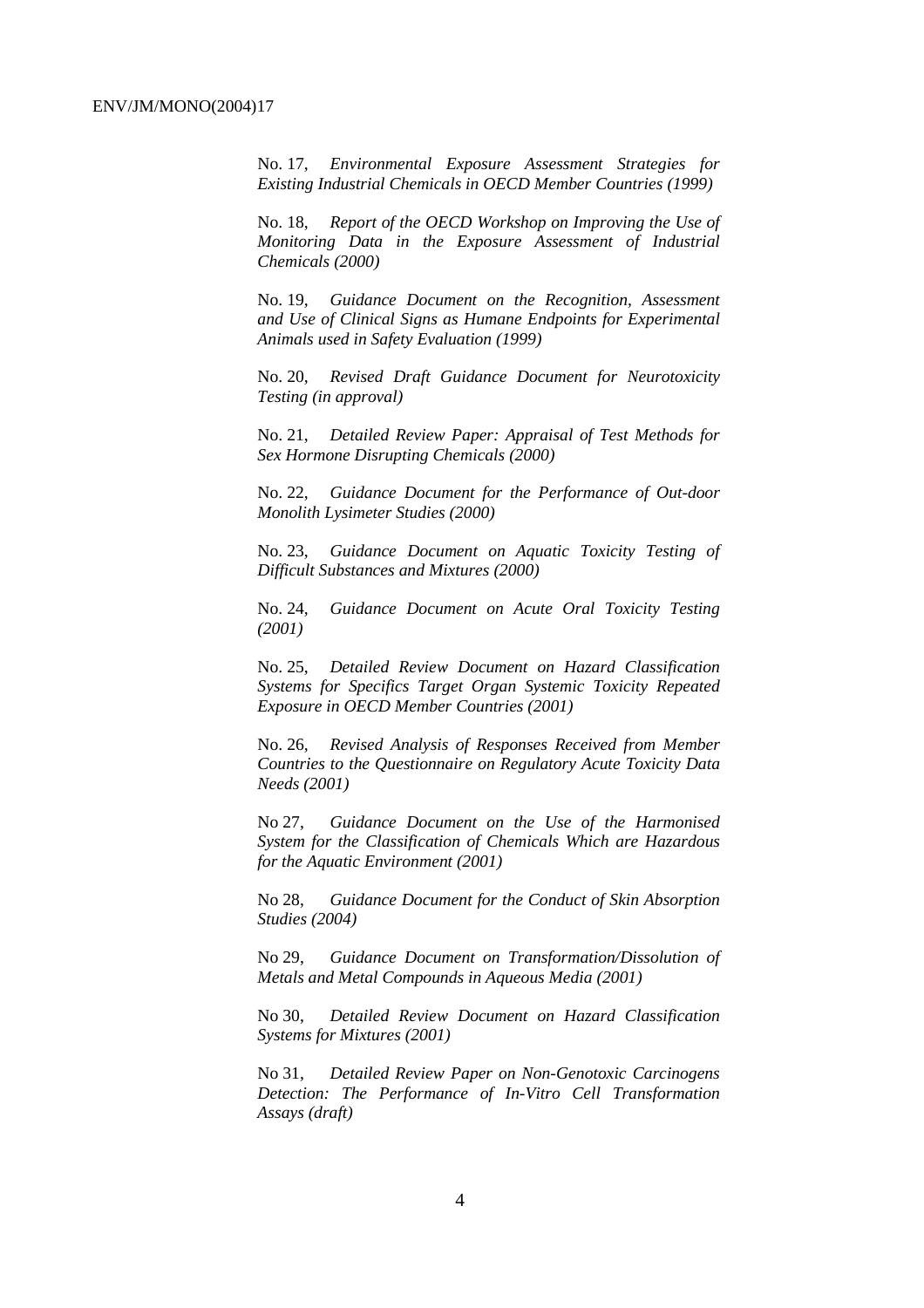No. 32, *Guidance Notes for Analysis and Evaluation of Repeat-Dose Toxicity Studies (2000)*

No. 33, *Harmonised Integrated Classification System for Human Health and Environmental Hazards of Chemical Substances and Mixtures (2001)*

No. 34, *Guidance Document on the Development, Validation and Regulatory Acceptance of New and Updated Internationally Acceptable Test Methods in Hazard Assessment (in preparation)*

No. 35, *Guidance notes for analysis and evaluation of chronic toxicity and carcinogenicity studies (2002)*

No. 36, *Report of the OECD/UNEP Workshop on the use of Multimedia Models for estimating overall Environmental Persistence and long range Transport in the context of PBTS/POPS Assessment (2002)*

No. 37, *Detailed Review Document on Classification Systems for Substances Which Pose an Aspiration Hazard (2002)*

No. 38, *Detailed Background Review of the Uterotrophic Assay Summary of the Available Literature in Support of the Project of the OECD Task Force on Endocrine Disrupters Testing and Assessment (EDTA) to Standardise and Validate the Uterotrophic Assay (2003)*

No. 39, *Guidance Document on Acute Inhalation Toxicity Testing (in preparation)*

No. 40, *Detailed Review Document on Classification in OECD Member Countries of Substances and Mixtures Which Cause Respiratory Tract Irritation and Corrosion (2003)*

No. 41, *Detailed Review Document on Classification in OECD Member Countries of Substances and Mixtures which in Contact with Water Release Toxic Gases (2003)*

No. 42, *Guidance Document on Reporting Summary Information on Environmental, Occupational and Consumer Exposure (2003)*

No. 43, *Draft Guidance Document on Reproductive Toxicity Testing and Assessment (in preparation)*

No. 44, *Description of Selected Key Generic Terms Used in Chemical Hazard/Risk Assessment (2003)* 

No. 45, *Guidance Document on the Use of Multimedia Models for Estimating Overall Environmental Persistence and Long-range Transport (2004)*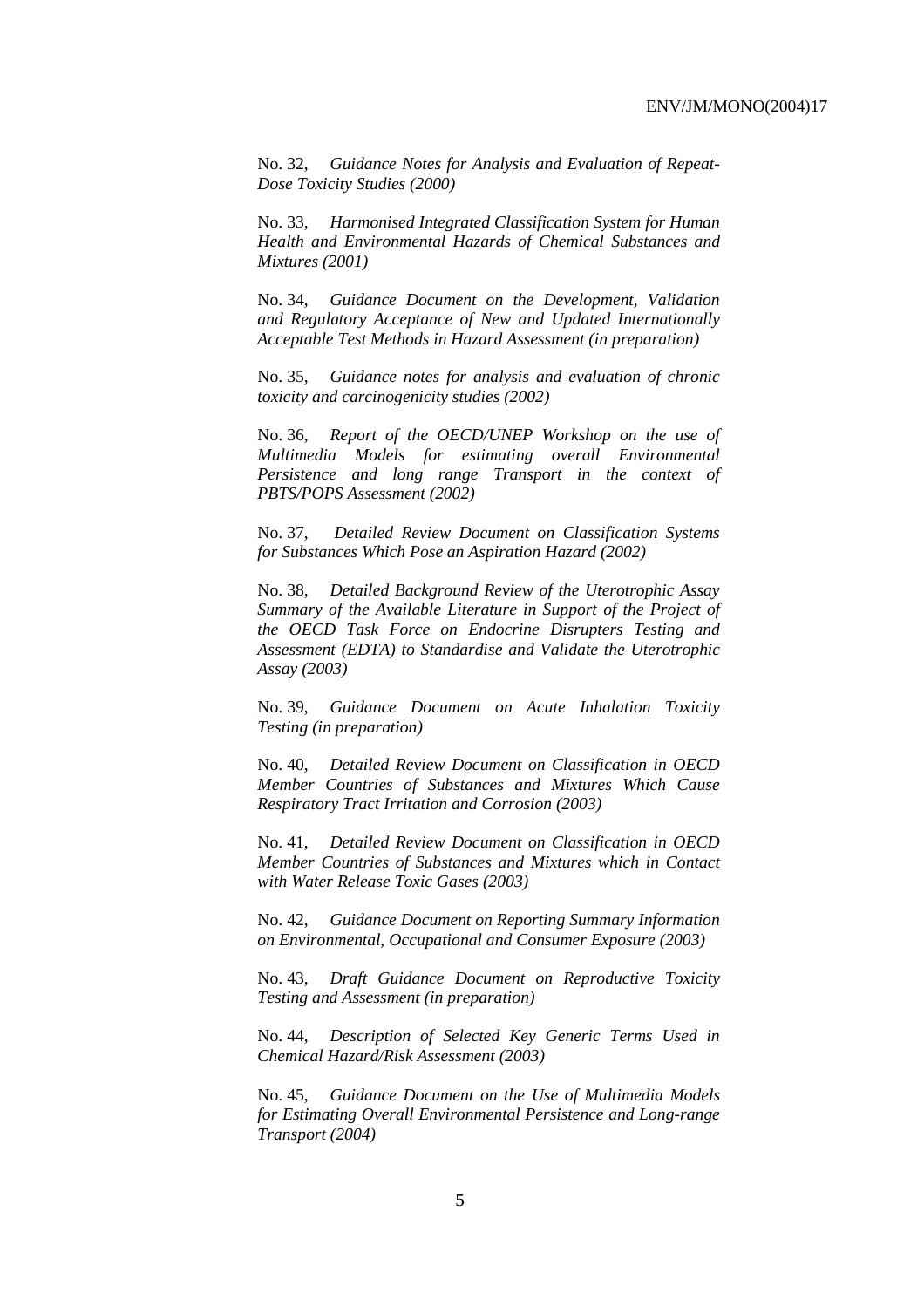No. 46, *Detailed Review Paper on Amphibian Metamorphosis Assay for the Detection of Thyroid Active Substances (2004)* 

# **© OECD 2003**

Applications for permission to reproduce or translate all or part of this material should be made to: Head of Publications Service, OECD, 2 rue André-Pascal, 75775 Paris Cedex 16, France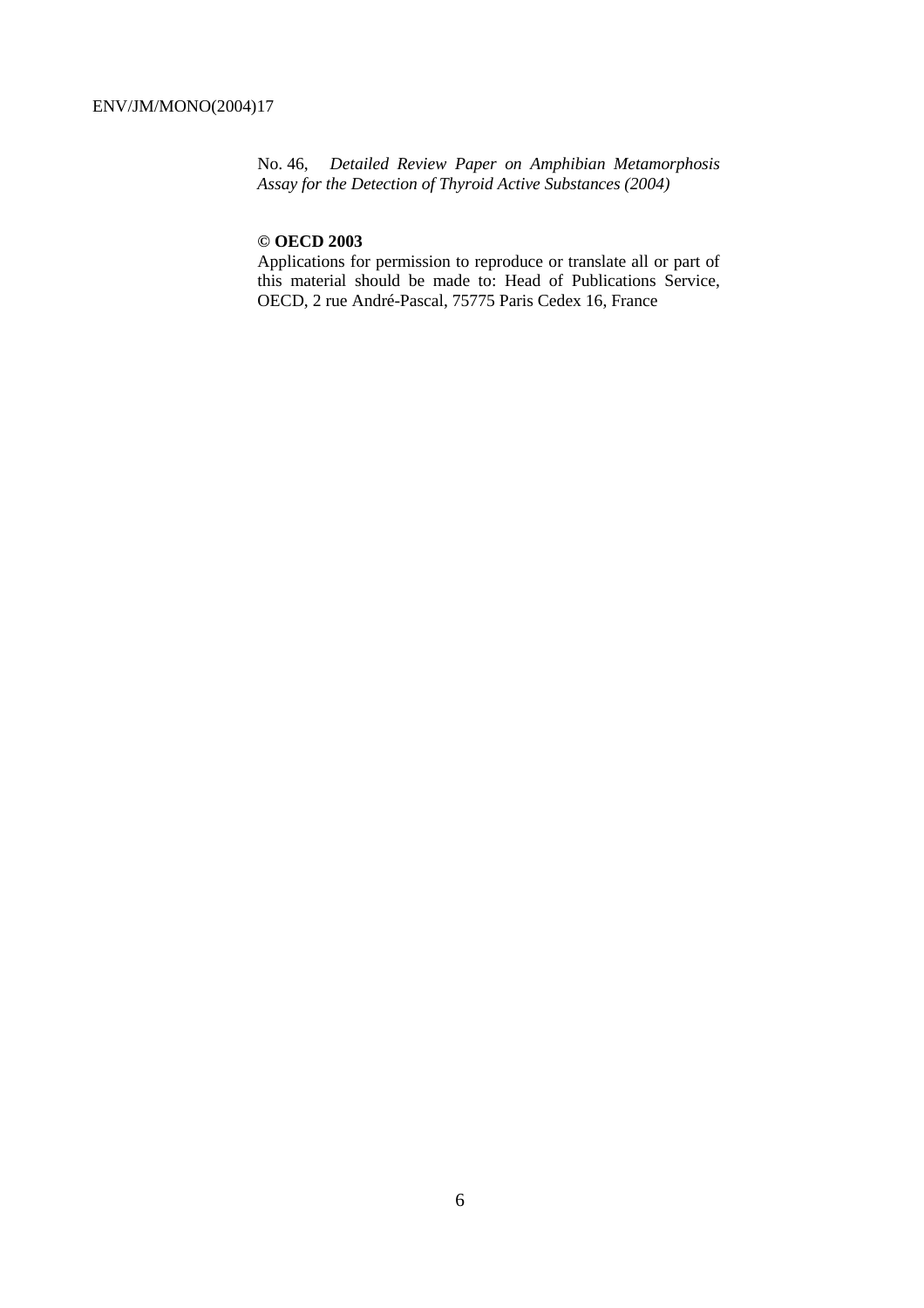# **ABOUT THE OECD**

The Organisation for Economic Co-operation and Development (OECD) is an intergovernmental organisation in which representatives of 30 industrialised countries in North America, Europe and the Asia and Pacific region, as well as the European Commission, meet to co-ordinate and harmonise policies, discuss issues of mutual concern, and work together to respond to international problems. Most of the OECD's work is carried out by more than 200 specialised committees and working groups composed of member country delegates. Observers from several countries with special status at the OECD, and from interested international organisations, attend many of the OECD's workshops and other meetings. Committees and working groups are served by the OECD Secretariat, located in Paris, France, which is organised into directorates and divisions.

The Environment, Health and Safety Division publishes free-of-charge documents in nine different series: **Testing and Assessment**; **Good Laboratory Practice and Compliance Monitoring**; **Pesticides and Biocides**; **Risk Management**; **Harmonisation of Regulatory Oversight in Biotechnology**; **Safety of Novel Foods and Feeds; Chemical Accidents; Pollutant Release and Transfer Registers; and Emission Scenario Documents.** More information about the Environment, Health and Safety Programme and EHS publications is available on the OECD's World Wide Web site (http://www.oecd.org/ehs/).

*This publication was produced within the framework of the Inter-Organisation Programme for the Sound Management of Chemicals (IOMC).* 

**The Inter-Organisation Programme for the Sound Management of Chemicals (IOMC) was established in 1995 following recommendations made by the 1992 UN Conference on Environment and Development to strengthen co-operation and increase international co-ordination in the field of chemical safety. The participating organisations are FAO, ILO, OECD, UNEP, UNIDO, UNITAR and WHO. The World Bank and UNDP are observers. The purpose of the IOMC is to promote co-ordination of the policies and activities pursued by the Participating Organisations, jointly or separately, to achieve the sound management of chemicals in relation to human health and the environment.**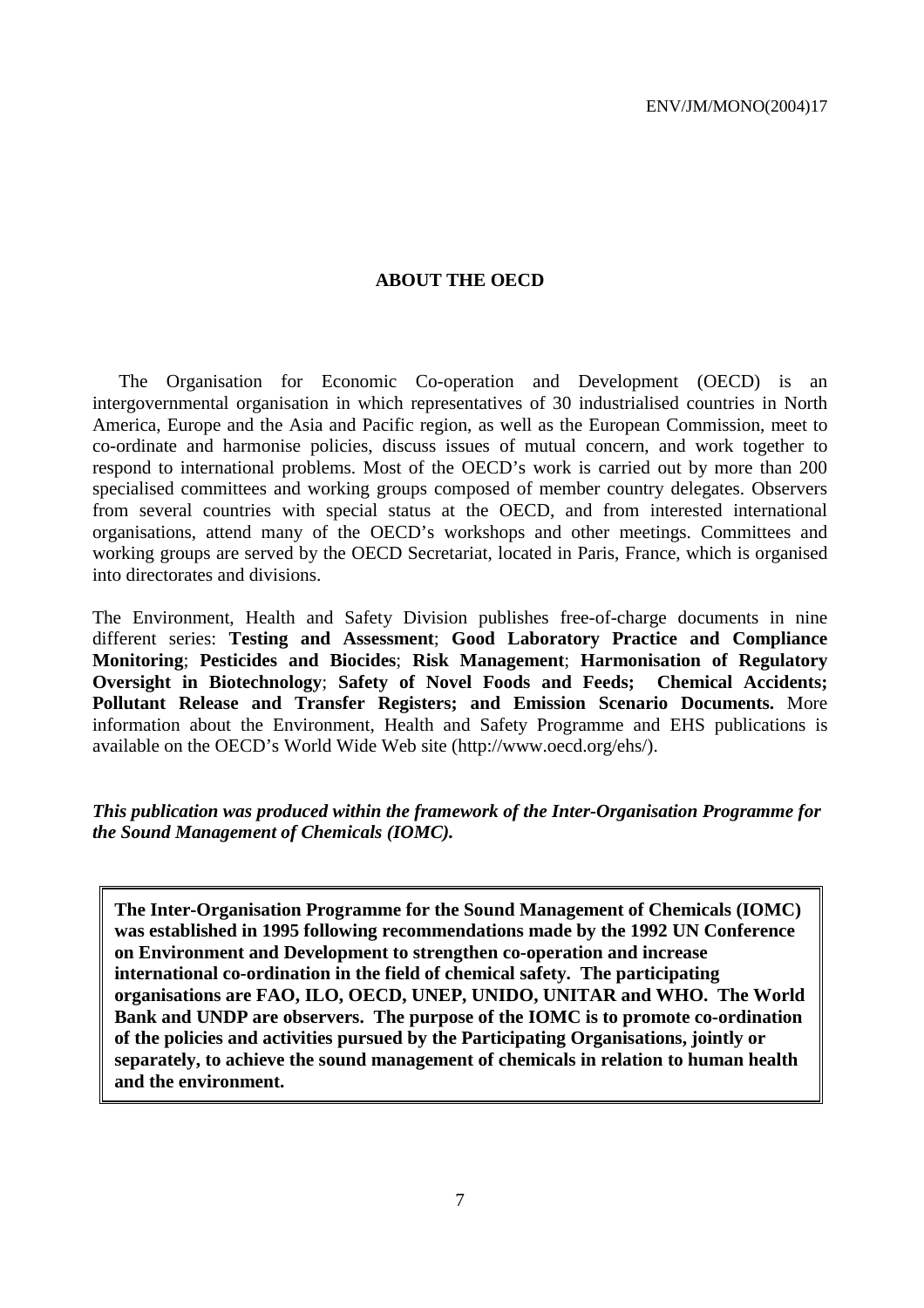**This publication is available electronically, at no charge.** 

**For this and many other Environment, Health and Safety publications, consult the OECD's World Wide Web site (www.oecd.org/ehs/)** 

**or contact:** 

**OECD Environment Directorate, Environment, Health and Safety Division**

> **2 rue André-Pascal 75775 Paris Cedex 16 France**

**Fax: (33-1) 45 24 16 75** 

**E-mail: ehscont@oecd.org**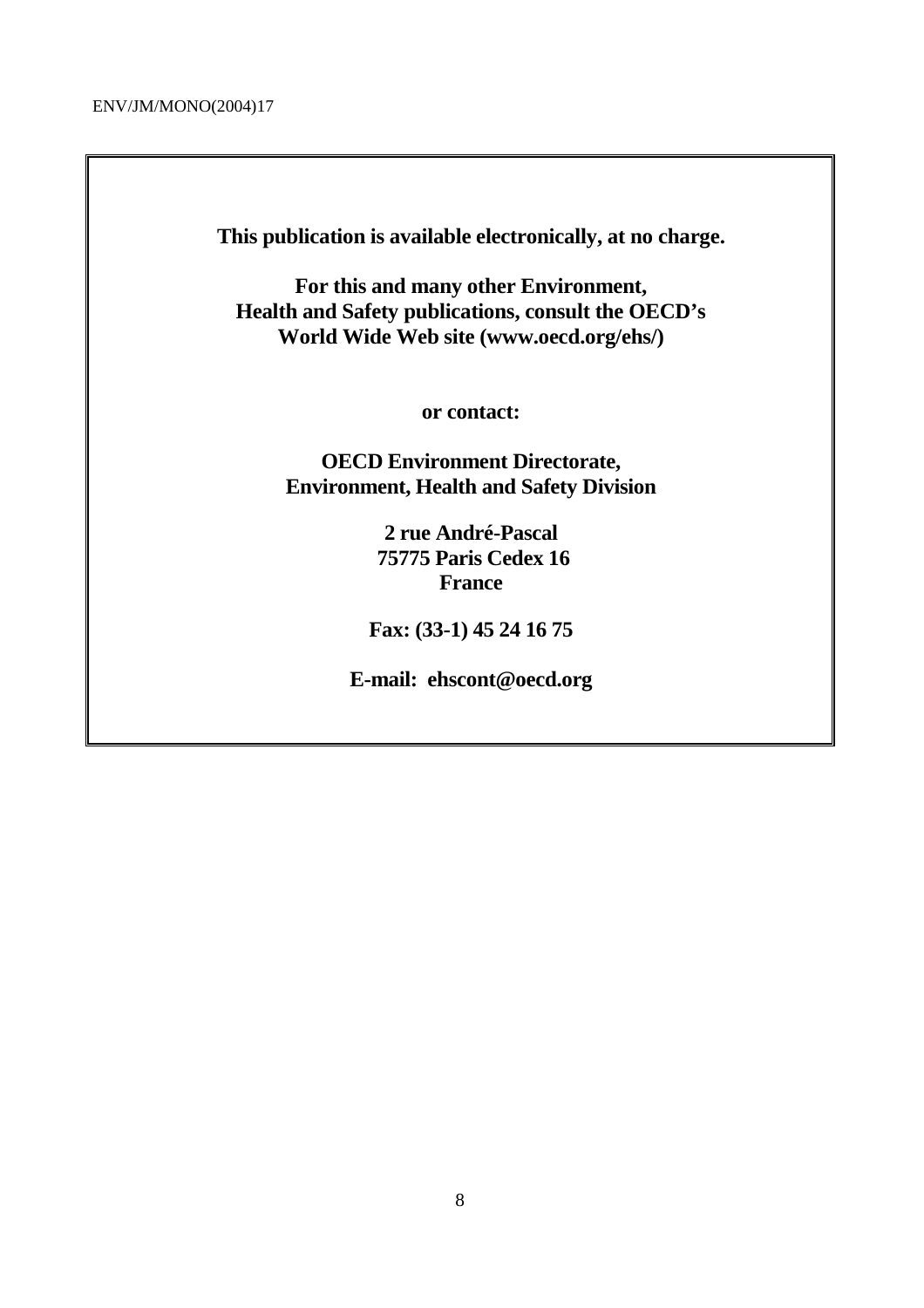# **TABLE OF CONTENTS**

| Rationale and Objectives of the Amphibian Metamorphosis Assays 18<br>1.1<br>1.2<br>1.3                                                                                               |  |
|--------------------------------------------------------------------------------------------------------------------------------------------------------------------------------------|--|
| OVERVIEW AND SCIENTIFIC BASIS OF AMPHIBIAN METAMORPHOSIS ASSAYS                                                                                                                      |  |
| 2.1<br>2.2<br>2.3<br>2.3.1<br>2.3.2<br>2.4<br>2.4.1<br>2.4.2<br>2.4.3<br>2.5<br>2.6<br>Production of Thyroid Hormone and Mechanism of Thyroid Hormone Action 36<br>2.7<br>2.8<br>2.8 |  |
| DESCRIPTION OF CANDIDATE ENDPOINTS REFLECTIVE OF THYROID                                                                                                                             |  |
| 3.1<br>3.1.1<br>3.1.2<br>3.1.3<br>3.1.4                                                                                                                                              |  |
| 3.2<br>3.3                                                                                                                                                                           |  |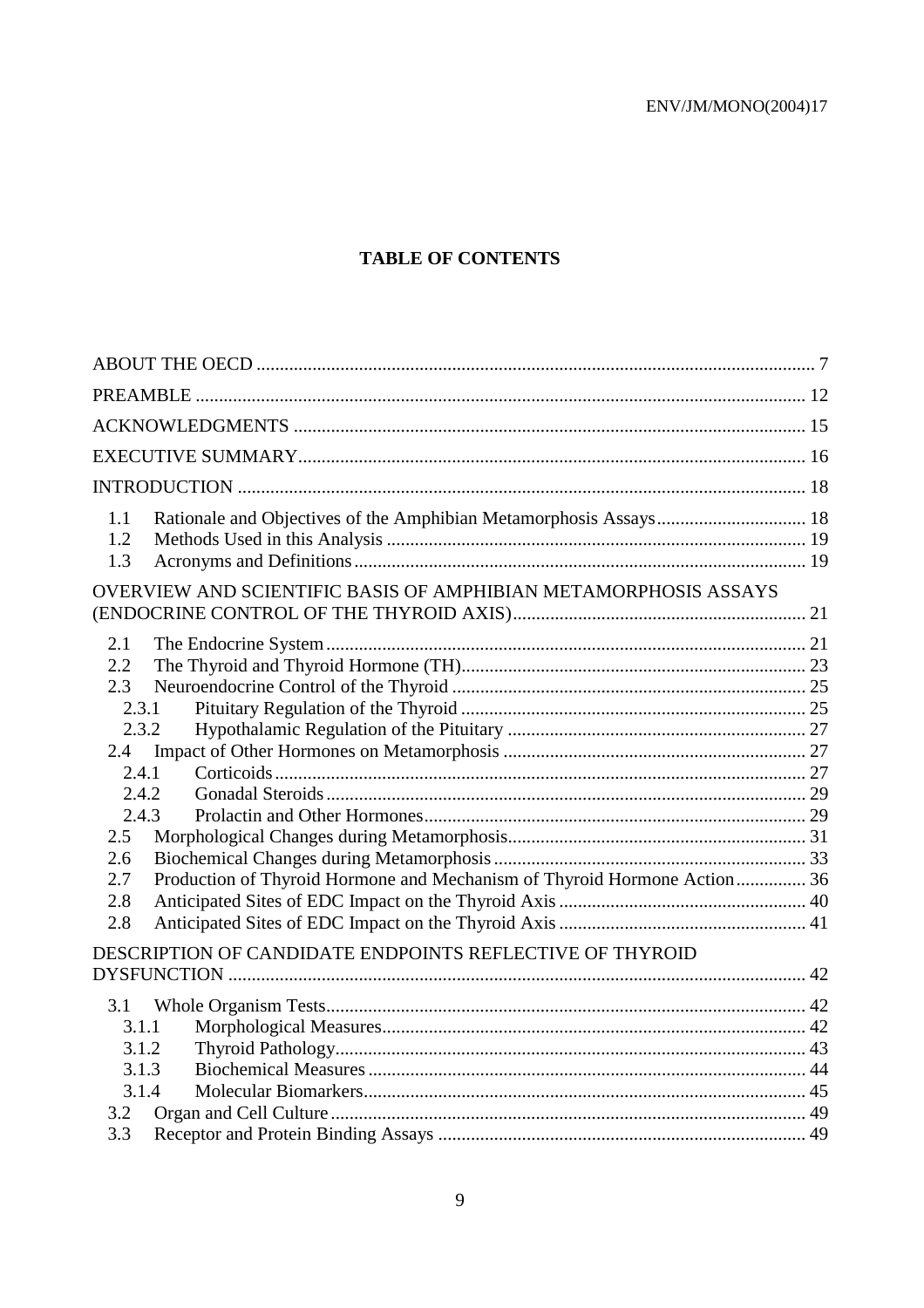| 4.1   |                                                                |  |
|-------|----------------------------------------------------------------|--|
| 4.2   |                                                                |  |
| 4.3   |                                                                |  |
| 4.4   |                                                                |  |
|       |                                                                |  |
| 5.1   |                                                                |  |
| 5.1.1 |                                                                |  |
| 5.1.2 |                                                                |  |
| 5.1.3 |                                                                |  |
| 5.2   |                                                                |  |
| 5.3   |                                                                |  |
| 5.4   |                                                                |  |
|       | EXPERIMENTAL DESIGN CONSIDERATIONS FOR AMPHIBIAN METAMORPHOSIS |  |
|       |                                                                |  |
| 6.1   |                                                                |  |
| 6.1.1 |                                                                |  |
| 6.1.2 |                                                                |  |
| 6.2   |                                                                |  |
| 6.2.1 |                                                                |  |
| 6.2.2 |                                                                |  |
| 6.2.3 |                                                                |  |
| 6.3   |                                                                |  |
| 6.4   |                                                                |  |
| 6.5   |                                                                |  |
| 6.5.1 |                                                                |  |
| 6.5.2 |                                                                |  |
|       |                                                                |  |
| 7.1   |                                                                |  |
| 7.2   |                                                                |  |
| 7.3   |                                                                |  |
|       |                                                                |  |
| 8.1   |                                                                |  |
| 8.2   |                                                                |  |
| 8.3   |                                                                |  |
| 8.3.1 |                                                                |  |
| 8.4   |                                                                |  |
| 8.4   |                                                                |  |
| 8.5   |                                                                |  |
| 8.6   |                                                                |  |
|       |                                                                |  |
| 9.1   |                                                                |  |
|       |                                                                |  |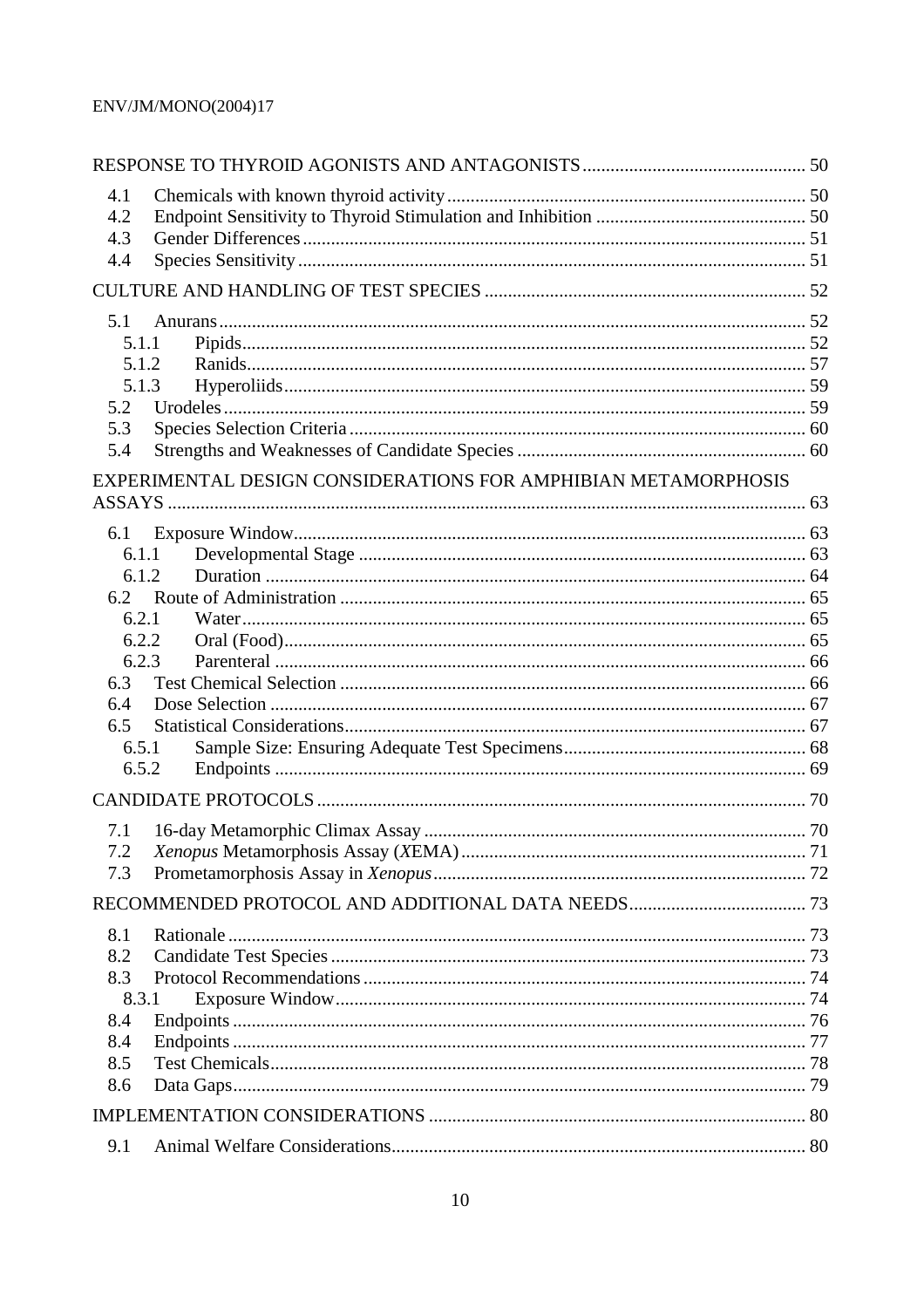# **LIST OF TABLES**

| Table 2-3. Catalog of Endpoints Potentially Useful in Measuring Thyroid Disruption Based on Specific |  |
|------------------------------------------------------------------------------------------------------|--|
|                                                                                                      |  |
|                                                                                                      |  |
|                                                                                                      |  |
|                                                                                                      |  |
| Table 6-1. Test Chemicals used in Various Preliminary/Prevalidation Amphibian Metamorphosis Assays.  |  |
|                                                                                                      |  |
|                                                                                                      |  |
|                                                                                                      |  |

# **LIST OF FIGURES**

| Figure 8-1: Schematic of Methodology for Prevalidation Optimization of Pre/Prometamorphosis |  |
|---------------------------------------------------------------------------------------------|--|
|                                                                                             |  |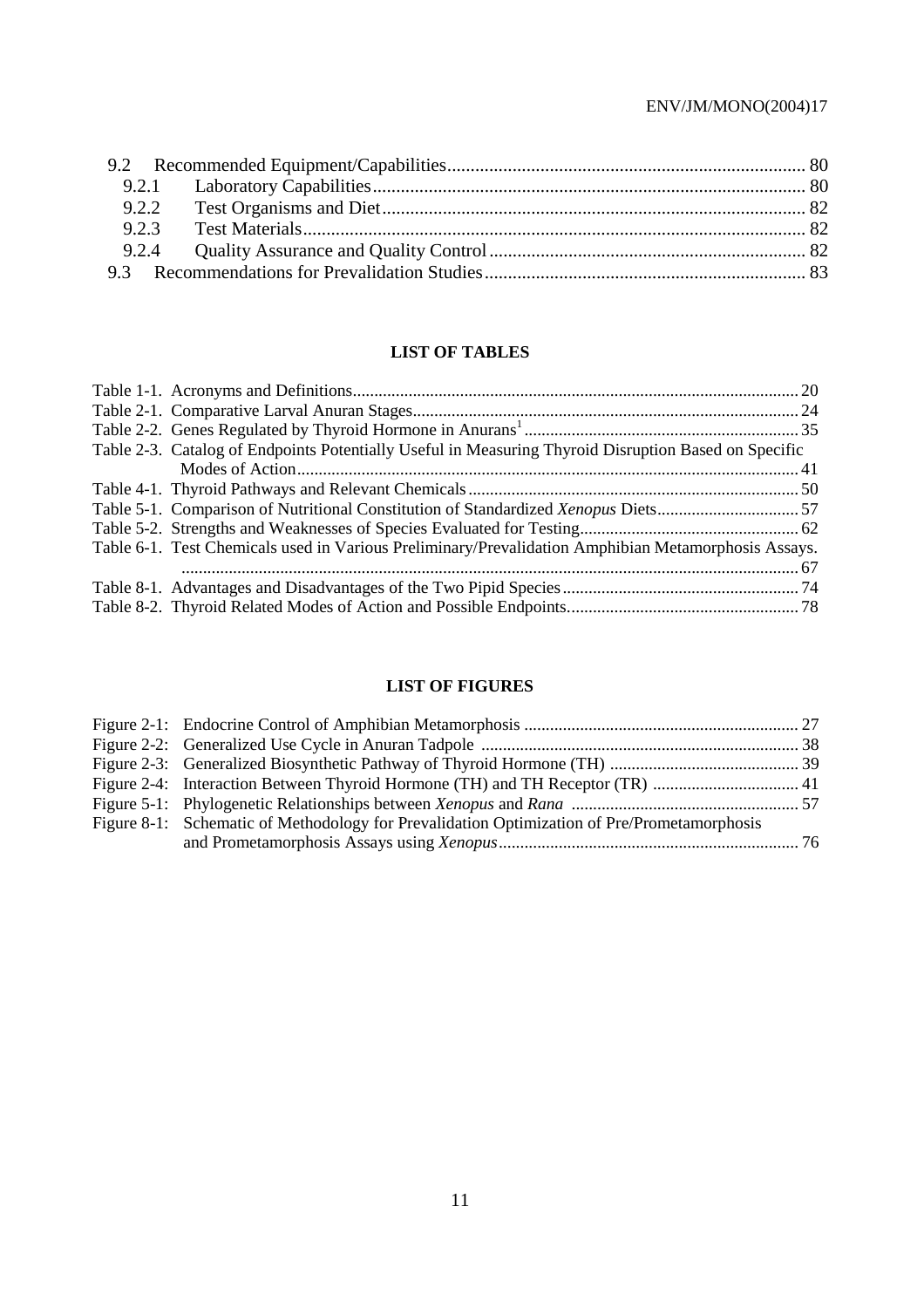#### **PREAMBLE**

In 1998, a Task Force on Endocrine Disrupter Testing and Assessment (EDTA) was established at the request of OECD member countries. The EDTA Task Force is a Special Activity of the Test Guidelines Programme and its main objectives are to:

- identify the needs and prioritize the development of new and enhanced guidelines for the detection and characterization of endocrine disrupting chemicals;
- develop a harmonized testing strategy for the screening and testing of endocrine disrupters;
- manage validation work for newly developed and enhanced Test Guidelines as appropriate; and,
- provide practical tools for sharing testing results and assessments.

The need for new and updated test methods to detect and characterise endocrine disrupting chemicals has been expressed by the Task Force for the assessment of human health effects and environmental effects. At early meetings of the EDTA Task Force, it appeared that existing OECD Test Guidelines would insufficiently cover for endocrine-related effects, especially for the environment. Member countries decided to list test methods which could potentially cover effects of chemicals on the reproductive system (estrogen agonists/antagonists and androgen agonists/antagonists) and on the development (thyroid system), and proposed enhancements where needed. The amphibian metamorphosis assay was one that was thought to be a promising test method for thyroid effects.

This Detailed Review Paper (DRP) is intended to provide the current state-of-the-knowledge in the area of amphibian metamorphosis with the view to use amphibian metamorphosis as a model for the detection of chemicals affecting the thyroid axis in vertebrates. Amphibian metamorphosis is dependent on the thyroid axis which orchestrates a diverse and well-understood program resulting in measurable physiological and biochemical changes in post-embryonic morphogenesis, selective cell death, and measurable anatomical restructuring in free-living larvae in most anurans. Several tests have been developed worldwide; they consist in short-term morphological, biochemical, and molecular-based assays with different principles, methods and techniques recommended. The DRP has been written to provide a summary of the literature up to 2003, and an overview of existing approaches relevant for the standardisation and validation of an amphibian metamorphosis assay.

The amphibian metamorphosis assay, regardless of the different approaches, is based on the principle that metamorphosis is a period of substantial morphological changes under the control of the thyroid axis, which are developmentally comparable to post-embryonic organogenesis in mammals. Metamorphosis in the anuran class is separated into three distinct periods, premetamorphosis, prometamorphosis, and metamorphic climax. Each of the three sequences is the occasion of specific morphological changes, influenced by biochemical and molecular signals under the control of thyroid. Three primary morphological changes occur during metamorphosis, 1) resorption or regression of tissue or organ systems that have primary function only in the larval life stage, 2) remodeling of larval organ systems to their adult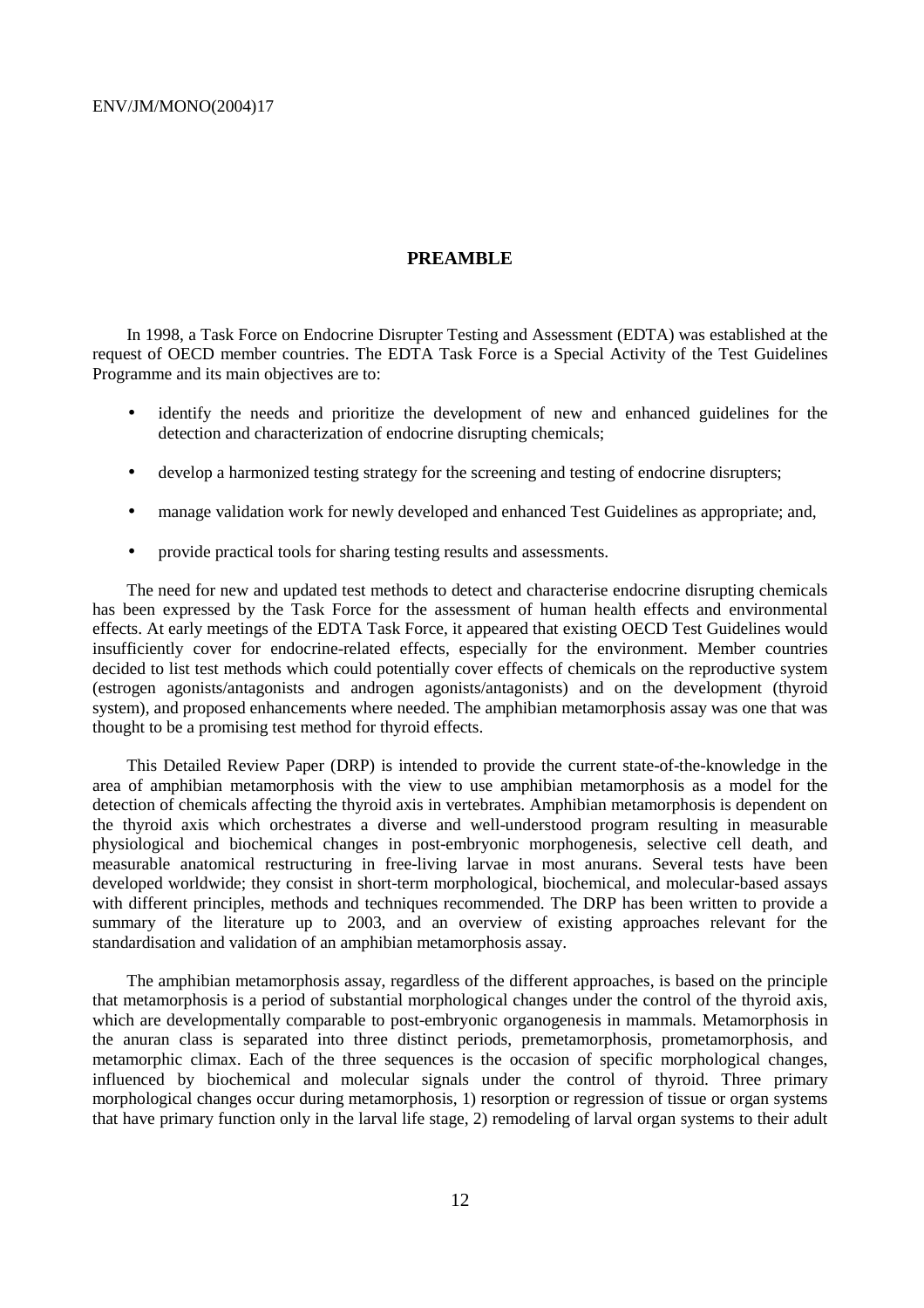form, which are suitable only for the adult, and 3) de novo development of tissues in the adult that are not required by the larvae.

The thyroid axis represents one potential target for environmental chemicals, and many different thyroid disruption pathways are possible. The objective of the Amphibian metamorphosis assay is to provide an indication of whether a chemical substance acts as a thyroid disrupter in amphibians, thus in vertebrates, through the measurement of defined endpoints. It is true that from an evolutionary standpoint, amphibians are distinctively separated phylogenetically from other vertebrates. However, specific aspects of the thyroid axis are conserved amongst most chordates at both the morphological and molecular levels. The conserved nature of the thyroid axis enhances the ability to use amphibian, particularly anuran, as a general model for evaluating thyroid disruption that can be extrapolated to other vertebrate species. Our working hypothesis is that amphibians can be used to screen for thyroid disrupting chemicals as a representative chordate. The anuran model will be used as a reference in this DRP.

The content of this review is used, together with on-going works in OECD member countries, to define the parameters (principle, methods and techniques) that will be used in the amphibian metamorphosis assay. The assay, as agreed by member countries, then needs to be validated to establish its relevance (i.e. whether the test is meaningful and useful for the intended purpose) and its reliability (i.e. reproducibility of test results over time within and among laboratories).

General principles for the conduct of validation studies have been defined following the OECD Stockholm Conference on Validation and Regulatory Acceptance of New and Updated Test Methods in Hazard Assessment. The OECD draft Guidance Document No. 34 describes these guiding principles and addresses the important steps and aspects that must be considered prior to and during the validation process. They include: (i) the definition of the test method and related issues (e.g., purpose, predictions, endpoints, limitations), (ii) the design and conduct of the initial phase of the validation process leading to the optimisation of the test method (often referred to as the pre-validation), (iii) the design and conduct of the broader, multi-laboratory follow-up validation work, based on the outcomes of the initial phases and aiming at accumulation of data on the relevance and reliability of the test method, and (iv) the overall data evaluation and subsequent validation study conclusion, keeping in mind the requirements of regulatory authorities for submission of information relating to new or modified test procedures. It also discusses the need for and the extent of an independent evaluation, or peer review, of validated test methods.

The planning and conduct of a validation study should be undertaken on a case-by-case basis since there may be several ways of assessing the validity of the method. As described in the draft Guidance Document No. 34, the validation process is sufficiently flexible so that it can be applied equally well to a wide variety of tests and procedures. The flexibility also applies regardless of whether tests are for health or environmental effects. Flexibility is also encouraged on issues such as the amounts of information required at each phase, the number of chemicals tested, when and to what extent to use blind testing, and the number of laboratories participating.

A Validation Management Group for Ecotoxicity Testing (VMG-eco) has been established at the OECD level to supervise the planning and conduct of experimental work in fish, birds, amphibians and invertebrates. This VMG-eco reports back to the Task Force on Endocrine Disrupters Testing and Assessment (EDTA). To discuss the technical details of the assay, an Ad hoc Expert group on Amphibian Testing was created in 2002 and met for the first time in June 2003 to discuss ans compare the exisitng approach and prepare a proposal for initial validation work to the VMG-eco.

The assay, once validated, is intended to be used as a short-term assay within the overall testing strategy for the detection and assessment of potential endocrine disrupters.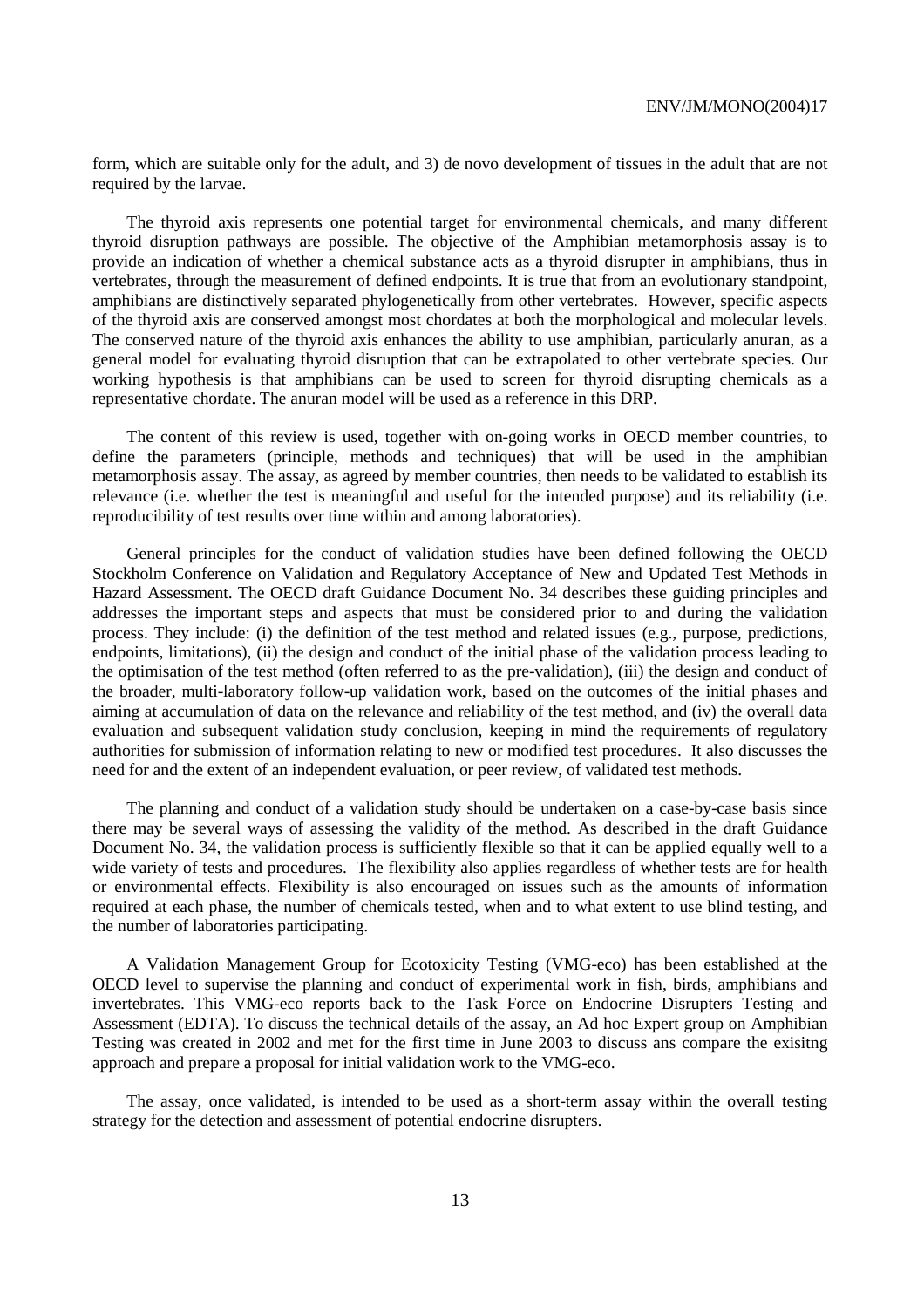The U.S. Environmental Protection Agency took the lead in preparing the initial version of this Detailed Review Paper for their national programme on endocrine disrupters. A draft of this document was circulated for comments in September 2002 to OECD member countries. Comments were received from several internationally recognised experts (see acknowledgement section). A revised draft taking into account comments received served as the basis for the present OECD Detailed Review Paper. Dr. Daniel Pickford, the delegate from the United Kingdom to the OECD Ad hoc Expert Group on Amphibian Testing, assisted the Secretariat in making the final version of the DRP.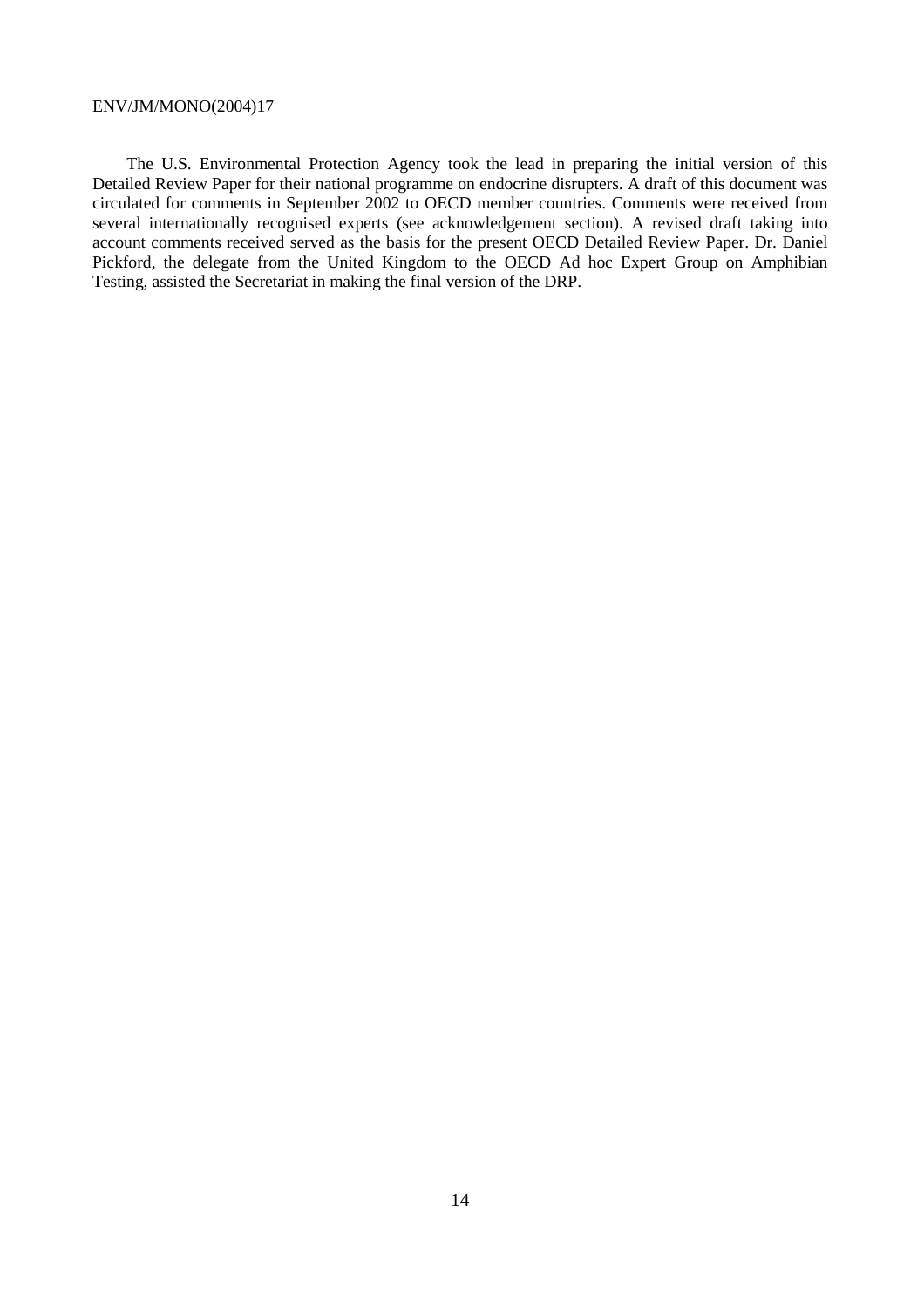# **ACKNOWLEDGMENTS**

The OECD Secretariat would like to acknowledge the contributions of national experts who provided extensive comments on the draft version of this detailed review paper:

- Laboratoire de Physiologie Générale et Comparée, Muséum National d'Histoire Naturelle (France),
- Leibniz-Institute of Freshwater Ecology and Inland Fisheries (Germany),
- Irish Health and Safety Authority (Ireland),
- Laboratorio di Tossicologia Comparata ed Ecotossicologia (Italy),
- Towa Kagaku Company Limited (Japan),
- U.S. EPA; Office of Science Coordination & Policy (United States),
- Syngenta Crop Protection AG,
- Rohm & Haas Company; Toxicology Department,
- International Council on Animal Protection in OECD Programmes.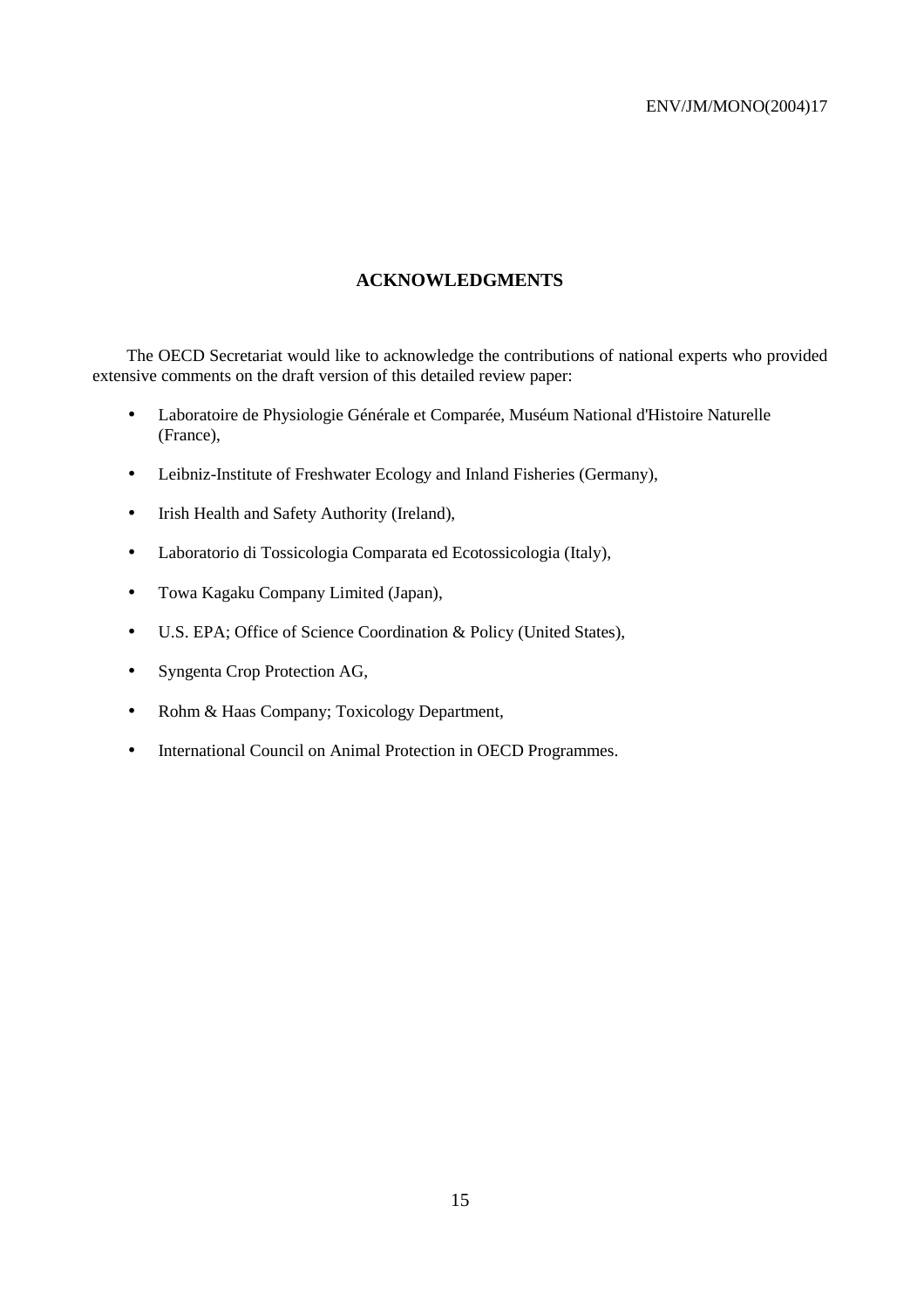# **EXECUTIVE SUMMARY**

i) Concerns regarding both the presence of endocrine disruptors in food, water, or other environmental media and the potential risk they pose to humans and wildlife have been growing in recent years. So far much attention has been dedicated to chemicals interfering with the normal functioning of the reproductive system. The thyroid axis which regulates development in vertebrates is also an area of interest and merits further research with the view to develop a relevant and reliable test method for the detection of chemicals acting as thyroid agonists or antagonists. The Amphibian Metamorphosis Assay is a short-term test with morphological, biochemical, and molecular-based elements designed to evaluate the effects of chemicals on the thyroid axis. The Detailed Review Paper (DRP) explains the scientific basis of the Assay, describes candidate endpoints reflective of thyroid dysfunction and their sensitivity to thyroid stimulation and inhibition, proposes test species and species selection criteria, defines the experimental design considerations, reviews candidate protocols with the view to make recommendations on protocol parameters and finally defines the additional data needs.

ii) The rationale and objectives of the Amphibian Metamorphosis Assay, together with an explanation on the methodology used for the review are reminded in **Section 1: Introduction**.

iii) During metamorphosis in amphibians, certain tissues are resorbed, some are remodeled, and some are created to form an adult organism capable of surviving in a different habitat. Thyroid axis control of the metamorphosis in amphibians is highly complex and involves the central nervous system (CNS), hypothalamus, pituitary gland, thyroid gland, thyroid hormone (TH) transport proteins, thyroid receptors (TR), and transcriptional elements. Although highly complex, two principles remain constant, 1) metamorphic events are triggered by TH, and 2) tissue responsiveness to TH is based on selective response based on TH interaction with TR. Overall, the thyroid axis is a potential target of EDC action. Production and transport of TH, TH binding to receptor, morphological and biological cascade of events occurring during metamorphosis, and overview of anticipated disruption pathways by chemicals are the subject of **Section 2: Overview and scientific basis of amphibian metamorphosis assays (endocrine control of the thyroid axis)**.

iv) Endpoints indicative of disruption of the thyroid axis exist at various levels of biological complexity and method sophistication for their measurement. Each of these levels is described in vivo and in vitro to a lesser extent in **Section 3: Description of candidate endpoints reflective of thyroid dysfunction**. Endpoints originally considered noteworthy included: development staging, limb development, tail resorption, and thyroid morphology and pathology. Methods for biochemical measurement of TH, as well as deiodinase, were evaluated. These methods included conventional radioimmunoassay (RIA), enzymelinked immunosorbent assay (ELISA) techniques, and LC/GC-MS methods. Finally, molecular techniques designed to biomark thyroid function or dysfunction, including transgenic whole animal lines, transfected amphibian cell culture lines, receptor binding and carrier protein assays, and gene expression assays (differential display, RNase Protection Assay [RPA], reverse transcription-polymerase chain reaction [RT-PCR], and gene array technologies) were reviewed.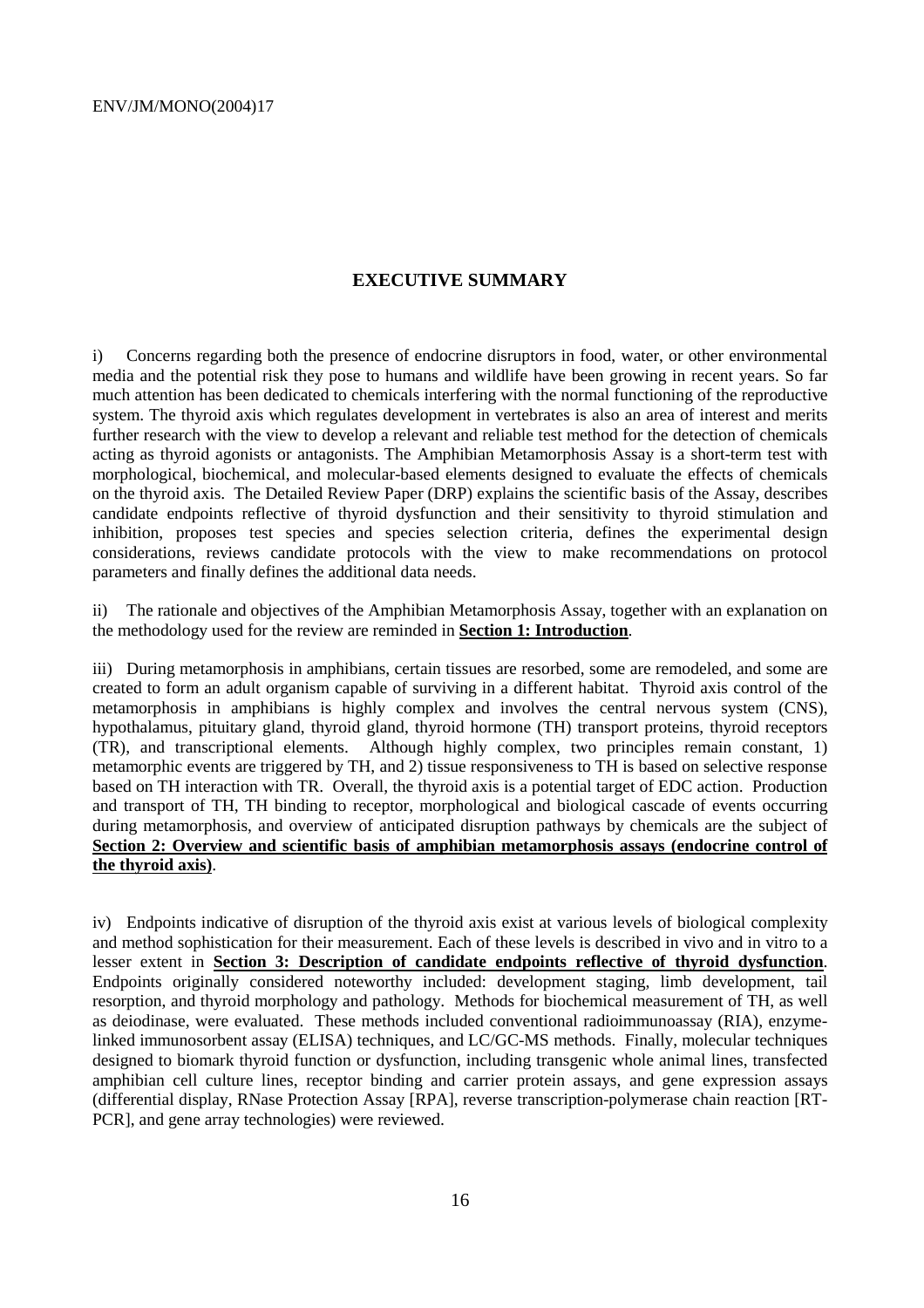v) Following the overview of possible endpoints, an attempt is made to define their sensitivity to thyroid stimulation and inhibition. The different thyroid pathways are laid down, consideration is given to chemicals known to have an action on the sequence of events along the thyroid axis and to possible ways to measure their action through identified endpoints. This is the subject of **Section 4: Response to thyroid agonists and antagonists**.

vi) Test species that can be used in amphibian metamorphosis assays are then listed and characterised in **Section 5: Culture and handling of test species**, with a view to define those which are more amenable to the metamorphosis assay for its use as a screen for thyroid disruption.

vii) All parameters relevant to the amphibian metamorphosis assays, including possible exposure periods, exposure duration and routes and other variables to consider are described in **Section 6: Experimental design considerations for amphibian metamorphosis assays**.

viii) Several assays have been developed to address the objectives announced in the introduction. Each approach is reviewed in **Section 7: Candidate protocols**. Amphibian metamorphosis assays could potentially consist of whole organism exposure tests, histological analysis, biochemical (hormone) analyses, or molecular assays designed to screen substances that might adversely disturb thyroid function. Whole organism tests reviewed in this paper include a short-term metamorphic climax test with *Xenopus* sp., a metamorphosis test with *Xenopus* sp (*X*EMA), and a prometamorphosis test with *Xenopus* sp.

ix) The following Section **8: Recommended protocol and additional data needs** is inspired by exisiting candidate protocols, and aims at defining how they could be optimized to finally be merged into a single protocol taking advantage of existing experience and data and defining the additional data needs. The primary data gaps that exist at this point include understanding of what responses may be induced at both organismal and suborganism-levels by establishing thyroid axis agonists and antagonists; which endpoints will link the effects induced as a thyroid-based mechanism; the time course of the responses; the sensitivity of the measurement endpoints; and the point at which a molecular change constitutes a valid marker of thyroid disruption. Finally, the dynamic range of thyroid axis homeostasis and its relationship to gross morphological, molecular, biochemical, and histological endpoints need to be determined.

ix) Important aspects to consider a part from the protocol itself are reviewed in **Section 9: Implementation considerations**. The path forward into prevalidation of the proposed assay should be divided into a phased-set of activities, proposed in Section 9. The OECD Ad hoc Expert Group on Amphibian Testing met for the first time in June 2003 in Duluth (MN) in the United States to review existing approaches and establish an action plan for the prevaliation work. This prevalidation work was underway at the time of the finalization of the Detailed Review Paper. The Expert Group will meet again in June 2004 to review the outcome of the initial phase of the experimental work which has taken place in three laboratories and will propose further validation work with the use of a unified protocol and additional chemicals to be tested in a greater number of laboratories, as appropriate.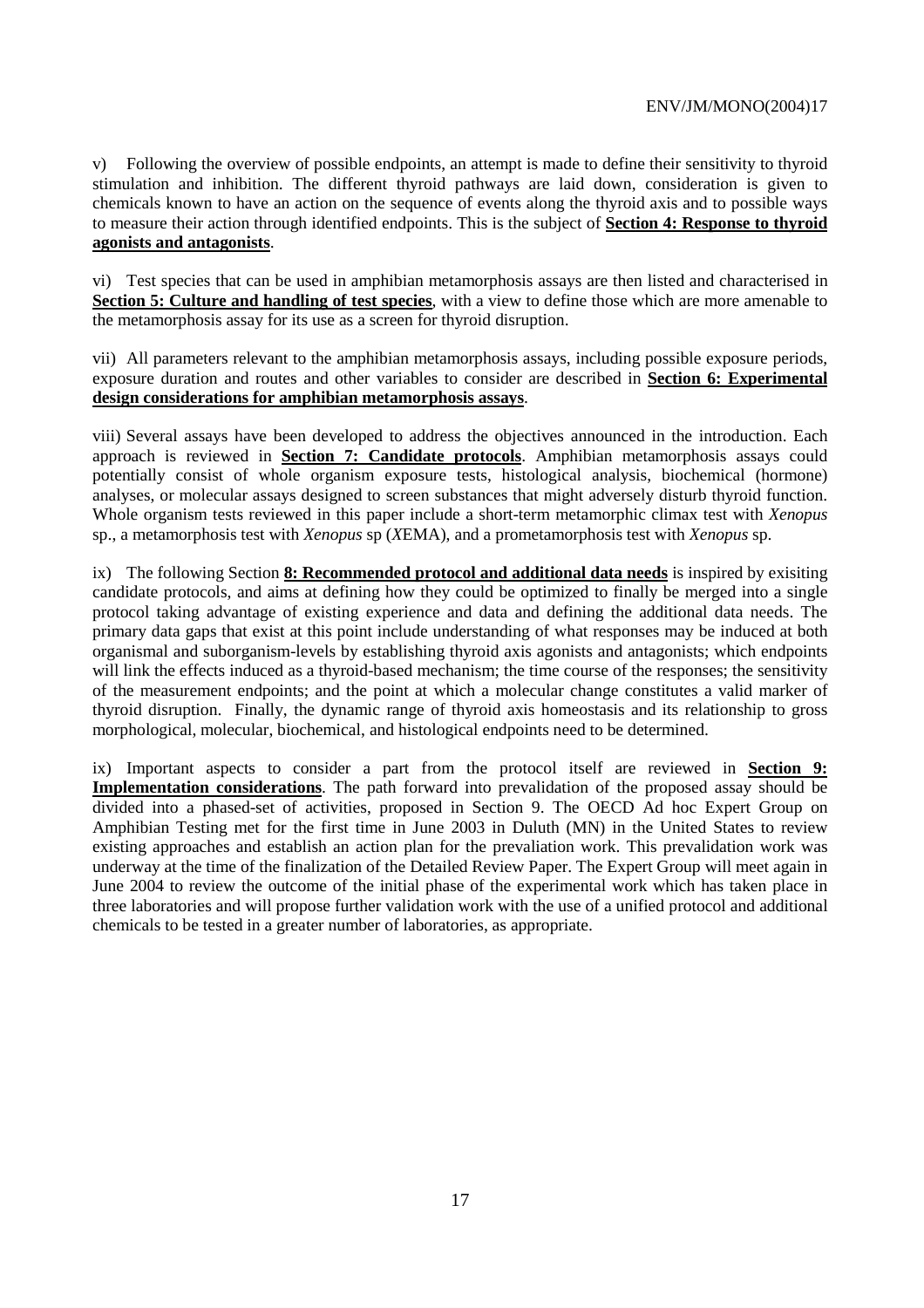# **INTRODUCTION**

#### **1.1 Rationale and Objectives of the Amphibian Metamorphosis Assays**

1. Metamorphosis is a period of substantial morphological change in which an organism alters its mode of living and occurs in all major chordate groups with the exception of amniotes (Dent, 1968; Just et al., 1981). In fact, metamorphosis is developmentally comparable to post-embryonic organogenesis in mammals (Tata, 1993). Three primary characteristics define metamorphosis, 1) change in nonreproductive structures between a post-hatch or larval state and sexual maturity, 2) form of the larvae enable it to occupy a unique ecological niche different from that used by the adult life stage, and 3) the morphological changes that occur at the conclusion of larval development depend on some environmental stimulus, either external (i.e., temperature or food supply), or internal (hormonal changes). Each of the three classes of amphibians, anurans, urodeles, and caecilians, undergo metamorphosis, although not all species within each class metamorphose. For example, obligatory neotenic urodeles do not metamorphose, and reproduce as an aquatic "adult larvae".

2. Three primary morphological changes occur during metamorphosis, 1) resorption or regression of tissue or organ systems that have primary function only in the larval life stage, 2) the remodeling of larval organ systems to their adult form, which are suitable only for the adult, and 3) de novo development of tissues in the adult that are not required by the larvae. These changes are most marked in anuran species, and less obvious in urodeles and caecilians. In each of the three classes of amphibians, metamorphosis is controlled by thyroid hormone (TH), although less is currently known about the role of TH in the metamorphosis of caecilian species. Amphibian metamorphosis has been most widely studied in anurans, primarily due to the dramatic nature of metamorphosis and the ease in use of anuran species in research. However, within the anurans, of which are nearly 4,000 species (Stebbins and Cohen, 1995) metamorphosis has only been reasonably well studied in three species, *Xenopus laevis* (South African clawed frog), *Rana catesbeiana* (bull frog), and *R. pipiens* (Northern Leopard frog).

3. Anuran metamorphosis is separated into three distinct periods, premetamorphosis, prometamorphosis, and metamorphic climax (Etkin, 1964; Etkin 1968; and Dodd and Dodd, 1976). Premetamorphosis refers to a period of embryonic and early larvae development that takes place without thyroid hormone. Some advanced morphological developments occur during this stage including hind limb bud development. More specific morphogenesis, such as differentiation of the toes and rapid growth (elongation) of the hind limbs, occurs during prometamorphosis. Biochemically, prometamorphosis is characterized by rising concentrations of endogenous TH. The final period is metamorphic climax in which a surge of TH triggers the final processes associated with metamorphosis, including forelimb development and resorption of the tail. Drastic internal transformations at the organ system, tissue, and biochemical levels are also taking place during prometamorphosis and metamorphic climax.

4. Tata (1998) described amphibian metamorphosis as a unique model for studying thyroid axis function. In most vertebrates, THs have a profound influence on post- development and growth, and thyroid-regulated metamorphosis in anurans is an excellent and tractable model of post-embryonic development. Evaluation of the influence of the thyroid axis on fetal development in mammals is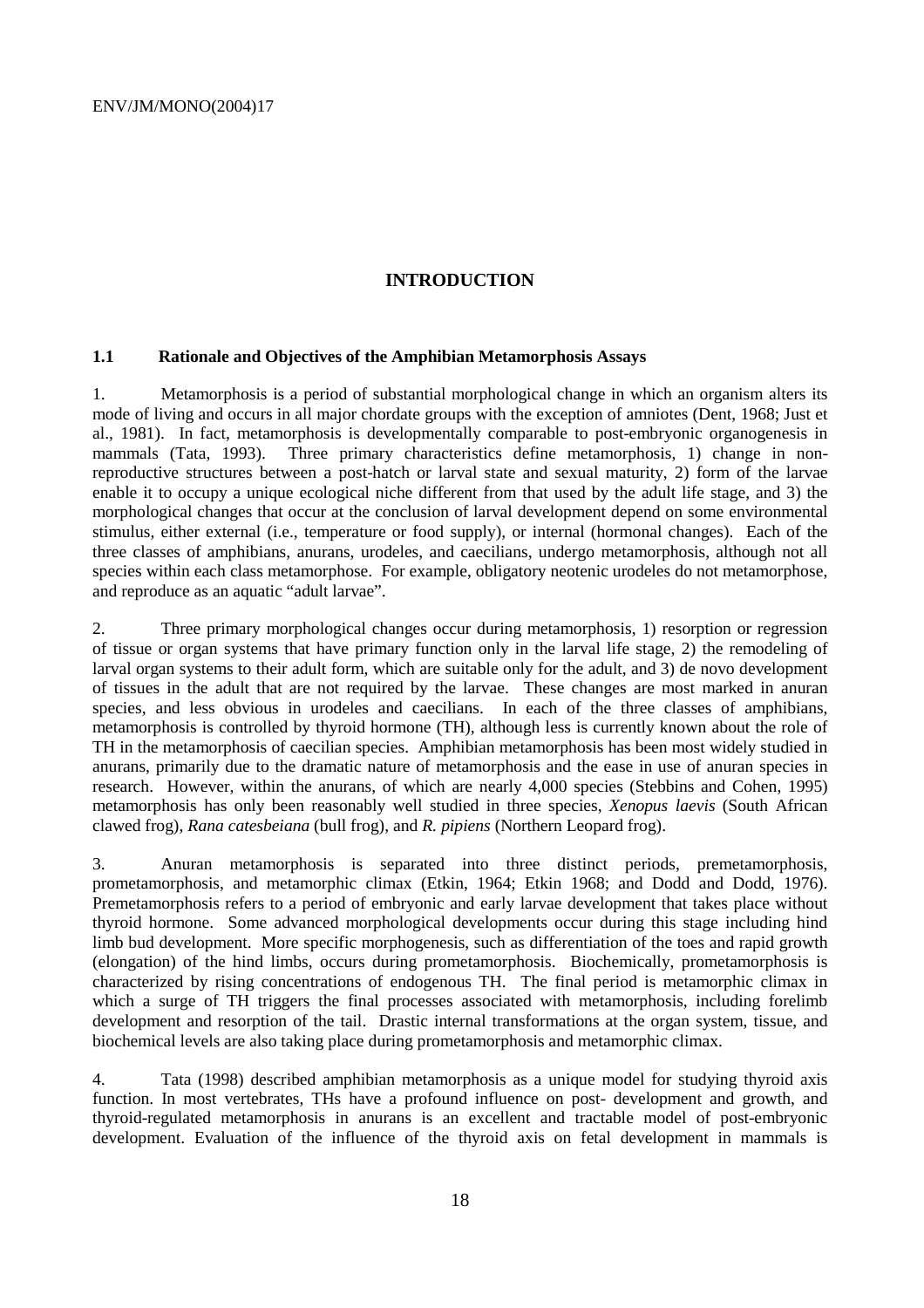complicated by a myriad of maternal factors that modulate the action of TH. In contrast, anuran metamorphosis is a well-characterised process involving physiological and biochemical changes, morphogenesis, selective cell death, and anatomical restructuring in a free living organism that is accessible for experimental research.

5. While amphibians are phylogenetically very distant from humans, as with other hormone systems, there is a high level of evolutionary conservation of the thyroid system among vertebrates, at both the morphological and molecular levels. While there is obviously divergence in sequence of genes and protein components of the thyroid, and some differences in regulatory interactions (see subsequent sections) the basic components and functions of the thyroid hormones system are held in common between disparate vertebrate taxa. This evolutionarily conserved nature of the vertebrate thyroid system enhances the ability to use an amphibian, particularly anurans, as a general model for evaluating thyroid disruption that can be extrapolated to other vertebrate species, including humans.

6. To date, the debate on endocrine disruptors has mostly revolved around gonadal steroids including estrogens and androgens, because of controversy regarding their possible link to infertility, breast cancer, and lower sperm counts. Thus, the thyroid has received comparatively little attention. Brucker-Davis (1998) recently reviewed the effects of synthetic chemicals in the environment on thyroid function. This review confirms the hypothesis of thyroid disruption by environmental chemicals in wildlife and supports the need for human population and laboratory animal studies on compounds already identified as thyroid disruptors. In this review, Brucker-Davis (1998) described the effects of over 40 pesticides and 45 industrial chemicals on the thyroid axis.

7. This DRP considers the use of several potential amphibian species in the development of amphibian metamorphosis assays that will achieve the above-stated goals in the most effective and efficient manner possible. In the context of the present DRP, discussion of different species will not be limited to frogs; however, it should be noted that the majority of the currently available literature exists in the frog domain. Considering the intended use of amphibian metamorphosis assays as a screening test, the most substantial discussion will be given to those species whose life history and laboratory adaptability are most amenable to use in this light.

# **1.2 Methods Used in this Analysis**

8. A detailed description of the methods employed for the literature search (e.g., key words, databases, and results) is provided in Appendix A. After key papers were identified, retrieved, and read for content, pertinent information was synthesized to create this DRP. In addition to the literature review, interviews with experts were conducted to obtain the current views and opinions regarding promising assays, methods, procedures, and measurement endpoints that hold promise for developing amphibian metamorphosis assays to identify chemicals that affect (i.e., inhibit or enhance) thyroid activity. The results of the interviews are found in Appendix B.

# **1.3 Acronyms and Definitions**

9. The following are acronyms and definitions of terms used in the DRP.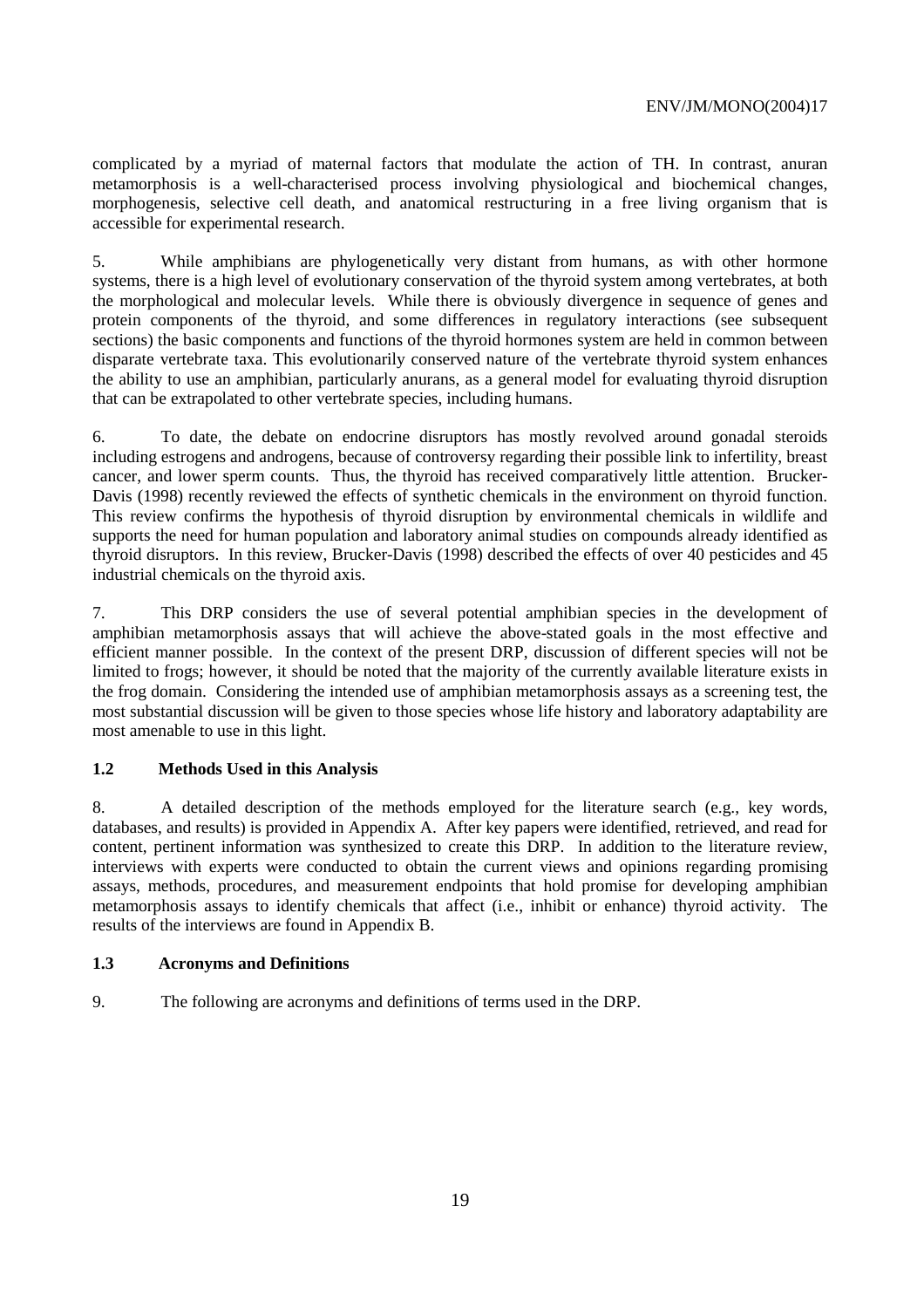| <b>ACTH</b>                   | Adenocortropin Hormone                                                       |
|-------------------------------|------------------------------------------------------------------------------|
| <b>ASTM</b>                   | American Society for Testing and Materials                                   |
| cDNA                          | Complimentary Deoxyribonucleic Acid                                          |
| <b>CNS</b>                    | Central Nervous System                                                       |
| CRF                           | <b>Corticotropin Releasing Factor</b>                                        |
| $\overline{\text{cv}}$        | <b>Coefficient of Variation</b>                                              |
| <b>DIT</b>                    | Diiodotyrosine                                                               |
| <b>DRP</b>                    | <b>Detailed Review Paper</b>                                                 |
| <b>EACs</b>                   | <b>Endocrine-active Chemicals</b>                                            |
| <b>EDCs</b>                   | <b>Endocrine-disrupting Chemicals</b>                                        |
| <b>EDs</b>                    | <b>Endocrine Disruptors</b>                                                  |
| <b>ELISA</b>                  | Enzyme-linked Immunosorbent Assay                                            |
| <b>FETAX</b>                  | Frog Embryo Teratogenesis Assay-Xenopus                                      |
| <b>HAES</b>                   | Hyperolius Argus Endocrine Disruption Screen                                 |
| <b>MBS</b>                    | <b>Moderately Buffered Solution</b>                                          |
| <b>MIT</b>                    | Monoicotyrosine                                                              |
| <b>mRNA</b>                   | Messenger Ribonucleic Acid                                                   |
|                               |                                                                              |
| N <sub>F</sub>                | Developmental stage according to Nieuwkoop and Faber (1994)                  |
| <b>NOAEC</b>                  | No-observed Adverse Effect Concentration                                     |
| <b>OECD</b>                   | Organization for Economic Cooperation and Development                        |
| <b>PCR</b>                    | Polymerase Chain Reaction; RT-PCR: semi-quantitative reverse-transcription   |
|                               | PCR; qPCR: quantitative real-time PCR                                        |
| <b>RIA</b>                    | Radioimmunoassay                                                             |
| Rnase                         | Ribonuclease                                                                 |
| <b>RPA</b>                    | <b>Ribonuclease Protection Assay</b>                                         |
| <b>RXR</b>                    | Retinoic Acid X Receptor                                                     |
| <b>TH</b>                     | <b>Thyroid Hormone</b>                                                       |
| $\overline{\mathsf{TR}}$      | <b>Thyroid Receptor</b>                                                      |
| <b>TRH</b>                    | <b>Thyroid Receptor Element</b>                                              |
| $\overline{\text{TSH}}$       | <b>Thyroid Stimulating Hormone</b>                                           |
| <b>TUNEL</b>                  | Terminal Deoxynucleotidyl Transferase-mediated dUTP-biotin Nick-end Labeling |
| T <sub>3</sub>                | 3,3',5-triiodothyronine                                                      |
| T <sub>4</sub><br><b>XEMA</b> | Thyroxine                                                                    |

# **Table 1-1: Acronyms and Definitions**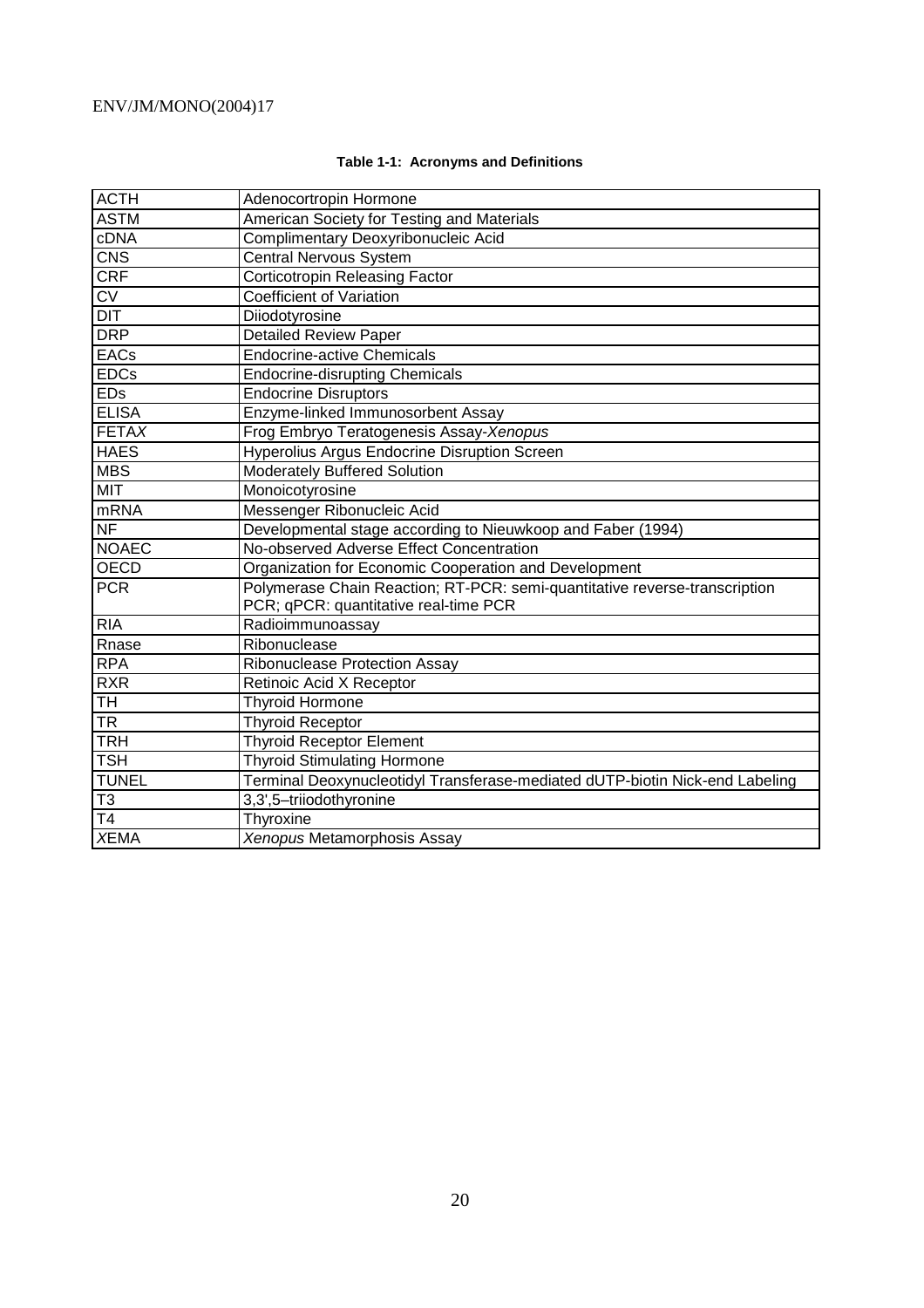# **OVERVIEW AND SCIENTIFIC BASIS OF AMPHIBIAN METAMORPHOSIS ASSAYS (ENDOCRINE CONTROL OF THE THYROID AXIS)**

### **2.1 The Endocrine System**

10. The endocrine system, also referred to as the hormone system, consists of glands and secretory cells located throughout the body, hormones that are synthesized and secreted by the glands into the bloodstream, receptors in the various target organs, and tissues that recognize and respond to the hormones. Normal function of the endocrine system, therefore, contributes to homeostasis (the body's ability to maintain itself in the presence of external and internal changes) and to the body's ability to control and regulate reproduction, development, and/or behavior. The function of the system is to regulate a wide range of biological processes, including control of blood sugar (through the hormone insulin from the pancreas); growth and function of reproductive systems (through the hormones testosterone and estrogen and related components from the testes and ovaries); regulation of metabolism (through the hormones cortisol from the adrenal glands and thyroxin from the thyroid gland); development of the brain and the rest of the nervous system (estrogen and thyroid hormones); and development of an organism from conception through adulthood and old age. An endocrine system is found in nearly all animals, including mammals, nonmammalian vertebrates (e.g., fish, amphibians, reptiles, and birds), and invertebrates (e.g., snails, lobsters, insects, and other species).

11. As summarised by Hayes (2000), the function of the amphibian endocrine system is reasonably consistent with vertebrate hormonal axes, with several exceptions. As in most vertebrate endocrine systems, tropic hormones are released from the pituitary as the result of pituitary stimulation by releasing factors secreted by the hypothalamus (Hayes, 1997a). External environmental stressors and input from the central nervous system influence hypothalamic activity. The fundamental difference between hypothalamic control over thyrotrope production (TSH) and release from the pituitary in mammals and amphibians is that thyrotropin releasing hormone (TRH) does not appear to mediate this process in amphibians. Rather, release of TSH from the pituitary, and ultimately TH from the thyroid, is controlled by corticotropin releasing hormone (CRH) which also provides negative feedback at the pituitary level (Denver, 1993; Denver, 1997a; Denver, 1998; Denver and Licht, 1989; and Ganecedo et al., 1992).

12. Various inter-relationships between glucocorticoids, gonadal steroids, and the thyroid axis have been found to occur in developing amphibians (Roth, 1948; Frieden and Naile, 1955; Jaffe, 1981; Kobayashi, 1958; Kikuyama et al., 1983; Krug et al., 1983; Leatherland, 1985; Galton, 1990; Gray and Janssens, 1990; Leloup-Hatey et al., 1990; Hayes et al., 1993; Kikuyama et al., 1993; Hayes, 1995a; Hayes, 1995b, Hayes, 1997b, and Hayes, 2000). These endocrine pathway interactions are described in more detail in the follow sections. In summary, TH interactions with gluctocorticoids include: 1) THinduced production of corticoids by the interrenal gland, and 2) increased titers of T3 via conversion from T4. Both processes increase the activity of the thyroid axis. In contrast, sex steroids repress the activity of the thyroid axis directly opposite to the effect of the corticoids. TH interaction with gonadal steroid hormones include: 1) inhibition of T4 to T3 conversion, 2) establishment of a negative feedback mechanism at the pituitary level, ultimately slowing the production and secretion of TH. In addition, numerous hormone interactions with the thyroid axis may occur at the receptor level, including: 1)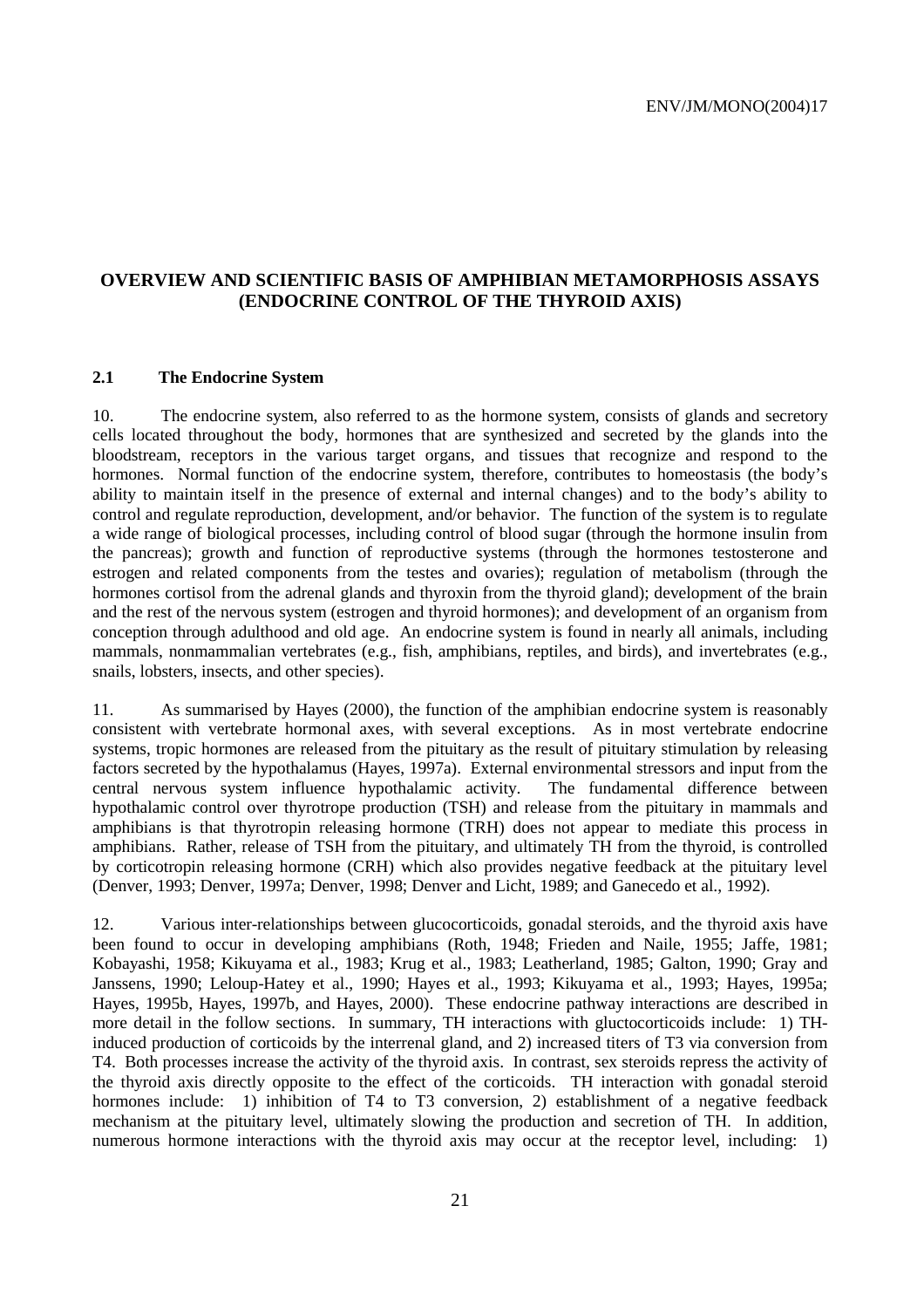corticoid enhancement of TH activity by facilitating binding to the TR (Niki et al., 1981; Suzuki and Kikuyama, 1983); 2) TH facilitation of steroid receptor induction in anurans (Hayes, 1997b), and 3) induction of TR synthesis by T3 (Rabelo and Tata, 1993; Rabelo et al., 1994; Tata, 1994; Ulisse and Tata, 1994).

13. Anthropogenic compounds, as well as naturally occurring chemicals, have the potential to disrupt the endocrine system of animals, including humans (Colborn and Clement, 1992). Among the anthropogenic contaminants suspected to interfere with vertebrate and invertebrate endocrine systems are the persistent, bioaccumulative organic compounds including pesticides, industrial chemicals, as well as, some metals (Brucker-Davis, 1998). It is suspected that wildlife populations are already adversely affected by these compounds. Lister and Van der Kraak (2002) and McMaster et al. (2001) have summarized the potential impacts of EDCs in various wildlife which include, but may not be limited to: 1) thyroid dysfunction in birds, amphibians, and fish; 2) decreased fertility in birds, amphibians, fish, shellfish, and mammals; 3) decreased hatching success in birds, fish, alligators, and turtles; 4) gross birth defects in birds, amphibians, fish, and turtles; 5) metabolic abnormalities in birds, fish, and mammals; 6) behavioral abnormalities in birds; 7) demasculinization and feminization of male fish, amphibians, birds, and mammals; 8) defeminization and masculinization of female fish, amphibians, alligators, and birds; 9) and compromised immune system in birds and mammals.

14. The term "endocrine disruption" and the hypothesis that such agents exist in the environment that affect reproduction and development date back to the late 1980s (Colborn and Clement, 1992; Kavlock et al., 1996). These authors described such effects in fish-eating birds, alligators, Great Lakes mink, frogs, invertebrates, and humans. They suggested that these chemicals served as agonists or antagonists to endogenous endocrine hormonal axes to disrupt the hormonal control of homeostasis, cellular differentiation, embryonic growth, and development, and notably included effects on reproductive organs and reproductive function. These agents were called hormonally active agents (HAAs), endocrine-active chemicals (EACs), endocrine-disrupting chemicals (EDCs), or most popularly "endocrine disruptors" (EDs) (EDSTAC, 1998).

15. Reduced growth, reproductive dysfunction, abnormal behavior, and abnormal development from exposure to a variety of natural and anthropogenic chemicals in invertebrates, fish, amphibian, reptilian, avian, and mammalian species have been recently demonstrated (Lister and Van der Kraak, 2002; McMaster et al., 2001). Although EDCs are now thought to adversely affect development, reproduction, and general homeostasis in a wide variety of different taxa, several other issues complicate the evaluation of EDCs in vertebrate animals: 1) the chemicals of concern may have entirely different effects on the embryo, fetus, or perinatal organism than on the adult; 2) the effects are most often manifested in offspring, not in the exposed parent; 3) the timing of exposure in the developing organism is crucial in determining its character and future potential; and 4) although critical exposure occurs during embryonic development, obvious manifestations might not occur until maturity (Kavlock et al., 1996). It is also possible to have differing effects of the same compound in different species or tissues, possibly due to differences in receptors, or due to different modes of action, especially in organisms of different developmental stages where specific mechanisms may be on or off.

16. The primary intent of the present DRP is to derive a protocol for measuring the thyroid disruption capacity of chemical substances as a component of a larger EDC Screening Strategy. However, it should be noted that metamorphosis and, in some cases, thyroid function can be influenced by a combination of other biotic and abiotic factors beyond the realm of chemical stressors. These factors include temperature, water availability, crowding, light, diet, and environmental iodine levels (Dodd and Dodd, 1976). Amphibian larvae respond to changes in these factors through high levels of plasticity in the phenotypes (Stearns, 1989). Some factors that inhibit growth when present during premetamorphic stages are also capable of inducing rapid metamorphosis when present during prometamorphosis. These factors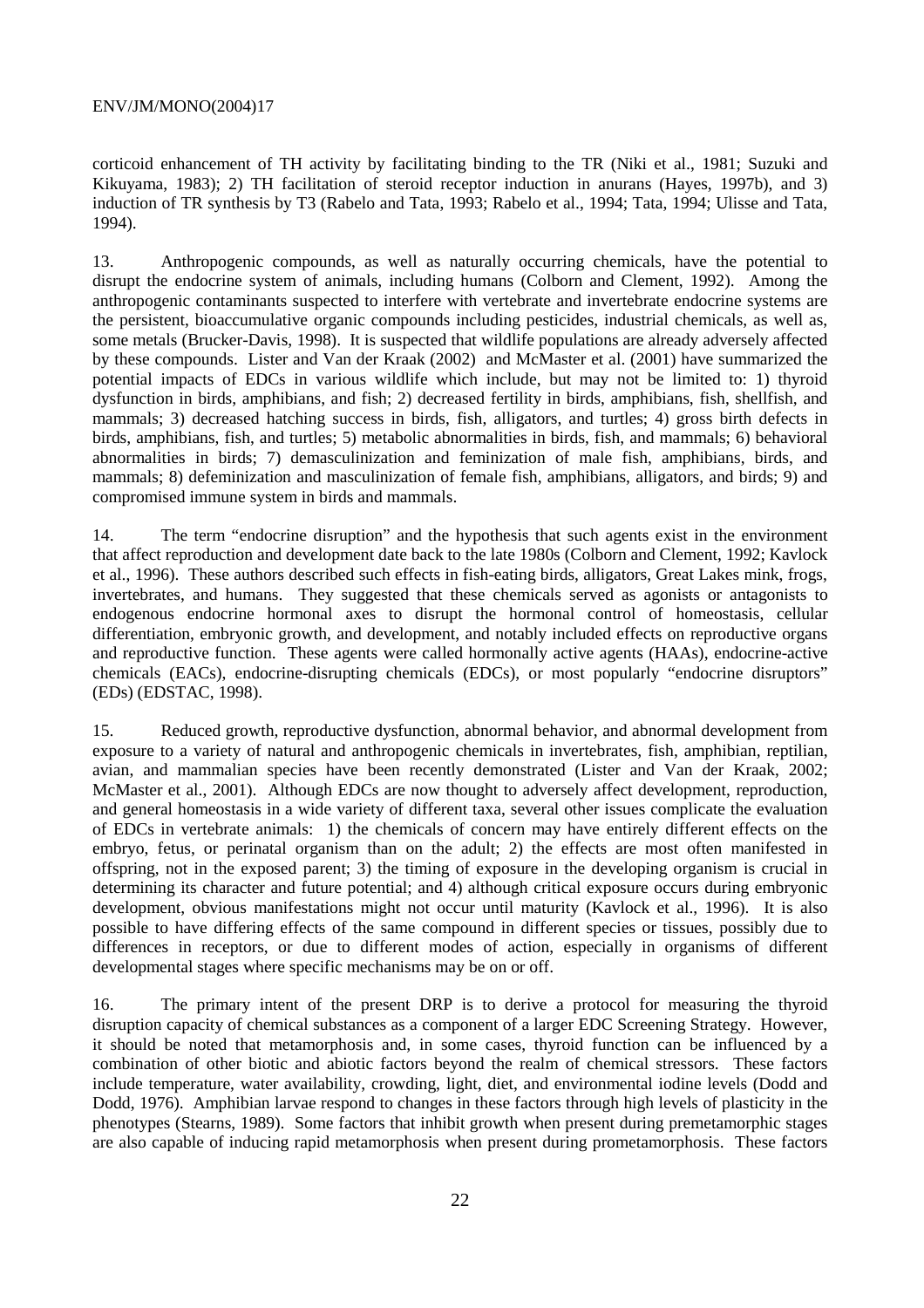include crowding, resource limitation, habitat desiccation, and predation (Denver, 1997a; Denver, 1998). Temperature also affects the rate of metamorphosis such that greater temperatures stimulate the rate of metamorphosis (Hayes et al., 1993), whereas lower temperatures slow down TH-induced metamorphosis (Dodd and Dodd, 1976). The effects of temperature may be due to reduction in TH binding at the tissue level, changes in neuroendocrine control of TH synthesis, or more generalized effects on metabolism (Tata, 1972; Dodd and Dodd, 1976). Biotic factors, which alter the rate of metamorphosis, such as the synergistic effects of corticosteroids on TH-induced metamorphosis, must also be considered. Overall, it must be understood that the link between the thyroid axis and metamorphosis can be influenced by several different forms of extraneous factors as occurs in many other developmental processes.

17. The following sections provide information on a battery of potential amphibian metamorphosis assays designed to screen for thyroid disruption. Initially, methods in four candidate amphibian species (i.e., *X. laevis*, *X. tropicalis*, *R. pipiens*, and *Hyperolius sp.*) will be discussed. This document puts forward the relevant principles, methods, and techniques recommended for an initial protocol(s), and identifies issues that might require pre-validation studies to adequately address. The ultimate outcome will be a standardized transferable protocol that can be used to screen chemicals in a regulatory arena to determine their potential of being an EDC that could negatively affect the thyroid axis in amphibians.

# **2.2 The Thyroid and Thyroid Hormone (TH)**

18. The importance of the thyroid axis in inducing metamorphosis dates back to the early 1900s (Gudernatsch, 1912; and Kendall, 1915; Kendall, 1919). Ultimately, these studies provided the prelude to the isolation of two endogenous THs and demonstration that TH is responsible for inducing amphibian metamorphosis. Today amphibian metamorphosis and thyroid axis function in anuran species is reasonably well understood. However, like many developmental processes in higher animals, metamorphosis is regulated by several other hormonal pathways, including hormones from the pituitary and the adrenal glands which implicates the necessity of other neuroendocrine pathways. A review by Shi (2000) summarizes the current understanding of amphibian metamorphosis and the role of various endocrine systems, including the thyroid axis.

19. To facilitate the description of the morphological development of the thyroid, a comparison between *Xenopus* development and development in *Rana* is provided in Table 2-1. The thyroid gland in most amphibians develops during late embryogenesis (Dodd and Dodd, 1976; Regard, 1978). In *X. laevis*, the thyroid develops from a pharyngeal epithelial ridge around NF stage 35 (Nieuwkoop and Faber, 1994). Following division of the thyroid, follicular development is first present by NF stage 44. A functional thyroid gland with numerous follicles is present by NF stage 53. Follicular development continues resulting in growth of the gland throughout prometamorphosis. Concurrently, TH synthesis and secretion into the circulatory system increases in preparation for metamorphosis and peaks with a surge at the onset of metamorphic climax. After metamorphosis is complete, the thyroid gland regresses in size and reduced levels of circulating TH are present. Two naturally-occurring TH: 1) 3,5,3',5'-tetraiodothyronine (T4 or thyroxine), and 2) 3,5,3'-triiodothyronine (T3) have been found in anuran species. Based on nearly one hundred years of research, the affect of TH on amphibian metamorphosis is no longer debated, although research in understanding the functional mechanisms and interaction with other hormonal pathways continues today (Gudernatsch, 1912; Allen, 1916; Allen, 1929; White and Nichol, 1981; Tata, 1968; Dodd and Dodd, 1976; Brown et al., 1995; Shi, 2000).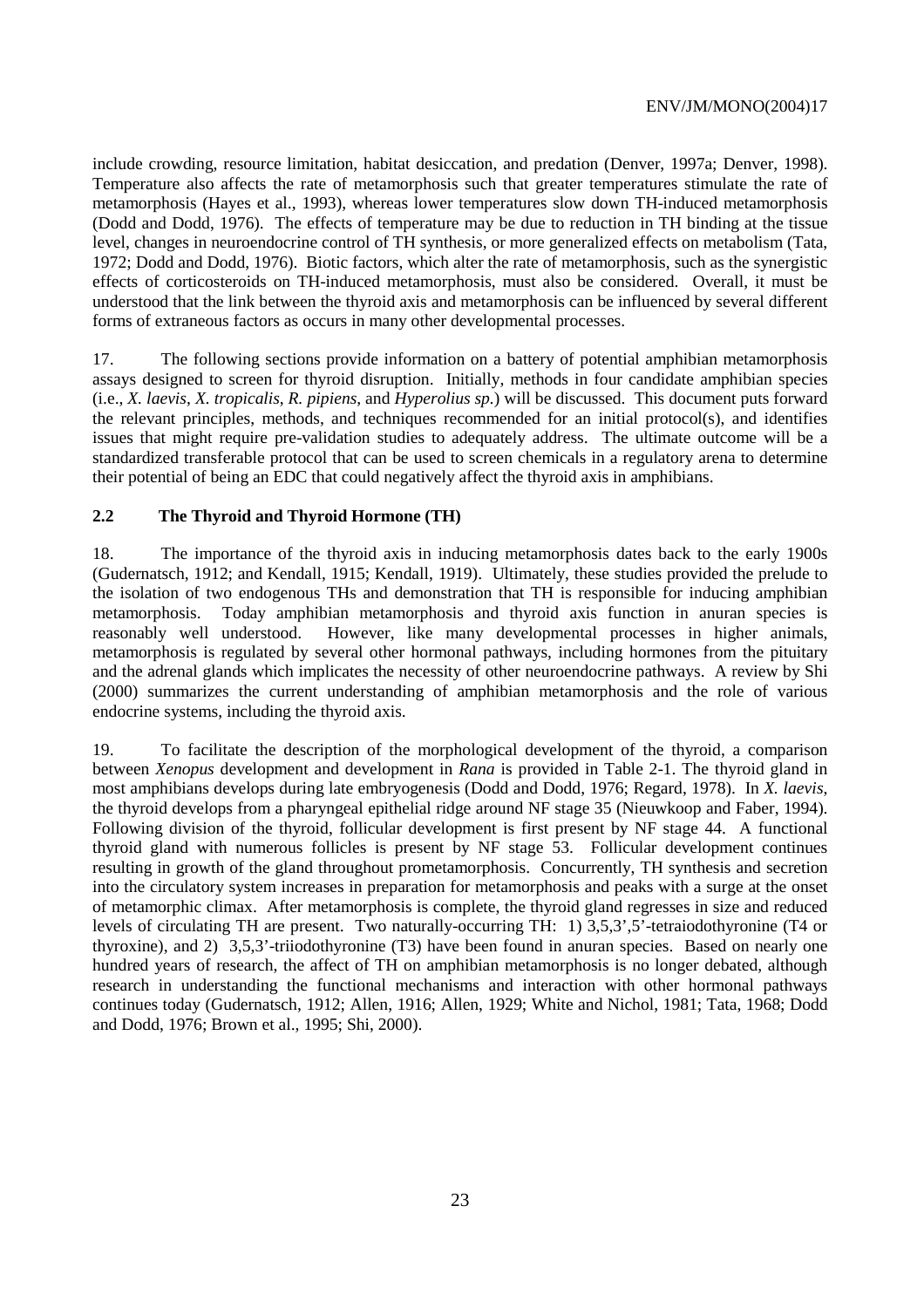|                        | <b>Specie Stages</b>       |                     | Morphological                | <b>Metamorphic</b> |
|------------------------|----------------------------|---------------------|------------------------------|--------------------|
| X. laevis <sup>1</sup> | R. pipiens <sup>2</sup>    | Anuran <sup>3</sup> | <b>Landmarks</b>             | Event <sup>4</sup> |
| 46                     | $\overline{1}$             | $\overline{26}$     | Limb Bud Growth              | Premetamorphosis   |
| 47/48                  | $\ensuremath{\mathsf{II}}$ | 27                  |                              |                    |
| 49/50                  | $\mathop{\rm III}$         | 28                  |                              |                    |
| 51                     | IV                         | 29                  |                              |                    |
| 52                     | $\sf V$                    | 30                  |                              |                    |
| 53                     | VI                         | 31                  |                              |                    |
| 53                     | VII                        | 32                  |                              |                    |
| 53                     | VIII                       | 33                  |                              |                    |
| 54                     | IX                         | 34                  | <b>Digit Differentiation</b> | Prometamorphosis   |
| 55                     | $\mathsf X$                | 35                  |                              |                    |
| 55                     | XI                         | 36                  |                              |                    |
| 55                     | XII                        | 37                  |                              |                    |
| 56                     | XIII                       | 38                  |                              |                    |
| 57                     | XIV                        | 39                  |                              |                    |
| 57                     | XV                         | 40                  |                              |                    |
| 58                     | XVI                        | 40                  | Rapid Hind Limb Growth       | Climax             |
| 59                     | XVII                       | 40                  | and                          |                    |
| 60                     | XVIII                      | 41                  | <b>Tail Resorption</b>       |                    |
| 60                     | XIX                        | 41                  |                              |                    |
| 61                     | XX                         | 41                  |                              |                    |
| 62                     | XXI                        | 42                  |                              |                    |
| 63                     | XXII                       | 43                  |                              |                    |
| 64                     | XXIII                      | 44                  |                              |                    |
| 65                     | XXIV                       | 45                  |                              |                    |
| 66                     | <b>XXV</b>                 | 46                  |                              |                    |

# **Table 2-1: Comparative Larval Anuran Stages**

<sup>1</sup> Nieuwkoop and Faber (1994).

2 Taylor and Kollros (1946).

3 Gosner (1960).

4 Dodd and Dodd (1976).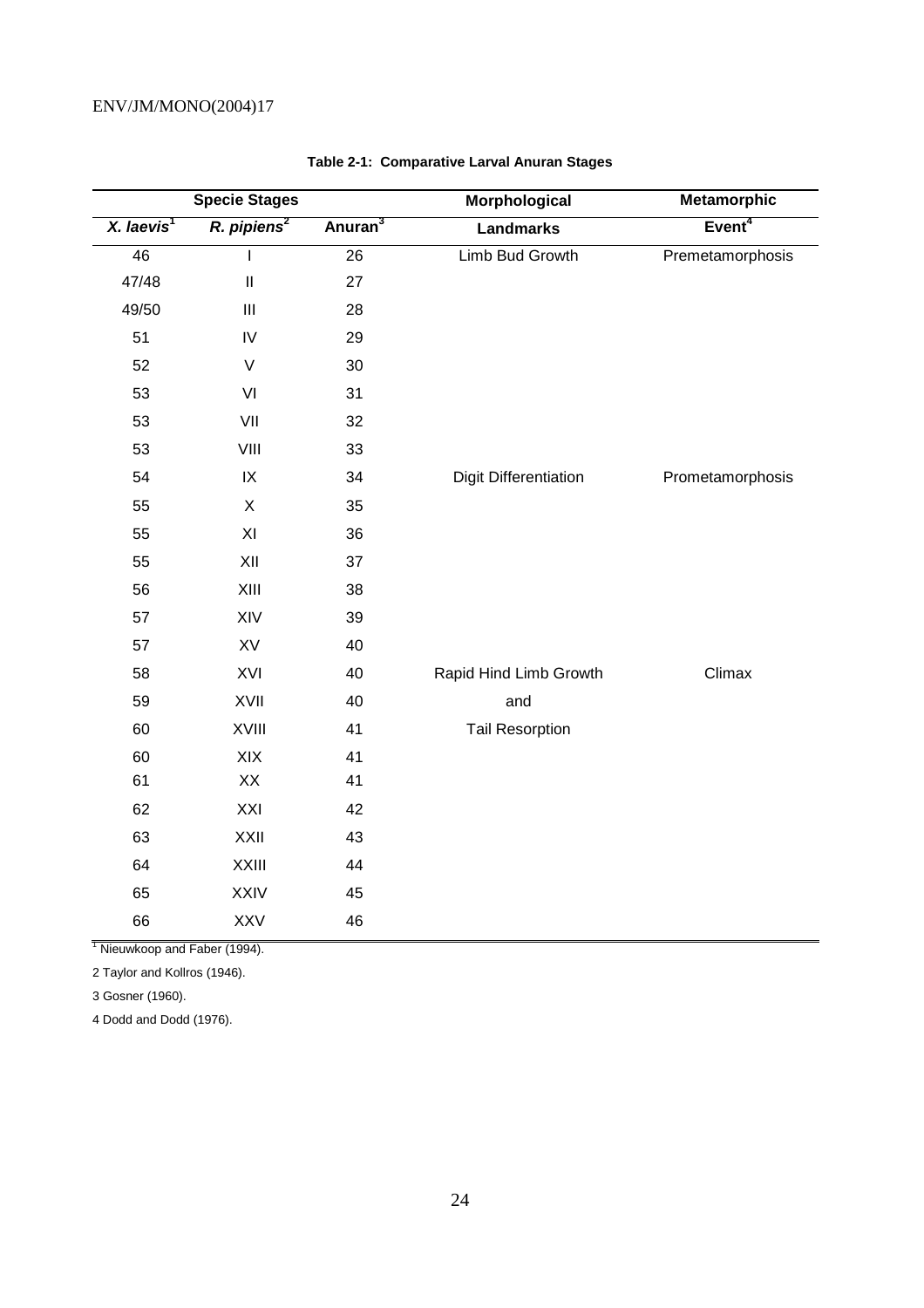# **2.3 Neuroendocrine Control of the Thyroid**

20. It is now reasonably well understood that synthesis of TH in the thyroid is under the direction of complex neuroendocrine pathways. TH, in turn, completes a complicated feedback loop at the central nervous system (CNS), hypothalamus, and pituitary levels. These interactions form a complex pathway referred to as the hypothalamus-pituitary-thyroid axis (Shi, 2000). This axis is summarized in Figure 2-1.

# *2.3.1 Pituitary Regulation of the Thyroid*

21. The pituitary hormone thyrotropin (or thyroid stimulating hormone [TSH]), produced and secreted by the par distalis region of the pituitary gland, is primarily responsible for inducing the production and release of TH from the thyroid gland (Shi, 2000). TSH production and release is controlled via negative feedback at the pituitary level (Dodd and Dodd, 1976; White and Nicoll, 1981; Kikuyama et al., 1993; Kaltenbach, 1996; Denver, 1996). Although traditional measures of plasma TSH have not been successful in amphibians due to a lack of sensitivity in the assay, Sakai et al. (1991) found that both purified frog and purified bovine TSH stimulated the release of T4 from the thyroid gland. In hypophysectomized *X. laevis* tadpoles, Dodd and Dodd (1976) estimated TSH levels in crude pituitary extracts during development using radioiodine uptake. This work suggested that TSH was detectable at trace levels during prometamorphosis (Nieuwkoop and Faber [NF] stage 56), but increased markedly at the onset of metamorphic climax (NF stage 59). In these studies, a decrease in pituitary TSH levels at stage 61 followed by a spike in pituitary TSH at stage 62 was found. Thus, increasing levels of TSH occur during metamorphosis when TH is required. Coincidently, the drop in pituitary TSH production occurs simultaneously with peak TH levels and appears to be the result of increased release of TSH from the pituitary. An understanding of this process at the molecular level has been acheived as the result of the production of complementary DNAs (cDNAs) coding for TSH in *X. laevis* (Buckbinder and Brown, 1993). Buckbinder and Brown (1993) essentially found that messenger RNA (mRNA) levels during metamorphosis indicated that TSH genes were activated around mRNA stage 53, immediately prior to the first stage in which pituitary TSH levels are detectable. TSH levels peak at approximately NF stages 58 or 59, and drop to appreciably lower levels toward the conclusion of metamorphosis (Dodd and Dodd, 1976; Shi, 2000). TSH gene repression subsequent to stage 59 coincides with high levels of plasma TH. This finding is consistent with a TH-induced negative feedback loop at the pituitary or hypothalamic levels. Interestingly, Dodd and Dodd (1976) and Kikuyama et al. (1993) found a relatively high degree of homology between anuran TSH cDNA and mammalian species. Recently, Okada et al. (2004) developed a RIA for TSH.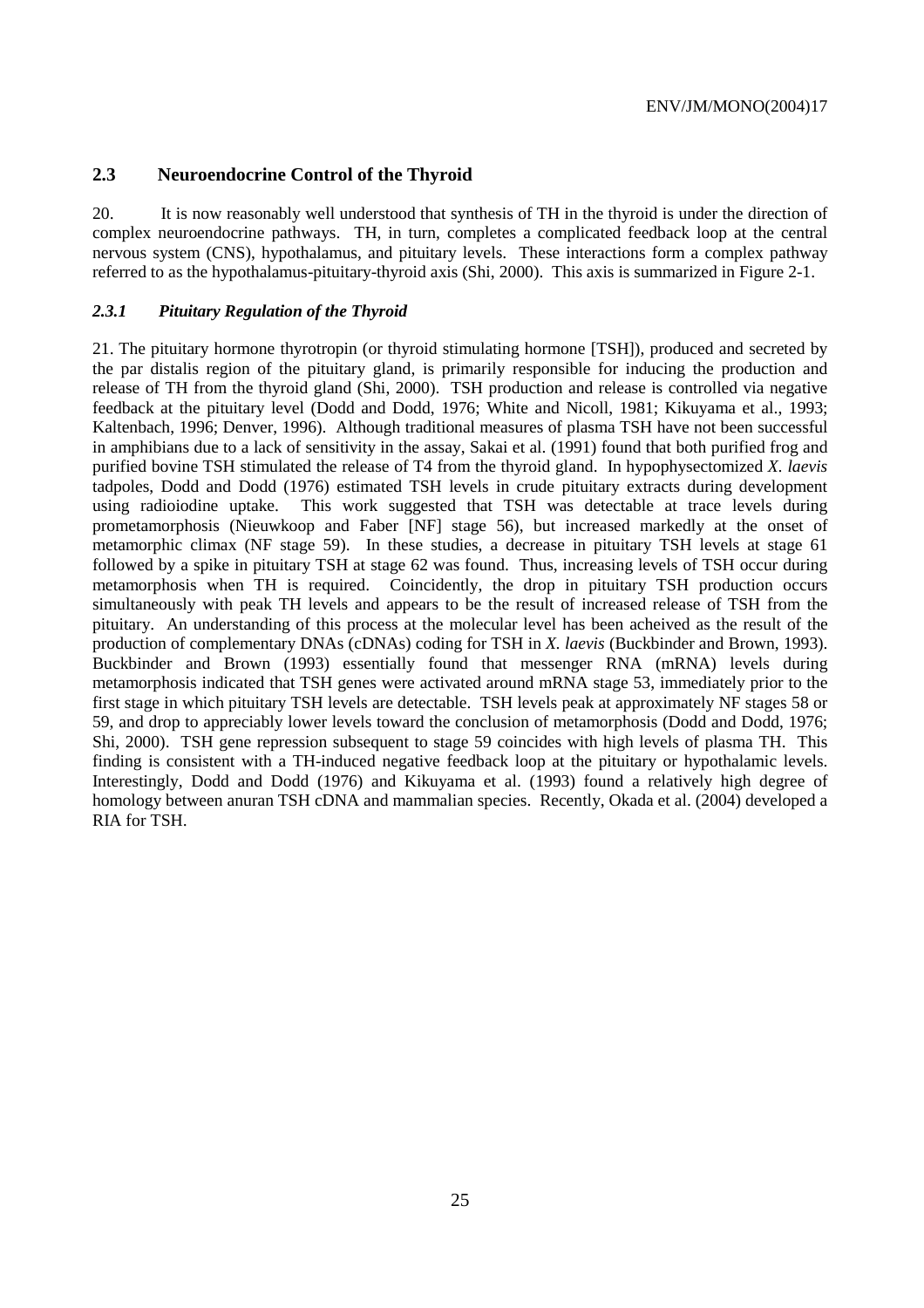

**Figure 2-1: Endocrine Control of Amphibian Metamorphosis** 

Modified from Shi (2000).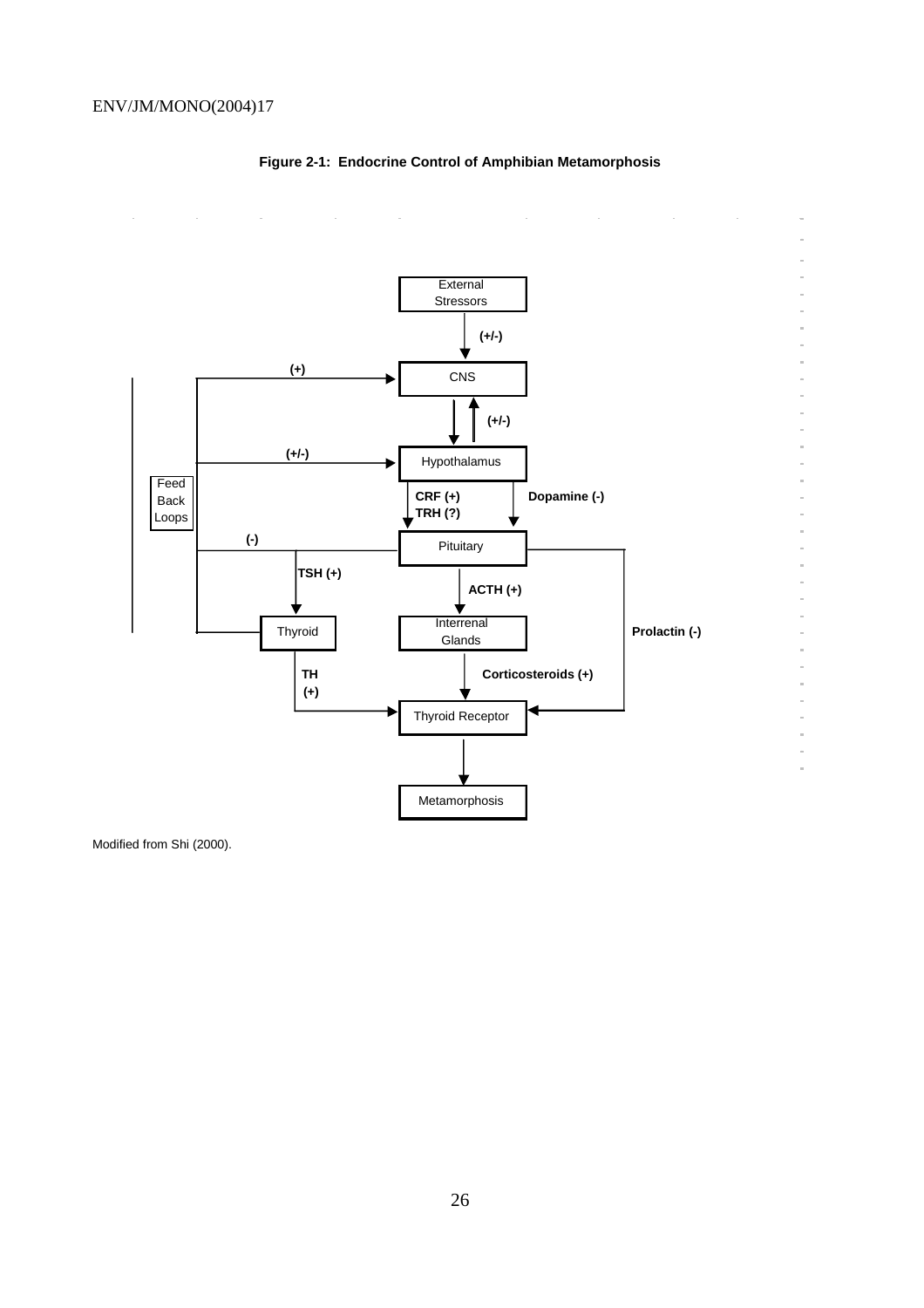#### *2.3.2 Hypothalamic Regulation of the Pituitary*

22. The influence of the hypothalamus on metamorphosis is mediated through induction of the release of TSH from the pituitary. TRH is responsible for inducing the secretion of TSH from the pituitary in a similar pathway found in most mammals (Shi, 2000). Historically, the importance of the hypothalamus in the control of metamorphosis has been demonstrated by hypothalectomy, pituitary transplant to a remote part of the body, or providing an impermeable barrier between the hypothalamus and the pituitary gland in frogs (Dodd and Dodd, 1976; White and Nicoll, 1981; Kikuyama et al., 1993; Kaltenbach, 1996, Denver, 1996). High concentrations of TRH have been detected in the brain and skin of *R. pipiens* (Jackson and Reichlin, 1977). Further, in *X. laevis* and *R. catesbeiana* brain tissue, TRH levels have been found to increase throughout metamorphosis and metamorphic climax (King and Miller, 1981; Bray and Sicard, 1982; Millar et al., 1983; Balls et al., 1985; Mimnagh et al., 1987). However, a paradoxical relationships appears to exist between TRH and the rate of metamorphosis (Shi, 2000). More specifically, TRH is readily capable of inducing the release of TSH from the anuran pituitary. However, most experiments have not shown that administration of TRH accelerates metamorphosis (Dodd and Dodd, 1976; White and Nicoll, 1981; Denver and Licht, 1989; Kikuyama et al., 1993; Kaltenbach, 1996; Denver, 1993; 1996; 1998).

23. An important clue to the TRH paradox was uncovered by Denver and co-workers (Denver, 1988; and Denver and Licht, 1989) when these investigators found that mammalian corticotropin-releasing factor (CRF) stimulates the release of TSH. In mammals, CRF is responsible for inducing the secretion of ACTH. Further experimentation demonstrated that mammalian CRF is also capable of accelerating ACTH release from frog pituitaries (Tonon et al., 1986; Gracia-Navarro et al., 1992). Interestingly, ACTH does not induce the thyroid to produce TH (Sakai et al., 1991). CRF is now thought to act directly on the pituitary gland, stimulating the release of TSH (Denver 1988; Denver and Licht, 1989; and Jacobs and Kuhn, 1992). Because CRF is capable of raising TH levels in anurans and accelerating metamorphosis, and because the use of anti-CRF antibodies or CRF receptor antagonists slows metamorphosis; CRF appears to function as the mammalian surrogate of TRH and orchestrates regulation of the the anuran pituitary at the hypothalamic level (Rivier et al., 1984; Gancedo et al., 1992; Denver, 1993; 1997b). Anuran CRF genes in *X. laevis* are relatively homologous to mammalian CRF (ca. 93%) (Stenzel-Poore et al., 1992; Shi, 2000). CRF gene expression and the presence of CRF-expressing cells in the hypothalamus of *X. laevis* have not only been identified, but found to be TH-dependent (Verhaert et al., 1984; Olivereau et al., 1987; Gonzalez and Lederis, 1988, Carr and Norris, 1990; Stenzel-Poore et al., 1992). These findings generally agree with the suggestion by Denver et al. (1997) that a hypothalamic feedback loop at the pituitary level (Carr and Norris, 1990). Overall, the primary significance of this research is that CRF, not TRH, is the primary hypothalamic releasing hormone responsible ultimately for the induction of metamorphosis (Carr and Norris, 1990; Denver, 1996; Denver et al., 1997; Shi, 2000).

# **2.4 Impact of Other Hormones on Metamorphosis**

#### *2.4.1 Corticoids*

24. In general, the relative importance and capacity of corticosteroids in enhancing TH-induced metamorphosis in amphibians has been purported by several sets of investigators (Kaltenbach, 1985; Kikuyama et al., 1993; and Hayes, 1997a). In amphibians, the interregnal gland is responsible for the production of corticosteroids and receives direct input from the hypothalamus via adrenocorticotropin (ACTH). In turn, two primary corticoids are produced and secreted by the anuran interrenal gland: 1) corticosterone, and 2) aldosterone (Cartensen et al., 1961; Macchi and Phillips, 1966; and Kikuyama et al., 1993; Shi, 2000). Interestingly, several investigators have demonstrated that the major corticoid levels in plasma in metamorphosing anurans follow the pattern of rising plasma TH levels in metamorphosing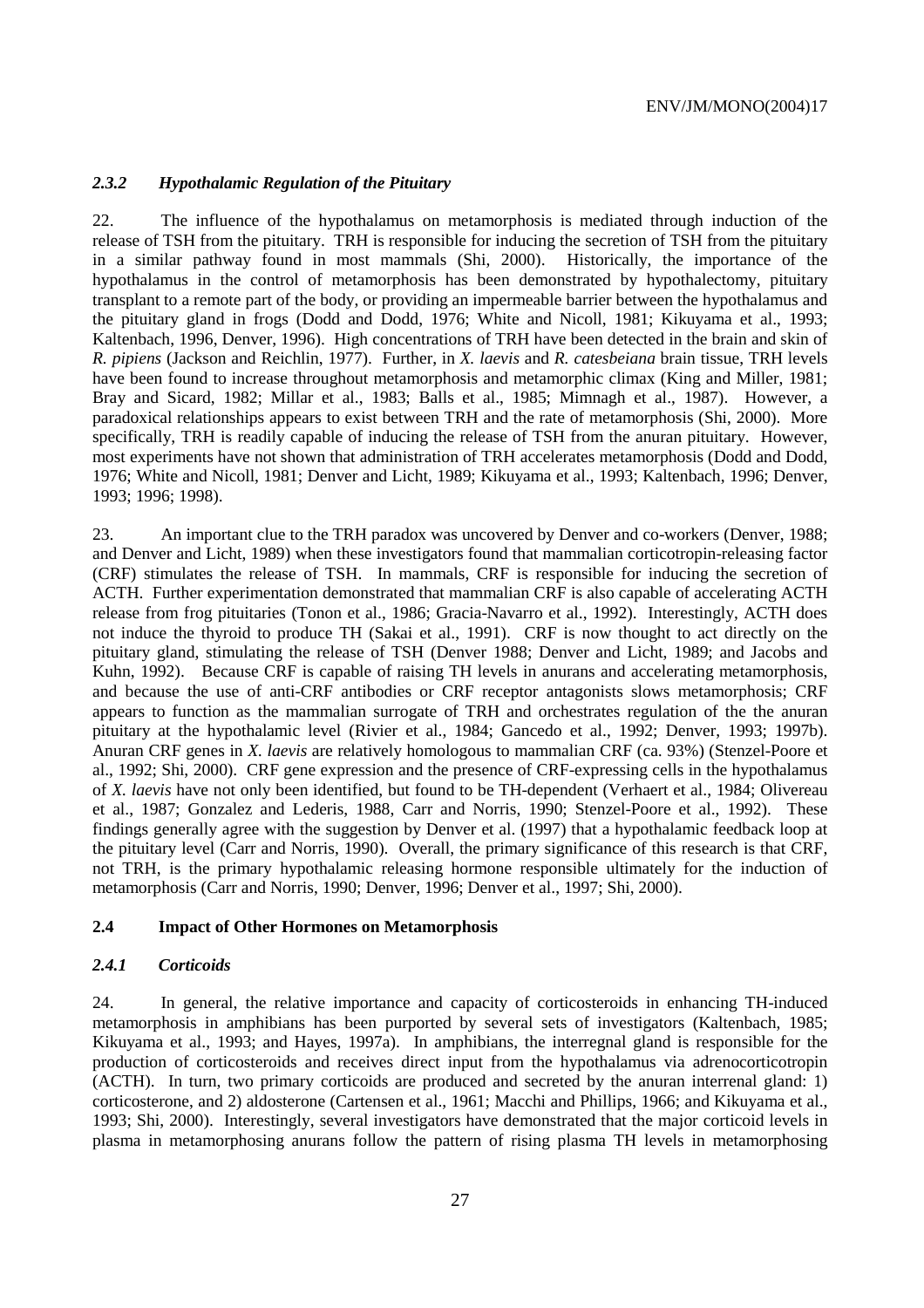tadpoles (Jaffe, 1981; Krug et al., 1983; Jolivet-Jaudet and Leloup-Hatey, 1984; Kikuyama et al., 1986; Kikuyama et al., 1993; Hayes, 1997a). Experimental evidence supporting the role of corticoid hormones in the induction of metamorphosis range from basic fundamental studies to complex experiments.

25. For example, Kaltenbach (1985) and Kikuyama et al. (1983) found that exogenous administration of corticoids via the culture media enhanced tail resorption of premetamorphic tadpoles. Similar responses in cultured anuran tails have also been noted as the result of exogenous corticoid (Kikuyama et al., 1983; Hayes et al., 1993; Hayes and Wu, 1995a; Hayes and Wu, 1995b; Hayes, 1997a). Several different tissues in the metamorphosing anuran appear to be responsive to the impact of corticoids on TH action including: 1) the limbs (Galton, 1990; Kikuyama et al., 1993; Hayes, 1997a), and 2) skin (Shimizu-Nishikawa and Miller, 1992). Further, corticoid receptor sites have been identified in the metamorphosing anuran tail and determined to be important in the control of metamorphosis (Woody and Jaffe, 1984; Yamamoto and Kikuyama, 1993).

26. As an alternative to exogenous corticoid supplementation, the influence of inhibiting the synthesis of endogenous corticoids on metamorphic processes was also evaluated (Kikuyama et al., 1982). In essence, results from these studies indicate that inhibition of corticoid synthesis using Amphenone B is capable of reducing the efficicacy of exogenous TH supplementation to thiourea-induced thyroid repressed amphibians. This study suggests that TH and corticoids work in concert to influence amphibian metamorphosis.

27. A study by Hayes (1997a) suggests that corticoids may operate under a dual mode of action based on the stage of anuran metamorphosis. Based on these studies (Hayes, 1997a), corticoids appear to slow development during early embryogenesis. Prior to and during the early stages of prometamorphosis, endogenous TH levels are low. As TH levels begin to rise with the onset of metamorphosis, corticoids enhance the capacity of TH to induce metamorphosis, although a clear mechanism is not yet known. Much of the evidence supporting the role of corticoids in amphibian metamorphosis is based on *in vitro* studies involving cell and organ cultures. Based on these studies collectively, corticoids appear to exert negative feedback at the pituitary and hypothalic levels in anurans (Denver and Licht, 1989; Galton, 1990; Nishikawa et al., 1992; Shimizu-Nishikawa and Miller, 1992; Gancedo, et al., 1992; Denver, 1993; Schneider and Galton, 1995; Tata, 1997; Hayes, 1997a).

28. The influence of corticoids on TH-induced metamorphic events has also been observed at the cell and molecular level (Galton, 1990; Kikuyama et al., 1993; Hayes, 1997a). For example, maturation of the skin which occurs during the metamorphic transition of the larvae to an adult involves the expression of adult keratin genes in the epidermis of *X. laevis*. Under normal physiological conditions, up-regulation is controlled by TH. However, corticoids have also been shown to potentiate the response of these genes to TH. Current research suggests that corticoids act through a nuclear receptor, the glucocorticoid receptor (GR). The GR appears to be similar to classical nuclear-based steroid receptors which essentially belong to the same superfamily of receptors that includes TH receptors (Evans, 1988; Green and Chambon, 1988; Mangelsdorf et al., 1995). Thus, as with most steroid hormones, corticoid effects are induced at the transcriptional level.

29. In summary, the synthesis and secretion of endogenous corticoids are under the direct or indirect control of TH, ACTH, and CRF. Based on the work of Hayes (1997a), CRF appears to have dual functions, stimulating the release of both TSH (thyrotropes) and ACTH (corticotropes) from two different regions of the pituitary (Denver and Licht, 1989). Conversely, the role of TRH in metamorphosis which is the primary thyrotrope in most mammals, is currently thought to be insignificant (Shi, 2000). Overall, physiological synthesis and secretion of corticoids play an important role in anuran metamorphosis.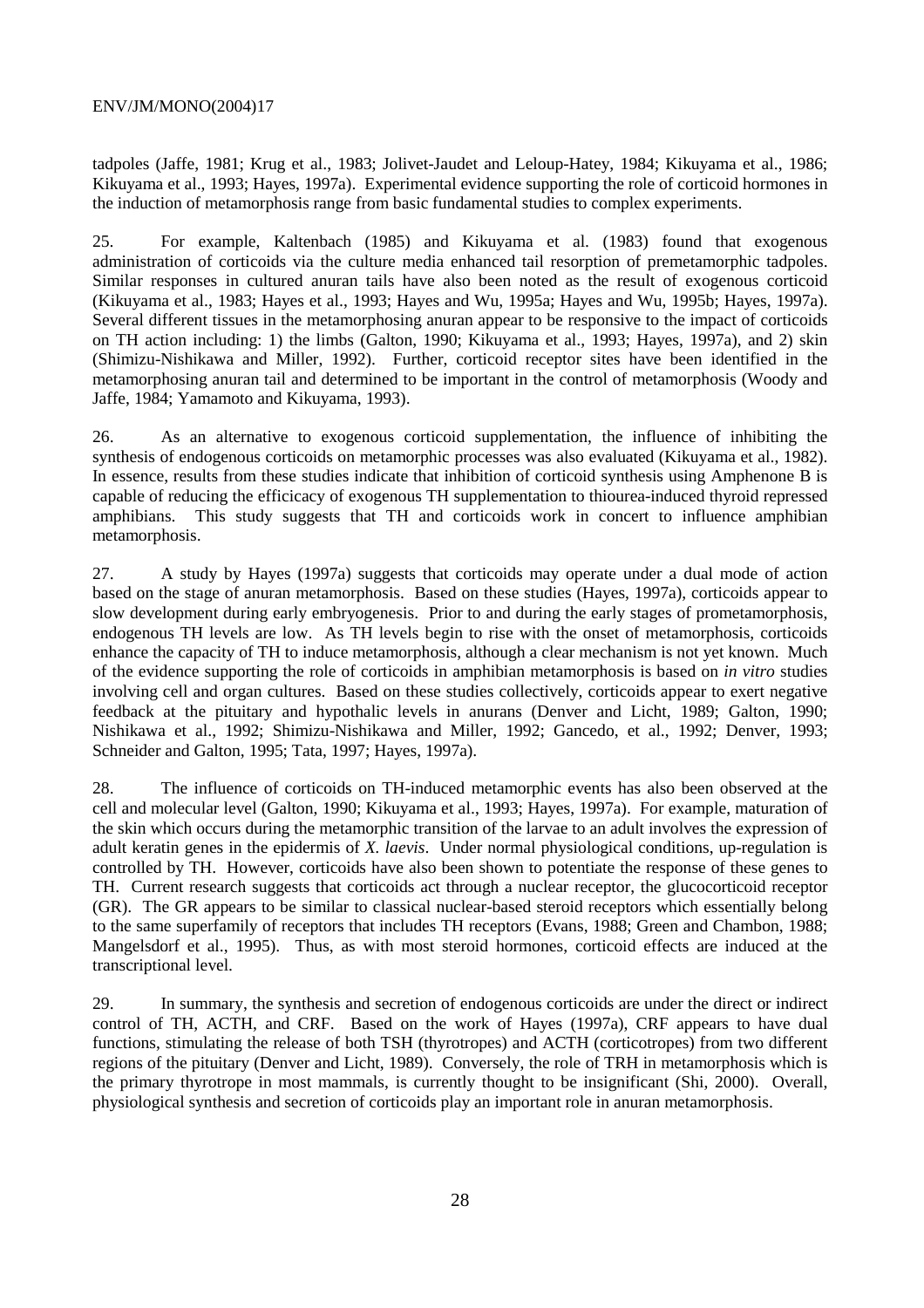#### *2.4.2 Gonadal Steroids*

30. Unlike corticoids, the role of gonadal steroids on metamorphosis is significantly less clear. Based on an early study by Frieden and Naile (1955) in *Bufo bufo*, estrone enhanced the effect of T4 on metamorphosis. However, the results of this study have not been demonstrated by other investigators. Rather, the majority of historical studies indicate that estradiol and testosterone antagonize the effects of T4 in *R. temporaria* (Roth, 1941; Roth, 1948) and inhibit larval development in *R. pipiens*, *X. laevis*, and *B. boreas* (Richards and Nace, 1978; Gray and Janssens, 1990; Hayes et al., 1993) *in vivo*. Hayes et al. (1993) found that at 22° C, testosterone and estradiol had no effect on growth or size at metamorphosis, although testosterone induced precocious forelimb emergence. However, at 27° C, testosterone and estradiol inhibited growth and development, but did not alter the time to forelimb emergence. However, Gray and Janssens (1990) also found that gonadal steroids did not inhibit the resorption of cultured whole tails *in vitro*. These results suggest that an inhibitory action of gonadal steroids most likely does not occur at the TR level. Gray and Janssens (1990) and Hayes (1997a) suggest that gonadal steroids most likely act at the hypothalamic-pituitary-thyroid axis level. Hayes (1997a) further hypothesized that the most likely mechanism of gonadal steroid inhibition of metamorphosis occurs through the down-regulation of TH levels, and potentially by up-regulating prolactin levels, which as described below also is capable of inhibiting metamorphosis.

31. Several other investigators have evaluated the effects of gonadal steroids on thyroid axis homeostasis and function; and implications on larval growth, development, and metamorphosis (Jacobs et al., 1988; Vandorpe and Kuhn, 1989; Hayes et al., 1993). Jacobs et al. (1988) found that plasma concentrations of T4 were significantly raised following IV administration of synthetic luteinizing hormone-releasing hormone (LHRH) in ranids. These investigators concluded that this stimulatory effect was mediated through the hypophysis and suggested a possible correlation between the gonadal axis and thyroid axis. Vandorpe and Kuhn (1989) evaluated the effect of estradiol implants in female *Rana ridibunda* on plasma TH levels and 5'-monodeiodination activity in kidney homogenates in vitro. These investigators found that plasma T3 and TH levels, and the in vitro T3 production in kidney homogenates were significantly decreased, suggesting that estradiol may repress the thyroid axis. Other investigators have evaluated the influence of TH on gonadal steroid activity during metamorphosis (Rabelo et al., 1994; Cohen and Kelley, 1996; Robertson and Kelley, 1996). Rabelo et al. (1994) found that T3 enhanced the precocious activation of vitellogenin genes by estradiol in *X. laevis* during advanced metamorphosis between NF stages 58-64. Cohen and Kelley (1996) found that androgen-induced cell proliferation in the developing larynx of *X. laevis* is controlled by TH. These investigators determined that although TH was not required for androgen receptor (AR) mRNA expression is the larynx, cellular proliferation was enhanced by TH, both in vitro and in vivo. Further, Robertson and Kelley (1996) concluded that while gonadal differentiation is independent of TH, androgen-sensitive larangeal development, including sexual dimorphism, require exposure to endogenous TH.

#### *2.4.3 Prolactin and Other Hormones*

32. Similar to the effect of corticoids on metamorphosis (Hayes, 1997a), prolactin also appears to exert a bimodal effect on development and maturation of amphibians (Shi, 2000). However, in the case of prolactin, the response is opposite that of corticoids which are capable of inhibiting early development and potentiating TH-induced metamorphosis (Hayes, 1997a). In contrast, prolactin is currently thought to stimulate development during embryogenesis and premetamorphosis, but inhibit the maturation events associated with metamorphosis. In fact, several investigators (Etkin and Lehrer, 1960; Dodd and Dodd, 1976; White and Nichol, 1981; Kikuyama et al., 1993; Denver, 1996) have elaborated on the capacity of prolactin to serve as an apparent growth stimulator in amphibians during premetamorphosis, while also inhibiting metamorphosis in anuran species. Also, in contrast to the effect of corticoids on anuran metamorphosis, prolactin is capable of exerting its inhibitory influence on metamorphosis *in vitro* (tail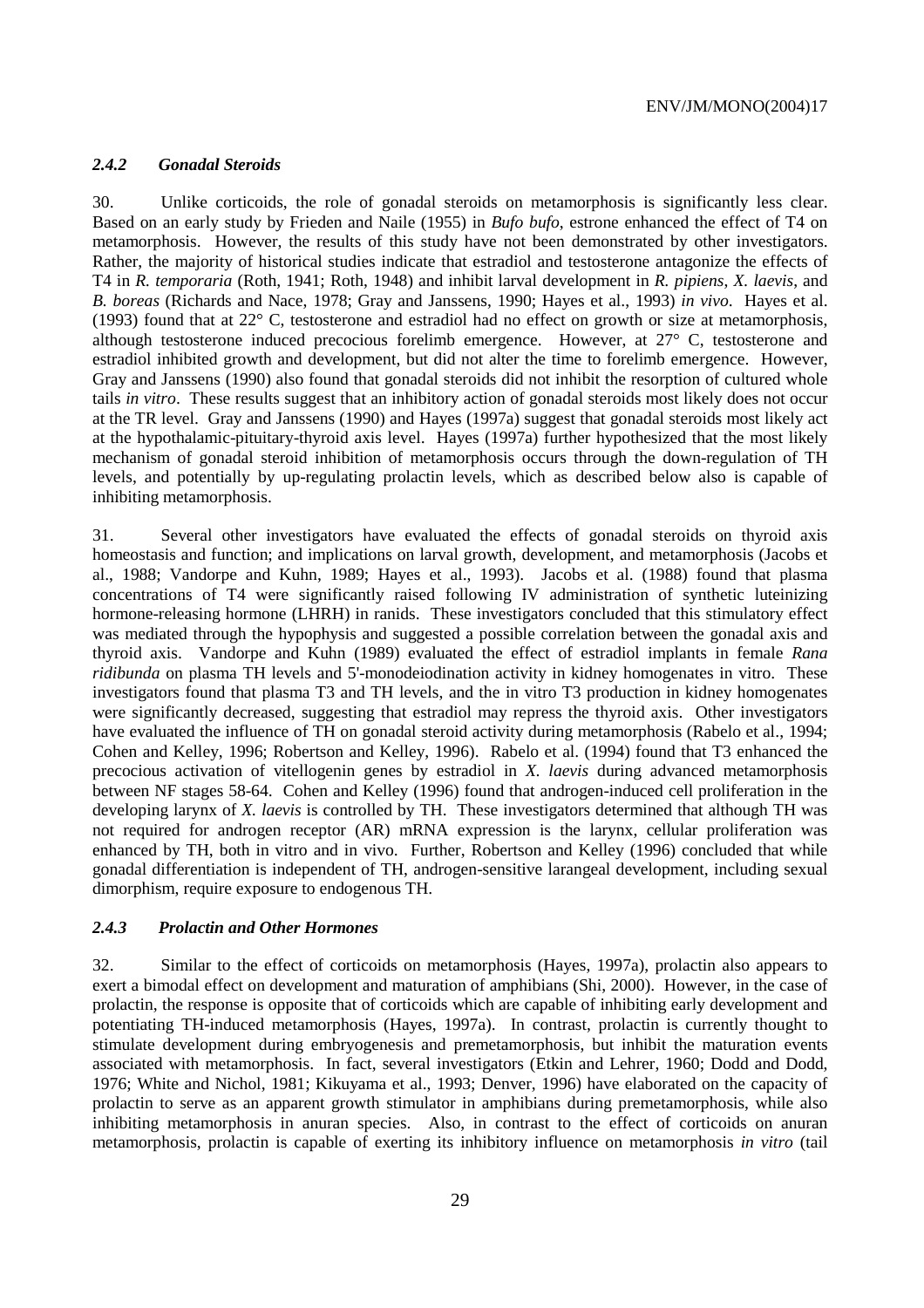explants) (Dodd and Dodd, 1976; Tata et al., 1991). These results suggest that the inhibitory effects of prolactin on metamorphosis could be mediated at the TR level rather than endocrine regulatory level (Leloup and Buscaglia, 1977). In fact, Tata and coworkers demonstrated that prolactin is capable of inhibiting induction of the TR beta genes by TH (Baker and Tata, 1992; Tata, 1997). Wakao et al. (1994) and Han et al. (1997) have also suggested that prolactin inhibits the function of the TH-TR complex.

33. Anuran prolactin, which was originally difficult to isolate due to the low plasma levels, was first isolated from bullfrogs (Shi, 2000). Cloned amphibian prolactin was subsequently found to be relatively homologous to mammalian prolactin (Yamamoto and Kikuyama, 1981; Yasuda et al., 1991; Takahashi et al., 1990; Buckbinder and Brown, 1993). Prolactin in anuran species is produced in the distal lobe of the pituitary gland (Yamamoto et al., 1986; Tanaka et al., 1991). Prolactin production and secretion is under tight stimulatory and inhibitory control at the hypothalamic level (Kaltenbach, 1996; Shi, 2000). Prolactin is transported to various target tissues through the plasma. Low plasma prolactin levels have been dectected during pre- and prometamorphic stages. However, prolactin levels appear to rise to peak levels late in metamorphic climax (Clemons and Nicoll, 1977; Yamamoto and Kikuyama, 1982; Yamamoto et al., 1986). Interestingly, TRH serves as the primary prolactin-releasing hormone in amphibians, whereas, dopamine serves as the primary neurological inhibitor of prolactin release. Thus, rather than stimulating the release of TSH (as in mammals), TRH induces the release of prolactin and CRF induces the release of TSH.

34. Originally, prolactin was thought to serve as an "amphibian juvenile hormone" (Shi, 2000) similar to that found in insects. However, work by Baker and Tata (1992) and Tata (1997) suggest that the upregulation of prolactin during metamorphosis indicates there is an alternative function during metamorphosis which differs appreciably from the mechanism by which juvenile hormones act (Riddiford, 1996). In essence, gene expression profiles for prolactin expression at both genomic and proteonomic levels suggest an alternative role for prolactin in the control of metamorphic events. Since many of the morphological changes during metamorphosis, such as intestinal remodeling, hind limb digit differentiation, forelimb emergence, and tail resorption (Leloup and Buscaglia, 1977; Nieuwkoop and Faber, 1994), occur at different developmental stages with differing TH levels, prolactin may play a significant role in the coordination of TH-induced amphibian metamorphosis. Further, hypothalamic factors (TRH) do not affect prolactin gene expression during the early stages of metamorphosis, but is upregulation during metamorphic climax (Shi, 2000). *De novo* synthesis of prolactin appears to be controlled by TH. Buckbinder and Brown (1993) found that inhibition of TH synthesis with the classical anti-thyroid drug methimazole repressed prolactin gene expression. Conversely, treatment of tadpoles with T3 leads to precocious upregulation of prolactin. Unlike the other hormones and hormonal factors, the anti-metamorphic effect of prolactin appears to be exerted at the tissue level rather than in the brain. It is currently thought that prolactin inhibits TH activity at the thyroid hormone receptor (TR) level. Although this model needs further confirmation, it appears that prolactin gene products interfere with TH binding to TR, thus blocking the action of TH.

35. The current hypothesis regarding the role of prolactin during metamorphosis is that prolactin appears to control the high concentrations of TH present during metamorphic climax so that sequential transformation of different tissues can be systematically coordinated (Shi, 2000). This potential role is significant in tadpole-frog transformation, since different tissues/organ systems require differing TH levels at different times during metamorphosis. For prolactin to exert this effect, it must act directly at the tissue level and relatively early in the TH signal transduction process (Leloup and Buscaglia, 1977). Tata and coworkers recently demonstrated that prolactin is capable of inhibiting induction of the TR beta genes by TH (Baker and Tata, 1992; Tata, 1997). Wakao et al. (1994) and Han et al. (1997) have also suggested that prolactin inhibits the function of the TH-TR complex.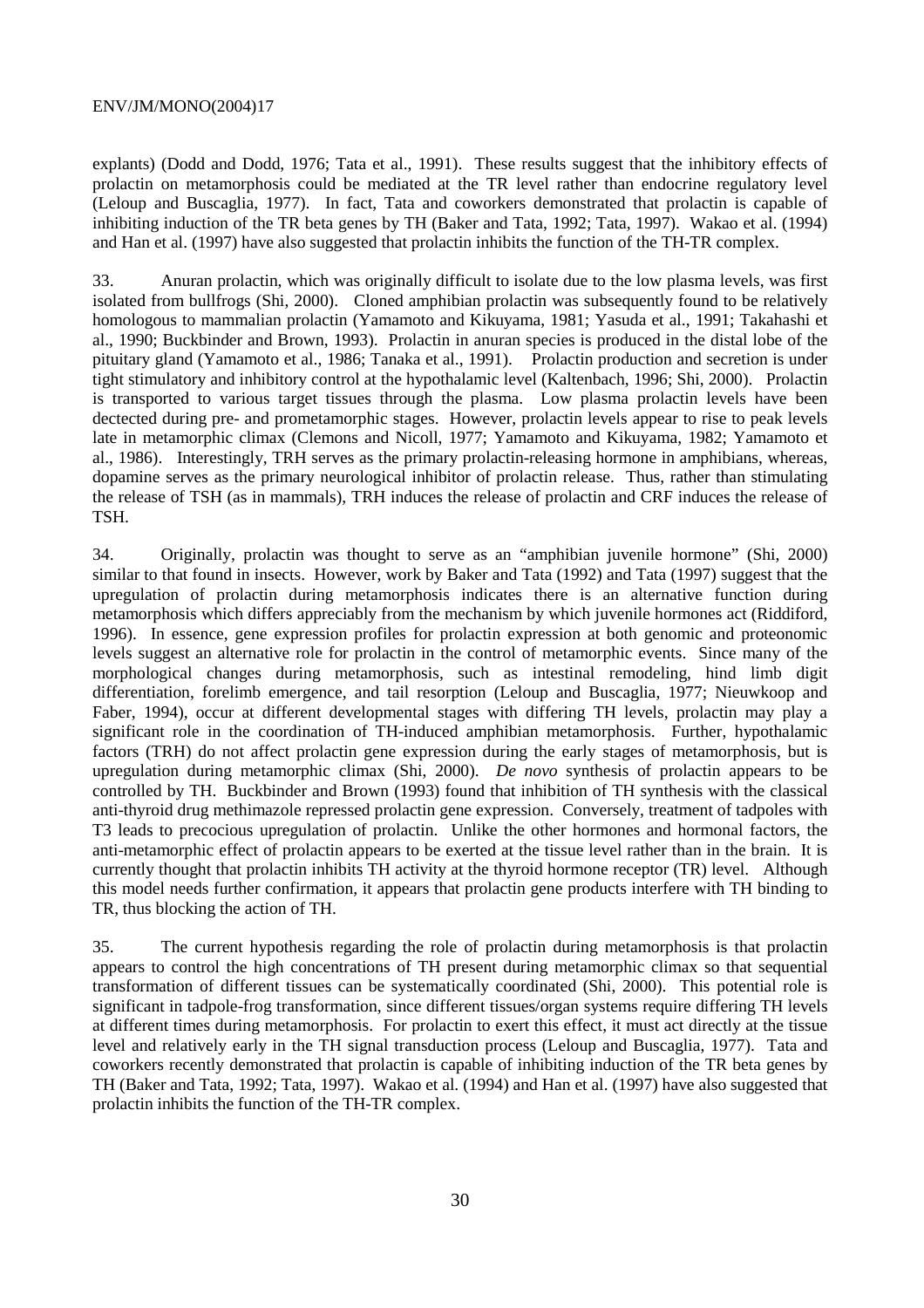36. Another hypothesis is that prolactin interacts with a membrane bound receptor that initiates a cascade of biochemical events that give rise to transcription factors known as Stats (signal transducers and activators of transcription). Interaction of Stats and TR leads to the inhibition of TR and thus, blocks THinduced metamorphosis (Kanamori and Brown, 1992). Based on this model, the effects of prolactin on TH action are tissue-dependent, because receptor and Stat levels likely differ in the different cell types. This may provide a method of coordinating systematic transformation of different tissues during metamorphosis. Overall, this discussion demonstrates the importance of other related hormonal systems in the control of metamorphosis.

37. More recently, Farre-Young et al, (2000) demonstrated that TRβ/RXR transfected cell lines (HEK293) significantly repressed prolactin-dependent Stat5a- or Stat5b-induced reporter gene expression. Further, over-expression of the TRβҚ/RXR complex resulted in increased nuclear localization of Stat5a. These investigators concluded that TRβҚ/RXR modified the subcellular distribution of transcriptional activator Stat5a, thus providing regulation over this prolactin-mediated signaling pathway.

38. Melatonin, produced by the anuran pineal gland and somatostatin appear to be capable of altering anuran metamorphosis (Shi, 2000). Both factors inhibit TSH secretion and are capable of retarding metamorphosis (Denver, 1996). Melatonin may also inhibit metamorphosis through the induction of prolactin pathways (Rose and Rose, 1998). On the contrary, gonadotropin-releasing hormone (GnRH) has been found to increase TH levels in axolotls and frogs, thus has the potential of accelerating metamorphosis (Shi, 2000). Limited information is available on these and other hormones and the understanding of their roles in metamorphosis remains unclear.

# **2.5 Morphological Changes during Metamorphosis**

39. Morphological changes that occur during amphibian metamorphosis have been extensively described and various reviews exist regarding these drastic changes in anatomy (Dodd and Dodd, 1976; Hourdry and Dauca, 1977; Gilbert and Frieden, 1981; Fox, 1983; Balls and Bownes, 1985; Yoshizato, 1989). Essentially, three primary changes in tadpoles take place during metamorphosis in order to transform almost all of the tadpole organs to their adult form (Shi, 2000). The first change involves complete destruction or digestion of tadpole-specific organs. The most obvious example of such a resorption process is the loss of the tail during metamorphic climax. The second change involves *de novo* development of new tissues from newly produced and proliferated cells. As with many embryological processes these newly produced, but unspecified cells, subsequently differentiated cell lines ultimately leading to tissue morphogenesis (i.e., digits of the hind limbs). Finally, restructuring of existing organ systems, such as the liver, lungs, and intestine into their adult forms occurs. These processes occur to allow the metamoph to adapt to a new terrestrial environment or adulthood in species remaining aquatic. For the sake of brevity, only morphological features that are relevant to the development of amphibian metamorphosis assays will be discussed in this DRP.

40. Of the organ systems resorbed during metamorphosis, two systems degenerate completely; the tail and the gills. Of these two organ systems, resorption of the tail has been the most widely studied (Dodd and Dodd, 1976; Houdry and Dauca, 1977; Gilbert and Frieden, 1981; Fox, 1983; Balls and Bownes, 1985; Yoshizato, 1989). All tissues that comprise the tadpole tail are resorbed during metamorphosis, including an epidermis, connective tissue, muscular tissue, blood vessels, and the notochord (Shi, 2000). Typically, tail resorption begins at the onset of metamorphic climax around NF stage 58-60 with the loss of cross-striations of the myofibrils and disintegration of sub-cellular structures, such as the mitochondria (Weber, 1964; Dodd and Dodd, 1976) and concludes around stage 65 to 66 with the complete disintegration of the tail fin.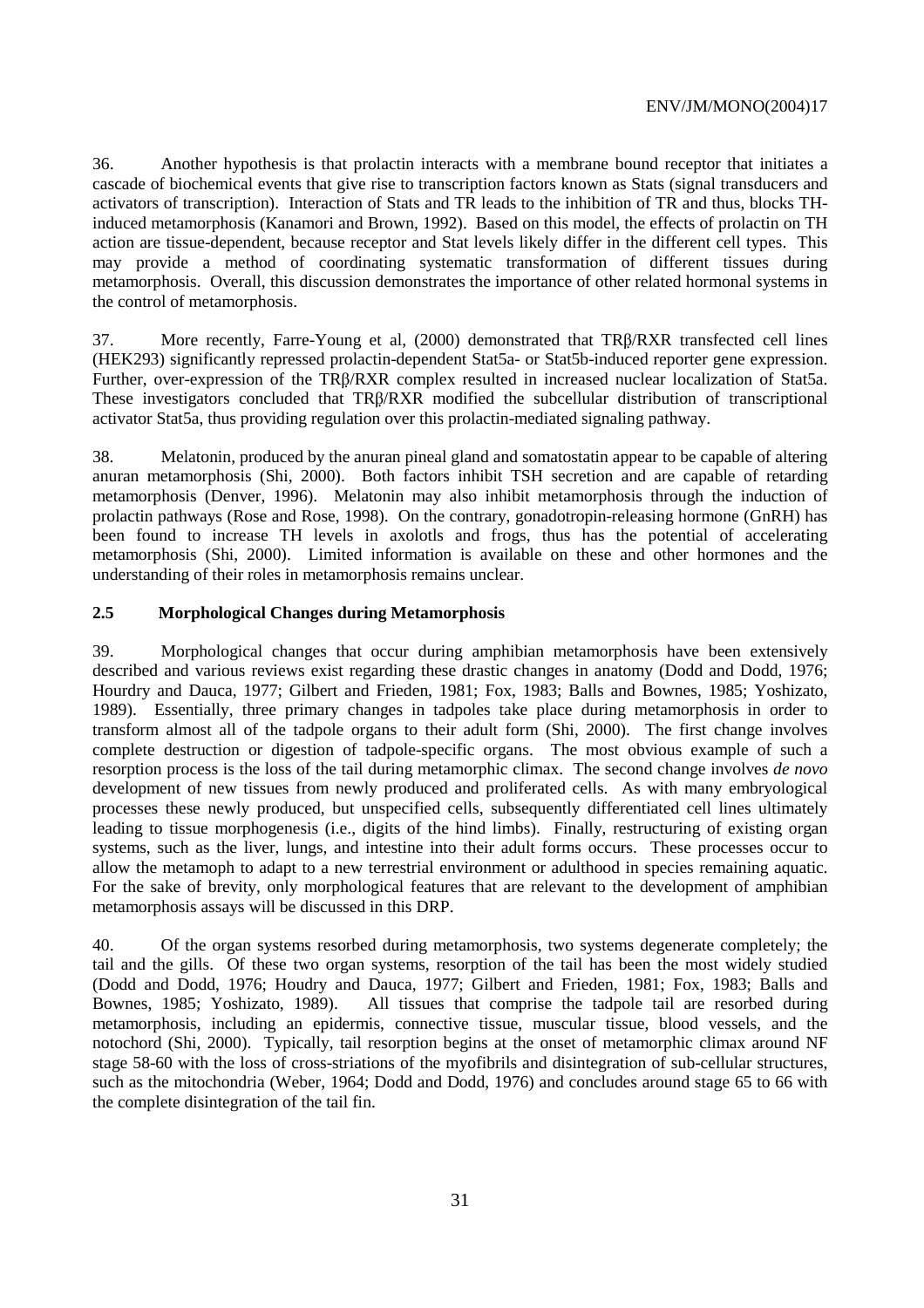41. Condensation and histolysis primarily contribute to tail resorption (Yoshizato, 1989). The loss of tail length during metamorphic climax results from condensation. Water loss, in turn, causes alteration in the organization of the cellular organization of the tail tissue resulting in compaction of the cells and extracellular matrix (Frieden, 1961; Lapiere and Gross, 1963; and Yoshizato, 1989; Yoshizato, 1996). Extensive studies have focused on histolysis as a potential mechanism of condensation, but the specific mechanism has not yet been clearly identified (Kerr et al., 1974; Kinoshita et al., 1985; Yoshizato, 1989). The cells of the tail undergo programmed cell death or apoptosis, and the extracellular matrix is degraded by various enzymes. This process is consistent with apoptosis in other vertebrates. The tail is genetically pre-determined to resorb, requiring only sufficient levels of TH to initiate the process.

42. The classic example of *de novo* development is the limbs. Hind limb buds are first visible in *X. laevis* at stage 46 and continue to grossly develop until stage 54 without the assistance of TH. However, between stages 54 and 58, TH levels rise and induce the differentiation of the limb bud cells allowing morphogenesis to form the specific features of the hind limb and toes. The forelimb develops in a similar pattern with the undifferentiated limb bud developing without endogenous TH.

43. The majority of organ systems are present in both the tadpole and the adult anuran; however, most require some form of modification in the adult (Shi, 2000). The liver undergoes little overt morphological change, however extensive biochemical changes take place during metamorphosis. Fine structural changes in liver cells, including increases in the size of mitochondria, endoplasmic reticulum, and Golgi complexes during early and intermediate stages of metamorphosis; and increases in the number of nucleoli and heterochromatic nature of the nuclei during the latter stages of metamorphosis increase the biosynthetic capacity of the liver during metamorphosis. On a biochemical level, hepatocytes within the liver convert from ammonotelic to ureotelic metabolism (Atkinson, 1994; Atkinson et al., 1996; Chen et al., 1994), see also paragraph 46. The nervous system is also restructured to accommodate adult physiology (Kollros, 1981; Fox, 1983; Gona et al., 1988; Tata, 1993, Shi, 2000). At the gross morphological level, changes in the shape of the diencephalon, medulla, and restructuring of neurons in the cerebellum occur during metamorphosis (Gona et al., 1988). At the neuronal level, one of the most dramatic changes includes the genetically programmed regression of the various specialized cells. These cells include a specialized pair of giant neurons, Mauthner cells and Rohon-Beard neurons, which regress or disappear completely, respectively, during metamorphosis (Hughes, 1957; Moulton et al., 1968). In a recent study by Cohen et al. (2001), these investigators that found the antiapoptotic protein Xr11 prolonged survival of Rohon-Beard neurons and reduced morphological change to Mauthner cells. However, Xr11 was not effective in controlling the alterations and ultimate disappearance of other neurons, including spinal cord motor neurons. On the contrary, Purkinje cells, lateral motor column neurons, and the dorsal root ganglia neurons, further differentiate during metamorphosis (Hoskins, 1990). The tadpole intestine is proportionately longer, but more simplistic than the adult anuran intestine, which resembles most vertebrate intestines in terms of structure and function (Shi, 2000). The tadpole intestine is comprised of a single epithelial layer surrounded by thin layers of muscle and connective tissue (McAvoy and Dixon, 1977; Kordylewski, 1983; Ishizuya-Oka and Shimozawa 1987; Shi and Ishizuya-Oka, 1996). Remodeling of the intestine during metamorphosis creates a shorter, but substantially more sophisticated epithelium with numerous microvilli, brush boarders, and ultimately, substantially increased luminal surface area. Thus, the increased microstructure of the intestine developed during metamorphic remodelling effectively increases the effectiveness and efficiency of absorption in the intestine reducing the need for the proportional length found in the tadpole intestine.

44. The role of TH in primary and secondary sexual differentiation has only recently been investigated (Hayes, 1997a). Administration of goitrogens, such as thiourea, which block TH production, resulted in skewed sex ratios (100% female) in *X. laevis* (Hayes, 1997a; Hayes, 1998). In addition, TH has also been shown to directly induce the testosterone receptor in the larynx of developing male *X. laevis* (Cohen and Kelley, 1996; Robertson and Kelley, 1996). In the sexually dichromatic anuran, *H. argus*,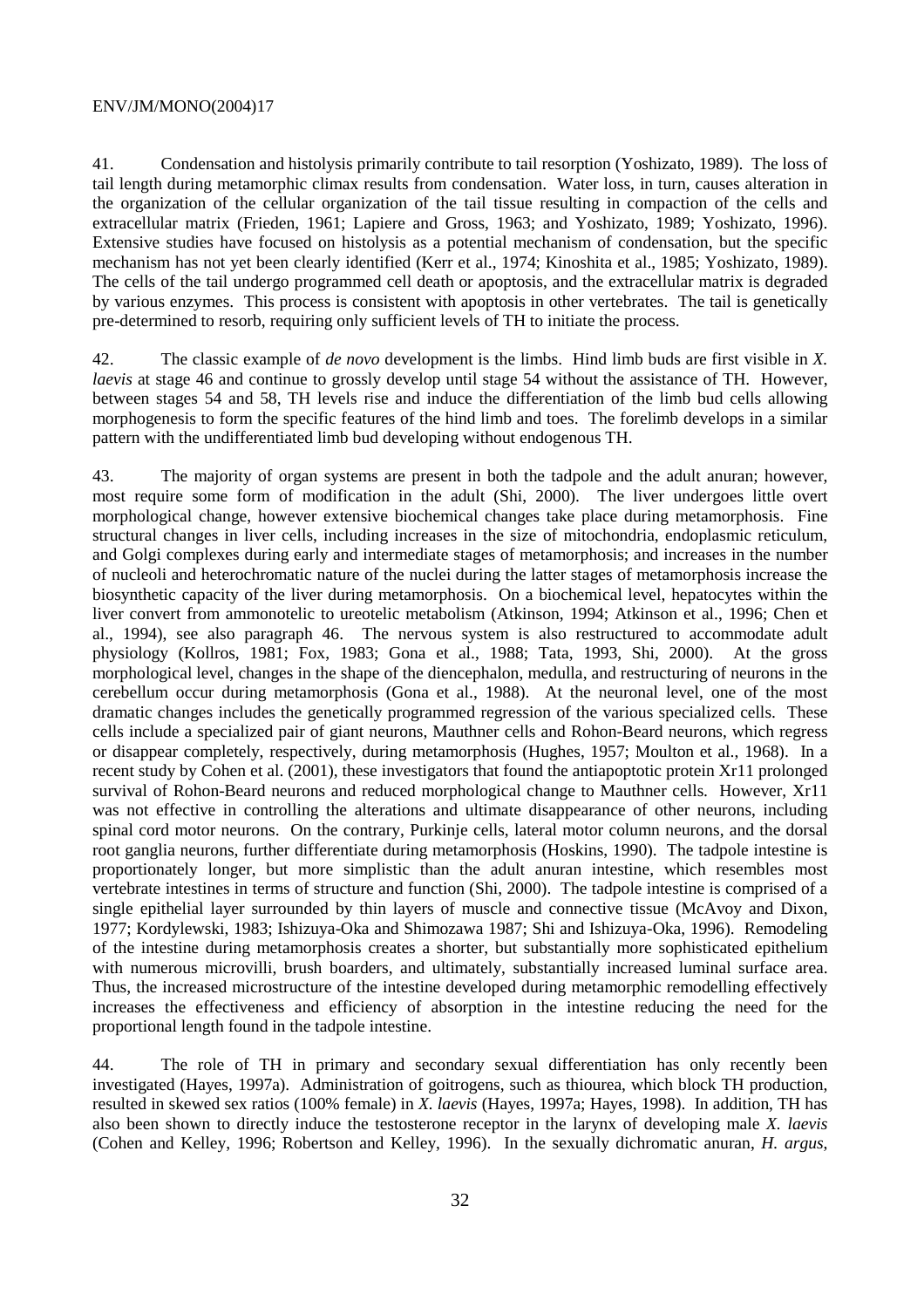administration of estradiol induces female coloration in both male and female specimens (Hayes, 1997a). However, when estradiol is administered concurrently with thiourea, the skewing toward female coloration characteristics does not occur. Hayes (1997a) found that when thiourea, classical TH synthesis inhibitor, is co-administered with testosterone, induction of gular pouch development does not occur. However, gular pouch development is induced when testosterone is administered alone (Hayes, 1997a).

# **2.6 Biochemical Changes during Metamorphosis**

45. The cellular and biochemical changes that occur in anurans during metamorphosis can be divided into at least six general areas: 1) molecular and biochemical activities associated with programmed cell death or apoptosis, 2) shift from ammonotelism to ureotelism (see 46.), 3) increase in serum protein levels, 4) changes in hemoglobin isoforms, 5) alterations in digestive enzymes, and 6) changes in the respiratory system (Shi, 2000). The role of apoptosis in the selective resorption of tadpole tissues was discussed in the previous section. Many of the genes involved in programmed cell death have been isolated and characterized largely due to genetic studies in the nematode *Caenorhabditis elegans*, which is a useful model organism for understanding fundamental processes which are conserved in higher animals such as amphibians and mammals. At least three execution genes, seven engulfment genes, and one degradation gene are involved in apoptosis in *C. elegans*, which represent the three primary processes in selective cell death (Yuan et al., 1993; Alnemri et al., 1996; Cryns and Yuan, 1998). Genes participating in execution of apoptosis and subsequent steps are most likely common in biological organisms where cell death takes place (Ellis and Horovitz, 1986). Homologs to the *C. elegans* and mammalian genes are currently being studied in amphibians. On the other hand, signal transduction genes participating in the early steps leading to apoptosis, such as induction by TH, may vary in different species. A primary feature of apoptosis involves fragmentation of chromatin which is exploited as a means of evaluating apoptosis by TUNEL (terminal deoxynucleotidyl transferase-mediated dUTP-biotin nick-end labeling). TUNEL is capable of marking apoptosis prior to the fragmentation of the nucleus and the cytoplasm (Gavrieli et al., 1992). The initiation of apoptosis is dependent on TH, and increasing concentrations of T3 (5 to10 nM) induce an increasing response, demonstrating dose-dependence. Classical inhibitors of apoptosis, including ATA and Z-VAD, are capable of inhibiting epithelial apoptosis (Su et al., 1997; Shi et al., 1989). Apoptotic bodies in the tail can be observed as early as NF stage 59 in *X. laevis* (Shi, 2000).

46. Anuran tadpoles primarily excrete nitrogen waste in the form of ammonia (ammonetelism) during premetamorphosis (Munro, 1953). During the onset of metamorphic climax, ammonia excretion decreases and urea (ureotelism) excretion increases. In most juvenile anurans, at least 75% of nitrogen waste is comprised of urea (Brown et al., 1959). *X. laevis* represents a primary exception to the excretory conversion to ureotelism. Since *X. laevis* maintain an aquatic life history as an adult, it primarily excretes ammonia under normal conditions (Munro, 1953). Transient increases in urea during prometamorphosis are typically detected (Underhay and Baldwin, 1955). However, restrictions in water supply induce a drastic increase in urea excretion, suggesting that *X. laevis* has similar excretory conversion capabilities as the terrestrial anurans (Balinsky et al, 1961). During the process of tail resorption, upregulation of a series of proteases, acid and alkaline hydrolases, and ribonucleases occurs (Shi, 2000). Upregulation of the degradative enzymes is regionally specific in the tail. For example, acid phosphatase levels in the dorsal fin region, which resorbs first in this process, are dramatically elevated in this region during this time. Similar lysosomal hydrolases are upregulated in the intestine during re-modeling. In each case, TH has been shown to control up and down-regulation of these degradative enzymes during metamorphosis (Table 2-2).

47. In most anuran species, serum protein levels dramatically increase during metamorphosis (Shi, 2000). The ratio of serum albumin to globins is markedly elevated during TH-induced metamorphosis. Other plasma proteins that increase during metamorphosis include, ceruloplasmin, transferrin, and carbonic anhydrase (Inaba and Frieden, 1967; Frieden and Just, 1970; Wise 1970). The increase in serum proteins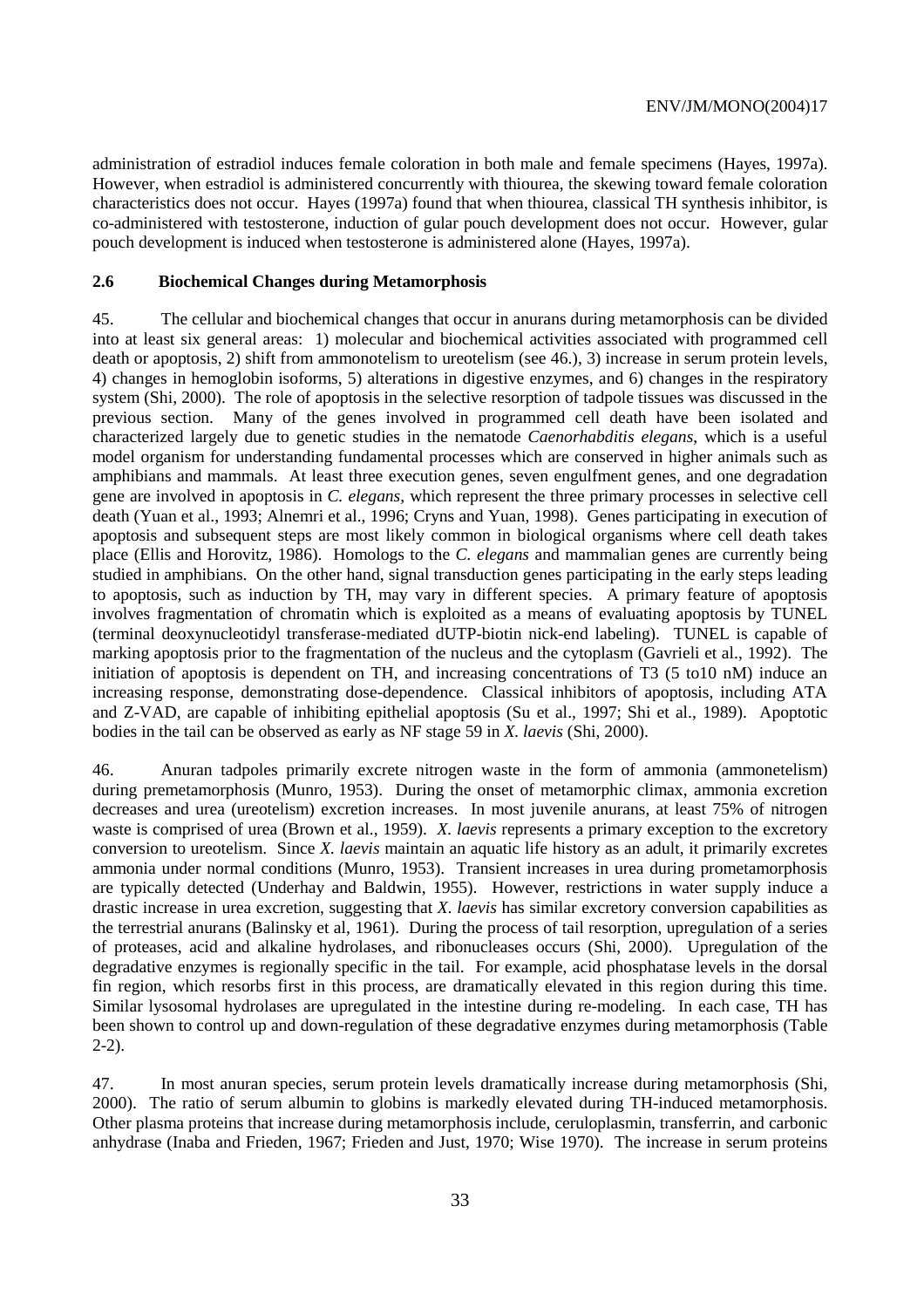is thought to play an adaptive role as the tadpole transforms into the frog. In the case of albumin, the biochemical properties of this critical protein not only fulfill osmotic requirements, but also provide circulatory transport needs associated with the terrestrial living habitat (Frieden, 1968; Weber, 1967; Broyles, 1981).

48. Anurans undergo changes in hemoglobin synthesis during development similar to mammals and birds (Shi, 2000). However, in anurans, only one primary change occurs as opposed to other animals, which typically undergo several changes in synthesis patterns. In this case, complete replacement of globulin chains occurs (Weber, 1996). Hemoglobin in tadpoles is independent of pH and has a markedly greater affinity for oxygen than frog hemoglobin, which has lower oxygen binding affinity and is subject to the Bohr Effect (decreased affinity with decreasing pH) (McCutcheon, 1936; Riggs, 1951; Frieden, 1961). The greater affinity of tadpole hemoglobin for oxygen most likely allows for adaptation to low oxygen environments characteristic of the aquatic tadpole habitat. Changes in hemoglobin structure occur around metamorphic climax, although larval hemoglobin persists for some time in metamorphosed frogs to allow for adequate adaptation to the change in the environment (Just and Atkinson, 1972; Weber et al., 1991). Adult frogs require hemoglobin with lower oxygen affinity to facilitate terrestrial life, which has more rapid and extensive oxygen requirements (Bennett and Frieden, 1962; Dodd and Dodd, 1976).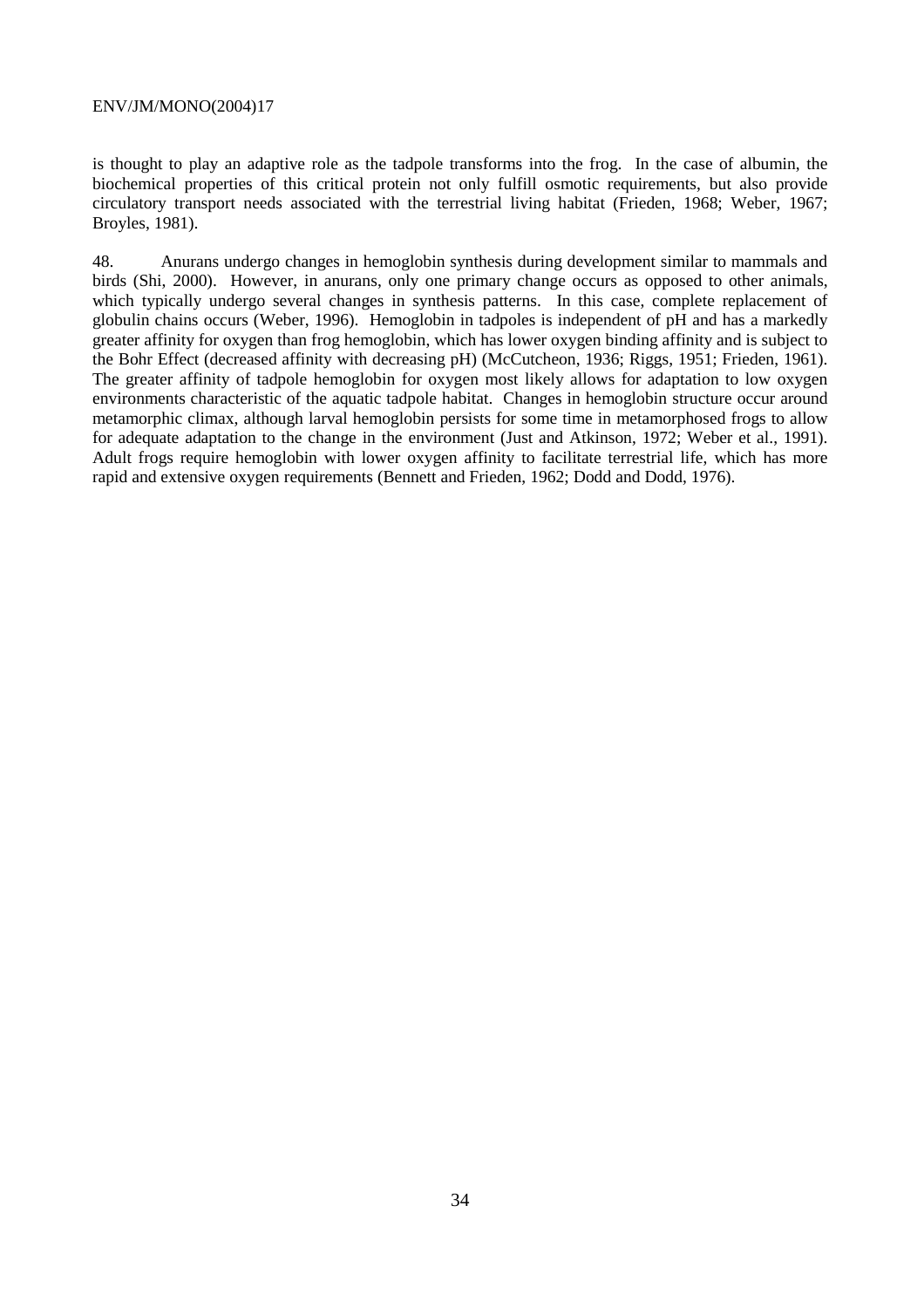| <b>Gene Name</b> | <b>Tissue Source</b>                       | <b>Gene Name</b>                                   | <b>Tissue Source</b>           |
|------------------|--------------------------------------------|----------------------------------------------------|--------------------------------|
| Tail $1/3$       | Tail <sup>2</sup> , brain <sup>3</sup>     | N                                                  | Limb <sup>5</sup>              |
| Tail 7           | Tail <sup>2</sup>                          | Η                                                  | Limb <sup>5</sup>              |
| IU 16/33         | Intestine <sup>4</sup>                     | J.                                                 | Limb <sup>5</sup>              |
| Tail 8/9         | Tail <sup>2</sup> , intestine <sup>4</sup> | Carbamyl-phosphate<br>synthase I                   | Liver $^{6, 7, 8}$             |
| TR Beta          | Tail <sup>2</sup> , intestine <sup>4</sup> | Arginosuccinate synthase Liver <sup>6</sup>        |                                |
| Tail 11          | Tail <sup>2</sup>                          | Arginosuccinate Iyase                              | Liver <sup>9</sup>             |
| Tail 14          | Tail <sup>2</sup> , intestine <sup>4</sup> | Arginase                                           | Liver <sup>9, 10, 11, 12</sup> |
| Tail 13          | Tail <sup>2</sup>                          | Ornithine<br>carbamyltransferase                   | Liver <sup>7</sup>             |
| Tail D           | Tail <sup>2</sup>                          | N-CAM                                              | Liver <sup>13</sup>            |
| Tail C           | Tail <sup>2</sup>                          | Albumin                                            | Liver <sup>14, 15</sup>        |
| Tail 14          | Tail <sup>2</sup>                          | a 1-mircoglobulin                                  | Liver <sup>16</sup>            |
| Tail 15          | Tail <sup>2</sup> , brain <sup>3</sup>     | Myosin heavy chains                                | Limb <sup>5, 17, 18</sup>      |
| <b>Xh20</b>      | Brain <sup>3</sup>                         | Tropomyosin                                        | Limb <sup>17</sup>             |
| Xh1              | Brain <sup>3</sup>                         | M-line protein                                     | Limb <sup>19</sup>             |
| <b>IU22</b>      | Intestine <sup>4</sup>                     | a-Actinin                                          | Limb <sup>19</sup>             |
| <b>IU24</b>      | Intestine <sup>4</sup>                     | Keratins                                           | Epidermis <sup>20, 21</sup>    |
| <b>IU12</b>      | Intestine <sup>4</sup>                     | Magainin                                           | $\text{Skin}^{22}$             |
| <b>IU27</b>      | Intestine <sup>4</sup>                     | <b>Trypsin</b>                                     | Pancreas <sup>23</sup>         |
| P                | Limb <sup>5</sup>                          | Intestinal fatty acid-<br>binding protein          | Intestine <sup>24</sup>        |
| B                | Limb <sup>5</sup>                          | Mdr (multidrug resistence) Intestine <sup>25</sup> |                                |
| I                | Limb <sup>5</sup>                          | Gelatinase A                                       | Intestine <sup>26</sup>        |
| M                | Limb <sup>5</sup>                          | Collagenase-4                                      | Tail <sup>27</sup>             |

**Table 2-2: Genes Regulated by Thyroid Hormone in Anurans<sup>1</sup>**

3 Denver et al. (1997). <sup>17</sup> Dhanarajan et al. (1988).

4 Shi and Brown (1993).  $18$  Sachs et al. (1997).

5 Buckbinder and Brown (1992). <sup>19</sup> Dhanarajan and Atkinson (1981).

6 Morris (1987). 20 Mathisen and Miller (1989).

2

7 Helbing et al. (1992). <sup>21</sup> Ketola-Pirie and Atkinson (1988, 1990).

8 Galton et al. (1991). <sup>22</sup> Reilly et al. (1994).

9 Iwase et al. (1995).  $^{23}$  Shi and Brown (1990).

<sup>10</sup> Xu et al. (1993). <sup>24</sup> Shi and Hayes (1994).

<sup>11</sup> Helbing and Atkinson (1994). <sup>25</sup> Zucker et al. (1997).

<sup>12</sup> Atkinson et al. (1994). <sup>26</sup> Patterton et al. (1995).

<sup>13</sup> Levi et al. (1990). <sup>27</sup> Stolow et al. (1996).

 $14$  Schultz et al. (1988).

35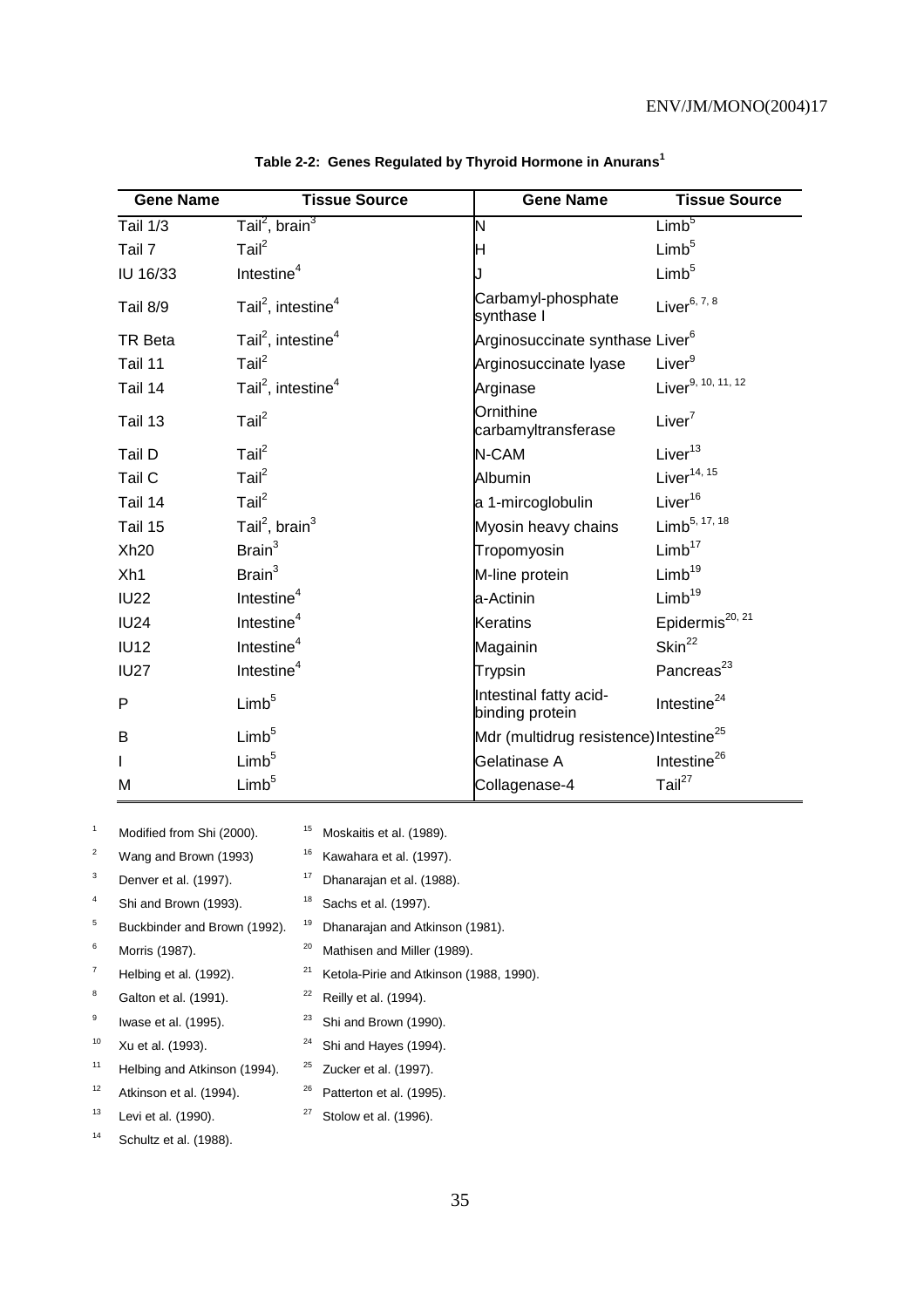49. In addition to an increase in plasma proteins, the metabolic capacity of the liver markedly changes in the metamorphosing anuran. During metamorphosis, drastic increases in nucleic acid and protein synthesis result in large increases in several enzymes including, catalase, uricase, phosphatases, and the urea cycle enzymes (Shi, 2000). Of these enzymes, the urea cycle has been the most widely studied. Upregulation of these enzymes has been observed during anuran metamorphosis and induced by TH as the direct result of de novo protein synthesis (Brown and Cohen, 1958; Brown et al., 1959; Paik and Cohen, 1960; Cohen, 1970; Dodd and Dodd, 1976). Although each of the four primary enzymes associated with the urea cycle increase at least several fold, the mitochondrial enzyme carbamyl phosphate synthetase actually increases nearly 30-fold during metamorphic climax. Cytosolic arginase, catalyzes the conversion of arginine to urea waste and ornithine (Figure 2-2) increases nearly 5-fold in activity in the liver of metamorphing anurans.

# **2.7 Production of Thyroid Hormone and Mechanism of Thyroid Hormone Action**

50. The primary active THs, T4 and 3,3', 5–triiodothyronine (T3), are synthesized directly in the thyroid gland (Shi, 2000). Metabolic conversion of T4 to T3, however can occur in other tissues (Fox, 1983; Dodd and Dodd, 1976). TH synthesis is initiated by up-regulation of the thyroglobulin gene in the thyroid, which consequently produces thyroglobulin, the precursor of T4. An intricate set of posttranslational modifications, including iodination and condensation of the tyrosine residue to produce T4, is then required (Figure 2-3). T4 can either be secreted into the plasma from the thyroid gland, or directly converted to T3 in the thyroid by 5'-deiodinase. Both T4 and T3 can be selectively inactivated by 5 deiodinases by converting either TH to T2 or reverse T3, respectively. This allows different tissues to possess different ratios of T3 to T4 depending on their specific requirements. St. Germain and Galton (1997) located two different 5-deiodinases in anurans that have different enzymatic properties and tissue distributions. Differing deiodinases have been isolated and cloned in *R. catesbeiana* (Davey et al., 1995; Becker et al., 1995) and *X. laevis* (St. Germain, 1994). Each different isoform was found to have distinctly different regulation patterns in different tissues, thus supporting the hypothesis of TH level regulation at the tissue level.

51. The action of TH during development is regulated at many different levels, due in part to the presence of numerous TH binding proteins in the plasma, cytosol, and nucleus. Since many of the proteins with which TH interacts are cytosolic and many of the effects occur at a non-genomic level, it was originally thought that TH acted through cytosolic actions (Davis and Davis, 1996). However, today more evidence exists that TH acts at the nuclear level mediating gene regulation via nuclear-based TR (Tata and Widnell, 1966; Tata, 1967; Oppenheimer, 1979). TH secreted from the thyroid is carried in the plasma to various tissues by various serum TH hormone binding proteins. At least nine cytosolic and plasma proteins are known to transport TH, although several are more significant factors (Shi, 2000).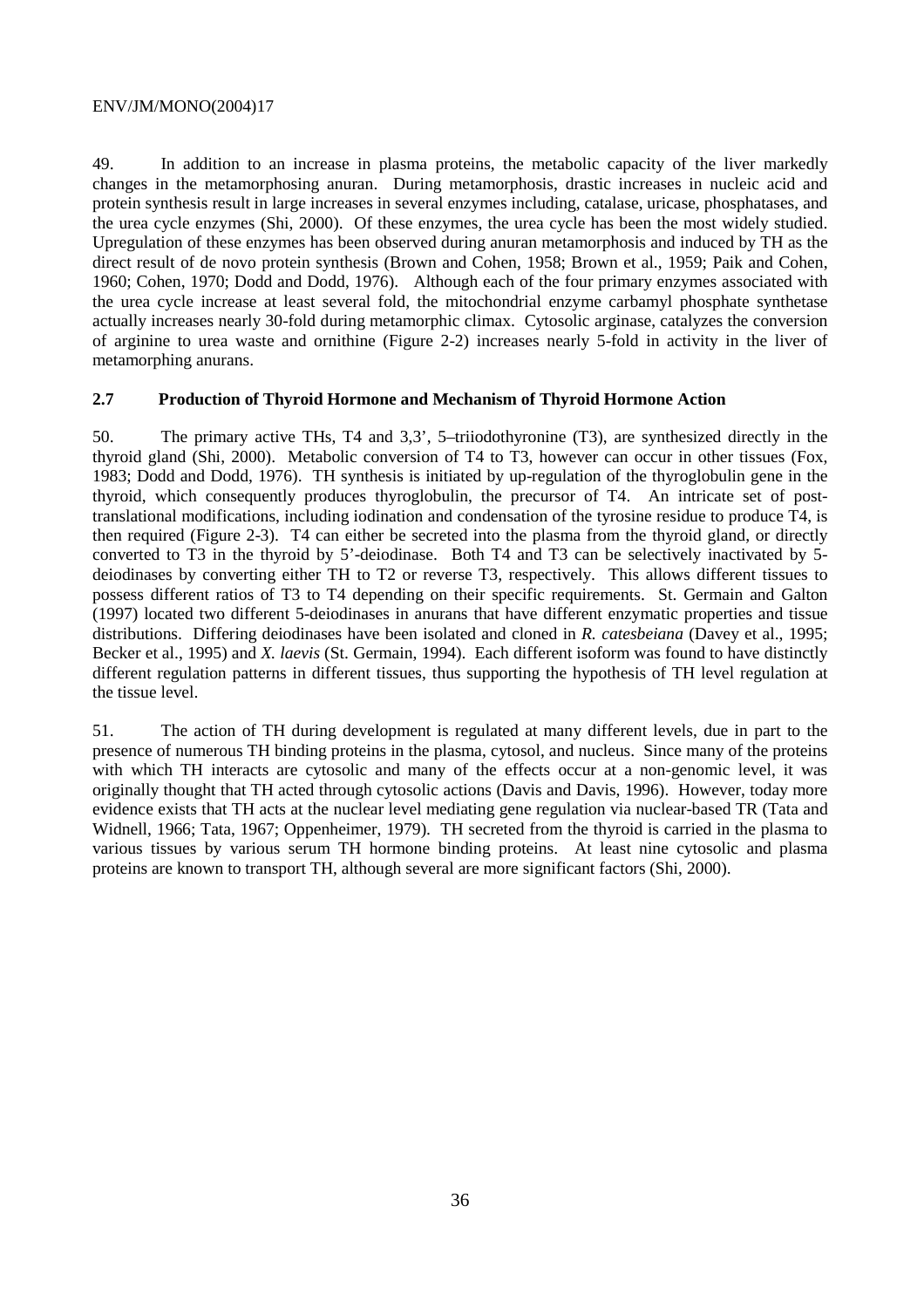

**Figure 2-2: Generalized Urea Cycle in Anuran Tadpole** 

 $\mathcal{L}$ 

 $\bar{\nu}$  .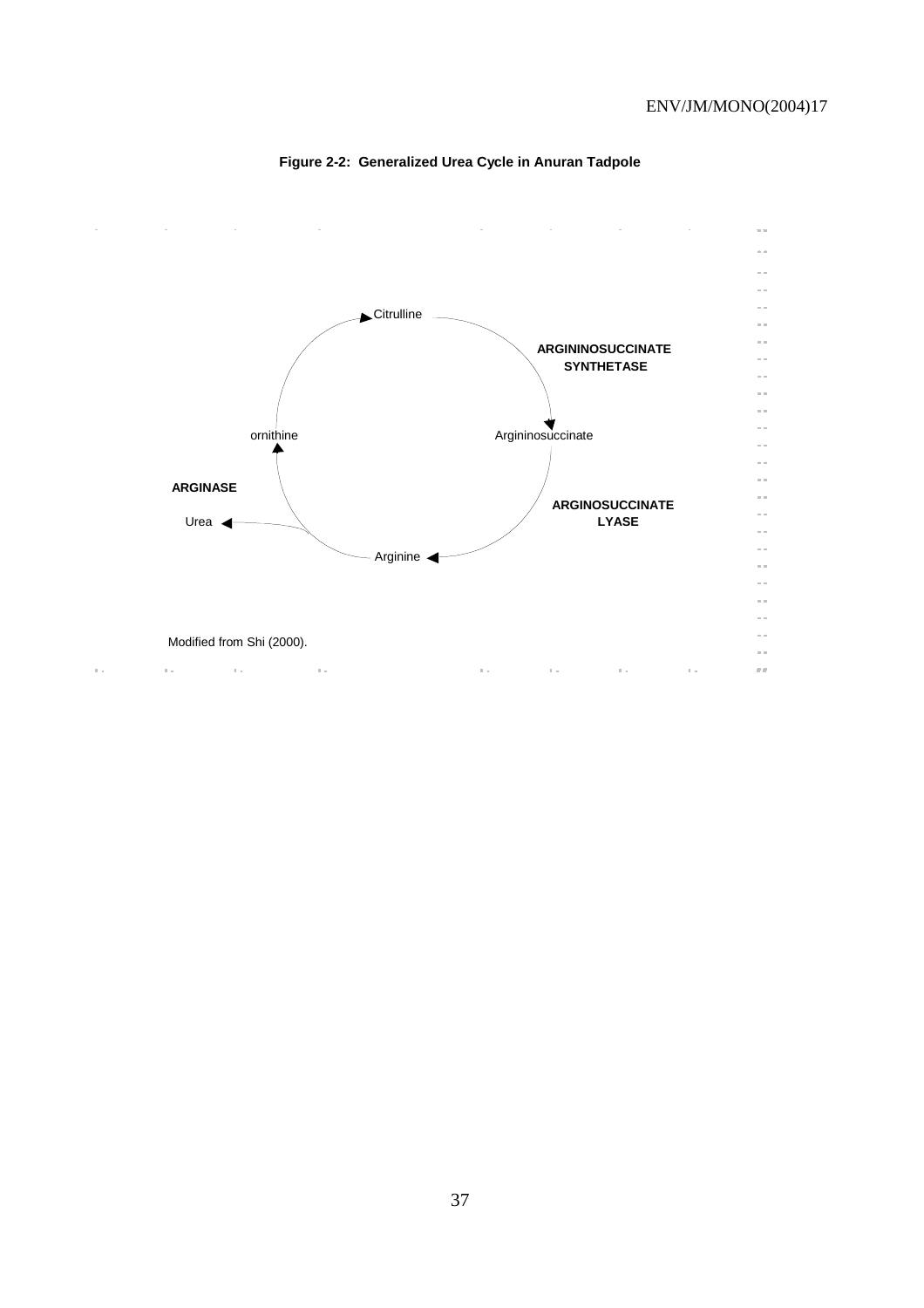

**Figure 2-3: Generalized Biosynthetic Pathway of Thyroid Hormone (TH)** 

Modified from Shi (2000).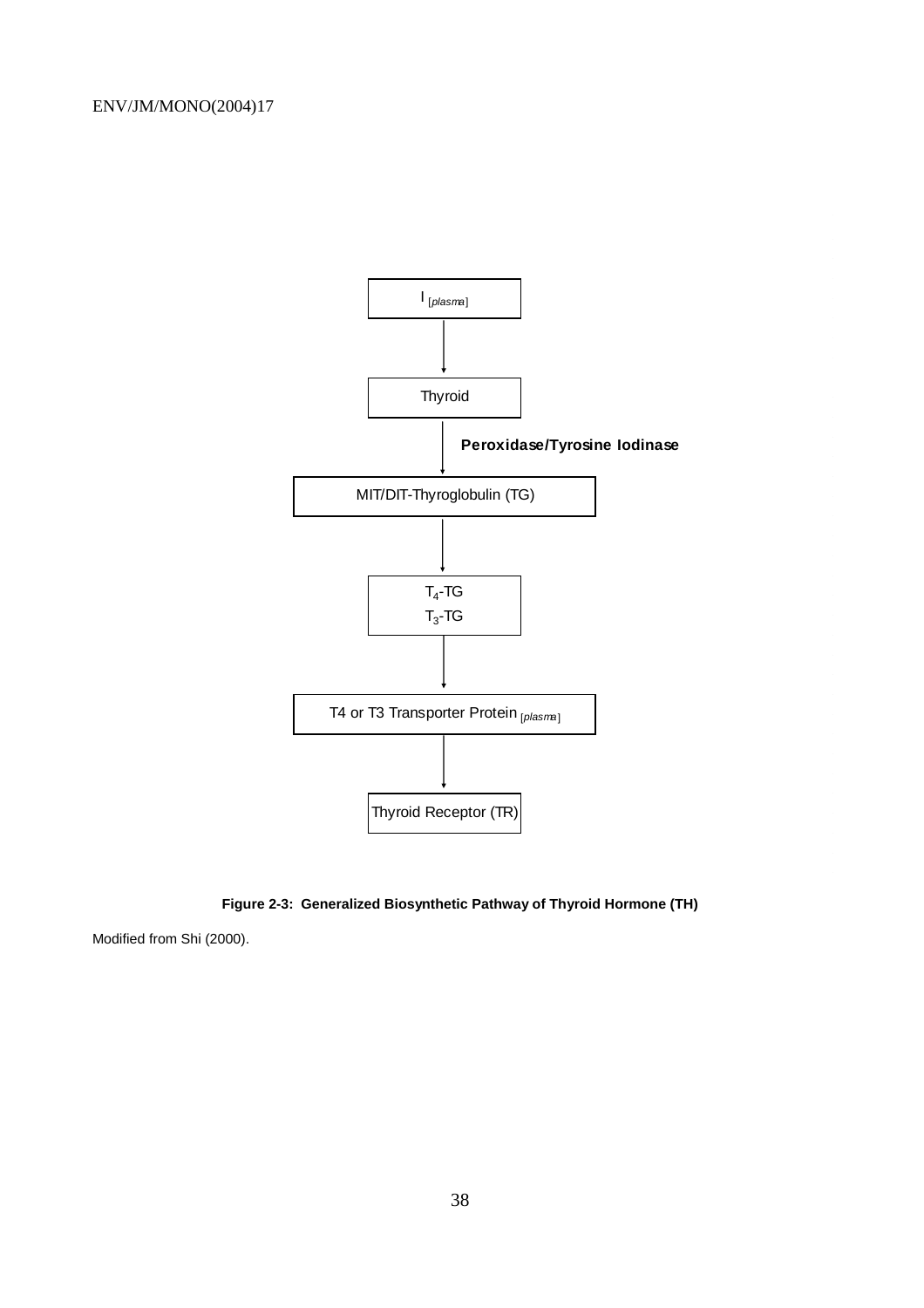52. In the serum, TH immediately encounters serum binding proteins, the most notable of which is transthyretin (Yamauchi et al., 1993), which transport TH to the target tissues where TH enters the cytosol (Jorgensen, 1978; Barsano and DeGroot, 1983; Galton, 1983; Benvenga and Robbins, 1993). Cellular uptake mechanisms are not well understood. T3 and T4 are relatively hydrophobic at physiological pH (Shi, 2000). Thus, passive diffusion through the cell membrane is a possible route. However, some evidence suggests that a carrier-mediated transport process involving translocation of both the TH transporter and TH is possible (Blondeau et al., 1988; Oppenheimer et al., 1987; Robbins, 1992; Ribeiro et al., 1996; Benvenga and Robbins, 1993). Within the cytoplasm, TH interacts with a separate group of multifunctional proteins, collectively referred to as CTHBP (cytoplasmic TH binding proteins) (Cheng, 1991). It is presently unclear whether the TH-CTHBP complex is required for activation of the nuclear TRs, or whether it only provides a means of transport to the TR.

53. Diploid vertebrate animals, including *X. tropicalis*, possess two TR genes (TR alpha and TR beta) (Lazar, 1993). *X. laevis*, which is oligotetraploid, possess four TR genes, two TR alpha and two TR beta (Mangelsdorf, et al., 1995). Alternative splicing of the TR beta transcripts gives rise to two different isoforms in higher vertebrates and four different isoforms in *X. laevis* (Brooks et al., 1989; Yaoita et al., 1990). TRs belong to the superfamily of nuclear hormone receptors, including glucocorticoid, estrogen, vitamin D, and retinoic acid receptors (Evans, 1988; Tsai and O'Malley, 1994; Yen and Chin, 1994). In general, the TR contains five different binding domains, A/B, C, D, E, F (amino to carboxy terminus), which are reasonably consistent within this class of nuclear receptors (Shi, 2000). The amino terminus (A/B domain) of the TR alpha A/B and TR beta-B2 TR isoforms specifically contains the AF-1 domain, which appears to be involved in T3-independent recruitment of specific co-activators. Thus, ligandindependent activation of transcription by at least the TR beta-B2 isoform may be mediated by the binding of specific co-factors to the AF-1 region of the A/B domain (Obertse-Berghaus et al., 2000; Yang and Privalsky, 2001). DNA binding occurs in domain C. The C domain is highly conserved amongst nuclear receptors. Domain D is the variable hinge region which contains a nuclear localization signal and influences both DNA binding and transactivation through co-repressor binding (Giguere et al., 1986; Godowski et al., 1988; Hollenberg and Evans, 1988; Picard and Yamamoto, 1987; Guiochon-Mantel et al., 1989; Zechel et al., 1994; Lee and Mahdavi, 1993; Uppaluri and Towle, 1995; Puzianowska-Zunicka et al., 1997). Domains E and F are the ligand (hormone) binding and transactivation domains. The carboxy terminus, or region F, contains the AF-2 domain. The AF-2 domain has been found to be a binding site for specific co-activators containing the LXXLL motif of liganded TR (Obertse-Berghaus et al., 2000; Heery et al., 1997; Langlois et al., 1997). The conceptual model for transcriptional regulation by TR is illustrated in Figure 2-4. TR is presumed to form a heterodimer with the retinoic acid X receptor (RXR). The heterodimer binds to the TH response element in a target gene. In the absence of TH, the heterodimer represses gene transcription, most likely through the recruitment of a co-repressor complex (Horlein et al., 1995; Chen and Evans, 1995).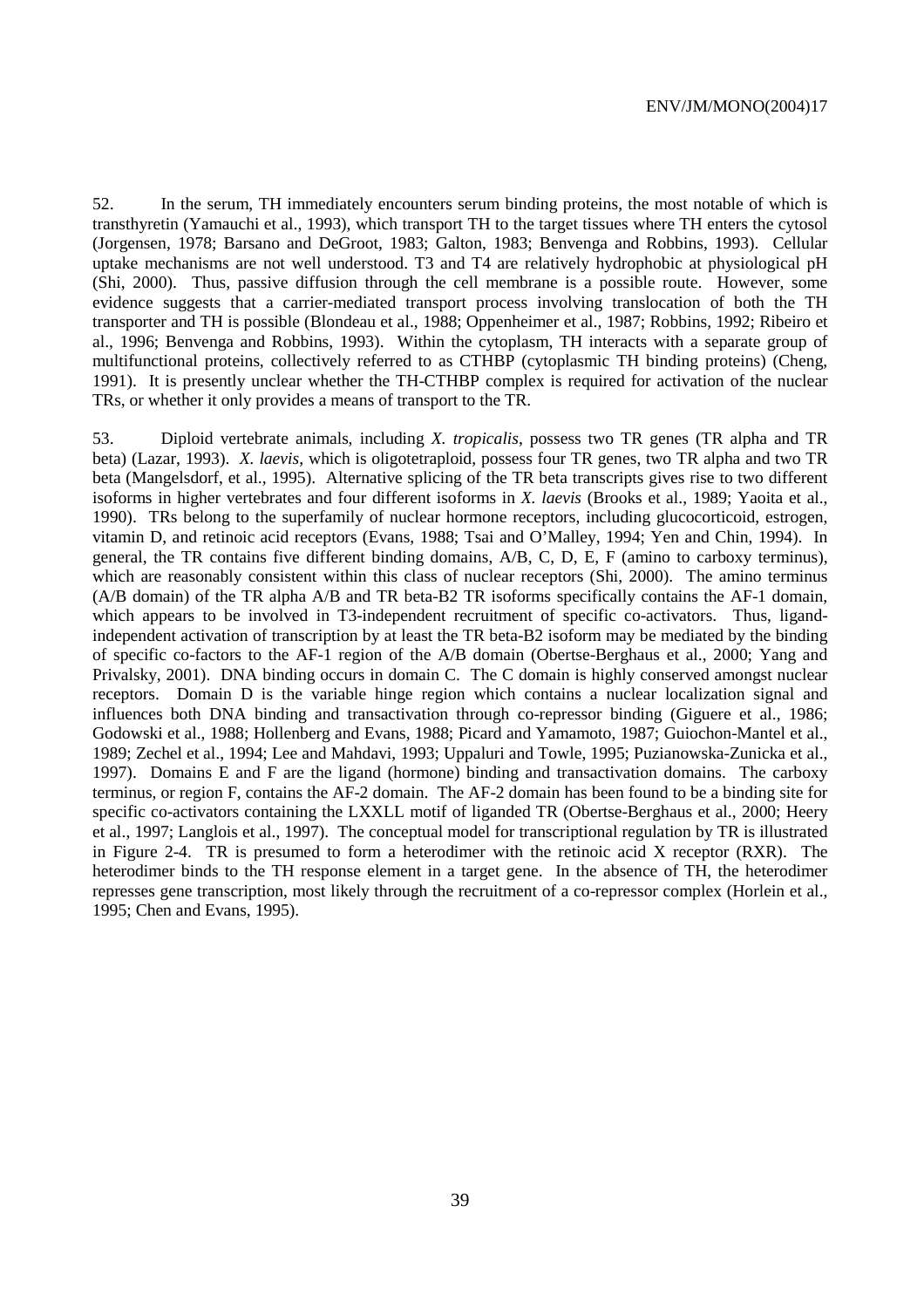

**Figure 2-4: Interaction between Thyroid Hormone (TH) and TH Receptor (TR)** 

Modified from Shi (2000).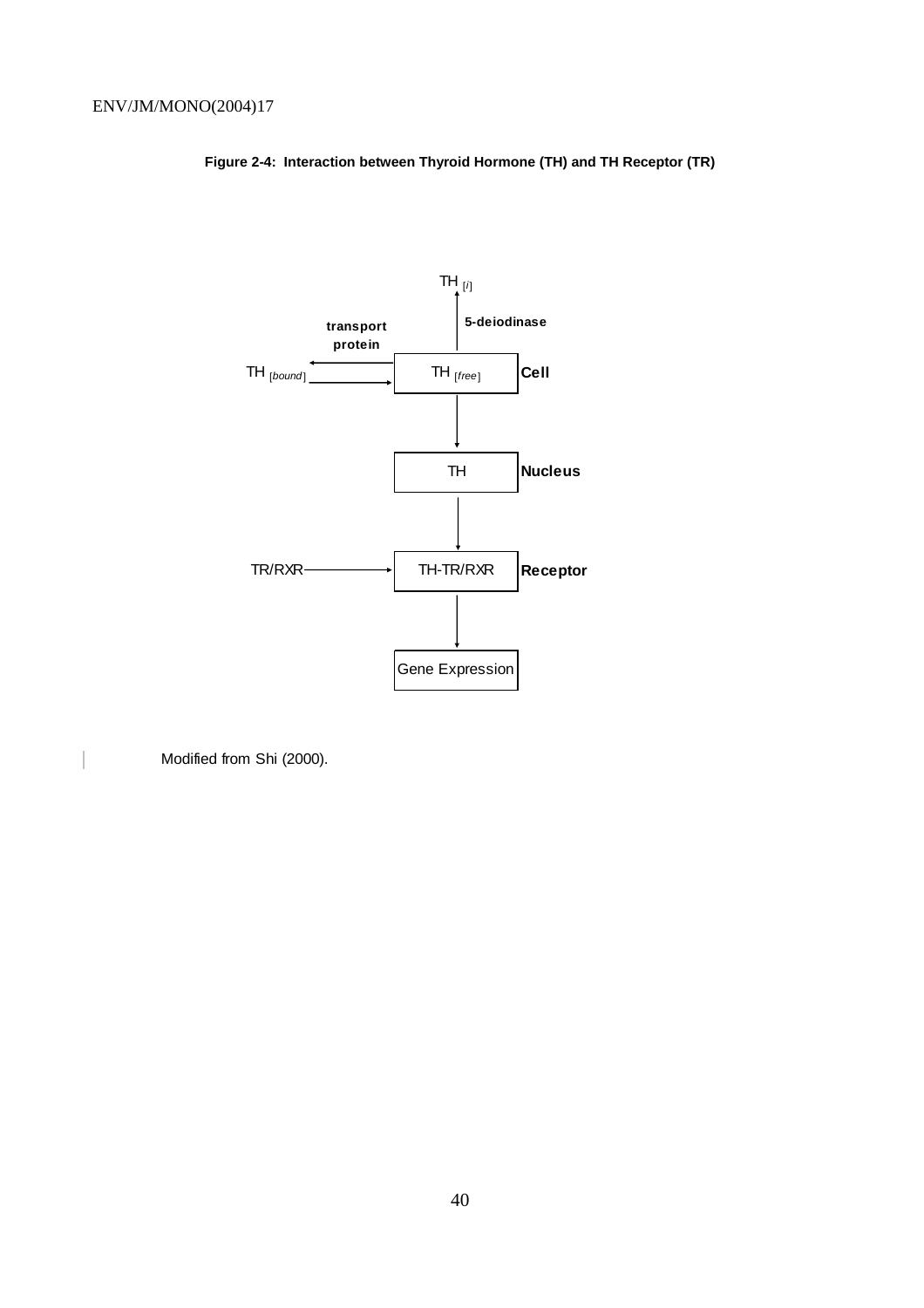### **2.8 Anticipated Sites of EDC Impact on the Thyroid Axis**

54. Based on the previous discussion, EDCs could potentially affect the thyroid axis at three levels, 1) CNS (including pituitary and hypothalamus), 2) thyroid, and 3) TR. More specifically, specific modes of actions of thyroid axis disruptors could potentially include alteration of TH synthesis, TH transport, TH elimination, neuro-endocrine (H-P) axis regulation, and TR expression and/or function. A summary of potential modes/sites of EDC action on the thyroid axis, in relation to endpoints possibly useful in measuring thyroid disruption, is provided in Table 2-3. The effect at the pituitary level is complex since it may involve thyrotropes (TSH), corticotropes (ACTH), and lactotropes (prolactins). In addition to the thyroid gland, the interrenal gland may also be a site of EDC action, which could potentially impact metamorphosis. Thus, the impact of potential EDCs on metamorphosis may occur at multiple different levels. The complexity of metamorphosis and control by the neuroendocrine system must be strongly considered in the design of appropriate test methods. Since the objective of the test method is to screen for thyroid axis disruption, a rapid, high throughput biochemical measurement test or molecular test would likely be more advantageous. However, alone, biochemical measurements and molecular tests might not provide adequate information on the effect of the EDC on metamorphosis at the whole organism level. Incorporation of a high-throughput biochemical or molecular assay within a short-term morphological method would therefore be advantageous. It is crucial that the methodology used demonstrates diagnostic power by distinguishing between non-thyroid and thyroid-related delays in developmental progress.

|                         |                                    | <b>Mode of Action</b>         |                        |                     |                                  |               |
|-------------------------|------------------------------------|-------------------------------|------------------------|---------------------|----------------------------------|---------------|
| <b>General Measures</b> | <b>Specific</b><br><b>Endpoint</b> | <b>TH</b><br><b>Synthesis</b> | TН<br><b>Transport</b> | ΤН<br><b>Action</b> | <b>Neuroendocrine</b><br>$(H-P)$ | TR            |
| Morphology              | Developmental<br>Stage             | ÷                             | 2                      | $+?$                | $\ddot{}$                        | ٠             |
|                         | Hind Limb<br>Differentiation       | ÷                             | ?                      | $+?$                | $\ddot{}$                        | +             |
| Histology               | Thyroid                            | $++$                          | 2                      | $+?$                | $++$                             | +             |
|                         | Pituitary                          | $\ddot{}$                     | ?                      | $+?$                | $\pm$                            |               |
| Biochemical             | T3/T4                              | $\ddot{}$                     | $+?$                   | $^{++}$             |                                  |               |
|                         | Liver Enzymes                      |                               | $+?$                   | $+?$                | $+?$                             | $+?$          |
| Molecular Biology       | TR beta                            | $\ddot{}$                     | ?                      | ÷                   | ۰                                | $++$          |
|                         | <b>TSH</b>                         | $\ddot{}$                     | 2                      | 2                   | $\ddot{}$                        | っ             |
|                         | <b>CRF</b>                         | $\ddot{}$                     | ?                      | ?                   | $\ddot{}$                        | $\mathcal{P}$ |
|                         | <b>UDPGTP</b>                      | ٠                             |                        | +                   | 2                                | 2             |

| Table 2-3: Catalog of Endpoints Potentially Useful in Measuring Thyroid Disruption Based on Specific Modes |
|------------------------------------------------------------------------------------------------------------|
| of Action                                                                                                  |

 $\overline{a}$ 

<sup>&</sup>lt;sup>1</sup>Based on discussions of Group 1 at "Uses of Amphibian in Assessing Endocrine Disruption", Duluth, MN, June 2003. ++=method(s) demonstrated and endpoint potentially useful, +=methods somewhat demonstrate and endpoint potentially useful, +?=endpoint potentially useful, but method not demonstrated, ?=utility of endpoint unknown, -=not potentially useful endpoint.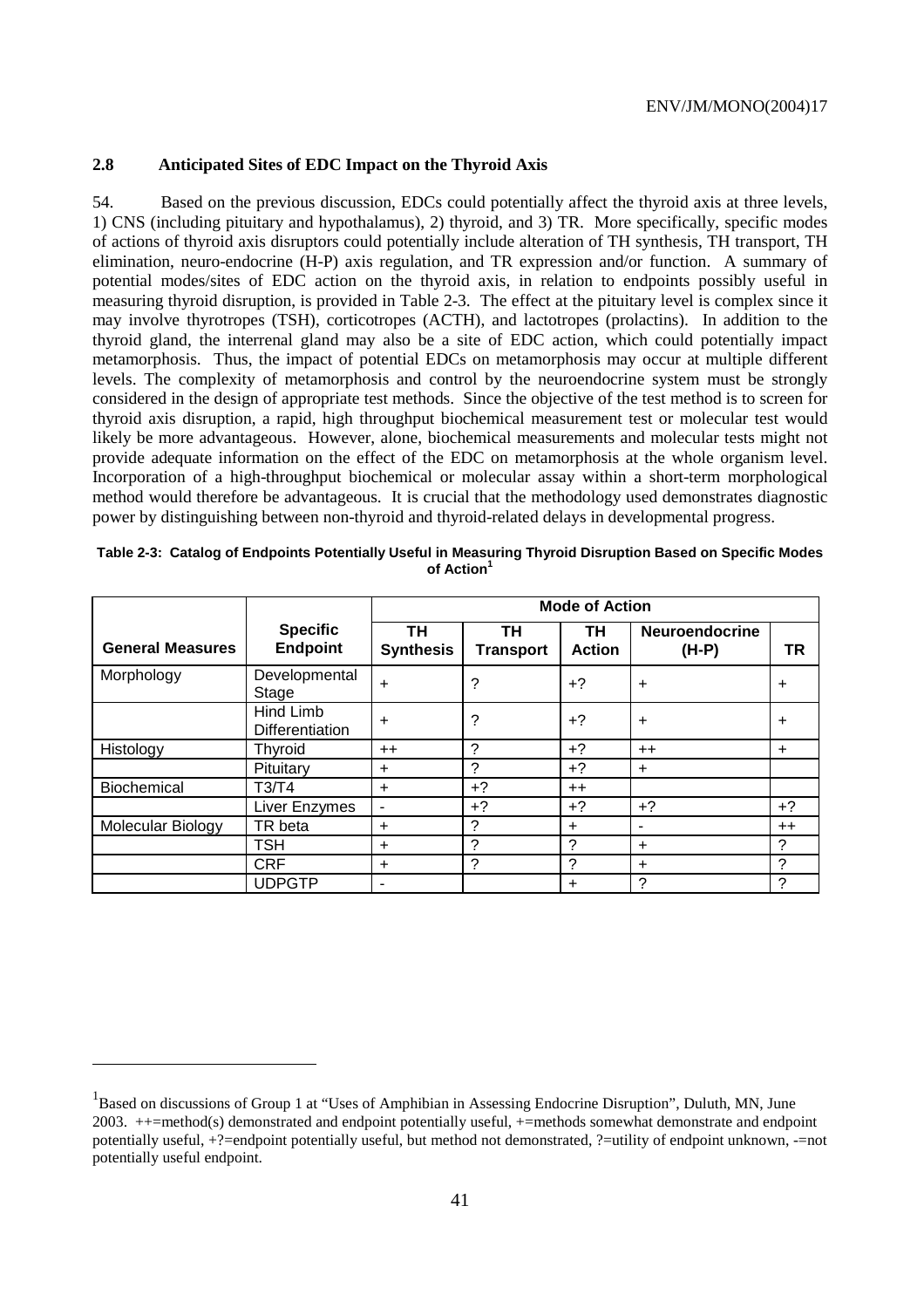# **DESCRIPTION OF CANDIDATE ENDPOINTS REFLECTIVE OF THYROID DYSFUNCTION**

### **3.1 Whole Organism Tests**

55. It is generally accepted that as the function of the vertebrate endocrine system is coordination of physiological processes, test designed to detect disruption of hormonal function must both incorporate the potential for feedback effects, and demonstrate the impact of a chemical at the level of the intact organism. These considerations cannot currently be addressed with *in vitro* tests of biochemical activity alone. A variety of morphological, biochemical, and molecular endpoints may be applied to tests involving exposure of intact organisms to test substances, as described below.

### *3.1.1 Morphological Measures*

56. Protocols ultimately developed to morphologically detect thyroid impairment may include any applicable endpoint discussed in the following sections, and should not necessarily be limited to one endpoint. Different morphological endpoints, as discussed, have utility at different stages of larval development (e.g. limb development earlier than tail resorption). Current protocols for amphibian metamorphosis using *Xenopus laevis* generally use 'developmental stages', for which a well-defined sequence has been characterized (Nieuwkoop and Faber, 1994). Other tables, though less refined, are also available for Ranid species. Use of developmental stages integrates multiple aspects of morphological development, and is less sensitive to bias resulting from operator error or the potential for differential effects of toxicants on morphological development. It should however be noted that asynchronous or atypical development can occur in response to chemical exposure, which complicates developmental staging based on morphology.

## *3.1.1.1 Tail Resorption.*

57. Tail resorption occurs in anuran species during metamorphic climax and is triggered by a surge of TH. Metamorphic climax in *X. laevis* occurs roughly over a 16-18 day period and incorporates stages 58 to 66. Tail resorption can be monitored during culture using digital photography and measuring the tail lengths with a scanning digitizer. A rate of tail resorption can be determined from the mean length data obtained. Abnormal tail resorption can also be monitored during this process. Specimens can be selectively preserved throughout the process of tail resorption and evaluated morphologically. In terms of culture, different approaches may be considered. For example, the specific process of tail resorption can be monitored by culturing tadpoles at relatively low densities such as in multiple replicates for 16 to 18 d from stage 58 to 66 during which time the rate of tail resorption is measured (Fort et al., 2000). Low densities of ca. one organism per 500 mL of test solution are required to achieve consistent maximum growth rates in culture. However, this approach does not consider the metamorphic events that lead up to metamorphic climax. In addition, natural inherent variation in tail resorption can be observed due to differing levels of endogenous TH between organisms.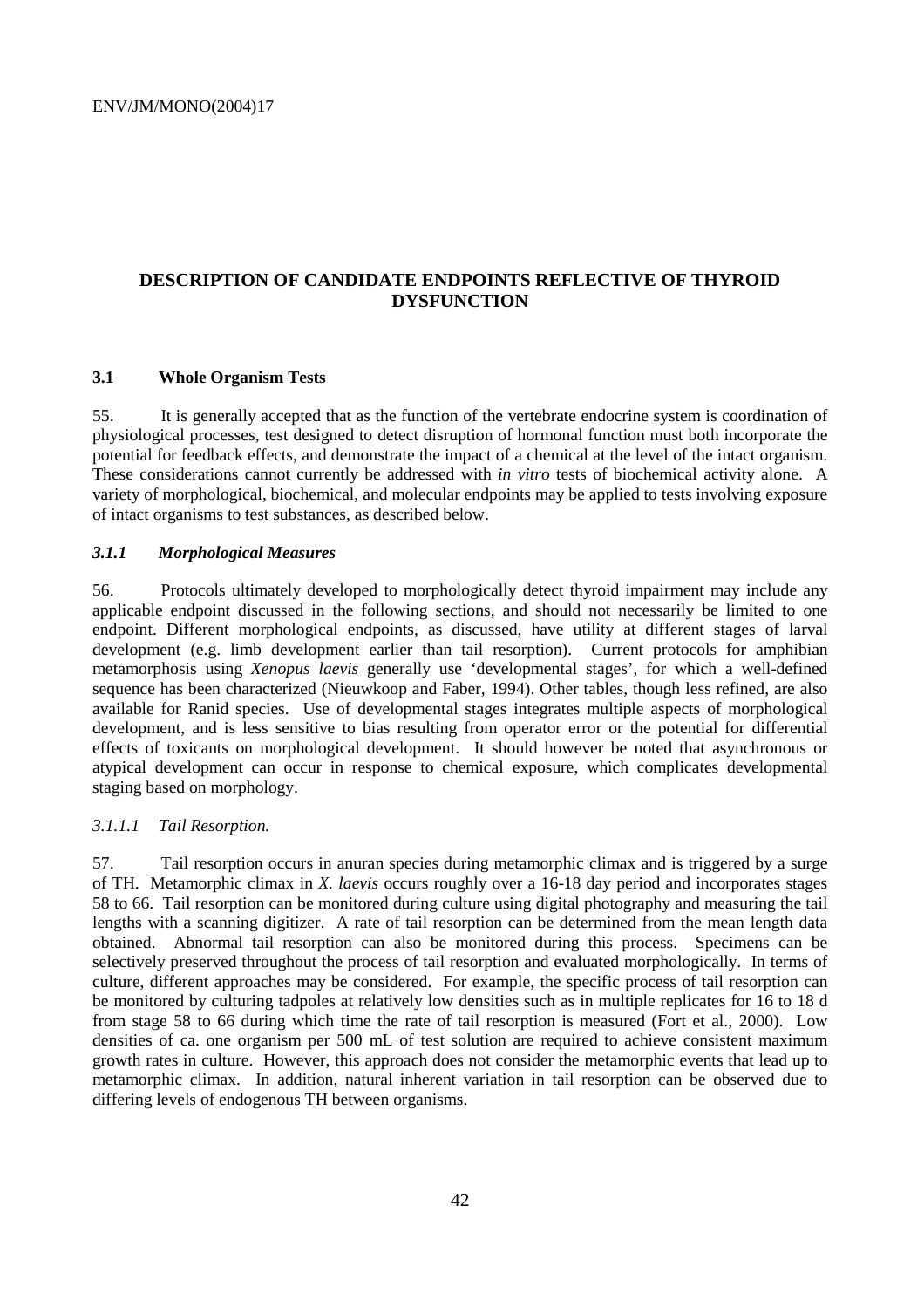58. Based on this information, several factors relating to the measurement of tail resorption and the interpretation of the results require consideration. First, the rate of tail resorption is naturally variable in whole organism culture (Fort et al., 2000; Fort et al., 2001b), which reduces the sensitivity and predictability of this endpoint. Second, this process occurs in the later stage of metamorphosis, when the thyroid is fully active and at its peak early in the climatic period.

## *3.1.1.2 Limb Development.*

59. As previously discussed, early hind limb bud development (emergence) occurs prior to thyroid activity in the developing anuran tadpole. However, hind limb differentiation and forelimb development occur during the prometamorphic phase of metamorphosis. Thyroid dysfunction impairs the process of limb differentiation, but not limb bud emergence. Selecting an exposure window that encompasses hind limb differentiation would require exposure from stages 54 to 60. The longer-term test format described by the German investigators, incorporates limb differentiation, by way of using developmental stage as the morphological endpoint. The only standardized test method that evaluates limb development was evaluated by Fort and Stover (1996) and Fort et al. (1997) using *X. laevis*. However, this modified FETA*X* assay (ASTM, 1998) evaluated only hind limb development, initiating exposure at an early blastula stage and completing exposure around 30 days at stage 54. Thus, this design did not incorporate TH-dependent limb growth and differentiation.

60. The morphology, rate, and extent of limb differentiation can be monitored in a similar manner as described for tail resorption. However, in this case the occurrence of abnormal limb development, including asymmetrical differentiation, should be monitored, thus requiring additional specimens for histological examination, CAT scan, and x-ray analysis.

## *3.1.1.3 Skin Development*

61. During metamorphosis, substantial changes to the skin in terms of protein structure, keritinization, and pigmentation occur. Changes in skin structure have already been discussed; however, changes in pigmentation also occur that change a transparent tadpole such as *X. laevis* to a frog with pigmented, non-transparent skin. Classical thyroid inhibitors, such as thiourea, also inhibit pigmentation by blocking melanin synthesis. An evaluation of melanin distribution in skin structure can be evaluated in *Xenopus* under normal light microscopy. Unlike larval skin, metamorph skin possesses well-formed melanocytes containing a relatively dense distribution of melanin. Staining is only required to evaluate the neurological status of the pigmentation process. For evaluation of epidermal structure and keritinization, a standard eosin or hemotoxylin/eosin can be effectively used. Immunohistochemical techniques can be used to distinguish the presence of specific proteins that mark the newly developing frog skin. Therefore, skin maturation is a potential valuable endpoint. Like the endpoints previously discussed, this endpoint is best served with a battery of other metamorphosis-based morphological endpoints in a longer-term exposure design.

## *3.1.2 Thyroid Pathology*

62. In most cases, thyroid dysfunction, such as goiter or myxedema, manifests changes in the morphometry of the thyroid. For example, tadpoles exposed to the goitrogen methimizole develop enlarged thyroid glands that are visible under low magnification in the transparent *Xenopus* tadpole (Fort et al., 2000). In this case, the thyroid gland can be digitally photographed and the size quantified by photodigitization. Some EDCs may induce myxedema, or a shrinking of the thyroid gland (Wollman, 1980). Again, myxedema can also be quantified using the methods discussed for goiter. Distinct histopathology is also associated with goiter, including a thickened capsule wall, shrinking of capillaries, fusion of the follicles, increased follicular size, and infiltration of connective tissue (partitions) entering the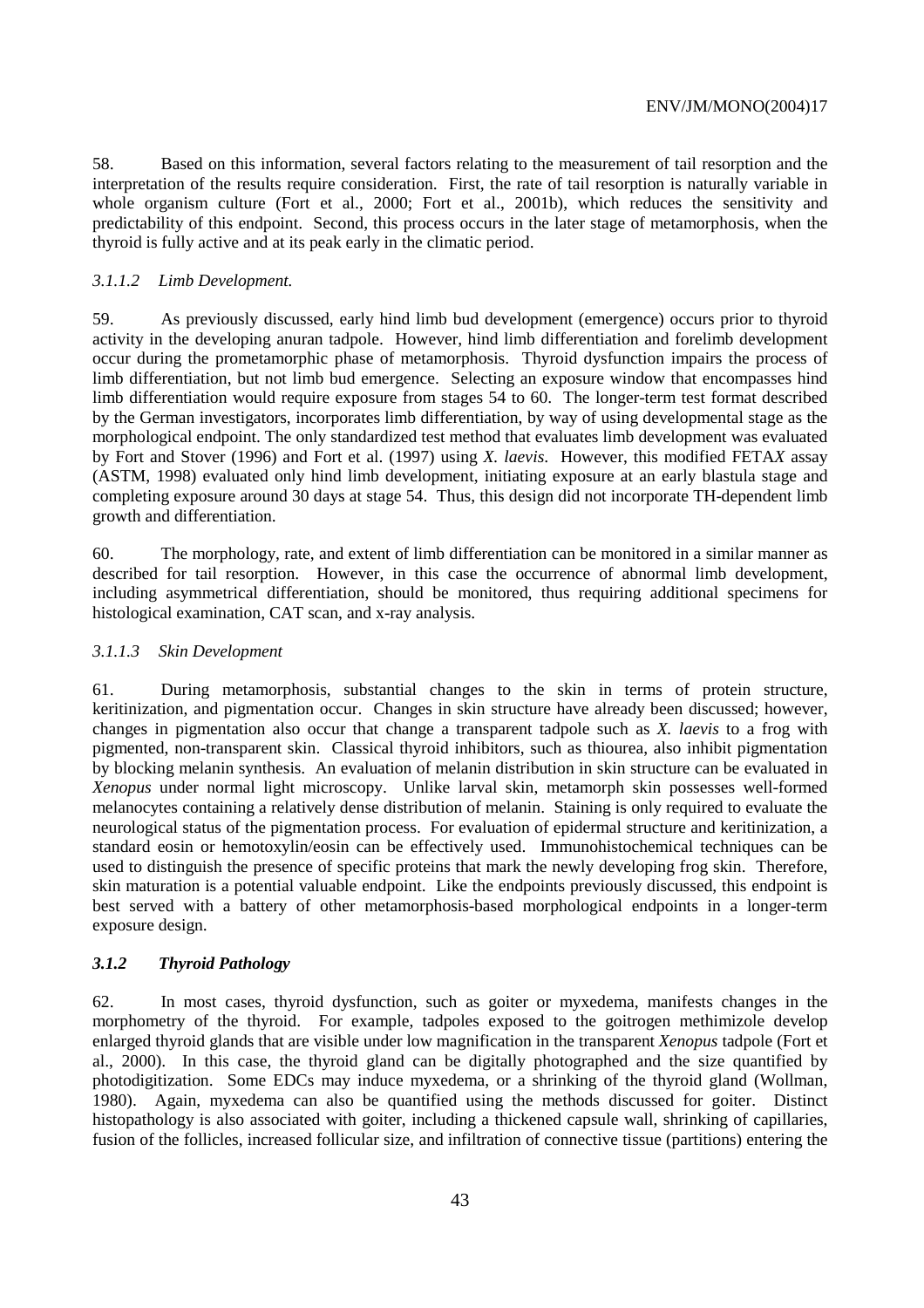lobe from the capsule (Wollman, 1980). A possible framework for of analysis for thyroid histopathology is given in Hooth et al. (2001). The histological techniques are relatively simple, using thin sections of the thyroid gland and standard light microscopy of hemotoxylin/eosin stained tissue. Use of thyroid morphometry and pathology, particularly in *Xenopus*, where the thyroid gland is fully visible in the intact specimen, should be included in the analysis of thyroid function.

63. Specimens for histological examination can be selectively preserved in Bouin's Solution prior to preparation. Following tissue processing, including decalcification if needed, the tissue sample can be embedded in paraffin. Microtome sectioning (4-5 µm) or step sectioning (30-32 µm between steps) can be performed prior to hemotoxylin-eosin staining. The histological examination could include changes in the gland, including hypertrophy of follicular cells, hyperplasia of thyroid follicles, size of the follicle, and degree of colloid accumulation. Use of digital photographs can be used to illustrate changes and provide a means for outside peer examination. In addition to traditional light microscopic procedures, electron microscopy (EM), particularly scanning EM (SEM) or scanning transmission EM (STEM), can be considered as a potentially useful diagnostic tool, though it is unlikely these techniques could practically or economically be applied in the context of a screening assay.

## *3.1.3 Biochemical Measures*

### *3.1.3.1 Corticotropin Releasing Factor and Thyroid Stimulating Hormone*

64. As previously discussed, CRF, produced and secreted by the hypothalamus, stimulates the production and secretion of both ACTH and TSH from the pituitary. Although the structure of CRF is known (41 amino acid peptide), there is currently no diagnostic test, such as a RIA or ELISA that has been readily used. The development of such a test for CRF is possible.

65. In humans, TSH is measured by high affinity RIA, and in a clinical setting, TSH levels are used in combination with TH levels in diagnosis and management of thyroid dysfunction. As with CRF, an amphibian RIA (or ELISA) for TSH could be developed, considering the similarities in structure between mammals and amphibians, and used in the current context of the amphibian metamorphosis assays, in combination with measurement of more downstream hormones and factors.

## *3.1.3.2 Thyroid Hormones*

66. Measurement of TH, specifically T4 and T3, produced by the thyroid provides a valuable measure of thyroid status during metamorphosis. Both T4 and T3 can be measured using conventional serum or tissue RIAs. Both serum and tissue (whole brains, thyroid, or carcass following cardiac puncture to obtain serum) should be considered. Three different methodologies of TH analysis are currently being evaluated, 1) high sensitivity RIA, 2) ELISA, and 3) liquid chromatography/gas chromatography with mass selective detection (LC/GC-MS). The former two techniques are reasonably well established in mammals (Ekins, 1999; Baiser et al., 2000), though only the first (RIA) has been used in amphibian studies (Galton et al., 1991). Specific ELISAs would need to be developed and validated for measurement of T3/T4 in amphibian tissue matrices. The chromatographic technique is not as well established (Moller et al., 1983; De Brabandere et al., 1998), but use in clinical diagnostics for thyroid function indicates significant promise, because it may be able to simultaneously analyze monoiodotyrosine (MIT), diiodotyrosine (DIT), reverse T3, T3, and T4. In some cases it will be important to measure the concentration of free T4 and T3 in relation to the transport protein-bound TH, since the majority of TH is protein bound (Baiser et al., 2000).

67. At this point, conventional RIA analysis methods of TH are adequate, though for some laboratories the use of radioisotopes may be problematic. Consequently, research effort should be focused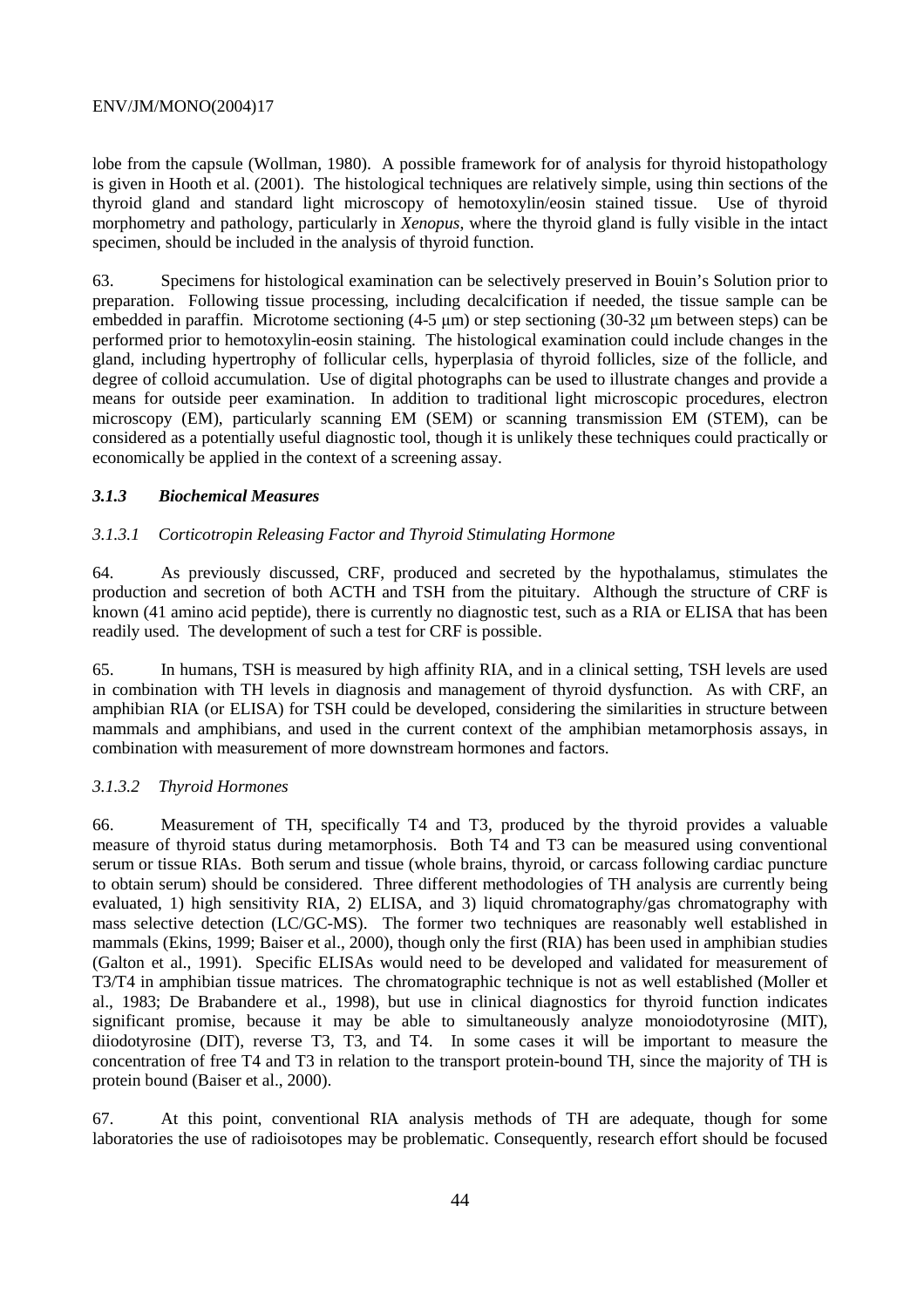on development and validation of sensitive non-isotopic ELISA methods. Regardless of method, quality assurance (QA) measures associated with ELISA and RIA analyses should include an evaluation of crossreactivity with other hormones or similar substances, evaluation of linearity using standard curves, and the use of standard additions to assess recoveries. Moreover, the sensitivity and reliability of these techniques will be an important consideration, given that TH levels will not be high in a prometamorphic assay, and the magnitude of changes in TH that may be induced by test chemicals may be small. Overall, TH analysis will be an important component of the amphibian metamorphosis assays. However, the most beneficial use of TH analysis will be in combination with the histological, morphological, and molecular test methods used. It is unlikely, that TH analysis alone will provide sufficient information to be a stand-alone measure of thyroid dysfunction.

### *3.1.3.3 Iodothyronine Deiodinase*

68. Two deiodinase isoforms are present in most anurans. One isoform, type II, catalyzes the conversion of T4 to T3 in the thyroid and various target tissues, whereas the other isoform, type III, selectively inactivates T3 and T4 by converting them to T2 and reverse T3 (Huang et al., 1999). It is thought that type III deiodinase in anurans (*X. laevis*) is responsible for protecting the tissues from circulating TH. Koopdonk-Kool et al. (1993) developed a method for measuring deiodinase activity by measuring the conversion of  $[$ <sup>125</sup>I]T3 to T2. In most cases deiodinase activity is not considered in evaluating thyroid function; however differences in tissue levels of T4 and T3 can in some cases be explained by differing deiodinase activities. Further work will be required to fully determine the usefulness of deiodinase measurement in evaluating thyroid dysfunction.

### *3.1.3.4 Thyroid Hormone Transport Proteins and Thyroid Hormone Receptors*

69. TH synthesis and secretion, TH transport by carrier proteins, and TH binding to TR constitutes the primary thyroid axis pathway. Thus, measurement of TH transport proteins and TR provide a measure of TH activity and responsiveness (Tata, 1999). These components of the thyroid axis can be measured by most practicable methods of evaluating these processes; such methods appear to be quantifying changes in protein levels during metamorphosis. Conventional ELISA is suitable for the analysis of specific transport proteins, such as transthyretin (Yamauchi et al., 1993), while immunohistochemical analysis of TR in the whole organism can be used to regionally quantify the presence of TR in a metamorphosing tadpole. Evaluating gene expression by RT-PCR or RPA also represents a suitable method for evaluating the up and down regulation of TR or TH binding proteins.

## *3.1.3.5 Clinical Tests of Thyroid Function*

70. Aside from analytically measuring pituitary and TH levels, associated regulatory enzymes of the thyroid axis, and TH transport proteins; several classical methods of measuring thyroid function in higher animals, including humans, could be considered. These classical assays include, radioactive I  $(^{125}I)$  uptake by the thyroid and T3 resin tests, which measure thyroglobulin binding protein among a host of others (Thomson, 1974). None of these tests have been specifically adapted for use in amphibians due to the advent of more sophisticated molecular techniques. Therefore, it is unlikely that the classical methods of measuring thyroid dysfunction in humans will be more effective in measuring thyroid disruption in amphibians, than the methods already described or the approaches discussed in the following section.

# *3.1.4 Molecular Biomarkers*

71. Three general molecular approaches for measuring TH-induced metamorphosis are currently being evaluated: single gene expression assays (e.g. qPCR), multiple gene expression assays (e.g. microarray analysis), and somatic or germinal transgenesis of relevant reporter gene constructs. Use of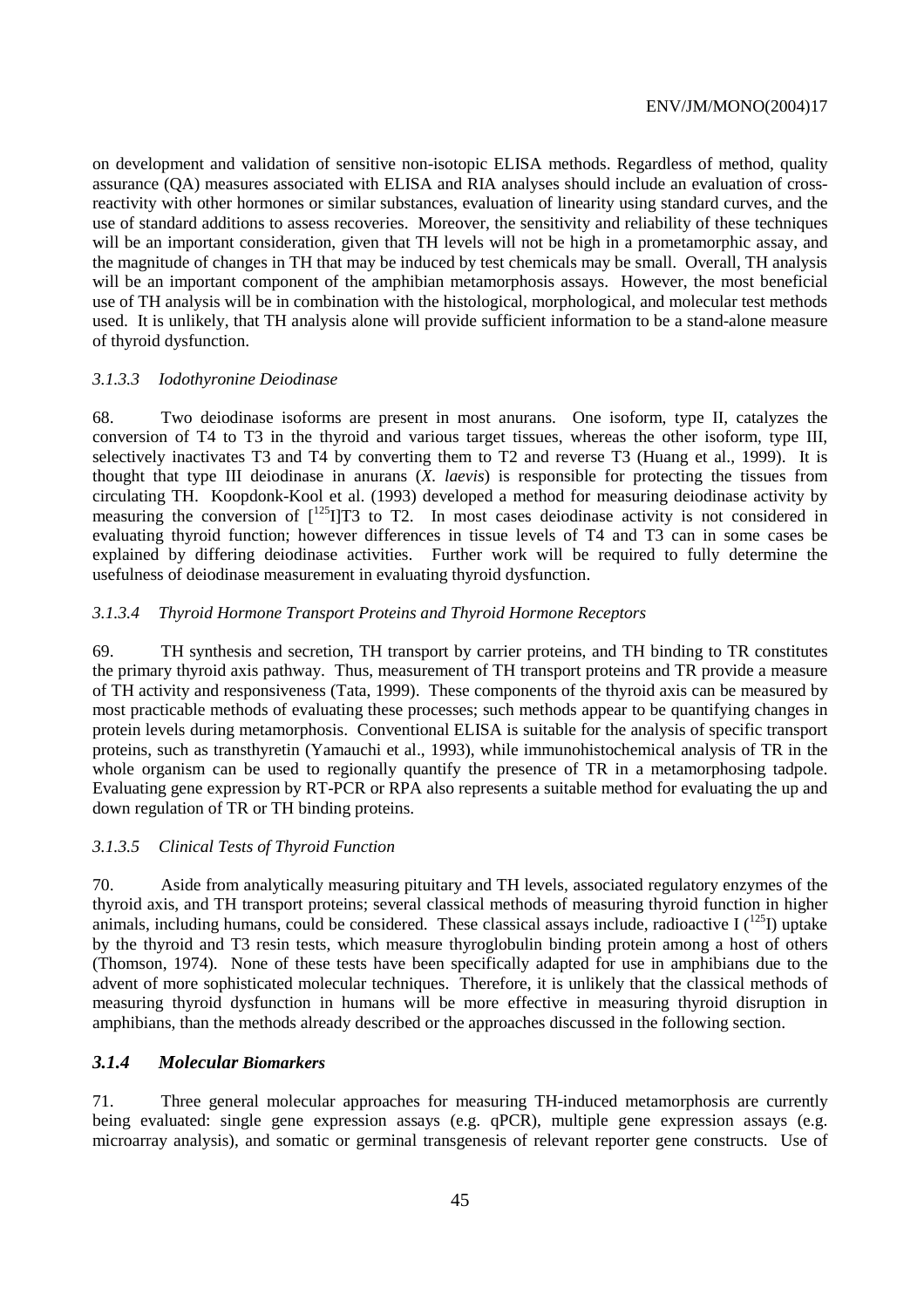these molecular approaches in conjunction with a validated *in vivo* assay has the potential to provide useful information on the mode of action of any chemicals that alter metamorphosis at the morphological level.

### *3.1.4.1 Single Gene Expression Assays*

72. Measuring the expression of specific individual genes that are activated or inactivated during metamorphosis has the potential to make amphibian metamorphosis assays more mechanistically informative. For example, genes that code for TR beta or the urea cycle enzyme, arginase, could be selectively monitored for activity during metamorphosis. Among the most intriguing TH responsive genes that could be evaluated during prometamorphosis are TR beta or stromelysin-3 (ST3). ST3 is expressed in frogs, mice, and humans during development, in tissues were selective cell death takes place (Bassett et al., 1990; Lefebvre et al., 1992). Results from these investigators suggest that ST3 is involved in both apoptosis and cell migration, both of which are involved in limb definition, intestinal remodeling, and tail resorption. Furthermore, ST3 is ubiquitous in *Xenopus* tadpoles, and exogenous TH induces the precocious activation of ST3 (Wang and Brown, 1993; Shi and Brown, 1993; Patterton et al., 1995). *In vivo*, the developmental expression of ST3 mRNA correlates strongly with organ-specific metamorphosis. For example, in the tail ST3 mRNA is low until stage 62, when expression increases and apoptosis is detected by TUNEL (Kerr et al., 1974). ST3 mRNA levels are appreciably lower in the elongating hind limb until stage 54 to 56 when the interdigital cells degenerate to form the toes. Therefore, like TR beta, TH-responsive ST3-expression is a strong candidate for use in molecular screening of thyroid function.

73. Several techniques are currently available to measure the expression of single genes e.g. ribonuclease protection assay (RPA), semi-quantitative reverse-transcription PCR (RT-PCR) and real-time or quantitative PCR (qPCR). RPA is now rather outdated and has been superceded by RT-PCR methodologies.

74. RT-PCR methodologies for specifically measuring TR beta gene expression changes, as the result of exposure to potential EDCs in *Rana catesbeiana* tail biopsies, were developed by Veldhoen and Helbing (2001). RT-PCR analysis of ST3 or other relevant gene activity during prometamorphosis could also be considered. RT-PCR technology is based on the construction of cDNA from isolated RNA using reverse transcriptase. The cDNA is amplified by means of corresponding cDNA primer fragments (e.g. TR beta, TR alpha, arginase, ST3). The amplified DNA products are then separated on an agarose gel and the amplified DNA bands quantitatively analyzed using densitometry. RT-PCR techniques have been used to measure the induction of vitellogenin genes in *Xenopus* as the result of exposure to the weakly estrogenic compound bisphenol A (Kloas et al., 1999; Levy et al., 2004). Work by Veldhoen and Helbing (2001) using *Rana catesbeiana* tadpoles demonstrates that quantitative analysis of single gene activity, such as TR beta, is feasible. If the TH-response genes selected for evaluation are ubiquitous, other tissues could be sampled besides the tail, including the hind limb, using a similar biopsy approach.

75. Real time or quantitative PCR techniques (qPCR) use control template amplicons to provide a standard curve against which to quantify sample amplification curves. This methodology offers greater convenience, efficiency and sensitivity, and is likely to be the method of choice for measuring expression of single (i.e. known) genes. The method has been used by Crump et al. (2002b), Helbing et al. (2003), and Veldhoen et al. (2002) for analysis of TH-dependent gene expression in the tail of *Rana catesbeiana*.

## *3.1.4.2 Multiple Gene Expression Assays*

76. TH-induced metamorphosis involves the regulation of a multitude of genes in tissues involved in TH homeostasis aswell as in target tissues undergoing metamorphic remodelling. Consequently, measuring changes in multiple genes in response to exogenous agents has the potential to lend greater mechanistic specificity to an amphibian metamorphosis assay.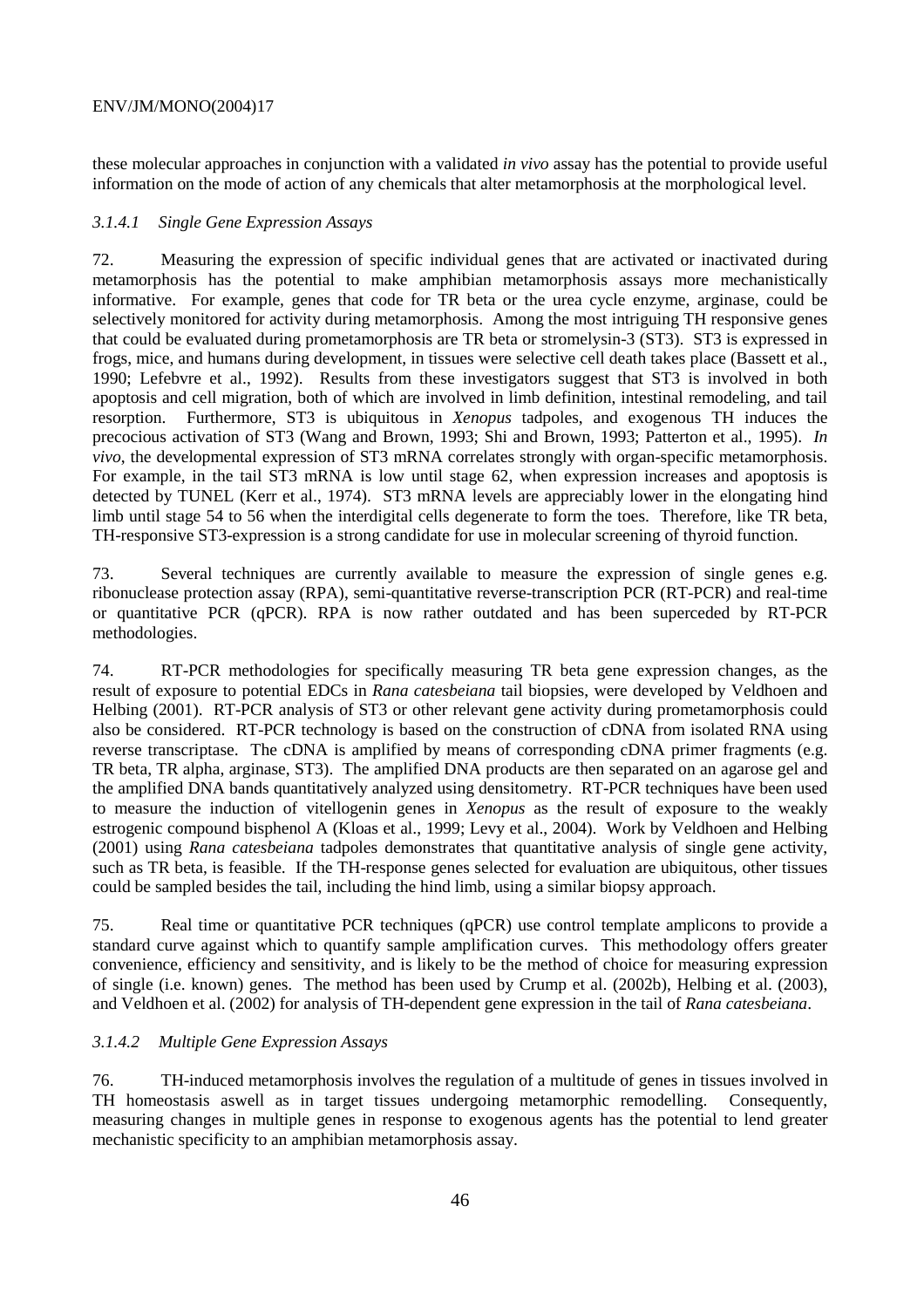77. One approach to screening differential activity of multiple genes is differential display (Liang and Pardee, 1992). This technique involves synthesizing cDNA from a subset of the compared mRNA population by using a partially degenerate primer. In this case, the subset might include mRNA specifically expressed during critical phases of metamorphosis. A subset of the cDNA is amplified using polymerase chain reaction (PCR) with the appropriate 5'-primer. The amplified products from two samples are then displayed on a sequencing gel. Bands of differing intensities between the two samples are derived from mRNAs of different quantities. These bands can be cut out of the gel, eluted into buffer, and PCR amplified. The amplified products can then be used for *in situ* hybridization to confirm the regulation of the specific genes. Crump et al. (2002a) evaluated the effects of octylphenol, an estrogenic EDC, and UV-B radiation on hypothalamic gene expression, using differential display as a diagnostic tool to screen for candidate genes that were differentially expressed in *R. pipiens*. These investigators found that NcK, ash, phospholipase C gamma banding protein, brain angiogenesis inhibitor-3 in tadpoles; and GAD 67, cytochrome C oxidase, and brain angiogenesis inhibitors -2 and -3 in metamorphs were differentially expressed. Overall, differential display analysis is a reasonably well-developed technique for measuring multiple gene activity. However, quantification and interpretation of results from differential display analysis can be difficult, and the technique may therefore be difficult to apply in the context of a screening test.

78. A more recently developed technique for evaluating multiple gene activity involves the use of gene arrays. DNA micro- and macro- arrays are powerful tools in the analysis of differential gene expression. The cDNA micro-arrays are capable of profiling gene expression patterns of tens-of-thousands of genes in a single experiment. In this technique, DNA targets, in the form of 3' expressed sequence tags (ESTs), are arrayed onto glass slides or membranes and probed with fluorescent- or radio-labeled cDNAs (Duggan et al., 1999). TH-mediated gene expression patterns have been identified in the rat (Witzel et al., 2001) and *X. laevis* (Denver et al., 1997) using cDNA expression arrays and a slightly different technique, PCR-based subtractive hybridization. Recent studies using this approach have identified sets of T3 responsive genes in various tadpole tissues, including the tail (Wang and Brown, 1993; Brown et al., 1996; Crump et al., 2002b; Veldhoen et al., 2002; Helbing et al., 2003), hind limb (Buckbinder and Brown, 1992), brain (Denver et al., 1997), and intestine (Shi and Brown, 1993). These analyses have demonstrated that some early TH-response genes are common to all tadpole tissues, whereas others are tissue specific. Genes identified by Denver et al. (1997) to be up-regulated during prometamorphosis and metamorphic climax include *xh*4, *xh*7, *xh*15, *xh*6, *xh*1, TR beta, and bZIP. Targeted gene array constructs could therefore be developed to evaluate the effect of potential EDCs on multiple TH-dependent gene expression pathways (e.g. including TR beta, TR alpha, arginase, ST3, and other related genes).

79. Gene array technology offers advantages over differential display (e.g. in terms of interpretation), and over RT-PCR, through its ability to simultaneously measure expression of multiple genes of interest. Its potential utility in this arena will therefore depend on the availability of genome sequence for relevant species (e.g. *Xenopus*, *Rana*), and speed at which the technique becomes more affordable. However, the technique is technically demanding and its suitability for quantification of gene expression is limited: the technique is predominantly used for discovery of differentially expressed genes of interest for further investigation, and quantification by other techniques (e.g. Real Time RT-PCR). However, the potential power of gene array technology as a diagnostic tool in the future cannot be overlooked.

# *3.1.4.3 Transgenic Strains*

80. A physiological means of studying gene function is through gene knockout and transgenic lines. To date, no gene knockouts have been developed in amphibians. However, two methods of developing transgenic lines have been developed using amphibian species. The first approach involves the nuclear transplantation of somatic nuclei into an enucleated oocyte. Once the transplantation is complete, the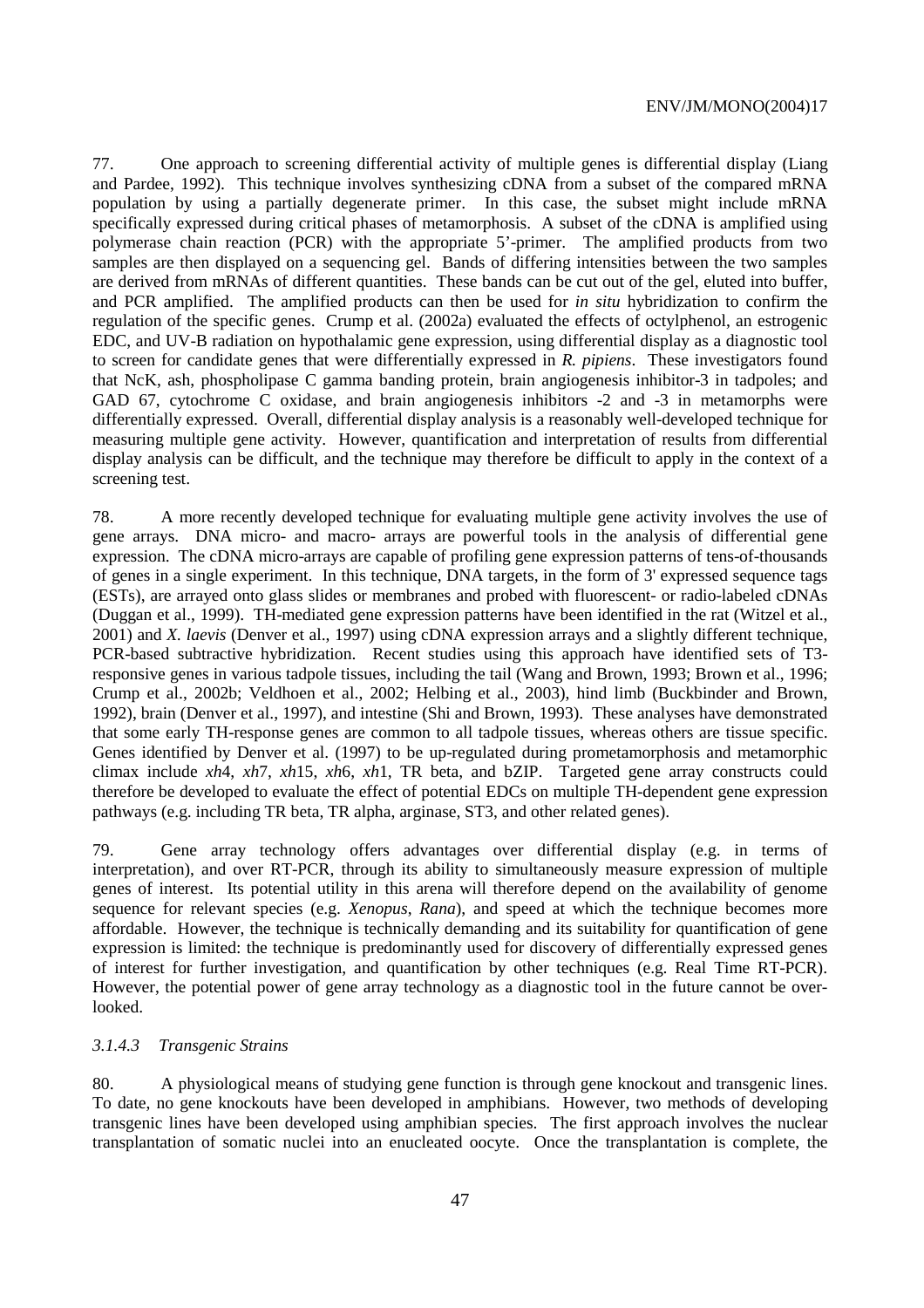oocyte is fertilized. Kroll and Gerhart (1994) used this approach to transfect a gene of interest into a *X. laevis* tissue culture cell line. Successfully transfected nuclei are then microinjected into newly fertilized embryos. However, this approach has not been largely successful in growing embryos beyond a young larval stage. Thus, the use of transfected somatic nuclei transgenesis is not well suited for studying metamorphosis.

81. The inability to raise the transgenic specimen beyond early larval stages prompted Kroll and Amaya (1996) to develop the second approach that uses undifferentiated sperm cell nuclei. This approach entails the insertion of a gene or genes with appropriate promoters in a plasmid. The plasmid is then linearized using restriction enzymes. The linearized plasmid and *X. laevis* sperm cell nuclei are mixed in a high-speed extract made from *X. laevis* eggs. A short incubation period allows decondensation of the nuclei to occur, allowing plasmid incorporation into the chromatin. The transfected sperm nuclei are then microinjected into oocytes at a rate of one nucleus per egg. Although the efficiency is still rather low, the techniques compare favorably to similar approaches developed for the mouse and zebrafish. information available on many genes involved in metamorphosis will eventually allow construction of transgenic lines that model the expression of metamorphosis-related genes, using tissue-specific promoters. Development of transgenic lines expressing novel TH-inducible gene sets (i.e.TR beta and related TREs) is therefore possible, and these transgenic models have the potential to provide in vivo bioassays of THdependent gene expression, in a context where mechanistic information can be linked to effects at higher levels of biological organization (e.g. biochemistry, morphology). However, the complexity and time required to create a transgenic line makes it somewhat less attractive than the gene expression assays.

82. Adaptation of these techniques to *X. tropicalis*, a diploid organism with a shorter lifecycle, further increases their feasibility. A transgenic line exploiting TH/TR response elements could be developed. Activation of these response elements by the action of an exogenous EDC could be marked by a marker protein. For example, Oofusa et al. (2001) evaluated the activity of the thyroid responsive element (TRE) using *X. laevis* carrying a transgene containing the 5' upstream region of the TR beta A1 gene and a green fluorescent protein (EGFP) gene. EGFP expression was then monitored throughout the entire premetamorphic, prometamorphic, and metamorphic climax periods. TR beta expression was found as early as neurula stage at low levels, with low activity during the remainder of premetamorphosis, culminating at metamorphic climax. A similar transgenic *Xenopus* line could be developed to measure TR beta expression and the influence of potential EDCs on gene expression. Furlow and Brown (1999) identified a novel leucine zipper transcriptional factor (TH/bZIP) that is induced by TH during metamorphosis in transgenic *X. laevis*. Two genomic TH/bZIP genes regulated by an adjoining DR+4 TRE have been found in *X. laevis*. The effect of potential EDCs on up and down regulation of TH/bZIP could also be measured using an EGFP marker.

83. A compound that interferes with metamorphosis at the morphological level through disruption of TH homeostasis must ultimately influence transcription of TH-responsive genes. Therefore, in accordance with the work of Luze et al. (1998), Ulisse (1996), and Rowe et al. (2002), it is possible that an in vivo reporter gene bioassay created from either somatic or germinal transgenesis of a TRE-bearing construct could be used to evaluate thyroid axis disruption in a quantifiable and rapid manner. Such an assay would integrate effects of a test chemical at multiple sites on the thyroid axis, and could be combined with apical endpoints such that mechanistic information can be linked to effects at higher levels of biological organization (e.g. biochemistry, morphology). However, a significant amount of work will be required to optimize reporter constructs and to assess and minimise signal leakage (non-TH-dependent reporter activity). The technical practicalities of performing somatic gene transfer as an adjunct to a high throughput screening assay are questionable, and potential future adoption of this type of approach is likely to be dependent on establishment of stable lines through germinal transgenesis.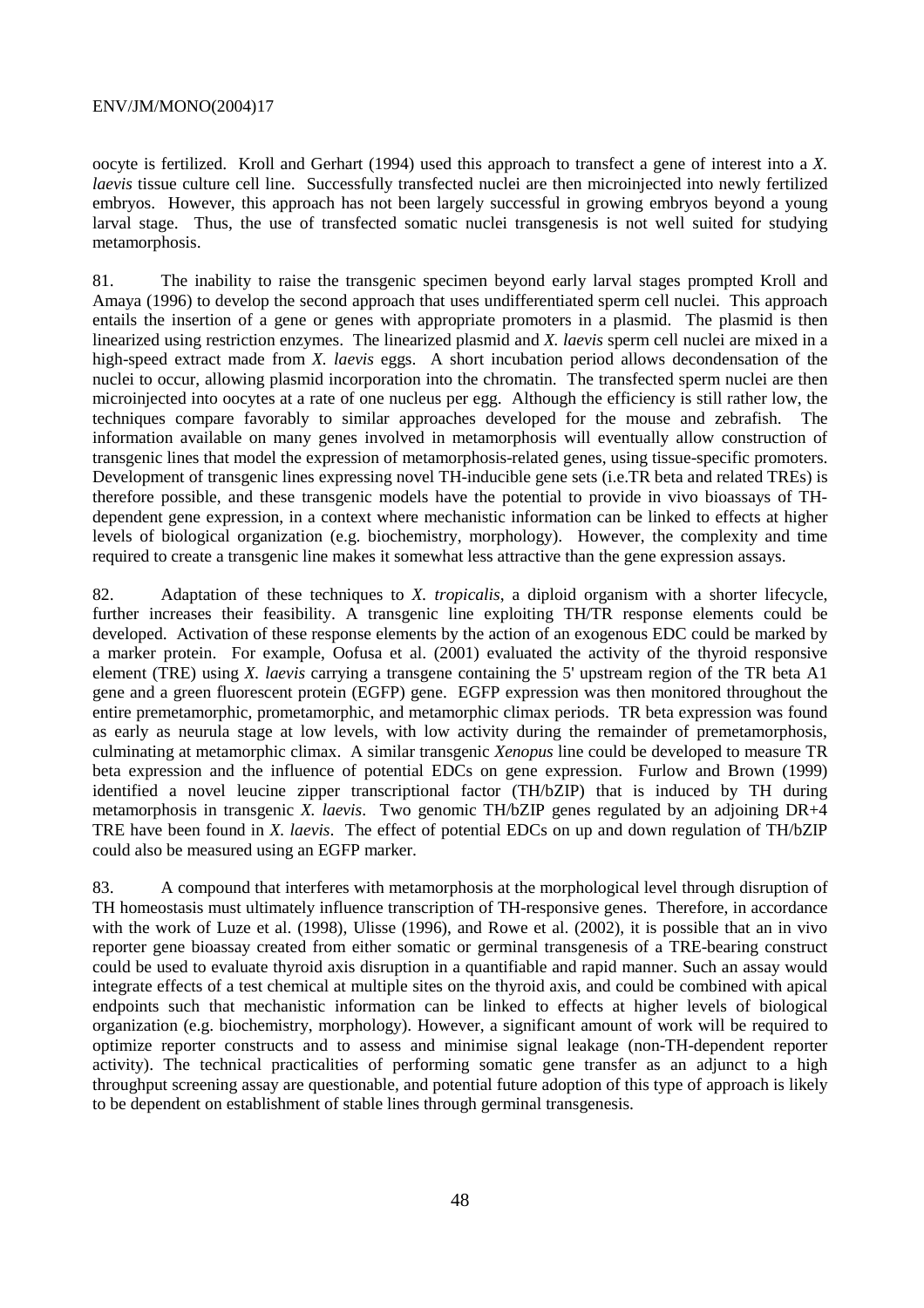# **3.2 Organ and Cell Culture**

84. Consistent TH-induced tail resorption is relatively easy to monitor in organ cultures (Weber, 1967; Tata et al., 1991). Whole tail cultures could be used to evaluate TH agonists and antagonists downstream from the thyroid gland. More specifically, tail culture assays could potentially evaluate TH interaction with the TR, TR activation of the TREs, and the cascade of molecular events associated with selective cell death in the tail. Similar transfected cell culture lines could also be established to measure the influence of EDCs on TREs and associated gene products (Denver et al., 2002).

# **3.3 Receptor and Protein Binding Assays**

85. Since EDC binding to the TR and plasma TH transport proteins represents an additional process, which may be affected by EDCs, a receptor or transport protein binding assay could also be considered. Currently, TR binding assays, which measure the relative binding affinities of potential EDCs to the TR, are available and are being evaluated (Burkhart et al., personal communication). In addition, a transthyretin binding assay has also been developed for the study of TH transport (Denver et al., personal communication). However, this assay technique has not been evaluated for use in evaluating EDC activity on the thyroid axis.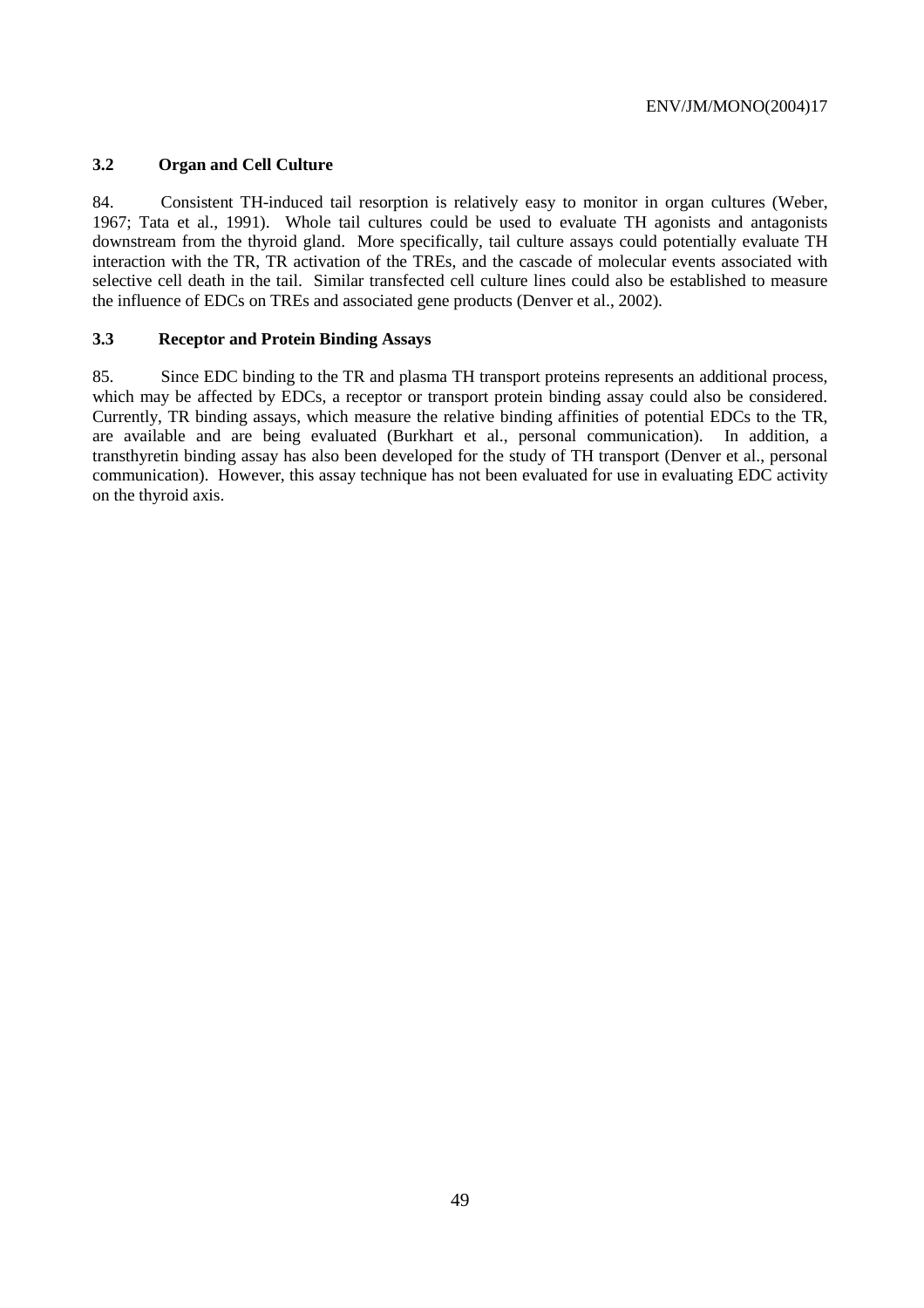# **RESPONSE TO THYROID AGONISTS AND ANTAGONISTS**

### **4.1 Chemicals with known thyroid activity**

86. As noted in section 3.8, a number of processes in the thyroid axis could be targeted by endocrine disrupters, in general; neuroendocrine, synthesis, transport, transformation, elimination, receptor binding, and post-receptor events. A variety of chemicals is known which exhibit activity relative to these modes of action, and are listed in table 4.1, below.

| <b>Mode of action</b>   | Chemicals which have an action                                       |  |  |  |
|-------------------------|----------------------------------------------------------------------|--|--|--|
| Synthesis               | PTU, Methimazole, Perchlorate                                        |  |  |  |
| Transport               | Research need – not known                                            |  |  |  |
| Elimination             | Research need - not known                                            |  |  |  |
| <b>Thyroid Receptor</b> | NH3, T4, T3, brominated flame retardants (e.g. tetrachlorobisphenol) |  |  |  |
| Neuroendocrine          | Corticosteriod (research need)                                       |  |  |  |
| Transformation          | <b>IOP</b>                                                           |  |  |  |

**Table 4-1: Thyroid Pathways and Relevant Chemicals** 

#### **4.2 Endpoint Sensitivity to Thyroid Stimulation and Inhibition**

87. Whole organismal endpoints, including tail resorption, limb emergence, and skin development, will likely exhibit differential sensitivity to thyroid stimulation or inhibition. It is possible to speculate which of the morphological endpoints will be the most and least sensitive as the result of EDC exposure. It is anticipated that tail resorption would be relatively less sensitive to pertubation than other tissues remodeled during metamorphosis. The rationale for this hypothesis is that endogenous TH is at its peak during metamorphic climax. Thus, alteration of metamorphic events during this period would require substantial change in TH homeostasis compared to prometamorphosis when TH concentrations are appreciably lower. Of these morphological events and corresponding TH levels, hind limb differentiation is more sensitive to TH-induction than resorption of the tail, as the hind limb reaches full differentiation well in advance of the tail at the completion of the prometamorphic phase under lower endogenous TH levels. Likewise, the biochemical and molecular endpoints will confer a different degree of sensitivity compared to the morphological endpoints. This sensitivity depends on the biochemical, molecular, and morphological endpoints selected. The anticipated order of endpoint sensitivity would most likely be expressed as molecular tests (greatest sensitivity) > biochemical measurements > histological endpoints >> morphological endpoints. Although the morphological endpoints tend to be less sensitive than the other tests, they provide an understanding of an actual physical outcome in the organism and how that relates to changes in biochemical molecular activities. However, the diagonistic capability of the single morphological endpoint is generally poor as they are not capable of categorizing chemicals as to their mode of action and whether or not the changes are the result of thyroidal or non-thyroidal mechanisms.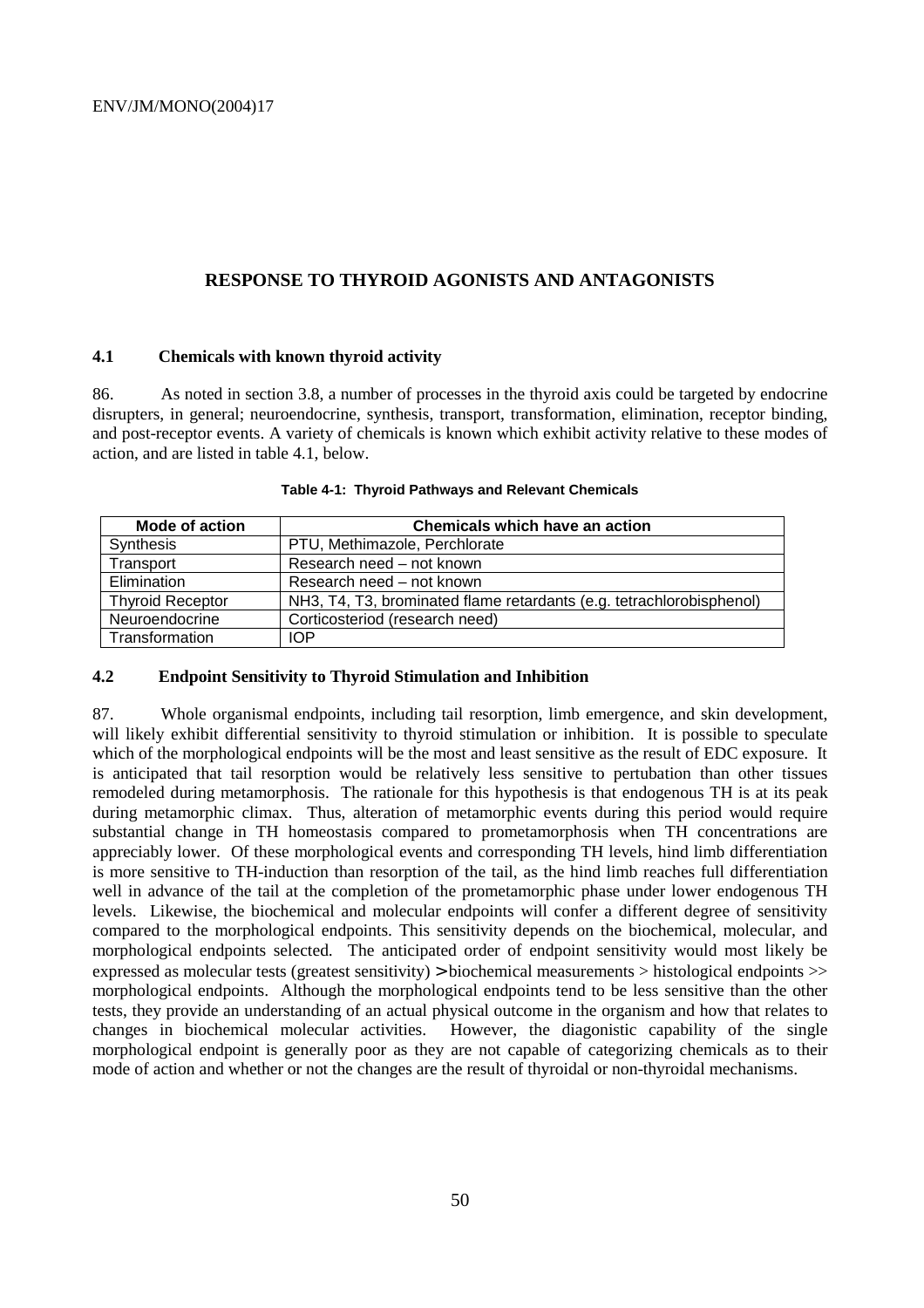## **4.3 Gender Differences**

88. Although metamorphosis in amphibians is not dependent upon the sex of the animal, general endocrinological differences between male and female specimens may confer a different sensitivity to the EDCs. Gonadal steroids and prolactin could potentially be factors. However, sexual development (some cases primary, and all cases secondary) in anurans occurs after metamorphosis is complete and is at least partially dependent on successful TH-induced metamorphosis (Hayes, 1997a). Therefore, the influence of gender differences on the induction of TH disruption will need to be evaluated further, particularly in the case of simultaneous precocious sexual development.

## **4.4 Species Sensitivity**

89. Since the mechanisms involved in metamorphosis are reasonably well-conserved, especially among anurans, a large difference in response is not necessarily expected due to phylogenetic differences. Variance in sensitivity may result from differences in life history strategies that confer differing lengths of metamorphosis, and thus, different exposure regimes. Little is currently known about species responsiveness and sensitivity differences amongst species.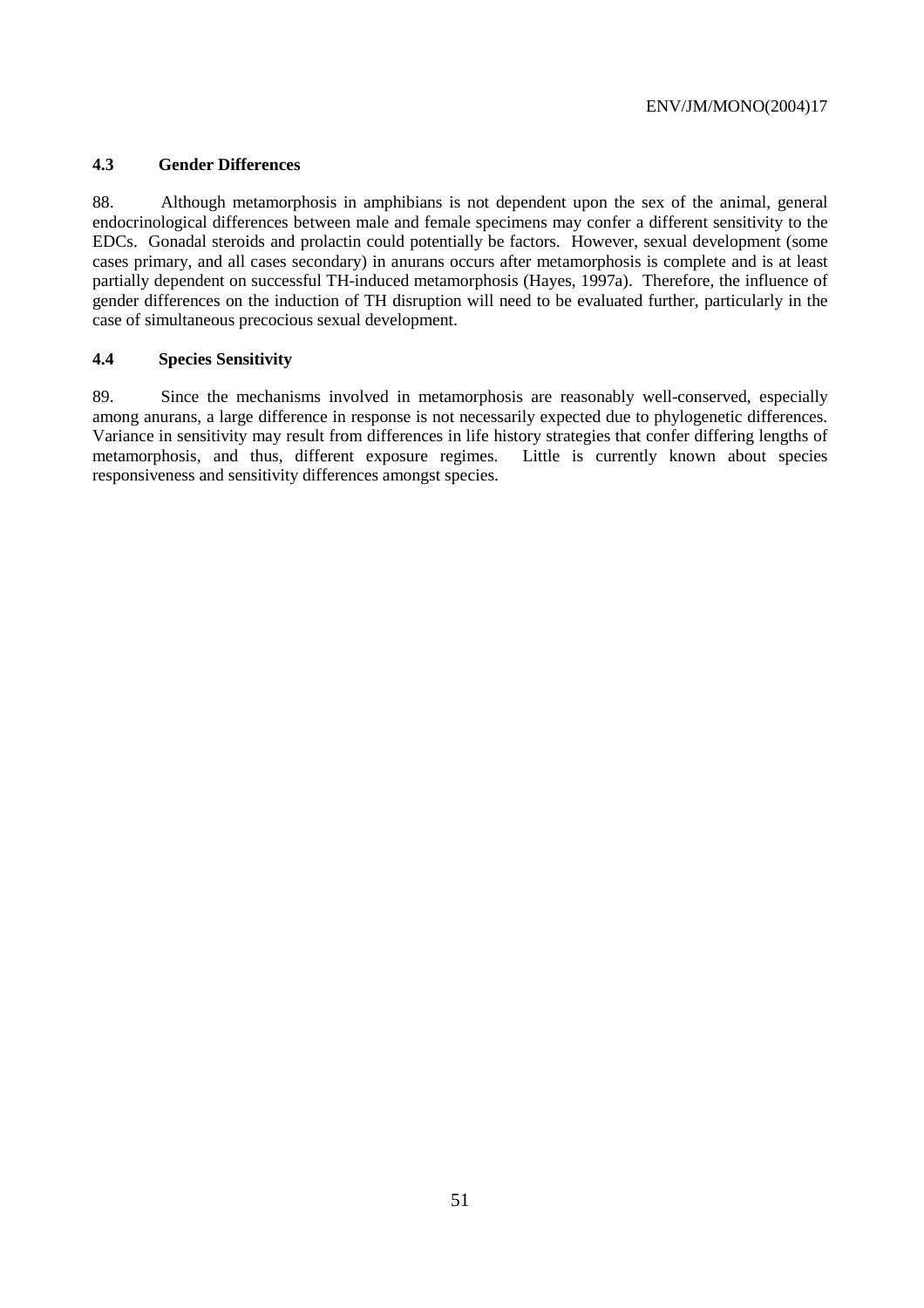# **CULTURE AND HANDLING OF TEST SPECIES**

## **5.1 Anurans**

### *5.1.1 Pipids*

### *5.1.1.1 Xenopus Laevis*

90. The primitive family pipidae of the order Anura consists of only three genera, two of which are native to Africa and one native to South America. *Xenopus* fossils have been dated back to the Cretaceous period. Pipidae are characterized as being purely aquatic and lacking tongues (Aglossa). The phylogenetic relationship between the species discussed in this section is described in Figure 5-1. The South African clawed frog (*X. laevis*) represents the most widely distributed species of the fourteen species in the Genus *Xenopus*. *X. laevis* is native to Africa south of the Sahara desert. Their natural habitat in Africa primary includes murky ponds and puddles. *X. laevis* is known to move from pond to pond during the rainy season and is capable of burrowing in the mud for several months at a time during droughts.

91. Adult *X. laevis* males and females are ca. 5 to10 cm and 10 to 15 cm in length, respectively. Larvae reach a maximum length of approximately 60 mm before onset of metamorphic climax. *X. laevis* is sexually dimorphic. Sexually mature females are substantially larger than males of the same general age. In addition, females possess an enlarged cloaca from which eggs emanate during breeding. Males possess thick black nuptial pads on their forearms. Cytogenetically, *X. laevis* is oligotetraploid.

92. Adult *Xenopus*, embryos, and tadpoles can be obtained from several commercial vendors who specialize in the rearing and distribution of these frogs. To block outdoor lighting cues, *Xenopus* are best maintained in rooms with no external light sources using a 12 hour laboratory light/dark cycle. Adults are housed separately by sex in tanks in either a static or flow-through system. Since *Xenopus* live naturally in static environments, care is required when using flow-through culture systems so that the flow does not disturb the frogs. Grates cover the tanks to prevent the frogs from jumping out of the aquaria. Generally, a minimum water depth of 5 to10 cm is required. At this depth, the optimal number of adults that could be housed together is four per 5 to10 L of water. Prior to use, adult culture water is dechlorinated using activated carbon filters. Standard measures of water quality are routinely checked to ensure adequacy and consistency and include temperature (18 to 20°C), pH, alkalinity, hardness, specific conductance, residual chlorine, ammonia, heavy metals, and total organic carbon. Several diets have been used to culture *Xenopus* adults including ground beef liver, frog brittle (Nasco, Ft. Atkinson, WI), trout starter, and salmon starter diet (Zeigler Brothers, Inc., Gardners, PA). A comparison of the nutritional breakdown of each standardized diet is provided in Table 5-1. Although beef liver is the classic diet for *Xenopus*, the salmon or trout starter diets have received more attention lately because it is a standardized diet, and the frogs consume it similar to the liver. Adults should be fed at least three times per week. Within 2-4 hours after feeding the culture tanks should be cleaned to remove uneaten and regurgitated food. Each of the diets proposed for use are relatively high in protein with fish meal contributing the primary source of protein. Soy meal is present in a relatively low quantity in each diet. The influence of soy products that potentially contain phytoestrogens will need to be examined further (Kupferberg, 1997). However, years of culture data documenting normal development and growth, sexual maturation, sex ratios, and reproductive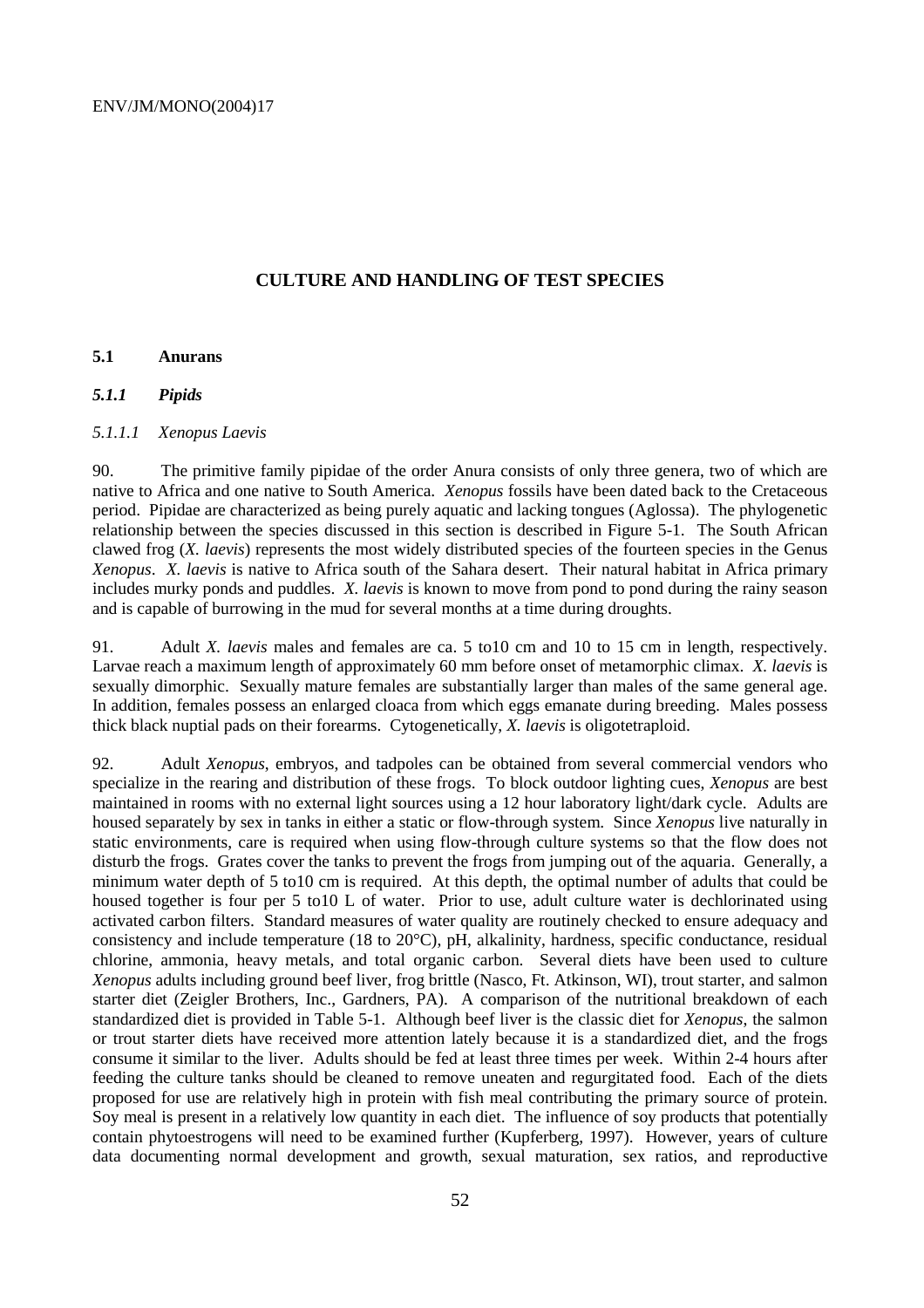performance supports the use of any one of these diets (Fort, personal communications). Although low soy diets are not generally available for amphibians, customized diets may be obtained from several different vendors.

93. Adult *X. laevis* are susceptible to several diseases in culture. The most noteworthy diseases are the skin invading capillarid, *Capillaria xenopodus*, and the bacteria *Aeromonus* (red leg). Capillarids include parasitic round worms, including nematodes (Tinsley and Kobel, 1996). Adults may be treated with ivermectin or tetracycline for these diseases. Ivermectin should be administered by sc injection into the dorsal lymph sac at a dose of ca. 2  $\mu$ g/g body weight once per week until the infection has been treated. Tetracycline may be administered once or twice daily for 7d by either parenteral (sc) or enteral routes (intubation). In either case, a dose of ca. 0.2 mg/g body weight has been relatively effective in controlling early stages of bacterial infections (Bantle et al., 1998).

94. Breeding of the adult frogs is induced by injecting commercially obtained human chorionic gonadotropin (hCG) into the dorsal lymph sac. Injecting the frogs with two doses of hCG ranging 1 to 5 hours apart is performed. Male frogs receive 500 to 800 U (two equal injections) and the female frogs receive 750 to 1,000 U (primer dose of ca. 200 U in first injection) hCG injected into the dorsal lymph sac. Once the injections are complete the frogs are placed in a breeding tank with a false bottom to allow collection of the deposited embryos. Frogs may be bred in dechlorinated tap water or Frog Embryo Teratogenesis Assay – *Xenopus* (FETA*X*) Solution, a reconstituted water medium for the culture of *Xenopus*. *X. laevis* is capable of producing 1,500 to 2,000 fertilized embryos per breeding (Dawson et al., 1992; ASTM, 1998; Bantle et al., 1998). Adults that have been bred require a one to two month refractory period. Females are typically productive in the lab for 2 to 3 years, whereas the males are productive for 3 to 5 years under normal healthy conditions.

95. Embryos are collected by gently flushing them from the bottom of the breeding tank. Samples of the embryos can be removed and examined under a dissecting microscope to ensure fertilization indicated by cleavage and the formation of blastomers. The remaining organisms are placed in a flask or beaker for sorting. To ease in handling, some investigators use  $2\%$  (w/v) cysteine (pH 8.1) to remove the jelly coat. Embryos and tadpoles are reared in dechlorinated tap water or FETA*X* Solution (see Section 10.1.1). After the embryos have reached stage 47 (ca. 4.5 d), feeding is required. Strained baby food green beans or peas, boiled Romaine lettuce (organically grown), a well-mixed slurry of salmon or trout starter (Zeigler Bros., Inc., Gardners, PA), or a blended mixture of TetraFin (Tetra Sales, Blacksburg, VA,), *Spirulina* algae discs (The Wardley Corporation, Secaucus, N.J.), Silver Cup Trout Starter (Nelson & Sons Inc., Murray Utah), along with live brine shrimp (Bio-Marine Brand, Bio-Marine Inc., Hawthorne CA) is used to feed the developing tadpoles (Fort, personal communications with EPA). Generally, ca. 250 mg food per tadpole daily is provided in a slurry. As tadpoles reach metamorphosis, the rate of feeding is increased. Feeding is temporarily terminated during metamorphic climax when tail resorption is occurring, as food is not required during this stage. For static cultures, only partial replacement of culture water, including excess food material, is recommended, especially during metamorphosis, as the larvae become sensitive to more drastic environmental changes. Flow-through culture systems may also be used effectively to culture tadpoles and may be more effective in controlling buildup of waste products. Care must be taken with flow-through systems that adequate feeding time is maintained and food is not substantially lost. These factors must be evaluated on a case-by-case basis, depending on the rate of system flow. Essentially, feeding practices should be as close to ad libitum as possible, which can be determined by the presence or absence of feeding behavior. Measurement of developmental rates should be performed and generally follow the time frame established by Nieuwkoop and Faber (1994). Culture densities are a critical factor in successfully raising tadpoles through metamorphosis in a normal period of time (2 to 3 months). Generally, tadpoles grow faster and more successfully in small groups. The ideal density is 2 to 3 metamorphic-age tadpoles per 500 mL per culture water. Since this is often not practicable, slightly greater densities can be used during earlier development, followed by segregation of the tadpoles by stage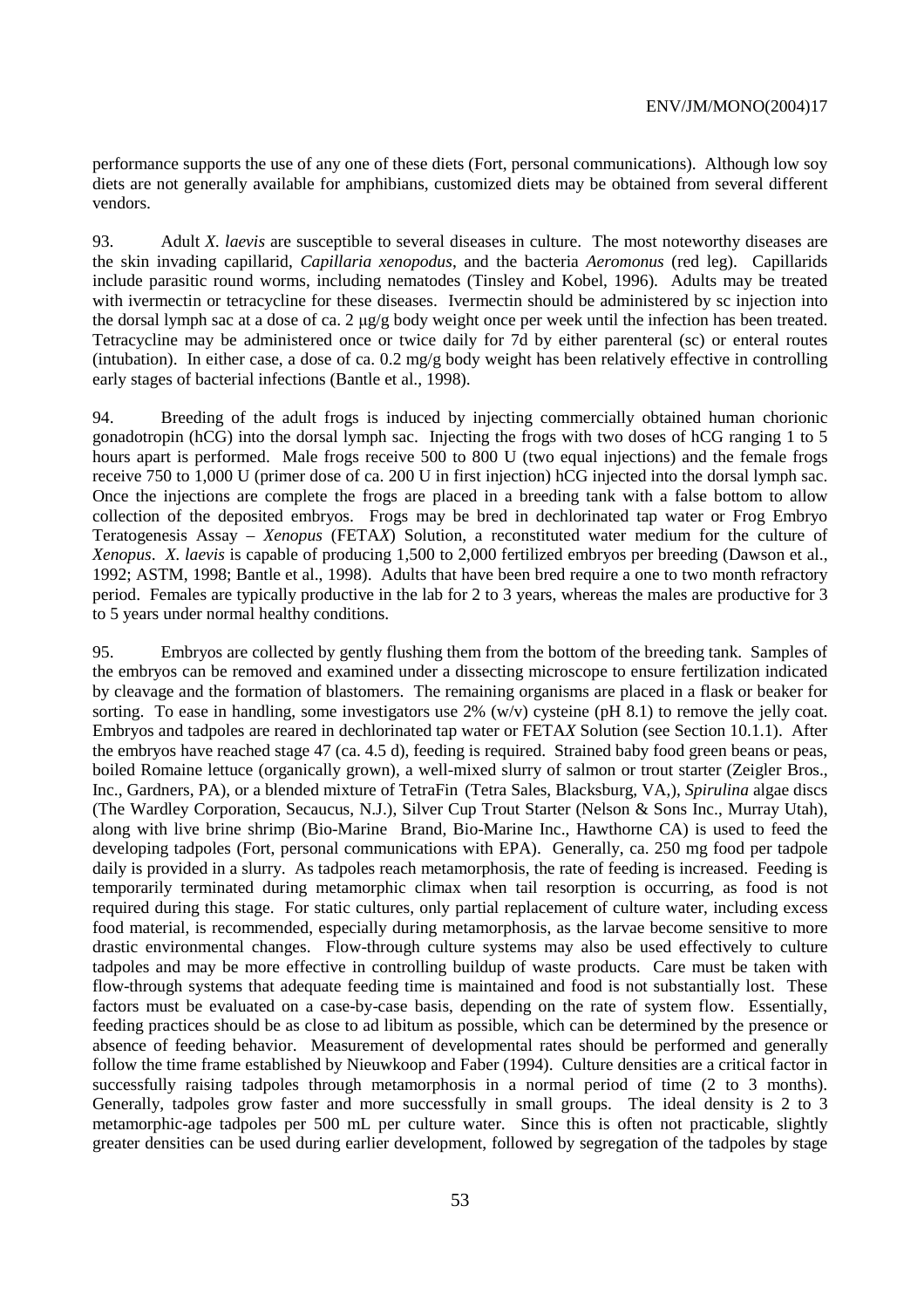into smaller groups at a later stage of development prior to metamorphosis. *Xenopus* larvae are transparent until metamorphosis is complete which allows visualization of the developing and changing organ systems.

# *5.1.1.2 Xenopus Tropicalis*

96. *X. (Silurana) tropicalis* is a close relative to *X. laevis* and resides naturally in the southern tip of Africa. Compared to *X. laevis*, which has been studied for over 100 years, use of *X. tropicalis* in research has been fairly recent. However, two primary aspects of *X. tropicalis* development have attracted researchers: a diploid genome, and a relatively short life cycle. The life cycle for *X. tropicalis* is roughly 4 to 5 months, whereas, the life cycle in *X. laevis* can run from 1.5 to 2 years. *X. tropicalis* is capable of producing 1,500 to 3,000 fertilized embryos per breeding. This shorter lifecycle may offer logistical advantages in terms of establishing transgenic lines, though initial development of transgenics may not be any easier in *X. tropicalis* than in *X. laevis* (see section 7.3.2). Addtionally, some investigators have reported that larval development in *X. tropicalis* exhibits greater synchrony, i.e. less variation in time taken to reach a given developmental stage (Rowe et al. 2002). This could lend *X. tropicalis* further advantages for a metamorphosis in terms of the predictability of its developmental kinetics.

97. Because of the phylogenetic closeness of these two *Xenopus* species, many techniques of animal husbandry, breeding, and tadpole rearing are similar. Further, many of the molecular probes developed historically for *X. laevis* can be also used with *X. tropicalis*. Cytogenetically, *X. laevis* is tetraploid, containing duplicated gene copies of which many are non-functional. This cytogenetic organization complicates creating transgenic lines and analyzing gene regulation. *X. tropicalis* utilizes a smaller diploid genome comprised of twenty chromosomes, with about  $1.7 \times 10^9$  bp, compared to *X. laevis* which has thirty-six chromosomes with ca. 3.1 x 109 bp. *X. tropicalis* is the only diploid species in the *Xenopus* genus and a re-evaluation of morphological data and molecular evidence has conclusively shown that *X. tropicalis* is monophyletic with the rest of the *Xenopus* family. The remainder of this section will be devoted to a discussion of fundamental differences between the two *Xenopus* species in culturing techniques.

98. Grainger et al. (2000) have identified three critical factors in successful *X. tropicalis* husbandry: diet, density, and temperature. Salmon pellets as described for *X. laevis*, except smaller in size (1/32") serve as a standardized diet, although live food, including blackworms can be used in combination with the salmon diet. The recommended density for *X. tropicalis* is one frog per liter of water. Froglets and adults are cultured at temperatures of roughly 24 to 25°C. Prolonged exposure to water temperatures below 22°C may cause an increased susceptibility to disease. Recent findings by Reed et al. (2000) have isolated both chytrid and *Chlamydia pneumoniae* fungal infections in *X. tropicalis*. The former pathogen has been identified in many native anuran species and represents a serious problem for laboratory cultures.

99. *X. tropicalis* do not display the extreme sexual dimorphism observed in *X. laevis*. Thus sexing *X. tropicalis* can be challenging. Several criteria can be used to sex these frogs including 1) cloacal protrusion, 2) body shape, 3) body size, and 4) nuptial pads. However, none of the characteristics are inherently obvious. Breeding is induced by hCG using a small primer dose of ca. 15 U 1 to 2 days prior to mating followed by a final injection of 100 U 3 to 4 hours prior to mating. Although the embryos are smaller in size, they are collected and treated similarly to methods used with *X. laevis*. Removal of the jelly coat typically requires a 1 min. incubation in 2% (w/v) cysteine (pH 8.1). Since *X. tropicalis* generally require lower salt concentrations in their media than do *X. laevis*, Grainger et al. (2000) recommend the use of 1/9 modified Barth's saline (MBS). 100% MBS consists of 88 mM NaCl, 1 mM KCl, 2.4 mM NaHCO<sub>3</sub>, 15 mM Hepes NaOH (pH adjusted to 7.6), 0.3 mM Ca(Na<sub>3</sub>)<sub>2</sub>, 0.41 mM CaCl<sub>2</sub>, and 0.82 mM MgSO<sub>4</sub> per L of solution. After several days it is recommended that the MBS be diluted 1:20, and the tadpoles finally placed into water with no additional salt supplementation. FETA*X* Solution is also effective in culturing *X. tropicalis* embryos and tadpoles (Song et al., 2003; Fort et al., in press).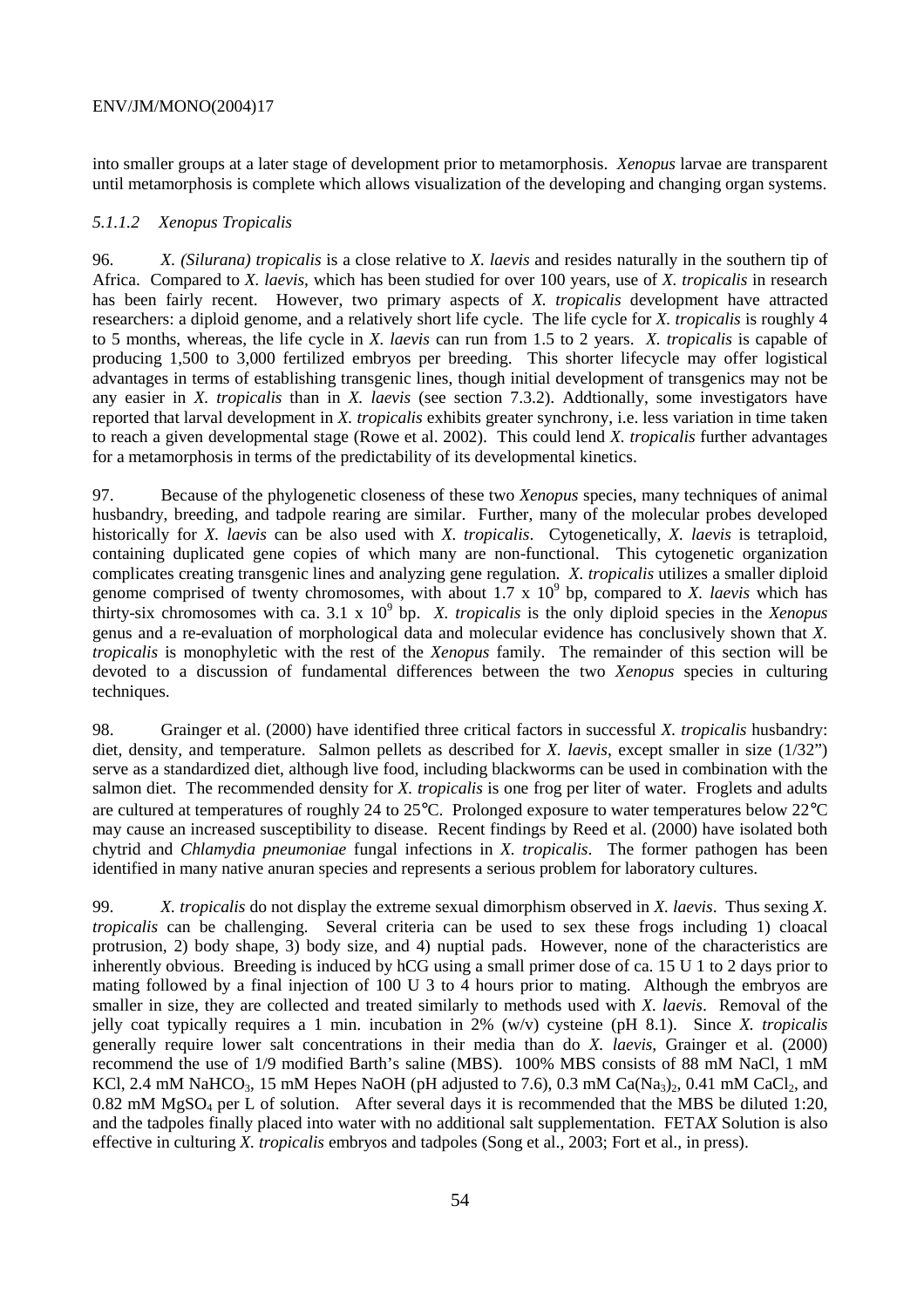100. Raising tadpoles appears to be the most challenging aspect of *X. tropicalis* husbandry. Minor changes in temperature, salinity, or pH can rapidly kill large quantities of growing tadpoles. Grainger et al. (2000) recommend an initial tadpole density of 12 tadpoles/L. Partial removal and full renewal practices effectively double the water volume, and thus decrease the culture density. Tadpoles are fed four times daily with small amounts of SERA Micron (Sera USA, Poulsbo, WA).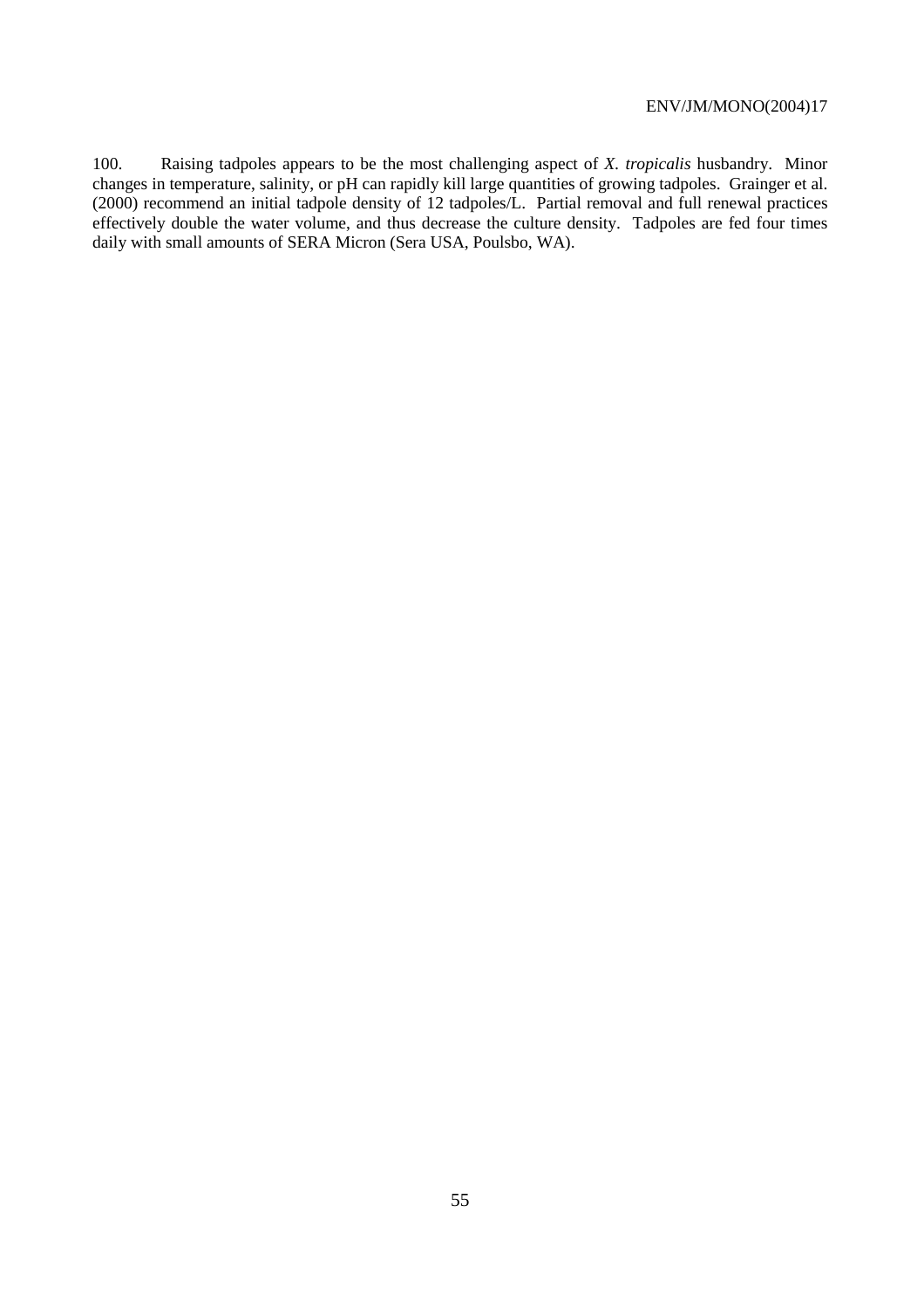

**Figure 5-1: Phylogenetic Relationships between Xenopus and Rana**

Phylogenetic relationships between Xenopus and Rana. Based on Ford et al. (1993).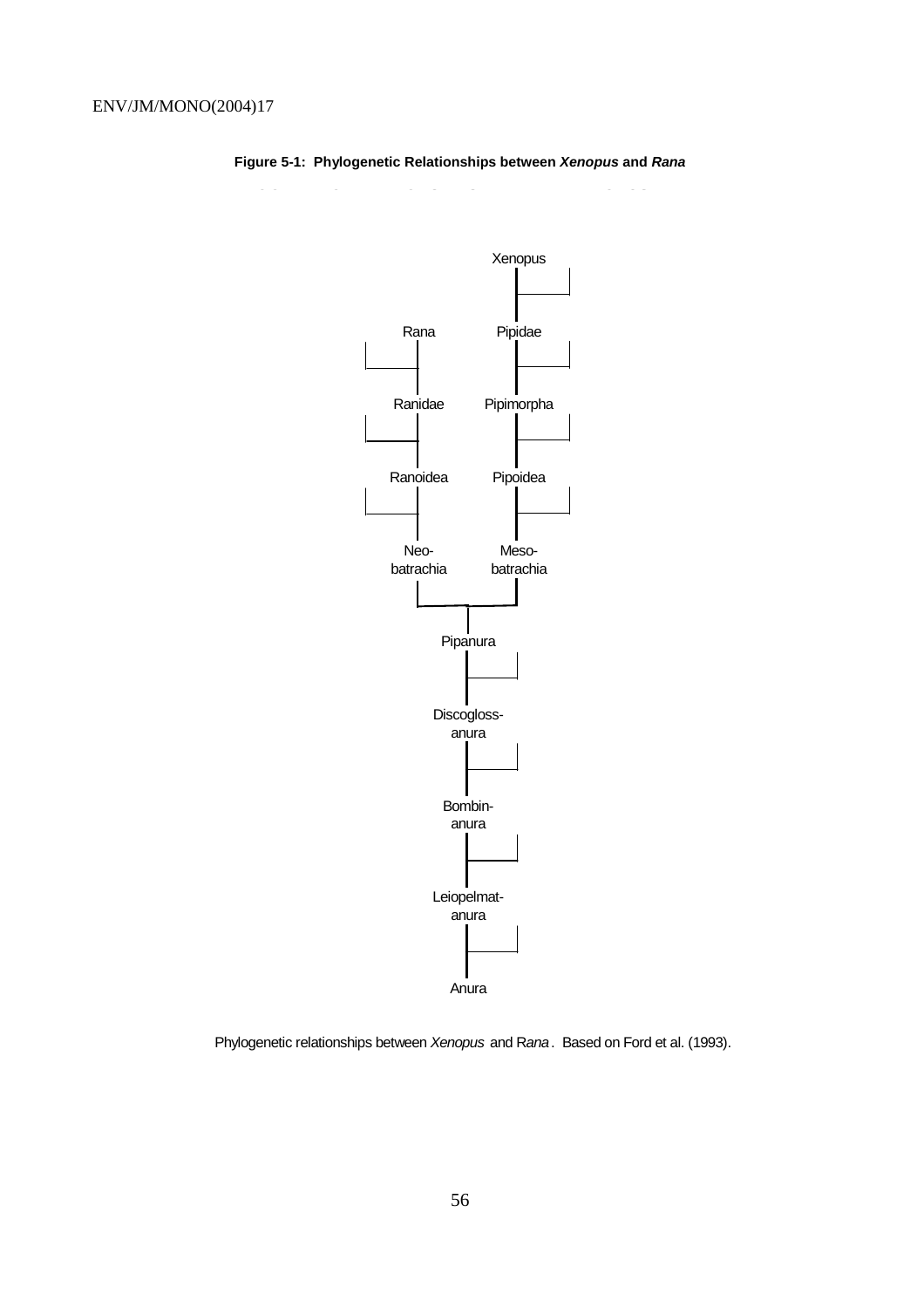|                             | <b>Nutritional Breakdown (%)</b> |      |              |                 |         |                  |
|-----------------------------|----------------------------------|------|--------------|-----------------|---------|------------------|
| <b>Diet</b>                 | Protein <sup>2</sup>             | Fat  | <b>Fiber</b> | <b>Moisture</b> | Ash     | Soy <sup>3</sup> |
| Salmon Starter <sup>4</sup> | 55.0                             | 15.0 | .1.0         | $.12.0$         | .10.0   | $2.8 - 5.5$      |
| Frog Brittle <sup>5</sup>   | 44.2                             | 6.0  | 2.0          | <b>NR</b>       | 11.0    | $8.4 - 8.8$      |
| Tetra Fin <sup>6</sup>      | 42.0                             | 8.0  | 2.0          | 6.5             | NR.     | NA               |
| Trout Starter <sup>3</sup>  | 50.0                             | 15.0 | .1.0         | $12.0$          | $.10.0$ | $2.5 - 5.0$      |

**Table 5-1: Comparison of Nutritional Constitution of Standardized Xenopus Diets** 

#### *5.1.2 Ranids*

### *5.1.2.1 Rana Pipiens.*

101. The Northern Leopard Frog (*R. pipiens*) is native to a large portion of North America, including Canada (Canada's Aquatic Environments, 2002; Northern Leopard Frog, Rana Pipiens, 2002). The only regions within the U.S. where *R. pipiens* is not located are in the south-eastern, south-central, and western portions of the country. *R. pipiens* is found in marshes, meadows, and ponds in the U.S. and Canada. Adult *R. pipiens* often migrate far from water; however, they must return to water to breed. Breeding season ranges from mid-March to the first part of April. Egg masses may be as large as 6,000. In the laboratory, metamorphosis is complete within 3-4 months post-fertilization, and sexual maturity is achieved in roughly 2 years (Duellman and Trueb, 1994).

 $NR = Not$  reported.

 $\overline{a}$ 

NA = Not available or proprietary information.

<sup>1</sup> Major source of protein = pesticide free fish meal.

 $2$  Expressed as % of total protein.

<sup>3</sup> Ziegler Brothers, Gardners, PA. Ingredients: Fish meal, dehulled soybean meal, corn gluten meal, fish oil, wheat flour, blood meal, brewers dried yeast, soy lecithin, yeast culture, vitamin A acetate, vitamin D3 supplement, dl-alpha tocopheryl acetate (vitamin E supplement), vitamin B12 supplement, riboflavin supplement, niacin, calcium pantothenate, menadione sodium bisulfite complex (source of vitamin K activity), folic acid, thiamine mononitrate, pyridoxine hydrochloride, biotin, choline chloride, manganese, proteinate, zinc proteinate, copper proteinate, calcium iodate, iron proteinate, cobalt proteinate, calcium carbonate, sodium selenite, L-ascorbyl-2-polyphosphate (source of vitamin C), ethoxyquin.

<sup>4</sup> NASCO, Fort Atkinson, WI. Ingredients: Fish meal, meat meal, soybean meal, corn meal, wheat flour, dried yeast, distillers solubles, whey, wheat germ meal, salt, diacalcium phosphate. Vitamin supplements: Vitamin A (14,000 IU/Kg), vitamin D (5,000 IU/Kg), vitamin E (88 IU/Kg), vitamin B12 (0.04 mg/Kg), folic acid 1.5 mg/Kg), thiamine (4.0 mg/Kg), riboflavin (9.0 mg/Kg), pantothenote acid (11.0 mg/Kg), niacin (60.0 mg/Kg), choline (1,550 mg/Kg), calcium (2.0%), phosphorus (1.6%), sodium chloride (1.2%), magnesium (2.0%), linoleic acid, (2.8%), iron ( 300 mg/Kg), copper (10.0 mg/Kg), cobalt (2.2 mg/Kg), manganese (9.0 mg/Kg), zinc (100 mg/Kg), iodine (48.0 mg/Kg), pyridoxine (8.8 mg/Kg).

<sup>5</sup> Tetra, Blackburg, VA. Ingredients: Fish meal, ground brown rice, dried yeast, shrimp meal, feeding oat meal, wheat gluten, soybean oil, fish oil, corn gluten, algae meal, sorbitol, potato protein, lecithin, ascorbic acid, inositol, niacin, 1-ascorbyl-2-polyphosphate (vitamin C), A-tocopherol-acetate (source of vitamin E), d-calcium pantothenate, riboflavin-5-phosphate, thiamin, mononitrate, menadione sodium bisulfite complex, folic acid, pyridoxine hydrochloride, vitamin A, cyanocobalamin, cholecalciferol, manganese sulfate, zinc sulfate, ferrous sulfate, cobalt sulfate, artificial colors, ethoxyquin and citric acid as preservatives.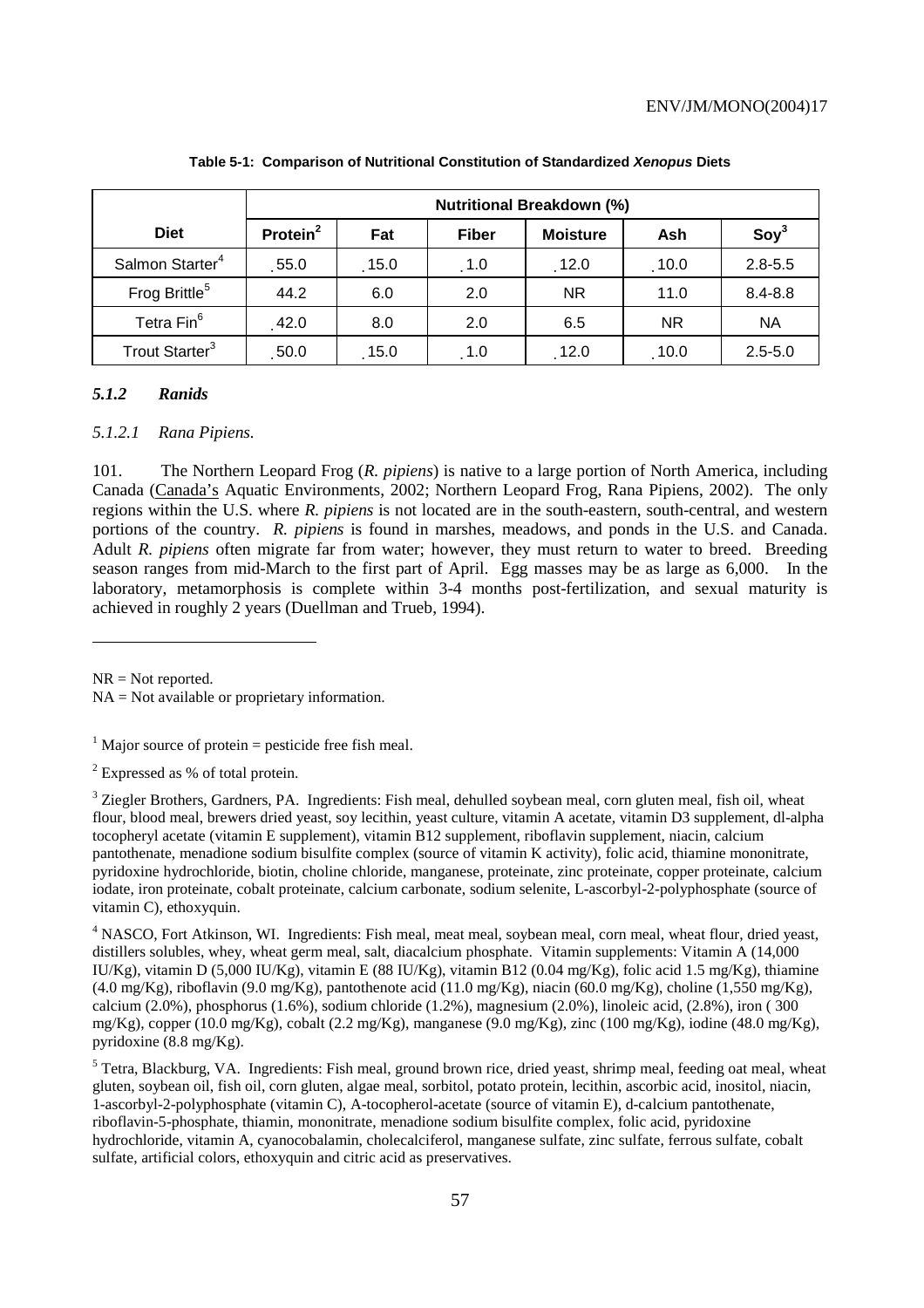102. Adult *R. pipiens* may be maintained in the laboratory under appropriate conditions (Ankley et al., 1998b). Unlike the pipidae, which are purely aquatic, a protected outdoor aquatic and terrestrial environment needs to be provided for longer-term cultures of ranid species (>4 weeks). Short-term adult cultures (<4 weeks) can be maintained in smaller exposure chambers. Small enclosures (ca. 1 or 2  $m<sup>2</sup>$ ) containing a small tub of water and moistened sphagnum moss can be used to house adult *R. pipiens*. Alternatively, a stainless steel culture rack in which the housing chambers slide in and out of the rack can be used. Since ranids feed primarily on living food, their diet consists of crickets, larval flies, or black worms. Food should be provided daily at an amount that is commensurate with consumption by the specimen. Fresh water should also be provided daily. Sexual dimorphism is not readily apparent in *R. pipiens*, thus other factors including gravidity should also be considered. The primary dimorphic characteristic is the length of the second toe of the forelimb.

103. Breeding *R. pipiens* currently requires artificial fertilization techniques, although methods for laboratory simulated natural breeding are under investigation (Ankley et al., 1998b). Artificial fertilization requires the injection of a large dose of female pituitary extract or fresh reconstituted pituitary into the dorsal lymph sac of the female a day or two prior to artificial fertilization. Some investigators have used LHRH to induce super-ovulation, but in general, the use of pituitary extract has been most successful. Males are sacrificed immediately prior to the artificial fertilization, and the testes are quickly removed, minced, and homogenized to produce a concentrated sperm solution. Eggs can be stripped from the properly prepared female, by gently squeezing the specimen along the dorsal flanks in an anterior-posterior direction. The stripped eggs are placed directly into a glass Petri dish and the concentrated sperm solution is poured over the eggs. Fertilization is monitored, and the developing embryos are separated into different test dishes. Newer techniques are currently being developed and evaluated which involve the use of simulated forced hibernation. These techniques involve the use of temperature-controlled incubators which drop the temperature over a set period of time to induce hibernation in the winter (over-wintering) for a predetermined amount of time (ca. 30 days), followed by a ramp of increasing temperatures to simulate the onset of Spring or breeding season. Although hormonal treatment including dopamine (prior to over-wintering) and LHRH (immediately prior to breeding) are required, this process is designed to induce amplexus. Thus, artificial fertilization is not required by this technique. More work will be required to fully demonstrate this process and standardize the methods.

104. *R. pipiens* embryos develop slower than their pipid counterparts. Developing embryos (unhatched) are protected by a thick jelly coat and do not hatch for 7-10 days. Embryos are cultured in spring water or dechlorinated tap water with the optimal pH near 8 at a temperature of 18-20ºC. Larvae are generally fed an algal diet, although the larval diets previously described for the other anuran species have also been used. Developing ranid larvae can be maintained in either static or flow-through systems although close attention to water quality is required.

## *5.1.2.3 Rana Temporaria*

105. The European or Common frog, *Rana temporaria* is found throughout Great Britain, Europe and Northern Asia, ranging as far north as the Artic Circle in some areas of Scandinavia. Throughout its range it is found in damp habitat, commonly in cool upland forest and wet meadows, and is the most common frog in upland lakes. Breeding takes place in February and March in southern and lowland areas, but can be as late as June at high latitudes and altitudes. Eggs are laid in gelatinous masses, about 400 per female, and take between 30 and 40 days to hatch, though this may be considerably quicker in laboratory conditions at higher temperatures. Metamorphosis proceeds much as in *Rana pipiens*, taking 3-4 months to complete in the wild, though in laboratory conditions this can be reduced to 50-60 days. Sexual maturity is reached after about 3 years in the wild (Duellman and Trueb, 1994).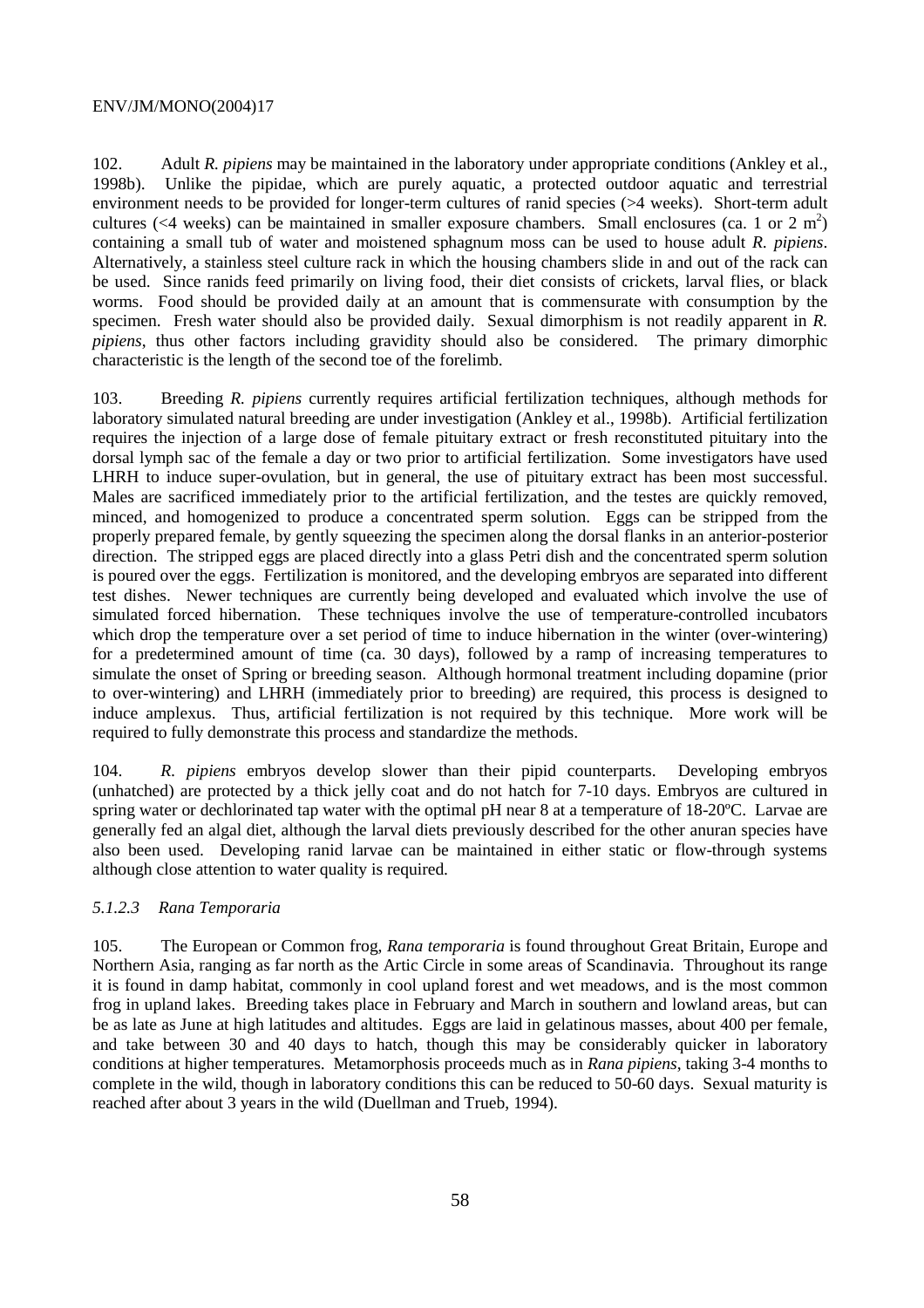106. Procedures for rearing *R. temporaria* in the laboratory are likely to be much the same as those appropriate for *R. pipiens*: the same problems of live feeding and artificial fertilization for induced breeding apply. Techniques developed to induce amplexus (e.g. simulated hibernation) may therefore also be applicable to *R. temporaria*. Chronic larval development studies have been conducted with this species to investigate endocrine disruption, in both semi-field and flow-through conditions (Bogi *et al*. 2003; Pickford *et al*. 2002). While some alterations to standard protocols for *Xenopus* are needed (e.g. feeding regime, arrangements for emergence at metamorphic climax), these studies indicate that *R. temporaria* could be used as a test species in metamorphosis assays for further hazard characterisation with an ecologically relevant species.

#### *5.1.2.4 Rana Rugosa*

107. This dark-brown or grayish-brown Ranid is found in Korea, North-Eastern China, Southern parts of Siberia and throughout Japan (though probably introduced in Okinawa and Hokkaido), where it is known as the wrinkled or warty frog owing to the rough and warty skin on their backs. Adults reach 4-6 cm in length (snout-vent) and tadpoles reach a total length of 5-7cm. They usually spend much time near water, and inhabit rice fields, ditches, ponds, swamps and small streams. *R. rugosa* breed in May to August, females depositing small egg masses on suitable substrate such as rice plant, weed or stone. Tadpoles hatch in 4-5 days, and metamorphose in autumn. *R. rugosa* is quite amenable to laboratory study, as it can be induced to breed easily, laying in the region of 700-2000 eggs per spawning, and the window of larval sexual differentiation is well defined. Moreover, the genetics of this species are interesting in that there is geographical variation in sex chromosome systems, such that laboratory crosses of ZZ male frogs with XX females generates all-male (XZ) male offspring (Ohtani et al 2000). The *X*EMA amphibian metamorphosis assay has already been successfully adapted to *R. rugosa*.

#### *5.1.3 Hyperoliids*

108. Native to Kenya, *Hyperolius* spp., commonly referred to as reed frogs, are unique in undergoing ontogenic color change during juvenile maturation (Hayes, 1997b). Generally, ontogenic color change in maturing anurans and sexually-based dichromatitism is unusual in most anuran species. Male and female *H. argus* metamorphose with a bright green dorsum. However, females ultimately develop brownish dorsal coloration with white spots (Hayes, 1997b). Mature males are also distinguished by the development of gular pouches.

#### **5.2 Urodeles**

109. The urodeles (e.g., salamanders, newts, axolotls) are indigenous to many locations in North America and other locations across the globe. Breeding season for the spotted and tiger salamander (*Ambystoma maculatum* and *A. tigrinum*) is typically in January and February in the warmer regions and March and April in the colder regions (Carolina Biological Supply Company, 1993; Canada's Aquatic Environments, 2002). *A. maculatum* and *A. tigrinum* egg masses rarely contain greater than 100 to 200 embryos. These eggs are large (ca. 2.5 to 3 mm) for amphibian eggs and are protected by a massive jelly coat. Hatching typically requires 3 to 4 weeks with metamorphosis occurring in about 3 months. Other than the resorption of external gills, morphological changes during metamorphosis in urodeles are reasonably minor. Following metamorphosis, *Ambystoma* initiates a terrestrial lifestyle and returns to the water 1 to 2 years later to breed. Newts utilize a similar life strategy, although reproductively mature newts that return to water from terrestrial life often remain aquatic for the remainder of their lives. Some urodeles, such as *Necturus*, are neotenic (obligatory) and retain their larval characteristics throughout adulthood.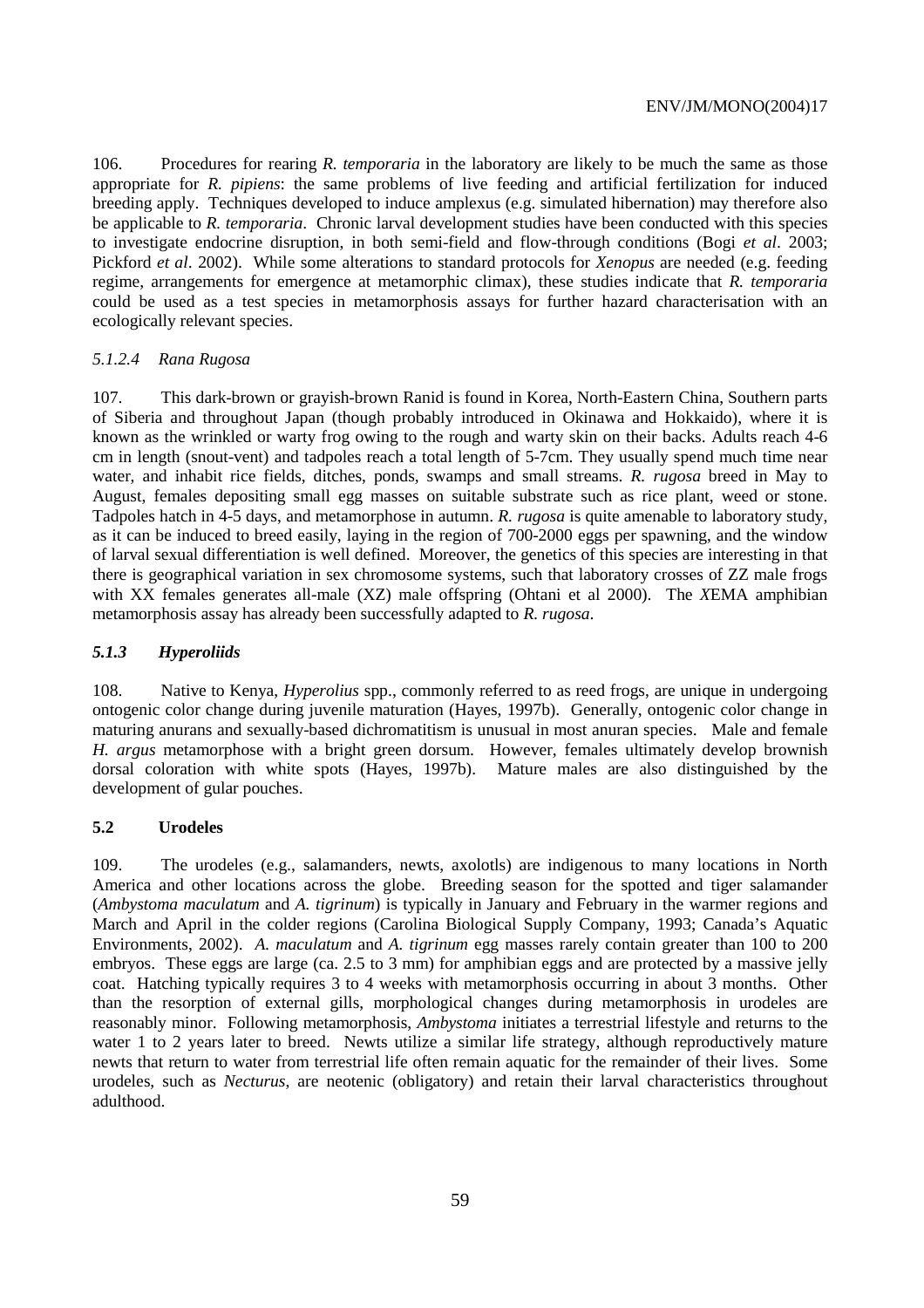110. Little standardized information is currently available on urodele husbandry, breeding, and culture. Studies using these species have been conducted using the techniques described for the anuran species (Caldwell, et al., 1980; Petranka and Sih, 1987). Adult terrestrial salamanders require cool temperatures (18 to 20< C) and high humidity, which may be provided in a terrestrial aquarium (Caldwell, et al., 1980; Petranka and Sih, 1987). A water source and daily misting of the natural substrates (leaves, rocks, moss, small tree branch) maintain high humidity. Salamanders are fed mealworms, crickets, whiteworms, earthworms, and some soft-bodied insects. Unlike frogs, salamanders consume water orally and require fresh drinking water. Embryos and larvae can be cultured in spring water, pond water, or dechlorinated tap water using partial renewal techniques. Larvae are fed the same food described for the anuran species. Although less information is available on the culture requirements for urodeles, it is necessary to evaluate this order of amphibians, since urodeles represent an important group of amphibians.

# **5.3 Species Selection Criteria**

111. Considering that the objectives in selecting an amphibian species are to: 1) develop a short-term screening assay for thyroid disruption, and to 2) ultimately develop a longer term assay that includes advanced developmental and reproductive endpoints, the minimal attributes of a test species are described in the following eight criteria:

- 1. The species must be amenable to continuous culture in the laboratory;
- 2. Reproduction in the laboratory must be routine throughout the year, using either naturally occurring reproduction or through the use of some type of hormonal induction;
- 3. Larvae must be able to be routinely reared to predetermined developmental stages;
- 4. The developmental rate for the interval included in any test must be relatively fast so that the effects are observed quickly, thus minimizing test duration and test costs;
- 5. The endpoints which constitute the test data that will be used for regulatory or pre-regulatory action need to be supported by a sufficient knowledge base that indicates that they are relevant to the question at hand.

In addition to the minimal criteria noted above, it would be highly beneficial for the subject species to have additional information relevant to the following areas:

- 6. Genetic information, including gene sequences of thyroid axis-related genes and some knowledge of the genetic programs associated with TH dependent processes;
- 7. Biochemical information on the endocrine axis, particularly of the hypothalamus-pituitarythyroid (HPT) axis; and
- 8. Metabolism information, especially as it relates to TH homeostasis.

### **5.4 Strengths and Weaknesses of Candidate Species**

112. In summary, *Xenopus sp.* represents a significant advantage in the wealth of information available ranging from culturing to molecular biology, and their ease of use in the laboratory. Its ubiquity in use and acceptance in the scientific research community as a model for development makes it an excellent candidate for the amphibian metamorphosis assays. It should be noted, however, that substantially more information is available for *X. laevis* than for *X. tropicalis*. The primary advantages of using *X. tropicalis* lie primarily in the potential for developing transgenic lines (see section 4.1.1.2), the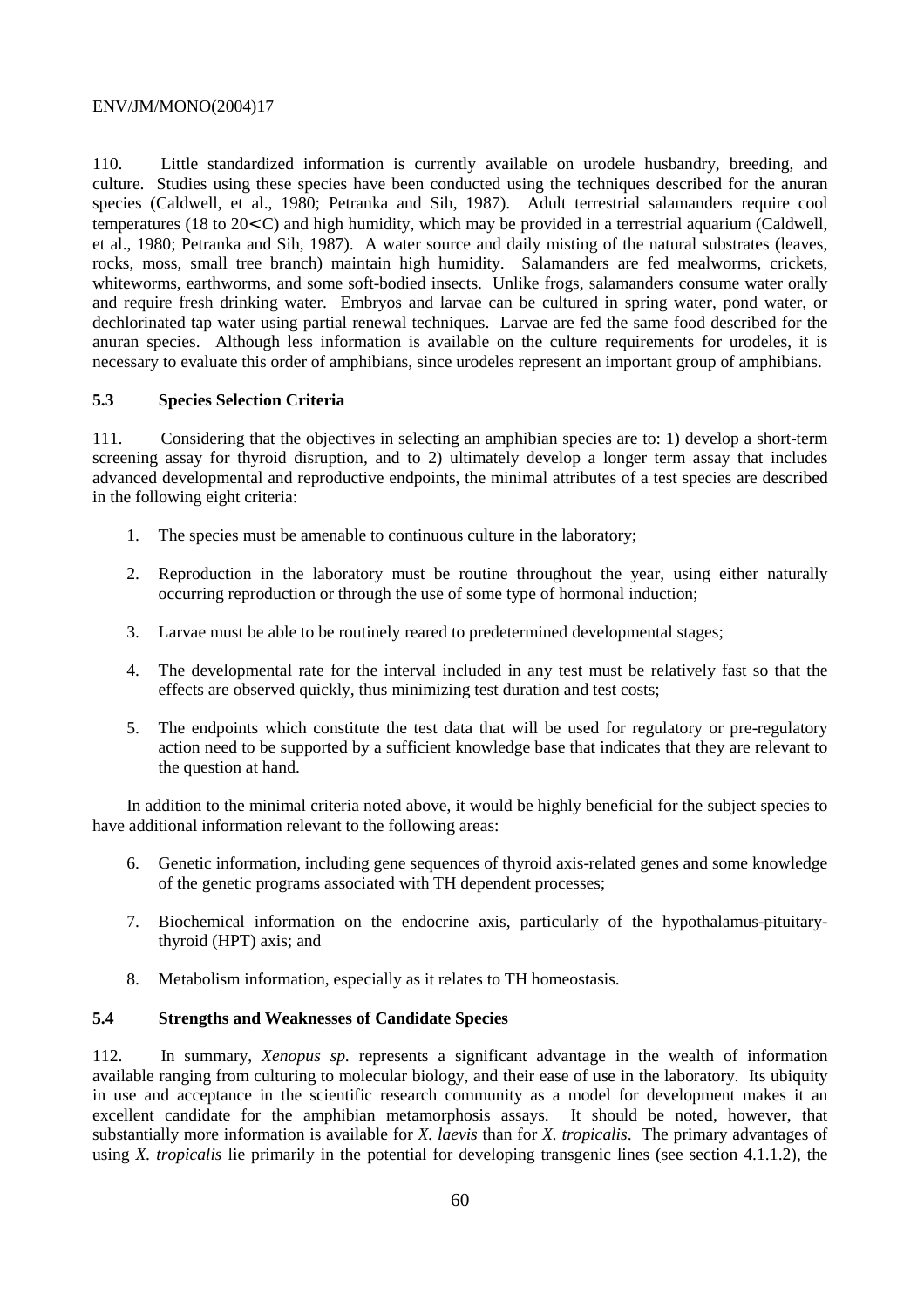rate of development, and the robust developmental kinetics of metamorphic change*.* However, it should be noted that from a practical standpoint, the smaller egg size of *X. tropicalis* imparts greater difficulty in creation of founder transgenic animals (F0) than in *X. laevis*. Rowe et al. (2002) suggest that *X. tropicalis* display extremely consistent kinetics associated with metamorphic change. On the contrary, *X. laevis* show greater developmental variability. Since the objective of the assay is to screen for chemical thyroid axis disruptors, the origin of the species is not a primary factor in selection. Next to *Xenopus sp*., there is some literature available on the native American *Rana sp*. metamorphic processes and culturing practices. However, the use of *Rana* in the laboratory (husbandry, breeding, and rearing tadpoles) is more difficult than for *Xenopus*. The most literature available on metamorphosis is for *R. catesbeiana* (bull frog). However, use of *R. catesbeiana* in the laboratory for metamorphosis studies is impractical due to the long length of development, thus warranting the consideration of *R. pipiens*.

113. The only potential advantage to the inclusion of the urodeles sp. to the list of potential candidate species for the amphibian metamorphosis assays is that they represent a different amphibian order (Caudata), and some differences in sensitivities may exist between Caudata and Anura. However, little literature is available on the use of urodeles, and they are generally more difficult to work with in the laboratory. A description of the general strengths and weaknesses of each species is provided in Table 5-2.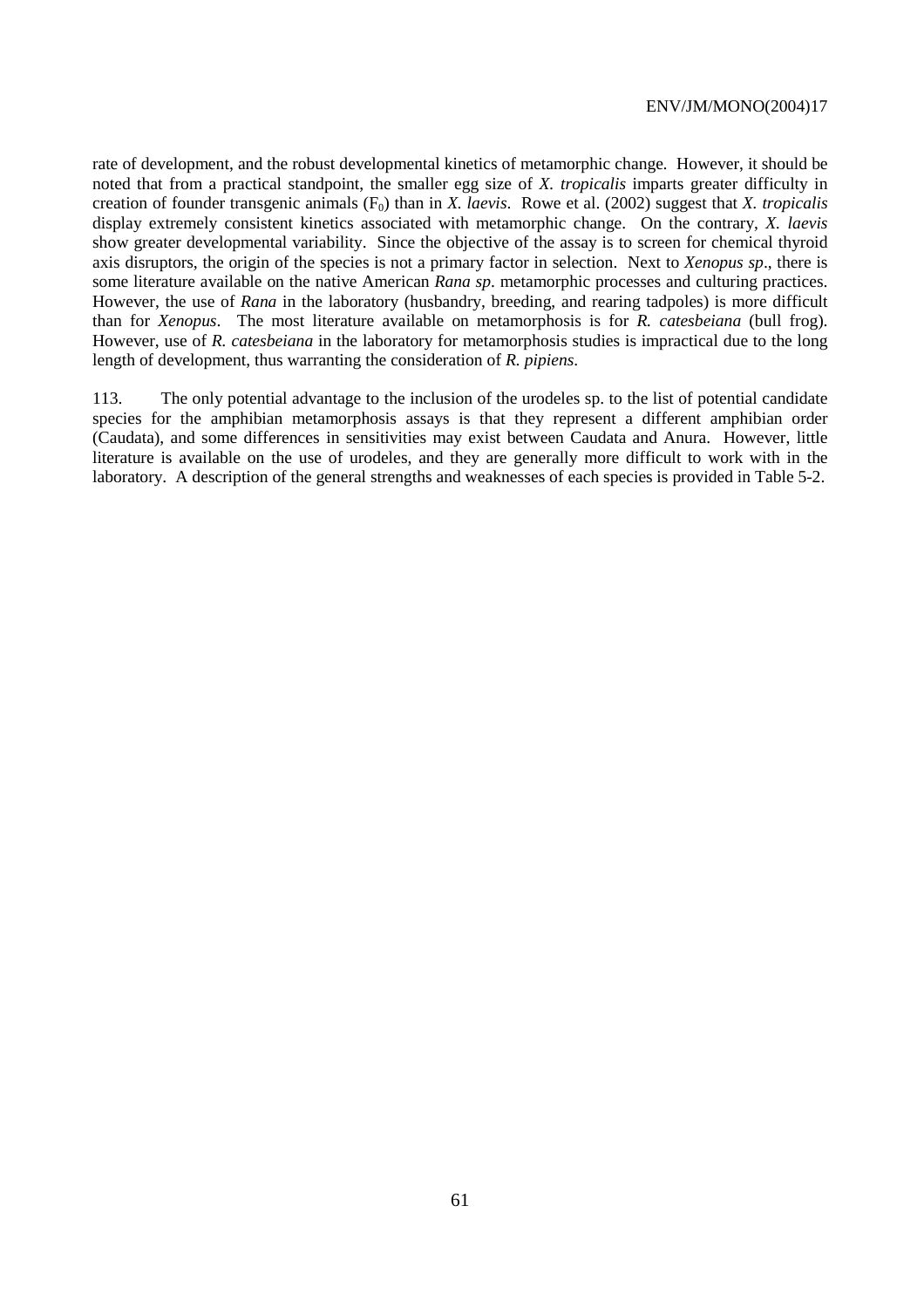| <b>Species</b>                                | <b>Strengths</b>                                                                                                       | Weaknesses                                                                         |  |
|-----------------------------------------------|------------------------------------------------------------------------------------------------------------------------|------------------------------------------------------------------------------------|--|
| South African clawed<br>frog (Xenopus laevis) | Wealth of literature base on all aspects of<br>development, reproduction, metamorphosis,<br>including molecular models | Relatively long life cycle<br>$\overline{a}$<br>with respect to sexual<br>maturity |  |
|                                               | Ease of culture in lab - husbandry<br>$\overline{a}$                                                                   | distribution in sub-<br>÷                                                          |  |
|                                               | Many laboratories are familiar with culture and<br>testing<br>Breeds naturally and repeatedly with hormone             | saharan Africa, limited<br>relevance to temperate<br>Northern Hemisphere           |  |
|                                               | stimulus                                                                                                               | environments<br>۰                                                                  |  |
|                                               | High productivity from breeding and rapid<br>development                                                               | Oligotetraploid genome                                                             |  |
|                                               | Good transgenic capacity<br>$\overline{a}$                                                                             |                                                                                    |  |
|                                               | Mapped genome<br>$\blacksquare$                                                                                        |                                                                                    |  |
|                                               | Time to metamorphosis - ca. 60 d<br>$\blacksquare$                                                                     |                                                                                    |  |
| South African clawed                          | Relatively short life cycle<br>$\blacksquare$                                                                          | distribution in sub-<br>$\overline{\phantom{a}}$                                   |  |
| frog (Xenopus<br>tropicalis) [compared        | Rapid development<br>$\overline{\phantom{a}}$                                                                          | saharan Africa, limited<br>relevance to temperate                                  |  |
| to X. laevis only]                            | Diploid genome                                                                                                         | Northern Hemisphere                                                                |  |
|                                               | Good transgenic capacity<br>$\overline{a}$                                                                             | environments                                                                       |  |
|                                               | Capacity to develop inbred lines                                                                                       | More challenging animal                                                            |  |
|                                               | Mapped genome                                                                                                          | husbandry                                                                          |  |
|                                               | Tight metamorphosis kinetics<br>Time to metamorphosis - ca. 35-40 d                                                    | Less information<br>currently available, data<br>base                              |  |
|                                               |                                                                                                                        | Disease susceptibility<br>$\overline{\phantom{a}}$                                 |  |
|                                               |                                                                                                                        | Availability<br>$\overline{\phantom{0}}$                                           |  |
| Northern Leopard                              | Native species<br>$\qquad \qquad \blacksquare$                                                                         | More difficult animal                                                              |  |
| Frog (Rana pipiens)                           | Reasonable database<br>$\overline{\phantom{a}}$                                                                        | husbandry and breeding                                                             |  |
|                                               | Relatively short metamorphic period for native<br>$\blacksquare$<br>species                                            | Limited testing<br>experience                                                      |  |
|                                               | Terrestrial and aquatic life phase                                                                                     |                                                                                    |  |
| Hyperolius sp.                                | External endpoints - Gender dichromatitism<br>$\qquad \qquad \blacksquare$                                             | Limited database<br>-                                                              |  |
|                                               | Straight-forward end points                                                                                            | African distribution<br>-                                                          |  |
|                                               | Suitable animal husbandry                                                                                              | Availability<br>$\blacksquare$                                                     |  |
|                                               | Connection to sexual development<br>(gonadotrophs)                                                                     | Does not directly<br>-<br>measure thyroid<br>dysfunction                           |  |
| <b>Urodeles</b>                               | Represent different Order (non-frog<br>÷,<br>amphibian)                                                                | Limited testing<br>$\blacksquare$<br>experience                                    |  |
|                                               | Native species<br>٠<br>Terrestrial and aquatic life phase                                                              | More difficult animal<br>husbandry and breeding                                    |  |
|                                               |                                                                                                                        | Limited database<br>٠                                                              |  |

|  | Table 5-2: Strengths and Weaknesses of Species Evaluated for Testing |  |  |  |  |
|--|----------------------------------------------------------------------|--|--|--|--|
|--|----------------------------------------------------------------------|--|--|--|--|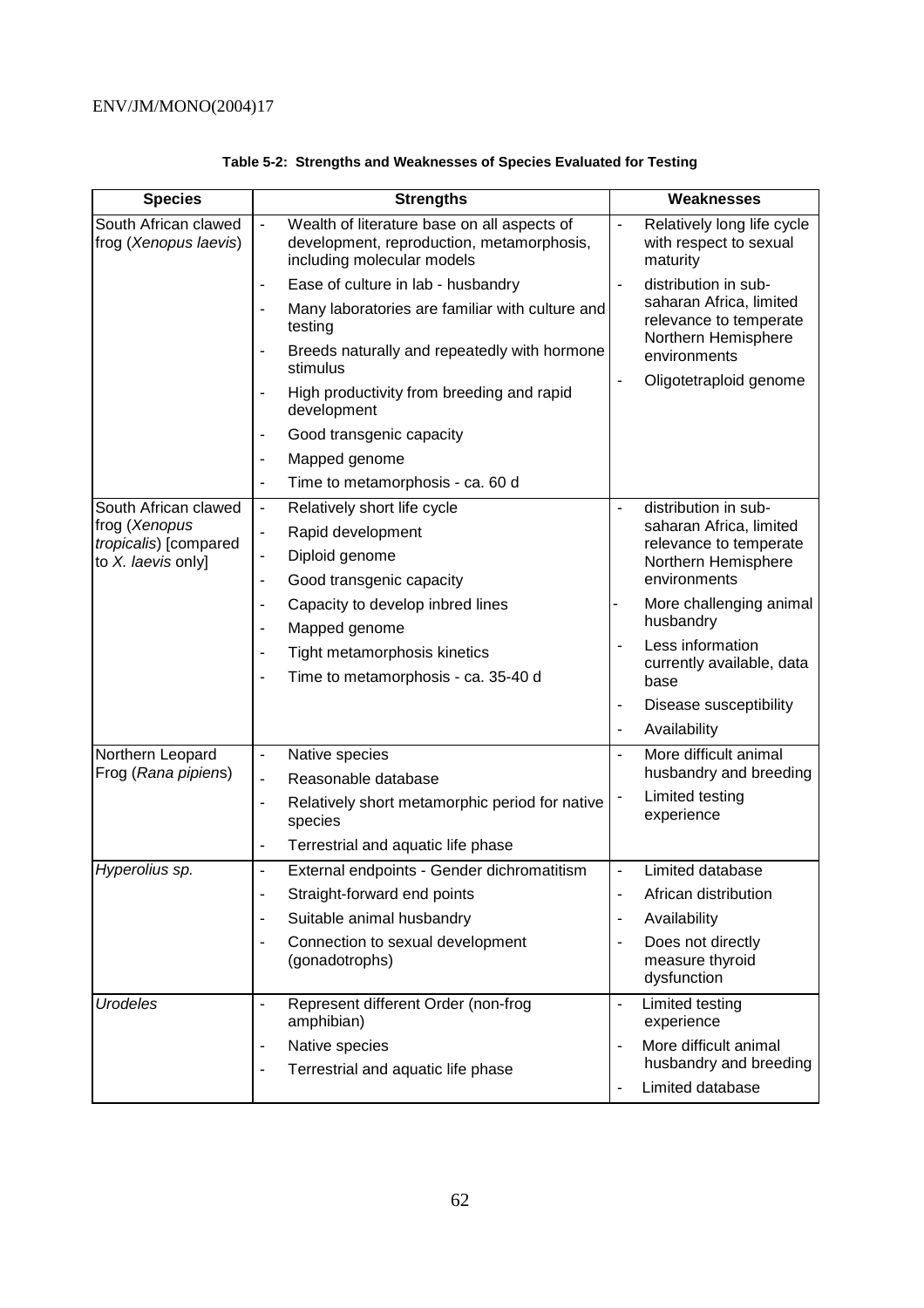# **EXPERIMENTAL DESIGN CONSIDERATIONS FOR AMPHIBIAN METAMORPHOSIS ASSAYS**

## **6.1 Exposure Window**

## *6.1.1 Developmental Stage*

114. The process of metamorphosis can generally be divided into three phases: premetamorphosis, prometamorphosis, and climax, which are well defined in terms of developmental stage in *Xenopus laevis*. Premetamorphosis is the interval of development that proceeds from hatch to stage 54. This stage is characterized primarily by growth in the absence of a functional thyroid gland and consequently this development is considered TH independent. This is supported by the fact that inhibition of TH synthesis during premetamorphosis permits development up to stage 54, but not beyond. In fact, continuous exposure to TH synthesis inhibitors during premetamorphosis will maintain the organism at stage 54 indefinitely. At stage 54, prometamorphosis begins, which is characterized by the onset of thyroid gland function, rising levels of TH, and the process of TH-dependent morphogenesis. Prometamorphosis continues through approximately stage 60, and many tissues reach their respective metamorphic fate during this phase (e.g., limbs). At stage 60, metamorphic climax begins which is characterized by an abrupt rise in TH synthesis and the dramatic morphogenetic events, including tail resorption, which complete the transition from the larval to the juvenile phase at stage 66.

115. In the case of the amphibian metamorphosis assays, the aim is to exposure the test organism during developmental stages that will be most sensitive to disruption on the thyroid hormone axis. Given the ontogeny of development of the thyroid axis in *Xenopus*, possible exposure scenarios include 1) exposure from late premetamorphosis through metamorphic climax, 2) exposure from prometamorphosis through metamorphic climax, 3) exposure during metamorphic climax only and 4) exposure during prometamorphosis only.

116. The first scenario is most inclusive since it covers most of the developmental phase in which the thyroid is active. However, the length of an assay could easily be in the order of 35 d in *X. laevis*. Exposure from prometamorphosis to metamorphic climax provides a similar advantage in that it covers most of the significant events occurring during metamorphosis, but still requires approximately 28 d in *X. laevis*.

117. A metamorphic climax assay can effectively be performed over a 16 d period in *X. laevis*. The assay is relatively quick compared to the other exposure scenarios, however, it is only capable of evaluating the final processes of metamorphosis. Since many morphological metamorphic programs are already underway during metamorphic climax and endogenous TH is at its greatest level, exposure during metamorphic climax may not provide a sensitive or realistic estimation of the effect of a given test substance on the thyroid axis.

118. An assay that includes only the prometamorphic period could be performed in roughly 14 d in *X. laevis*. This approach would benefit from greater sensitivity to TH antagonists as endogenous TH levels are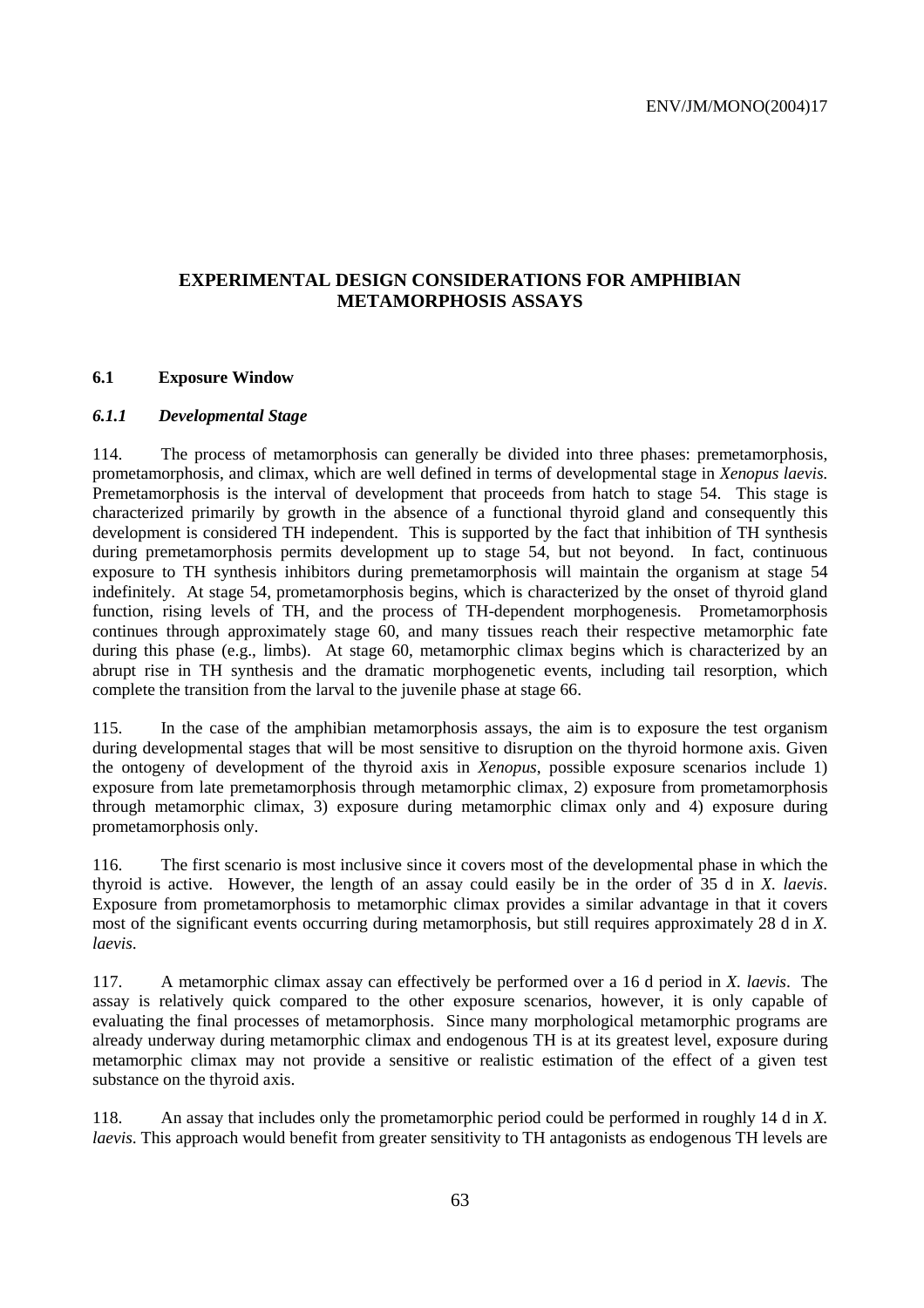much lower than during metamorphic climax, and developmental endpoints are therefore expected to exhibit greater sensitivity to TH disruption.

119. However, it can be argued that exposure only during prometamorphosis may limit the sensitivity of such and assay to weak agonist activities that would only be manifest in the absence of endogenous TH. The use of a pre/prometamorphic exposure protocol provides an interesting scenario in that it covers a transitional developmental period in which the thyroid is acquiring activity. Effects of inhibition that precede endogenous production of TH could be enhanced because there is no TH pool to promote THdependent development in the absence of nascent synthesis. Conversely, effects of stimulation could be enhanced since there is no TH at the initial stages of the study.

120. To address the issues of necessary length of exposure and optimal developmental period, Tietge et al. (US EPA Mid Continent Ecology lab, Duluth, MN, personal communication) have examined the effects of methimazole, perchlorate, and propylthiouracil on development of stage 51 and 54 organisms for periods of up to 14 d. Based on these studies, exposure of stage 51 or 54 larvae for 14 to 21 days were capable of detected developmental delay based on apical morphological endpoints. Further, histological markers of thyroid impairment were observed substantially earlier than the conclusion of the exposure period. Utilization of stage 51 specimens confirmed a slight increase in sensitivity. However, further examination of the differential sensitivity conferred by beginning exposure with stage 51 or 54 and the duration of exposure needs to be performed.

121. While some exposure during premetamorphosis may provide for increased sensitivity to weak thyroid agonists (i.e. acting in the absence of endogenous signal), it is questionable how much benefit would result from extended exposure prior to late premetamorphosis. Moreover, including a significant component of premetamorphosis potentially renders the test sensitive to developmental toxicants affecting thyroid gland development through non-thyroidal mechanisms. This could reduce the specificity of the test.

## *6.1.2 Duration*

122. In a general sense, an increase in exposure time often results in increased sensitivity of an organism to a given toxicant. However, the maintenance of longer-term exposures is costly and can result in unexpected interruptions in exposure as a result of test-substance behaviour in water or equipment malfunction. Chemical analysis of the exposure solutions and cleaning the exposure system to maintain high dissolved oxygen concentrations, especially in the presence of organic solvents used as carriers, add significantly to the time and effort in maintaining a long-term exposure. Therefore, the exposure duration of a study needs to encompass an appropriate time of exposure necessary to elicit an effect, but not beyond this necessary time frame, thereby controlling costs and potential exposure interruptions*.* In the current context, the only rationale for extending the exposure period to earlier stages of development than are expected to be sensitive to the MOA of interest would be when the physicochemical nature of the test substance is such that it has extremely low water solubility, and increased exposure time is required to reach effective tissue concentrations during prometamorphosis.

123. In terms of a test that encompasses prometamophic stages of development, reduction of the test duration could result in reduced sensitivity to some MOA's. For example, evidence suggests that monodeiodinase inhibitors (e.g. IOP), which can disrupt TH homeostasis, only manifest their effects in the context of significant levels of TH (Galton 1989). For a metamorphosis assay to detect agents exhibiting this MOA, it may therefore be necessary to include late-prometamorphic stages (i.e. up to stages 58-60), when endogenous TH levels are sufficiently high for effects on monodeiodinase to be manifest (e.g. on hind-limb development. Similarly, terminating a prometamorphic assay too early may have implications with regard to sensitivity of other biochemical endpoints (e.g. TH levels, TRβ). These issues need to be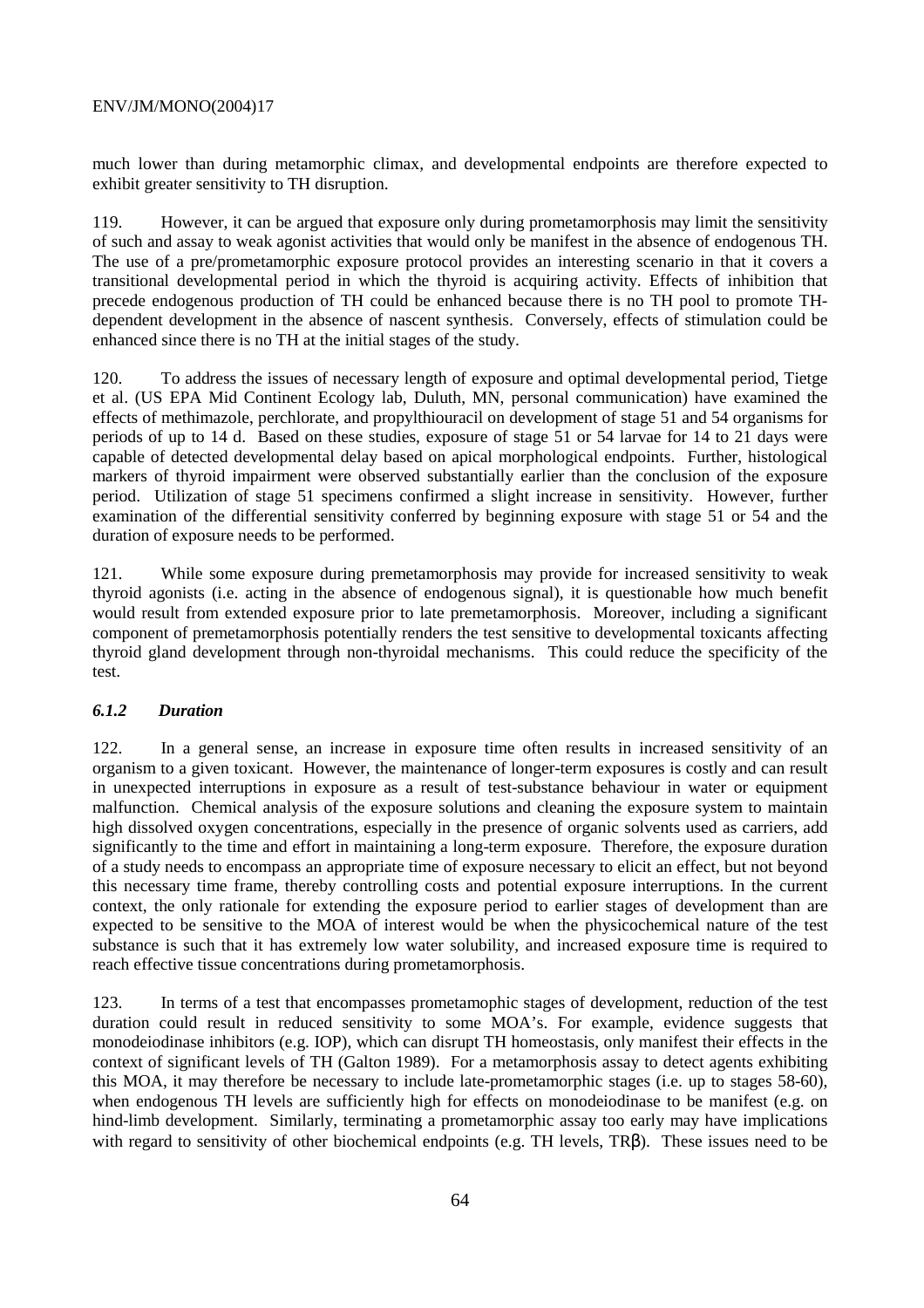addressed in prevalidation studies by appropriate comparisons of exposure windows with appropriate test chemicals and relevant endpoints.

## **6.2 Route of Administration**

## *6.2.1 Water*

124. Water exposure is the most common route to expose larval and metamorphic amphibians to EDCs. The delivery of a toxicant in water at different concentrations is reasonably well established for most aquatic test species, although considerations for static-renewal and flow-through exposures must be made. Although many amphibians, including those previously discussed in this review paper, prefer a static environment (Dawson et al., 1992), the difficulties associated with longer-term static renewal exposure studies necessitate the use of a flow-through design (ASTM, 1998; Ankley et al., 1998b). The primary drive of flow through methods is efficacious exposure. That is, exposure to chemicals which are prone to hydrolysis, photolysis, bio-degradation, volatility, and those with relatively high log Kow must be conducted using flow through methods. In addition, benchtop stability studies should be conducted prior to conducting a study, in the absence of the above information. Problems associated with a static-renewal exposure system are cost of maintaining a long-term static renewal exposure study, maintaining a consistent aqueous concentration during the study, and stress caused to test organisms through the physical disruption of water replacement. Flow-through exposure systems using a variety of mechanical approaches have been successfully used by many laboratories (Greenhouse, 1976; Pickford et al., 2003), and while due consideration must be given to the biological needs of the test organism, there is currently no evidence to suggest that flow-through conditions are deleterious to developing *Xenopus* larvae.

125. Exposure concentrations should be measured no less than weekly during the exposure under flow-through conditions. Under static-renewal conditions analysis should rather be performed every 48 h. However, definite specifications of exposure method and frequency of the test substance analysis will be dependent on the stability of the substance in the test system. Test substances with rapid degradation rates will require flow-through exposure with more frequent analysis of test substance concentration. Since test substance concentrations tend to decrease over time in mature culture environments, careful attention to maintain a consistent concentration will also be required. The OECD Guidance Document on Aquatic Toxicity Testing of Difficult Substances and Mixtures (OECD, 2000) provides a more detailed overview of necessary considerations and possible measures for adequate handling of difficult substances.

126. The greatest challenge in an aqueous exposure system is solubilizing the test substance in water. Organic solvents are often used as co-solvents to assist in delivering a test substance into water, which requires the maintenance of a solvent control. Organic solvents also enhance bacterial growth in the test system, which increases maintenance time during the exposure, and which may impact dissolved oxygen concentration. Organic solvents may also act interactively or non-interactively with the toxicant to increase (additivity, synergism or potentiation) or decrease (antagonism) its effect. In some cases, saturator columns have been used to eliminate the use of solvents.

# *6.2.2 Oral (Food)*

127. Patyna et al. (1999) recommends that hydrophobic compounds with log P values >5 should be administered via food. Although dosing adult amphibians via food has been accomplished, little work has been performed using this route of administration in tadpoles (Fort et al., 2001a). Given that *Xenopus* larvae are filter-feeders, developing methods for measuring food intake will be an area for future research if the use of dietary exposure is to be adequately controlled. Dosing the commercial salmon diet is practicable, although homogenization of the food after spiking the test substance is challenging and obtaining a homogeneous mixture is often quite difficult. Dosing live food items, such as worms, has been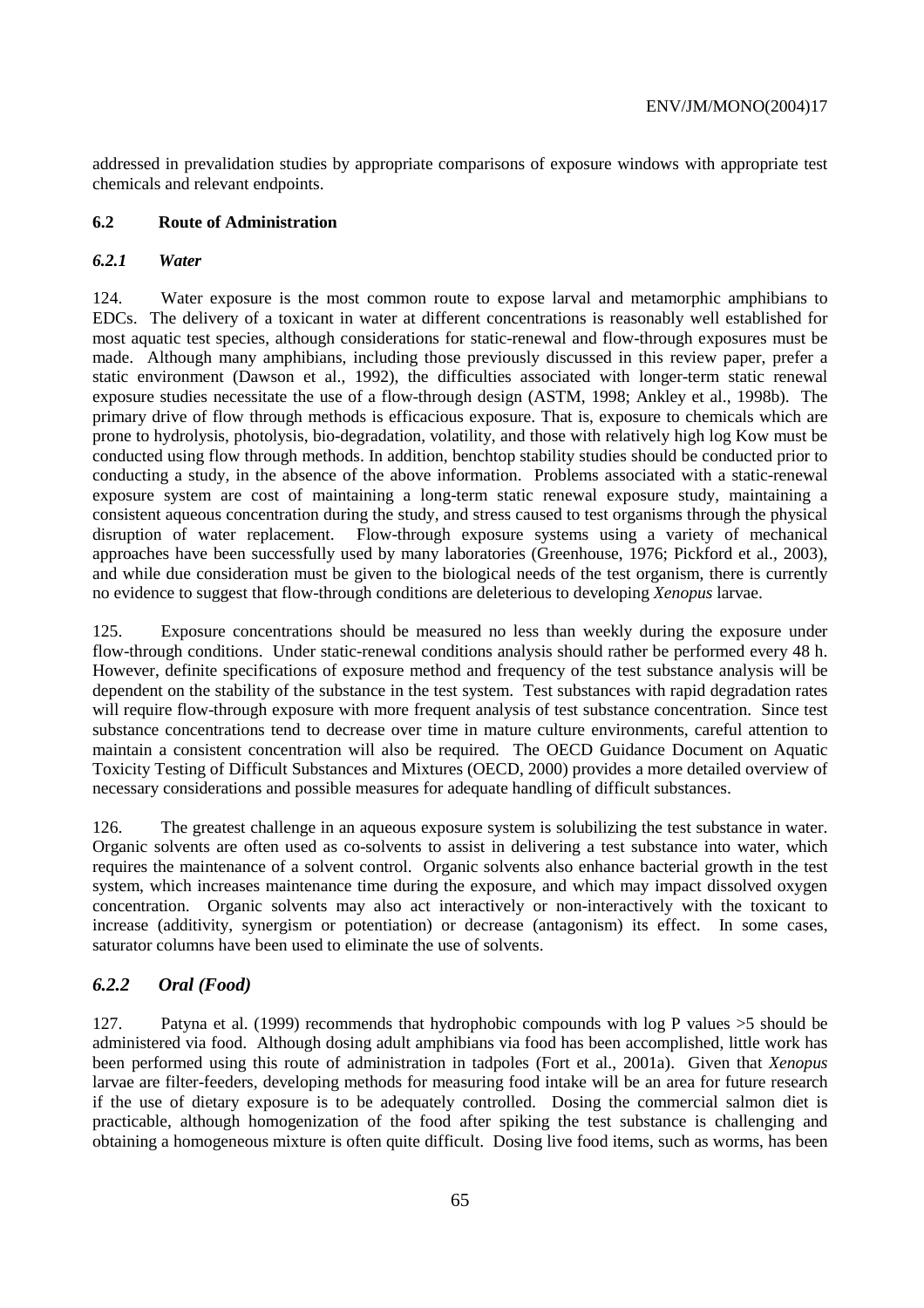performed, but it is also quite difficult to obtain a consistent diet and differentiate between effects from the diet and effects from toxicants that leach from the diet into the culture water (Fort et al., 2001a). In a large-scale screening program like EDSP, oral dosing is probably not as practicable as aqueous exposure, unless required due to limitation in aqueous solubility.

# *6.2.3 Parenteral*

128. Intramuscular or intravenous administration of a toxicant in a premetamorphic tadpole (stage 47- 48) is possible. However, the technique is technically difficult and the environmental relevance is questionable since it is difficult to determine or estimate effective environmental concentrations. Thus, as with oral dosing, parenteral routes of administration are not practicable for high volume screening programs.

# **6.3 Test Chemical Selection**

129. A number of chemicals with agonist/antagonist activity against various targets on the hypothalamic—pituitary-thyroid axis have been tested in preliminary and pre-validation studies by various groups. The results of these tests are summarized in table 6.1. Candidate chemicals for use as control substances in further development, validation, and qualtity control of an Amphibian metamorphosis assay are indicated.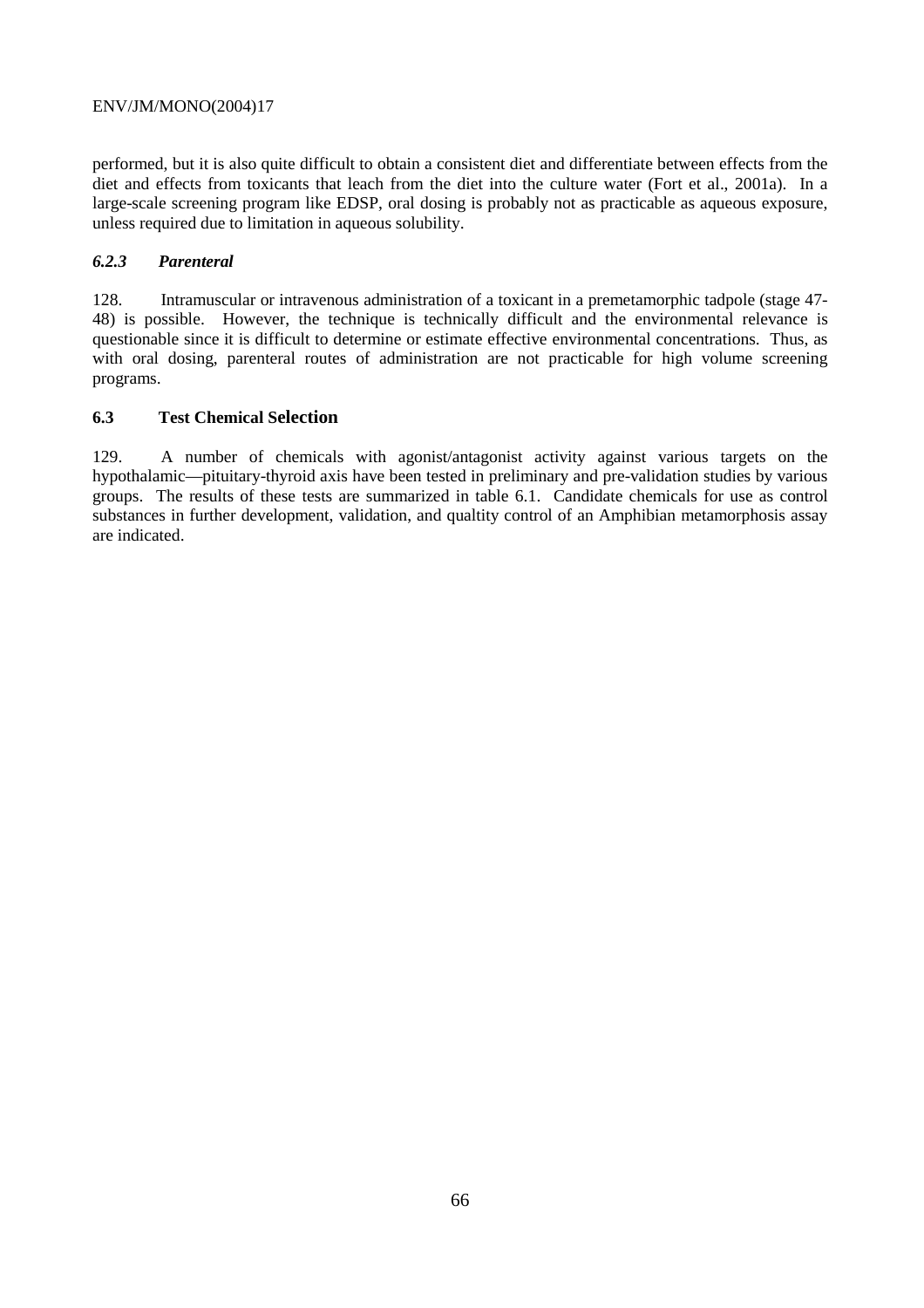| <b>Chemicals</b> | Germany | Japan | <b>United States</b> |
|------------------|---------|-------|----------------------|
| <b>PTU</b>       |         |       |                      |
| ETU              |         |       |                      |
| Zineb            |         |       |                      |
| Amitrole         |         |       |                      |
| T4 $\checkmark$  |         |       |                      |
| T3               |         |       |                      |
| <b>IOP</b>       |         |       |                      |
| Methimazole      |         |       |                      |
| Perchlorate      |         |       |                      |
| Estradiol        |         |       |                      |
| B-trenbolone     |         |       |                      |
|                  |         |       |                      |
| TBBA             |         |       |                      |

**Table 6-1: Test Chemicals used in Various Preliminary/Prevalidation Amphibian Metamorphosis Assays.** 

Shaded cells indicate the chemical as been tested by the respective member country, +/- indicates activity/lack of activity, respectively.

 $\checkmark$  indicates chemicals currently recommended for use as positive/negative controls (1<sup>st</sup> meeting of Expert Group on Amphibian Testing, OECD, Duluth 2003).

#### **6.4 Dose Selection**

130. Dose levels for amphibian metamorphosis assays should be selected with the use of rangefinding data, unless other reliable data are readily available. Selected concentrations should be less than lethal levels and less than the maximum water soluble concentration.

131. For screening purposes, at least three widely spaced concentration levels would be appropriate depending on the assay endpoints considered. The treatment levels can be separated by up to an order of magnitude. A definitive amphibian metamorphosis assay study should be conducted with at least five treatment levels, and the treatment levels should be separated by approximately a factor of two. At least one of the treatment levels should be below the no-observed adverse effect concentration (NOAEC). Concentrations should be selected to produce an adequate concentration-response curve for the endpoints measured during the study.

#### **6.5 Statistical Considerations**

132. The objective of the amphibian metamorphosis assays is to provide the most sensitive and specific screen of toxicity associated with thyroid disruption for potential EDCs. Thus, the assay must be biologically sensitive, have minimal variability associated with exposure concentration throughout the duration of the test, and be statistically powerful. Biological sensitivity is a function of the choice of species tested, the relevance of the endpoints measured to species survival, and the route and duration of the chemical exposure. Design-associated variability in dose exposure is a function of exposure route and duration, chemical stability and purity within the testing environment, and the testing protocol. The power of a statistical inference is a function of the inherent variability in response; design-associated variability; the degrees of freedom and the source of variability for testing; and the estimation process and decision criteria. Other areas in this section have discussed biological sensitivity; this subsection will focus on design-associated variability and statistical power.

133. Ideally, an experimental design incorporates randomness, independence, and replication (Cochran and Cox, 1957). Randomness is used to remove noise, independence is used to extend the inferences made, and replication provides a measure of variability for testing (Chapman et al., 1996).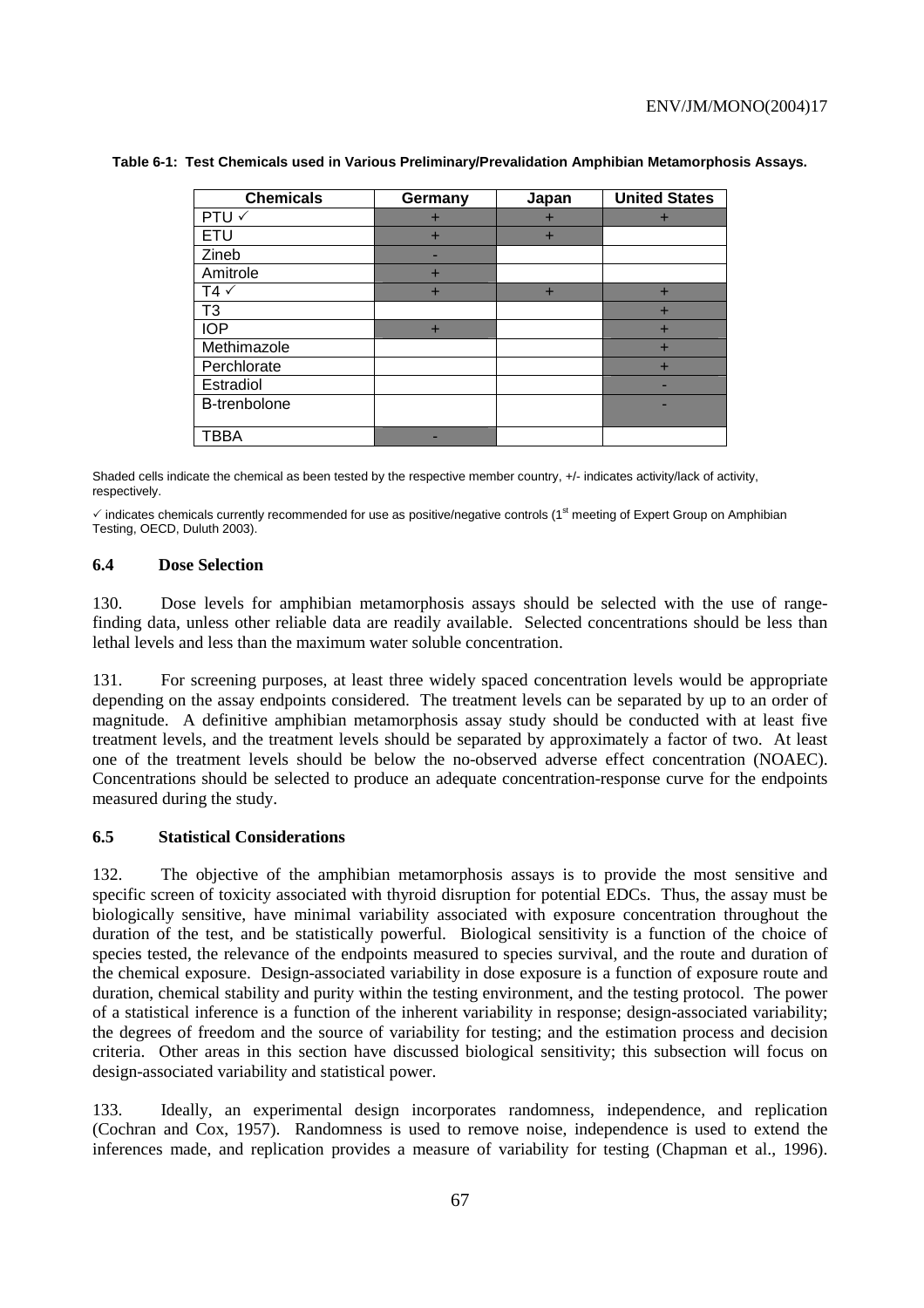Randomization of: 1) experimental containers within a testing environment, 2) treatment application to experimental containers, and 3) application of organisms to experimental containers allows one to incorporate the variability associated with the environmental conditions, the containers, and the organisms equally across all treatments. Thus, when the difference between treatments, meaning the variability associated with experimental environment, experimental containers, and organisms being treated, are removed, only the effect of the treatment remains.

134. Independence of treatment application, including the creation of the treatment, incorporates the variability associated with someone else, somewhere else making and applying the same treatment. Thus, the inferences associated with the treatment response are extended to someone else repeating the experiment. The random sample of organisms from a given population actually limits the inference to that population. However, one can evaluate the stability of the inherent variability of the population over time. An experimental unit is defined as the group of material to which a treatment is applied independently in a single trial of the experiment (Cochran and Cox, 1957). Replication of experimental units for each treatment provides a measure of all the necessary sources of variability needed to extend the inference across time and space. A reduction in the sources of variability that are truly independent constrains the inference (Hurlbert, 1984). Thus, if only one solution of each treatment is made and then divided between replicates, the source of variation associated with making the treatment is not included in the variability for testing, and the inference is limited. It can be argued that this variability is nuisance noise, too small to be of concern, and costly to include. Therefore, if this source of variability is not included, it should at least be acknowledged. The variability between replicate experimental units may also include noise that was not randomized out due to a poor randomization or variable measurement error. These sources of variability can be reduced without loss to inference.

135. Statistical power is the probability of rejecting the null hypothesis (of equal means) when the alternative is true (i.e., detecting a difference when there is a difference). Statistical power is a function of the variability between replicate experimental units (i.e., within a treatment), the number of replicate experimental units, the size of the type I error, and the percentage of difference one wishes to detect. The latter three components can be controlled; however, the variability in response is inherent in the organism being tested. Thus, the choice of which species should be tested and the relevant endpoints measured should include a comparison of inherent variability or CVs (coefficient of variation=standard deviation/mean x 100%). In terms of power, high CVs have low power for detecting small-scale differences. Power can be increased by increasing the number of replicates. The choice of the test species and endpoints with the least inherent variability, by default, requires the least replication for a given level of power and, thus, are more cost effective.

## *6.5.1 Sample Size: Ensuring Adequate Test Specimens*

136. Typical practical considerations for sample size are based on the number of endpoints to be collected and whether the specimen must be sacrificed to collect the data. With long-term dosing protocols, a dose response is expected (i.e., over some specified range of doses there will be varying intensity of endpoint response that is significantly different from un-dosed or control specimen). Additionally, it is assumed that at some dose there will be no difference between the dosed and un-dosed specimen. In order to statistically determine the appropriate sample size, the inherent variability of the endpoint must be measured, according to the desired statistical resolution, and the power of predictability determined. No current guidelines are available for longer-term exposure assays with amphibians. However, the length of the prospective assays and the natural variability associated with metamorphosis will require larger sample sizes than used for short-term partial life-cycle fish tests. As a useful guide, 100 fish larvae per replicate has been a standard sample size for starting a long-term exposure for regulatory purposes. Due to density issues when raising amphibians, a greater number of replicates with less specimens will be required (i.e., 5 replicates of 20 specimen per concentration). However, before sample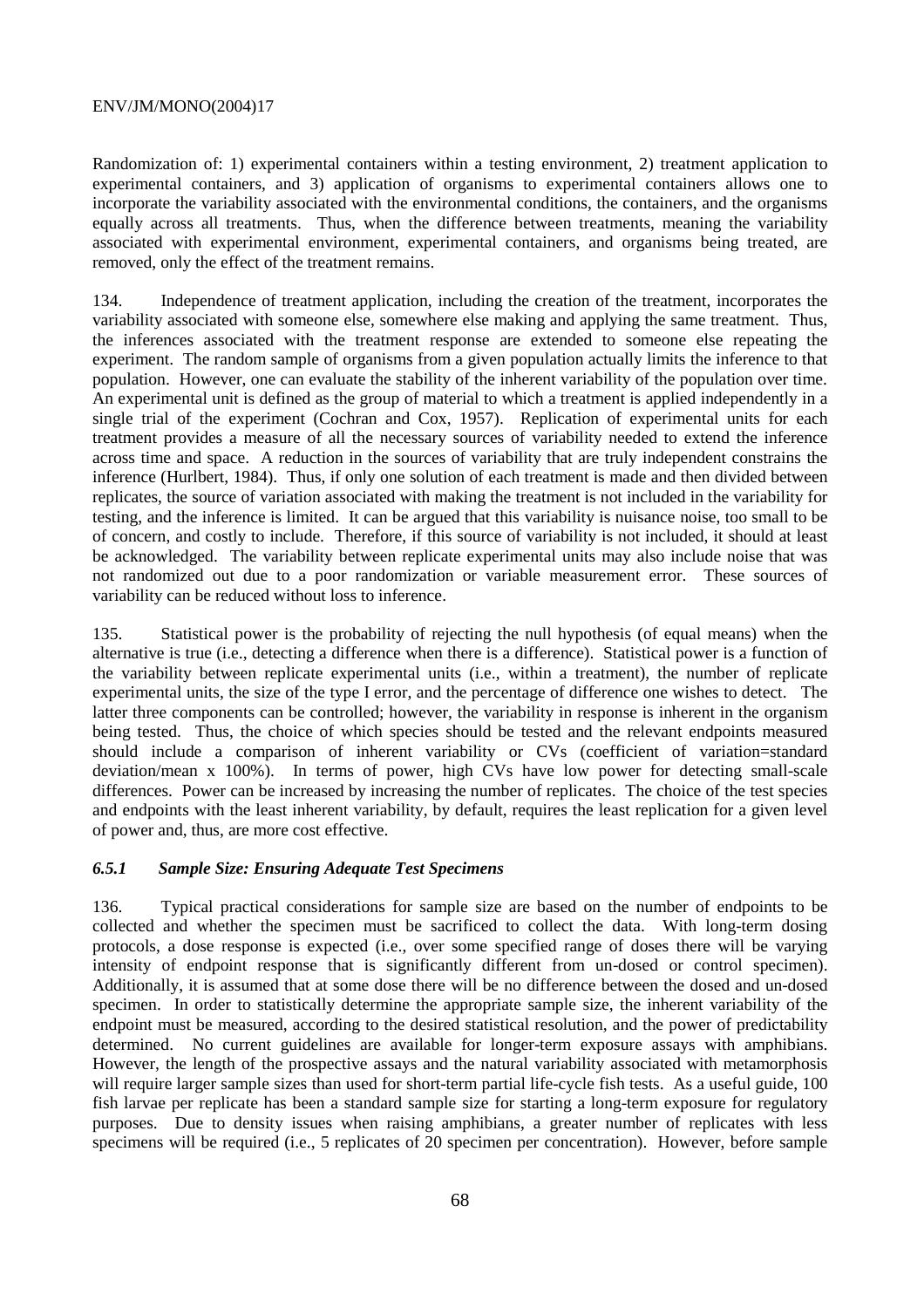size and replicate requirements can be determined for amphibian metamorphosis assays, formal statistical power analysis will be required.

## *6.5.2 Endpoints*

137. The NOAEC has been used to evaluate data from longer-term amphibian exposure studies, typically when the differences between exposure levels are no greater than a factor of approximately 3. An Amphibian Metamorphosis Assay battery will generate multiple NOAEC values if multiple endpoints are selected.

138. Even though the NOAEC is widely used, it should not be relied on as the sole indicator of low toxicity. The largest dose for which statistical differences have failed to be detected is a direct function of the power of the test. It is also conceivable that short-term range finding experiments will have difficulty in predicting the location of an NOAEC. Using ECx calculations are an appropriate alternate for estimating doses associated with low toxicity. However, care must be taken not to estimate an ECx value that is more sensitive than the data and experimental design will allow. Ultimately, the data may simply indicate impairment of thyroid axis function.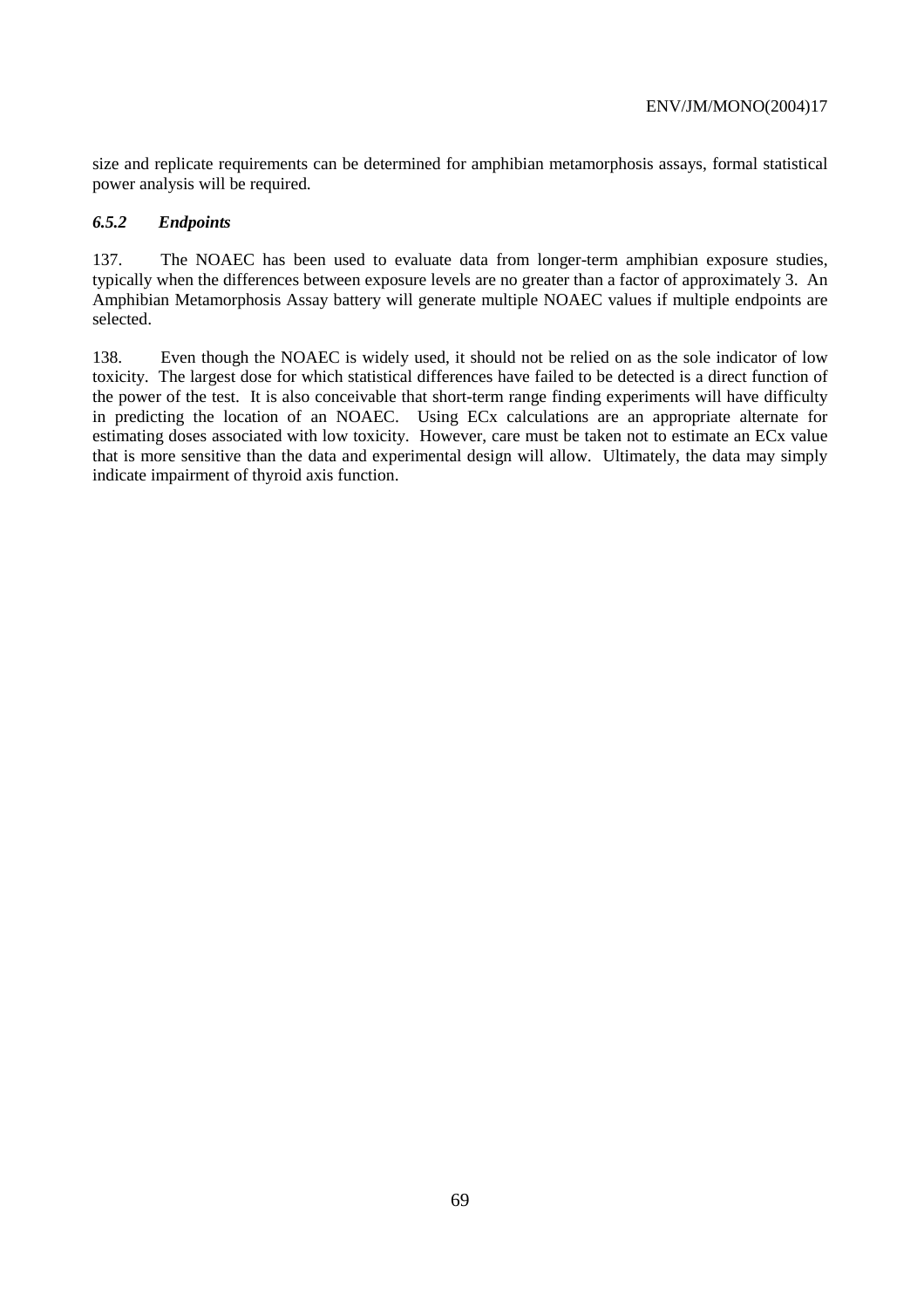# **CANDIDATE PROTOCOLS**

139. The following protocols have been used in relevant previous studies on amphibian metamorphosis. These studies explored several options for amphibian metamorphosis assays and served to inform the process of identifying actual candidate protocols outlined in section 8.

### **7.1 16-day Metamorphic Climax Assay**

140. The 16-day Metamorphic Climax Assay is conducted during the final period of metamorphosis, which is most prominently marked by the resorption of the tail and the development of the forelimb. As originally proposed by Fort et al. (2000), this assay primarily quantitatively evaluated the rate of tail resorption in *X. laevis*, although maturation of the skin and forelimb development were noted anecdotally. Due to higher than acceptable levels of variability in the rate of tail resorption, the assay has been modified somewhat to increase robustness. However, this variability is primarily due to the over-whelming influence of the endogenous TH peak that occurs during this developmental window. Thus, it is anticipated that this stage would be relatively insensitive to TR agonists since the system is fully stimulated by the TH cascade. Conversely, this stage may also be insensitive to TR antagonists as the endogenous TH surge initiates a cascade of gene activity that is insensitive to most synthesis inhibitors (Brown et al., 1996).

141. In terms of the original assay design, larvae are cultured in FETA*X* Solution (ASTM, 1998), a reconstituted water medium suitable for the culture of *X. laevis* embryos and larvae. FETA*X* Solution consists of 625 mg NaCl, 96 mg NaHCO<sub>3</sub>, 75 mg MgSO<sub>4</sub>, 60 mg CaSO<sub>4</sub> H<sub>2</sub>O, 30 mg KCl, and 15 mg CaCl<sub>2</sub> per L of solution. Larvae are fed the supernatant of groundSalmon Starter diet (Silver Cup tadpole starter, *Xenopus* 1®, Dexter, MI) slurry prepared by blending ca. 6 g diet/L FETA*X* Solution. Larvae were fed ca. 2 mL of the slurry/organism, twice per day, starting after day 4 through metamorphosis. FETA*X* Solution or one-half strength FETA*X* Solution may be used for the culture of *X. tropicalis*. Twenty stage 58 larvae are placed in each of four 10-L vessels containing varying constant concentrations of the toxicants. Stock solutions were prepared in FETA*X* Solution. Dilutions are also prepared in FETA*X* Solution. Five test concentrations are tested in quadruplicate, using a flow-through delivery/diluter system. A solid phase concentrator may be used when necessary to maximize the water solubility of highly hydrophobic test materials. Four separate vessels containing 20 larvae each are exposed to FETA*X* solution alone. Treatment and control dishes contain a total of 8 L of solution. The pH of the test solutions is maintained between 7.0 to 8.0. Generally, culture temperature for *X. laevis* larvae is maintained between 21-23° C with a 12 h light : 12 h dark photoperiod. The light intensity should be maintained between 61- 139 lumens using fluorescence lights. Fort et al. (2000) used a culture temperature of 21±0.5ºC.

142. If a static renewal design is used, renewal must be performed daily unless degradation of the test substance is minimal over a long period of time. Waste, excess food material, and dead embryos and larvae are removed daily regardless of the exposure design and numbers recorded. Generally, the use of a flow-through exposure design is preferred. Staging is performed during the renewal process (Nieuwkoop and Faber, 1994). Tests are terminated once the larvae reach stage 66 for the evaluation of tail resorption. At the completion of the exposure, larvae are fixed in 3% (w/v) formalin,  $pH = 7.0$ , and the gross effects on limb development and skin maturation noted. Limb defect assessment is aided by the use of a dissecting microscope.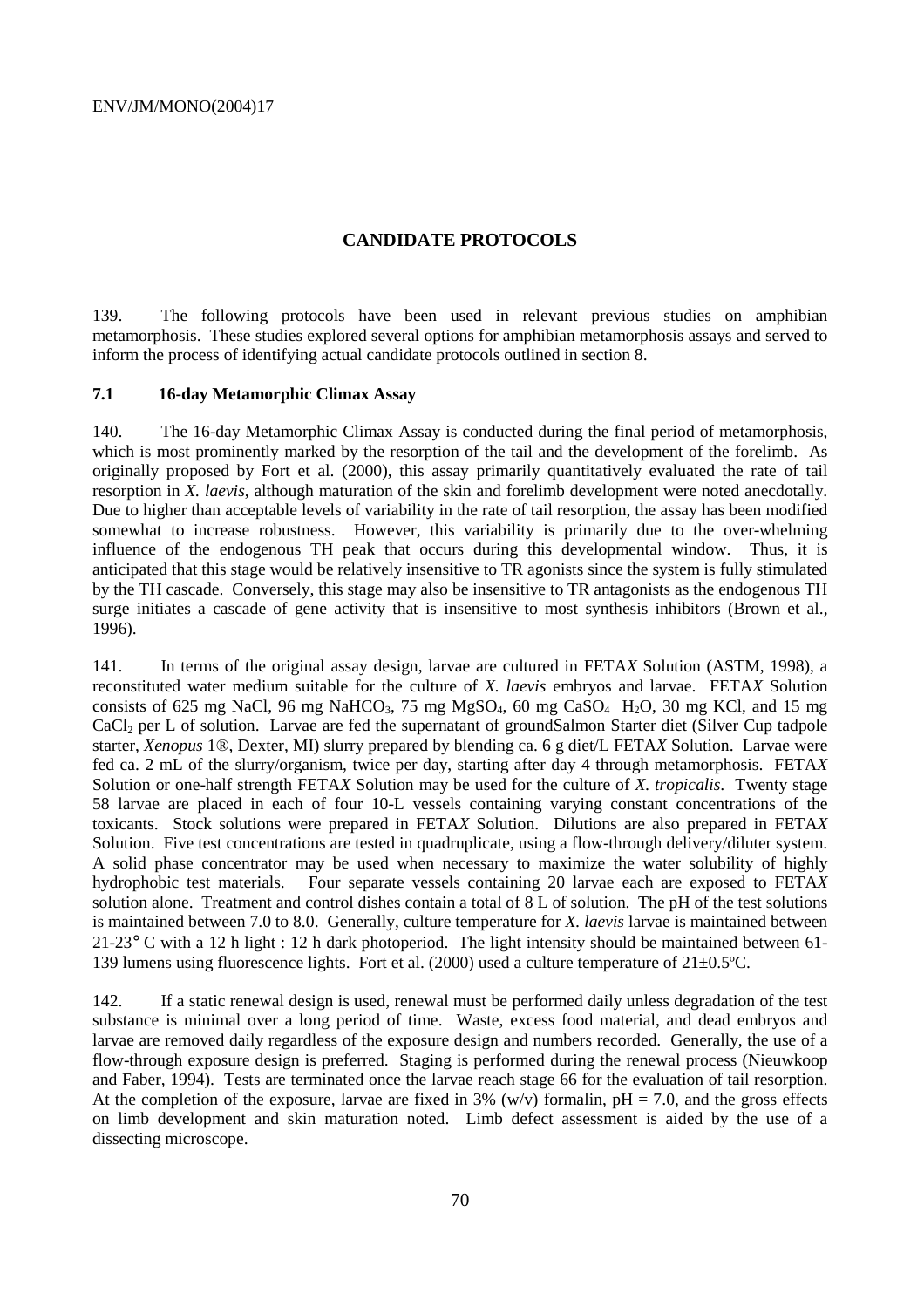143. Digital images are captured using a high-resolution color digital video camera. A computer with image processing software is used to digitize the tail length at developmental stages 58 to 66. A ruler videotaped with the larvae is used to monitor image distortion and calibrate the length-measuring program to ensure accurate measurements of the larvae. Tail lengths are measured using digitizing software. The mean tail lengths at day 14 for each concentration of each test material evaluated are corrected for the starting tail length at d 0. Statistical comparisons of the control and exposure treatments and determination of NOAEC values are performed using ANOVA. Isotonic regression of monotonic data is performed to determine median inhibitory (IC50) or median stimulatory (SC50) data.

144. As originally described, the primary drawback to this approach, aside from questionable sensitivity, is that it relied merely on gross morphological endpoints. As previously discussed, in order to distinguish between thyroidal- and non-thyroidal-based changes in developmental rates, other biochemical and molecular endpoints need to be incorporated into the test protocol that can establish mechanistic links to the observed morphological effects. Based on this information, a modified morphological test based on the original metamorphic climax assay that incorporates a more sensitive stage of the metamorphic period, such as early prometamorphosis, that is capable of utilizing biochemical and molecular endpoints will be more appropriate.

# **7.2** *Xenopus* **Metamorphosis Assay (***X***EMA)**

145. This protocol has been developed by Kloas et al., IGB, Berlin, Germany. The test is a 28 day morphological assay, with exposure of *Xenopus laevis* larvae in static renewal system and assessment of length (total and tail) and developmental stage at days 7, 14, 21 and 28. Test design typically incorporates 5 test chemical concentrations, a 'negative' control (75 mg/l PTU), and a positive control (1 µg/l T4). The test is initiated with larvae at stage 48-50, which in controls typically proceed to late prometamorphic/early climax (stages 58-60).

146. The test is run at 22°C, 12:12 light:dark photoperiod, in a reconstituted water medium ( 2.5 g of the commercial salt "Tropic Marine Export" are dissolved in 10 L distilled water), which is aerated with airstones. Spawning is induced 14 days prior to the beginning of the test, and eggs and developing tadpoles are kept in 40 L tanks until stage 48/50, which time the tadpoles are transferred into 10 L-glass aquaria for pre-test acclimation. Thirty (30) tadpoles are placed in each aquarium, with two (test concentrations) or three replicate test vessels per treatment group. During the test, tadpoles are fed daily (including weekends) a commercial fry food (SERA Micron), 200 mg/d/aquarium from day  $0-5$  and 300 mg/d/aquarium from day  $6 - 28$ . Treatment solutions are changed out completely and renewed with fresh test medium three times a week (Monday, Wednesday, Friday). New stock solutions of all test substances are freshly prepared each week. Developmental stage, whole body length and tail length are determined for each tadpole at the beginning of the exposure (day 0) and again at day 7, 14, 21 and 28, during the changeover of test solution. Developmental stages are determined according to Nieuwkoop and Faber (1956) by using a dissection microscope. It is not necessary to anesthetize the tadpoles for this procedure.

147. As such, the *X*EMA represents a 'full prometamorphic' assay that also incorporates a significant portion of the premetamorphic developmental period. The inclusion of premetamorphic development may lend this assay sensitivitiy to weak agonists, as it incorporates a significant window in which endogenous TH levels are low, but larvae may respond to exogenous thyroid active chemicals through the TH receptor system. This responsiveness is confirmed by results from an international pre-validation exercise: T4 reliably stimulated a small but significant acceleration of development.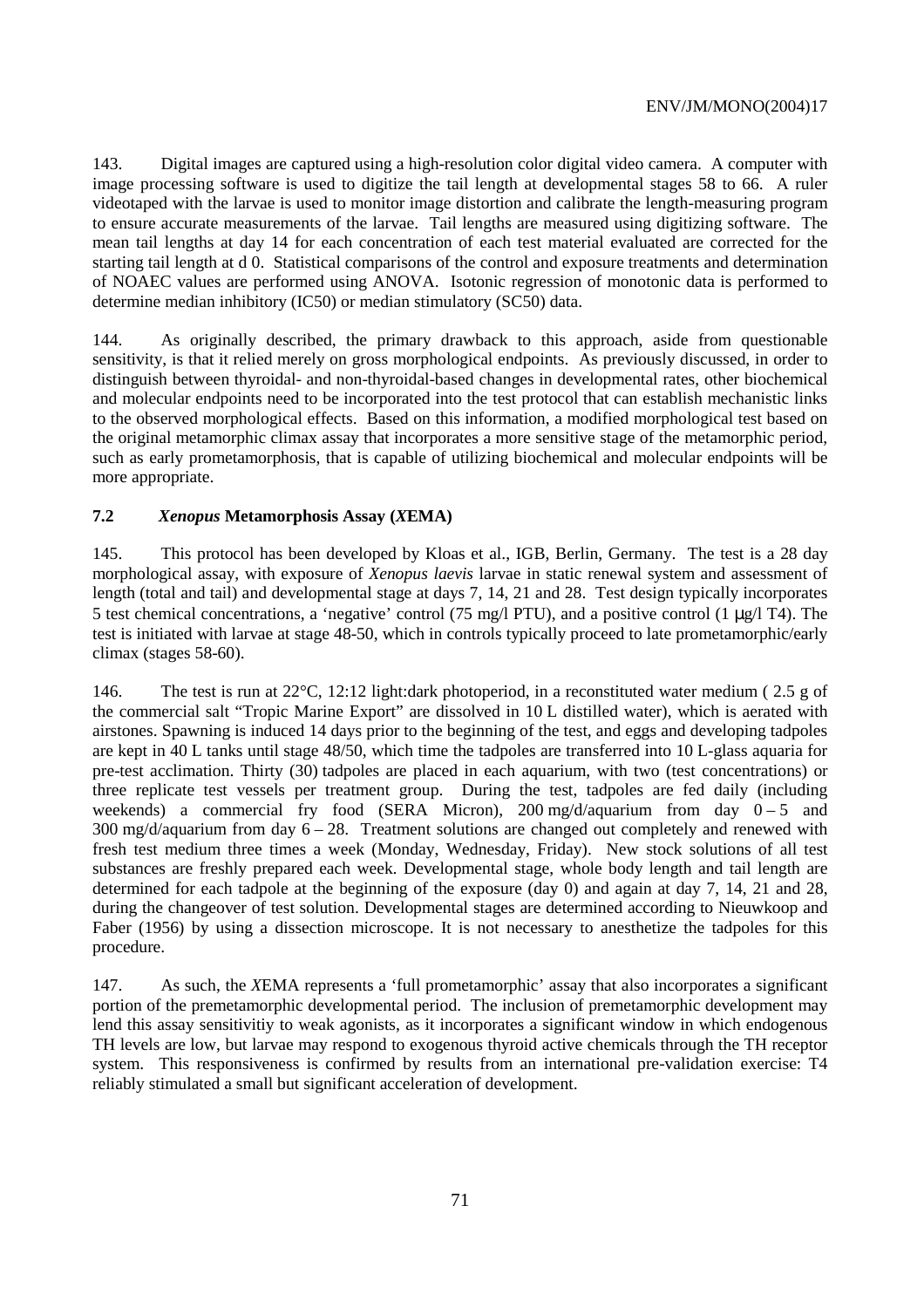148. Additional endpoints that could be used in conjunction with this assay include hindlimb differentiation, thyroid histology and RT-PCR analysis of TSH β-subunit and TR β genes (Opitz et al., 2002).

### **7.3 Prometamorphosis Assay in** *Xenopus*

149. Work by Fort and Bantle (Fort Environmental Laboratories, OK, US / Oklohoma State University, OK, US, unpublished data) has indicated that developmental stages prior to those incorporated in the tail resporption assays, around stages 52 to 54, were capable of responding to thyroid agonists and antagonists. Although tail resorption was used as a morphological marker of metamorphosis in this study, it is not unreasonable that hind limb development would follow the same pattern, only with increased sensitivity. Investigators at the US EPA Mid Continent Ecology lab, Duluth, MN, compared 8 and 14 day exposures to perchlorate, starting with either stage 51 (late premetamorphosis) or stage 54 (early prometamorphosis). They concluded that the test was more sensitive overall (morphology and thyroid histology) with 14 day exposure, and that inclusion of late premetamorphosis did not improve the assay. A late premetamorphosis (stage 51) to early prometamorphosis (stage 54) exposure scenario which also is completed in ca. 14 d could also be considered. Culturing and measurement methodology cited in Section 7.1 would apply to this assay design. Proposals for a short-term prometamorphic assay and *Xenopus* Gene expression assay, description of a *Xenopus* metamorphosis assay (*X*EMA) for assessment of biological effects caused by thyroid disruption in *X. laevis* tadpoles, and additional references, provided by technical experts from Germany, are presented in appendices C-D, respectively.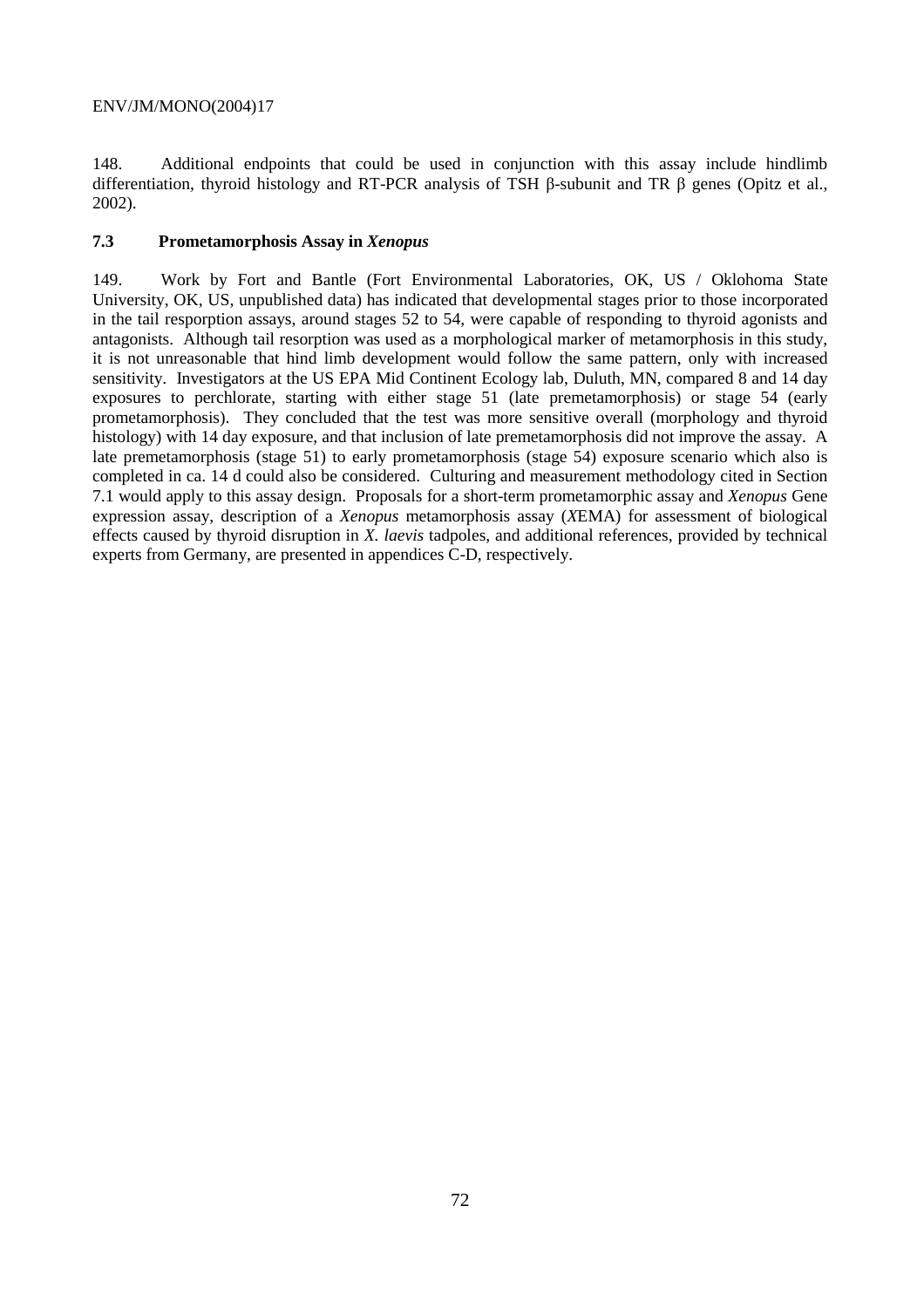# **RECOMMENDED PROTOCOL AND ADDITIONAL DATA NEEDS**

#### **8.1 Rationale**

150. Further optimization of an amphibian metamorphosis assay must be focused on development of a mechanistically informative test method that can adequately test the hypothesis "*exposure to a test chemical causes changes in the homeostasis and action of thyroid hormone on the thyroid axis*" in a relatively rapid, economical screening format.

151. Exposure window needs to be optimised to provide adequate sensitivity to agonist and antagonist activity, in the minimum test duration possible. Morphological endpoints will be necessary to demonstrate biological relevance at the level of the whole organism, and may be further refined in prevalidation studies. Biochemical and molecular endpoints have been identified which have the potential to render this test more mechanistically informative.

## **8.2 Candidate Test Species**

152. Principal candidates for test species for the amphibian metamorphosis assay are *X. laevi*s and *X. tropicalis*. While these species are not native to many OECD countries, and may have limited ecological relevance to temperate northern hemisphere environments, these species are highly suited to laboratory testing and at the current time represent the most pragmatic choice for a test that is aimed at detecting thyroid activity per se. Higher tier hazard characterisation of active chemicals may well require use of other, more ecologically relvant species.

153. Advantages and disadvantage of *X. laevis* and *X. tropicalis* are presented in table 8.1. It is expected that prevalidation work will continue with *X. laevis*. However, as *X. tropicalis* husbandry methods are optimized, genomic resources for *X. tropicalis* increase and mechanistically informative molecular endpoints are developed, it is possible that *X. tropicalis* will supercede *X. laevis* in this context.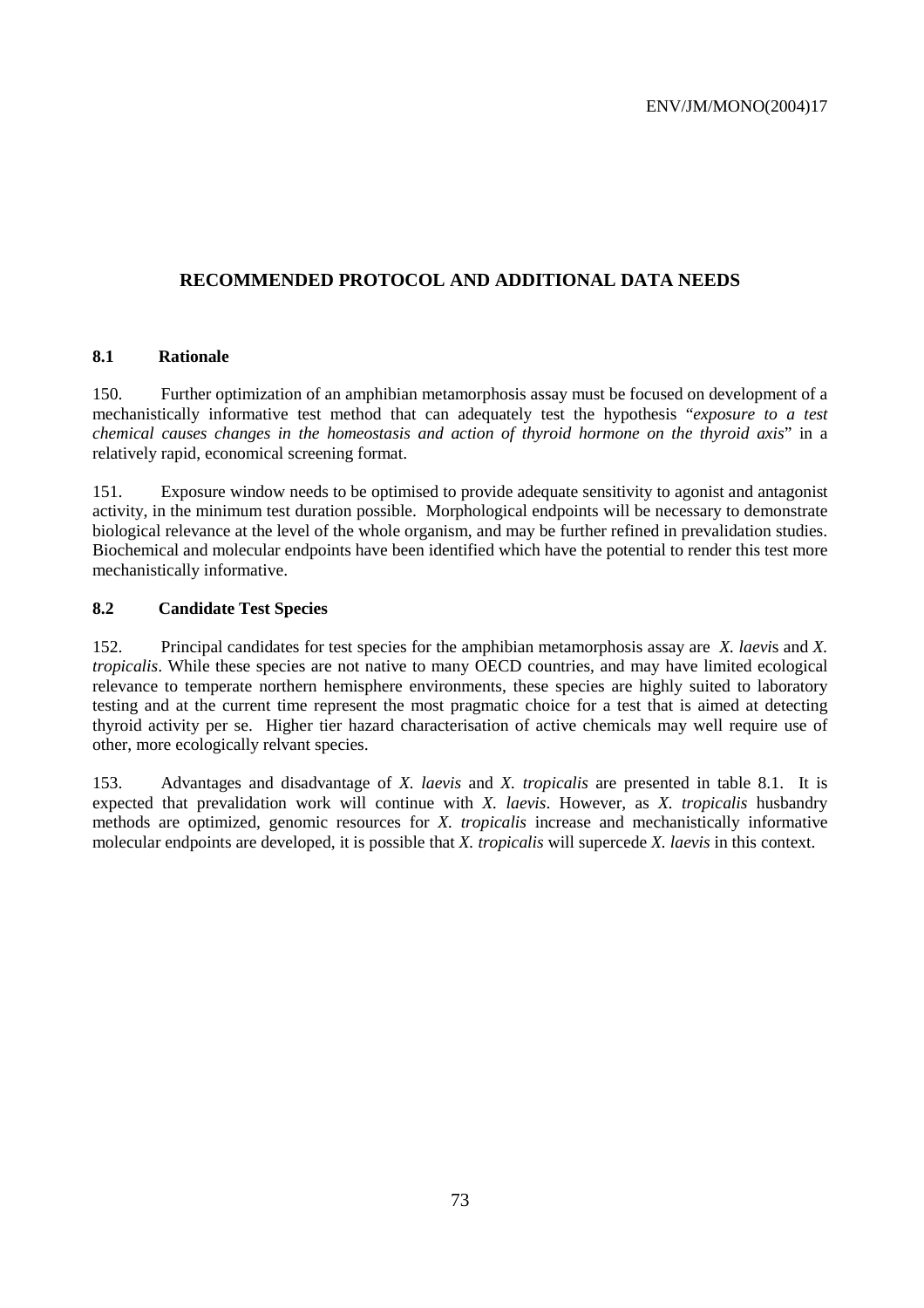| <b>Aspect considered</b>                                            | X. laevis                                                                                         | X. tropicalis (Silurana)                                                                                  |  |
|---------------------------------------------------------------------|---------------------------------------------------------------------------------------------------|-----------------------------------------------------------------------------------------------------------|--|
| Life cycle,<br>development                                          | Relatively long life cycle with respect to<br>sexual maturity (approx 1.5 yrs to sex<br>maturity) | Short life cycle, approximately 4 months<br>to sex maturity                                               |  |
|                                                                     |                                                                                                   | Distribution in sub-saharan Africa,<br>limited relevance to temperate Northern<br>Hemisphere environments |  |
| Larval development                                                  | Approx. 60 days to metamorphosis                                                                  | Possibly shorter (35-40 days)                                                                             |  |
|                                                                     |                                                                                                   | Developmental kinetics maybe more<br>precise (less asynchrony)                                            |  |
| Laboratory culture<br>and husbandry                                 | Easy, much experience in scientific<br>community<br>Reproduction induced by administration        | Some aspects of husbandry more<br>challending<br>e.g. early larval development                            |  |
|                                                                     | of gonadotrophic hormones                                                                         | Potentially greater disease susceptibility                                                                |  |
| Available data on<br>development,<br>reproduction,<br>metamorphosis | Substantial                                                                                       | Less information currently available                                                                      |  |
| Genome and<br>transgenic potential                                  | Oligotetraploid genome - mapped                                                                   | Diploid genome - mapped                                                                                   |  |
|                                                                     | Not suitable for knockouts                                                                        | Suitable for knockouts                                                                                    |  |
|                                                                     | Good transgenic capability                                                                        | Good transgenic potential (potentially<br>more demanding technically)                                     |  |
|                                                                     | Longer to establish stable lines                                                                  |                                                                                                           |  |
|                                                                     |                                                                                                   | Less time to develop stable lines                                                                         |  |
| Availability                                                        | Commercially available                                                                            | Less well established - stocks will need<br>to be developed                                               |  |

**Table 8-1: Advantages and Disadvantages of the Two Pipid Species** 

### **8.3 Protocol Recommendations**

### *8.3.1 Exposure Window*

154. Given the arguments presented in previous sections and data from several groups working in this area, an optimum exposure window will encompass prometamorphic development, and possible a portion of late premetamorphic development. A prometamorphosis assay would therefore start with larvae at stage 54 and expose for 14 days, with control larvae reaching approximately stage 58-59 (i.e. start of metamorphic climax). Inclusion of premetamorphic stages would require initiation of the test with larvae at stage 51-52, and 21 day exposure, after which larvae would again be reaching stages 58-59. It is possible that inclusion of some premetamorphic stages would render the test more sensitive to weak agonist activity.

155. However, it should be born in mind that the longer such a test runs, and the earlier in development exposure is initiated, the greater the variability in developmental stage will be by the end. Thus, a longer exposure window to encompass premetamorphic stages may have impacts on statistical power and experimental design ramifications. These considerations may to some extend be offset, if more precise developmental kinetics in *X. tropicalis* are confirmed.

156. In summary, the recommended exposure protocol will involve a ca. 21-/14-day pre- /prometamorphosis assay with *X. laevis/tropicalis* initiated at either stage 51 or 54 and concluded at stage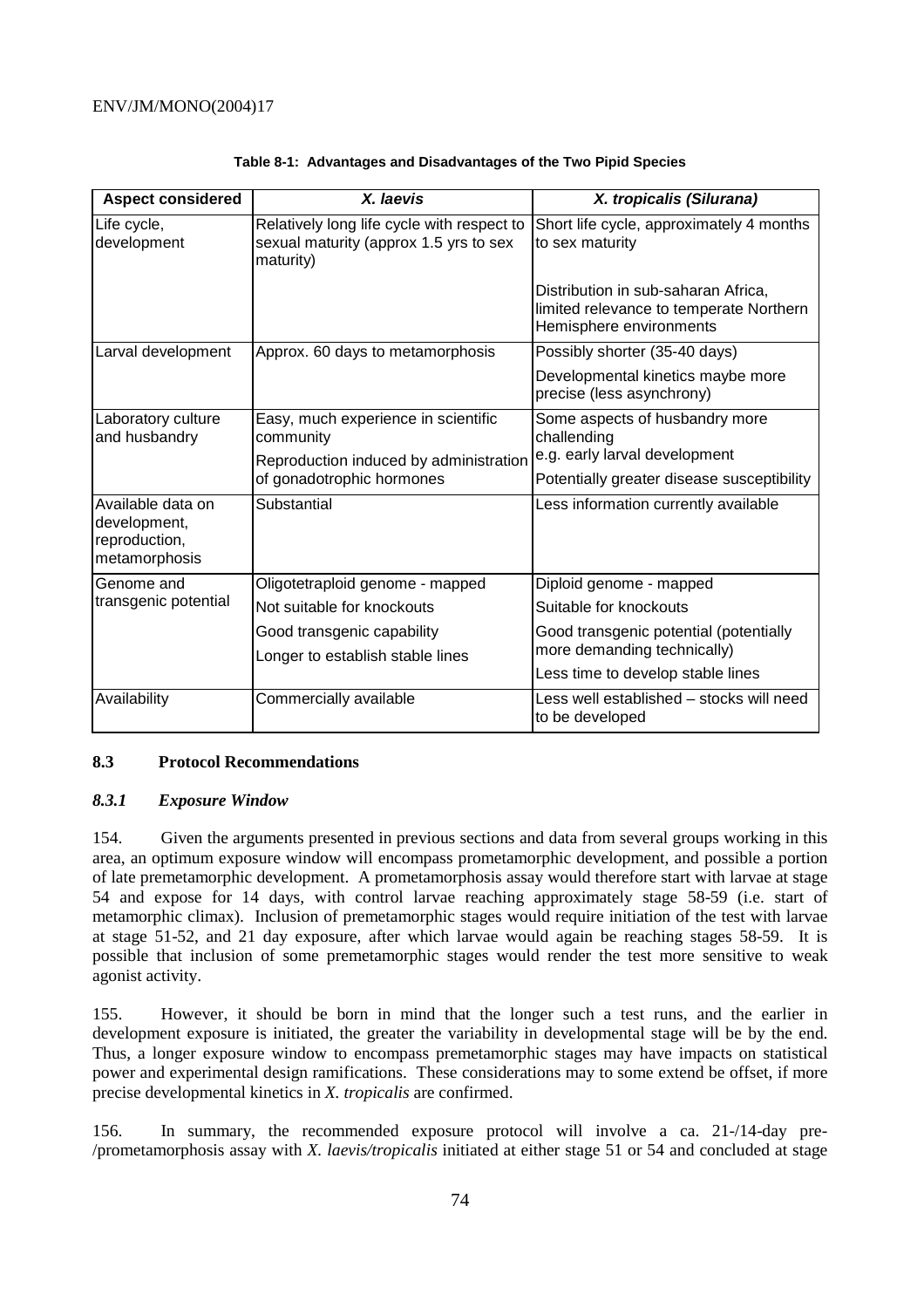58-59. Tests should ideally be performed in flow-through exposure systems, with regular verification of test concentrations. Use of static-renewal systems may be acceptable on a case-case basis, dependent the physicochemical properties of the test substance and adequate analytical chemistry support. On at least days 8 and 14 (and possibly 21), specimens should be digitally photographed to document morphological development and stage. Hind limb development can be measured using a scanning digitizer. Specimens should be randomly selected for histological examination of the thyroid and samples should be collected for analysis of mechanistically informative biochemical and molecular endpoints. See Figure 8-1 for schematic of the approach for prevalidation optimization of amphibian metamorphosis assay, and Appendix E for proposal for validation phase 1 of the amphibian metamorphosis assay.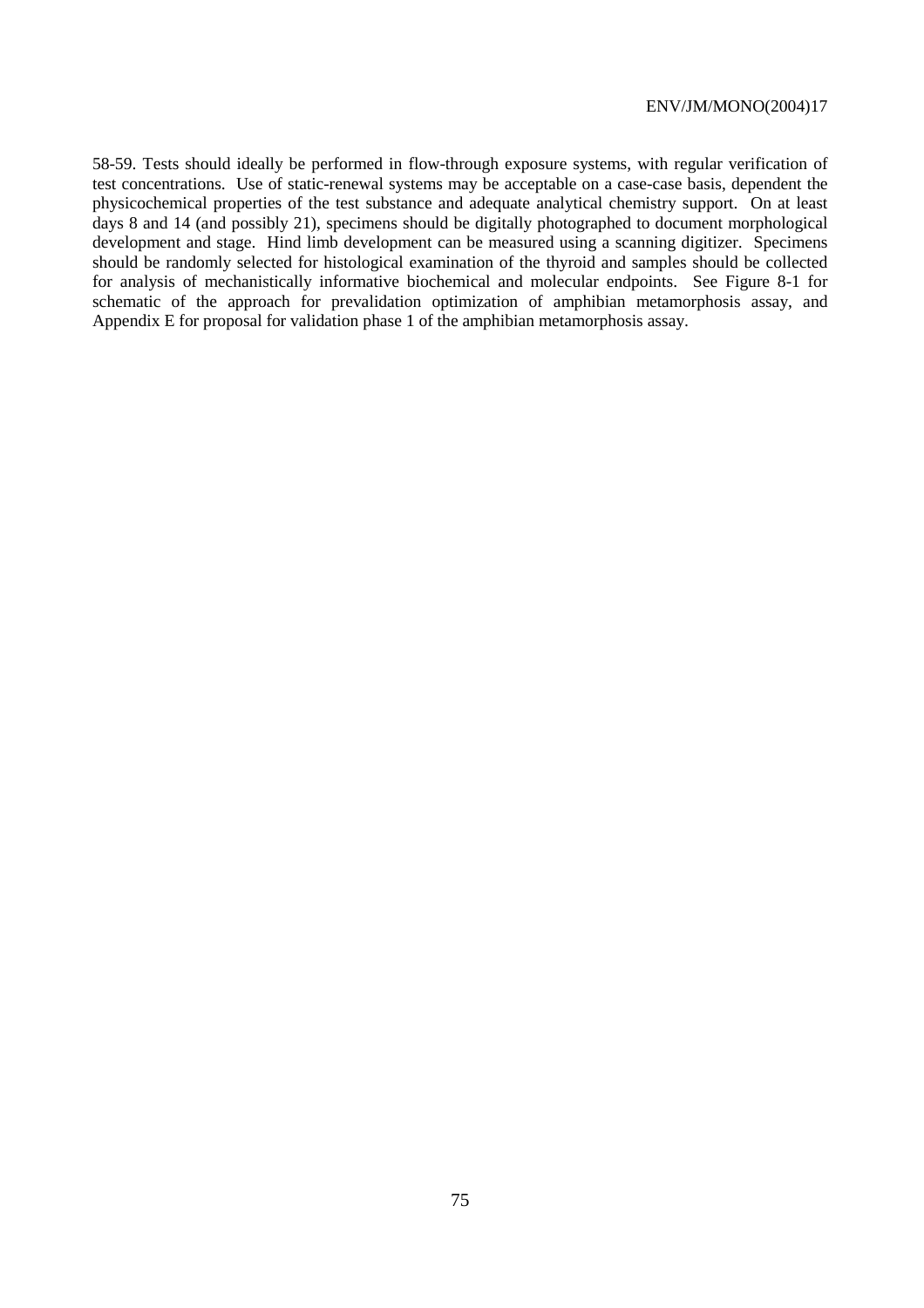#### **Figure 8-1: Schematic of Methodology for Prevalidation Optimization of Pre/Prometamorphosis and Prometamorphosis Assays using Xenopus.**

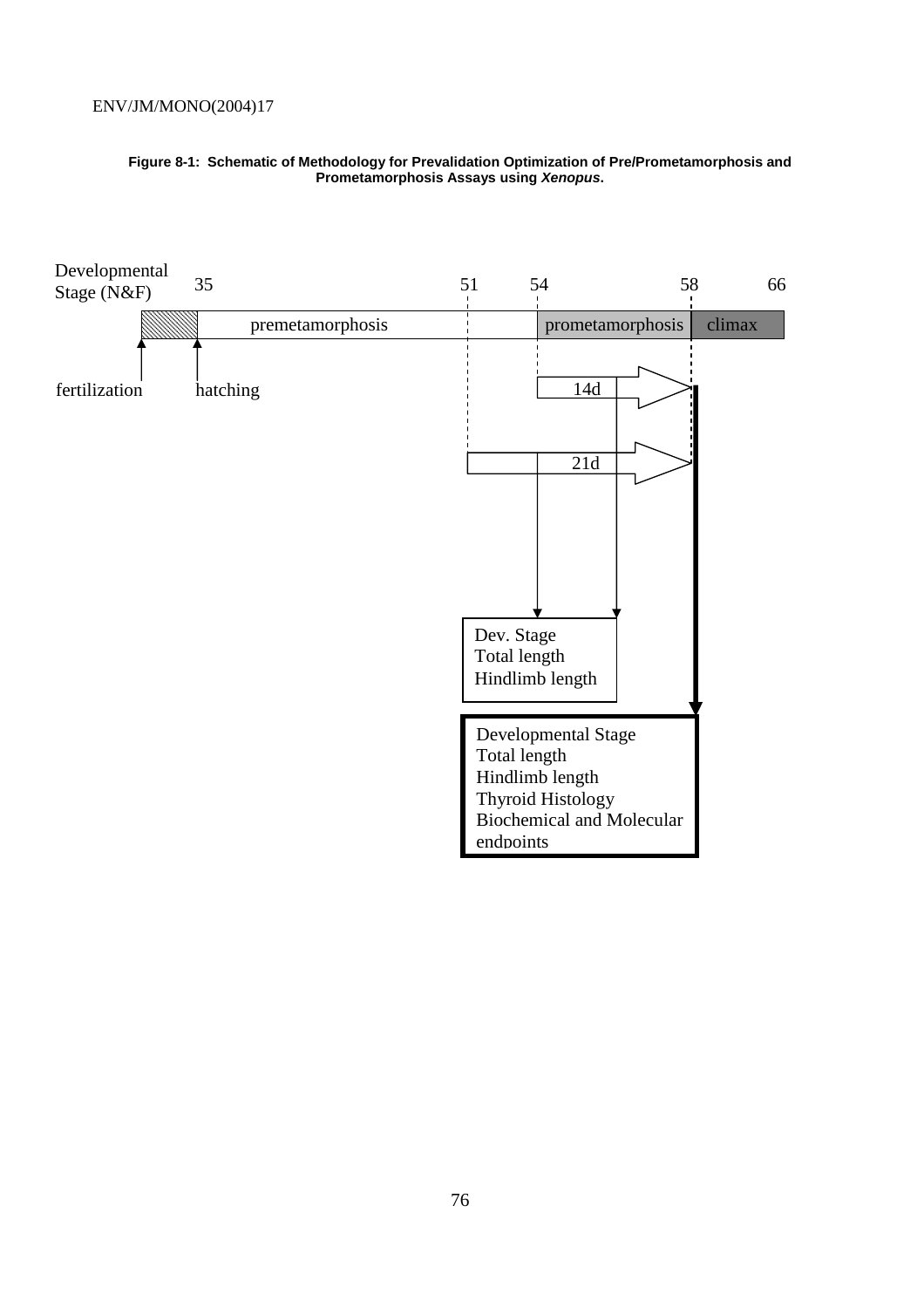## **8.4 Endpoints**

157. Endpoints which confer diagnostic specificity are needed in order to accurately determine whether or not the thyroid pathway is the target of a test chemical. This is needed, not only to properly characterize the chemical for potential regulatory action, but to provide a basis for interspecies and interchemical extrapolation. The molecular and biochemical endpoints suggested in this document require additional research and development, conducted as part of prevalidation exercises, in order to assess their relative sensitivity and reliability and relevance. Their successful implementation will reduce the time and cost associated with conducting an assay, and will improve the quality and utility of the data.

158. Endpoints assessed during prevalidation studies should include core endpoints (e.g. developmental stage, total length, thyroid histopathology, TRb and TSH mRNA expression levels). These will be augmented by optional endpoints (e.g. hindlimb length, thyroid hormone concentration, pituitary histopathology, mRNA expression of other TH-dependent genes) as research indicates they are sensitive and mechanistically informative. Thus, a battery of endpoints will be developed, and further validation exercises will provide information necessary for selection of a core set of endpoints for any subsequent guideline. Table 8-2 lists core and optional endpoints for morphology, biochemistry and molecular biology, and indicates which MOA's these endpoints are likely to be sensitive for.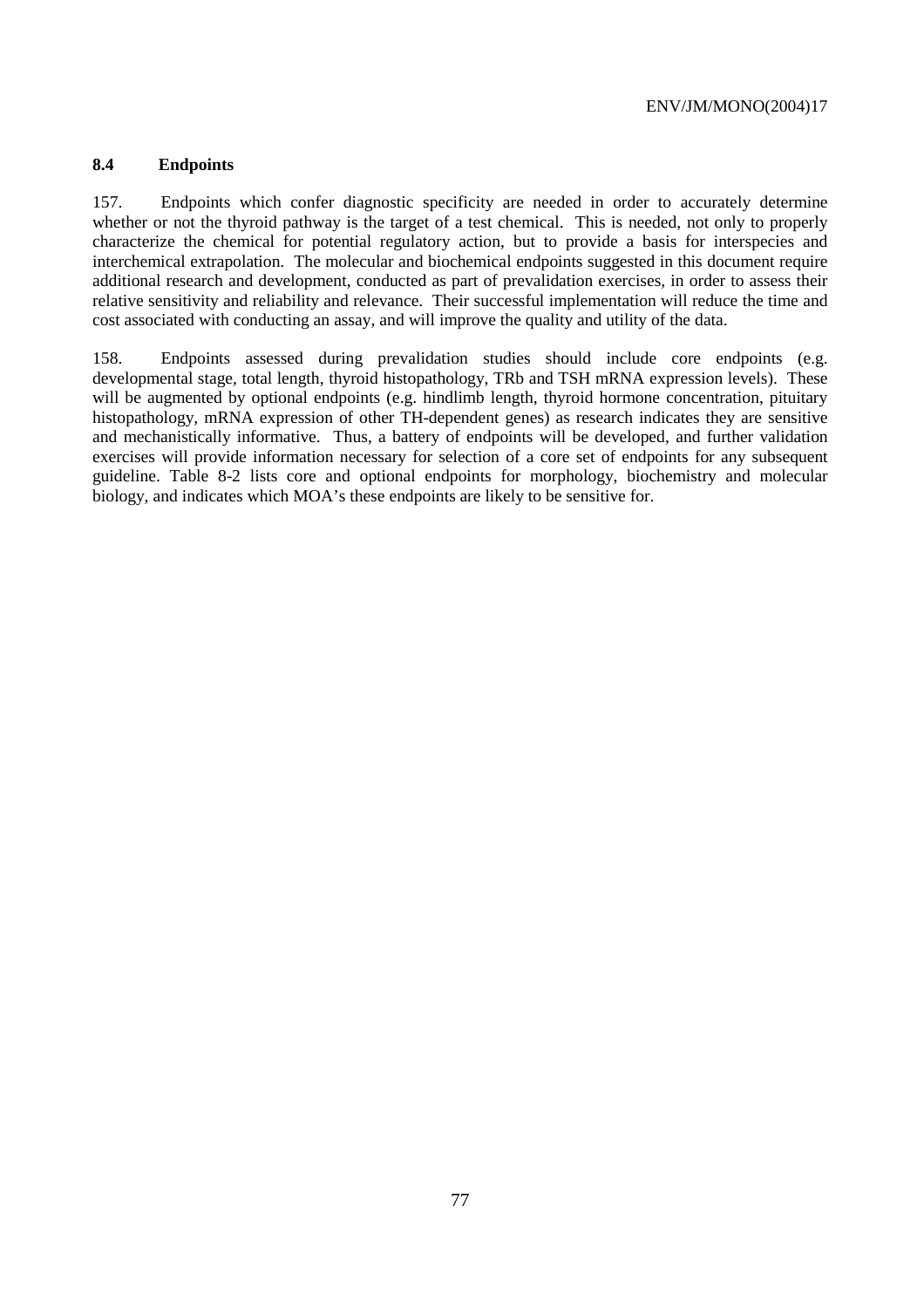| <b>MOA</b>             | <b>Synthesis</b>                     | <b>Transport</b> | <b>Elimination</b> | Neuroendocrine   | <b>TR</b>        |
|------------------------|--------------------------------------|------------------|--------------------|------------------|------------------|
|                        | - l uptake                           | - TTR            | - deiodination     | HP axis          | - agonism        |
| <b>Possible</b>        | - TPO inhibition                     | displacement     | - conjugation      |                  | - antagonism     |
| endpoints              |                                      |                  | (UDPGT)            |                  |                  |
| Morphology:            |                                      |                  |                    |                  |                  |
| Dev. Stage             | $+$ <sup>1</sup><br>$+$ <sup>2</sup> | 2 <sup>1</sup>   | $+2^{1}$           | $+$ <sup>1</sup> | $+$ <sup>1</sup> |
| Hind limb              |                                      | $2^2$            |                    |                  |                  |
| Histology:             |                                      |                  |                    |                  |                  |
| Thyroid                | $+\frac{1}{2}$                       | $?^1$            | $+2^{1}$           | $++$             |                  |
| Pituitary              |                                      | $2^2$            |                    | $+$ <sup>2</sup> |                  |
| <b>Biochemistry:</b>   |                                      |                  |                    |                  |                  |
| T3/T4                  | $+$ <sup>2</sup>                     | $+$ <sup>2</sup> | $++^2$             | $+?$             |                  |
| Enzymes                |                                      |                  | $+?$               |                  |                  |
| (D2/D3)                |                                      |                  |                    |                  |                  |
| Mol. Biology:          |                                      |                  |                    |                  |                  |
| $TR\beta$ mRNA         | $+$ <sup>1</sup>                     | 2 <sup>1</sup>   | $+$ <sup>1</sup>   | $+$ <sup>1</sup> | $+1$             |
| <b>TSH<sub>B</sub></b> | $+$ <sup>1</sup>                     | 2 <sup>1</sup>   | 2 <sup>1</sup>     | $+$ <sup>1</sup> |                  |
| <b>mRNA</b>            |                                      |                  |                    |                  |                  |
| <b>CRF</b>             | +                                    | ?                |                    |                  |                  |
| <b>UDPGT</b>           |                                      | $\mathcal{P}$    | $\ddot{}$          |                  |                  |

### **Table 8-2: Thyroid Related Modes of Action and Possible ndpoints.**

+ endpoints able to measure effects on the associated thyroid related mode of action;

<sup>1</sup> core endpoints of the frog metamorphosis assay proposed by the Amphibian Expert Group;

<sup>2</sup> optional endpoints of the frog metamorphosis assay proposed by the Amphibian Expert Group.

#### **8.5 Test Chemicals**

159. A number of test chemicals have been assessed in various approaches to an amphibian metamorphosis assay. Comparison of effects observed at the 1<sup>st</sup> OECD Ad Hoc Expert meeting on Amphibian testing is summarized in table 6-1. PTU and T4 are suggested as preferred agonist and antagonist reference chemicals for further prevalidation studies.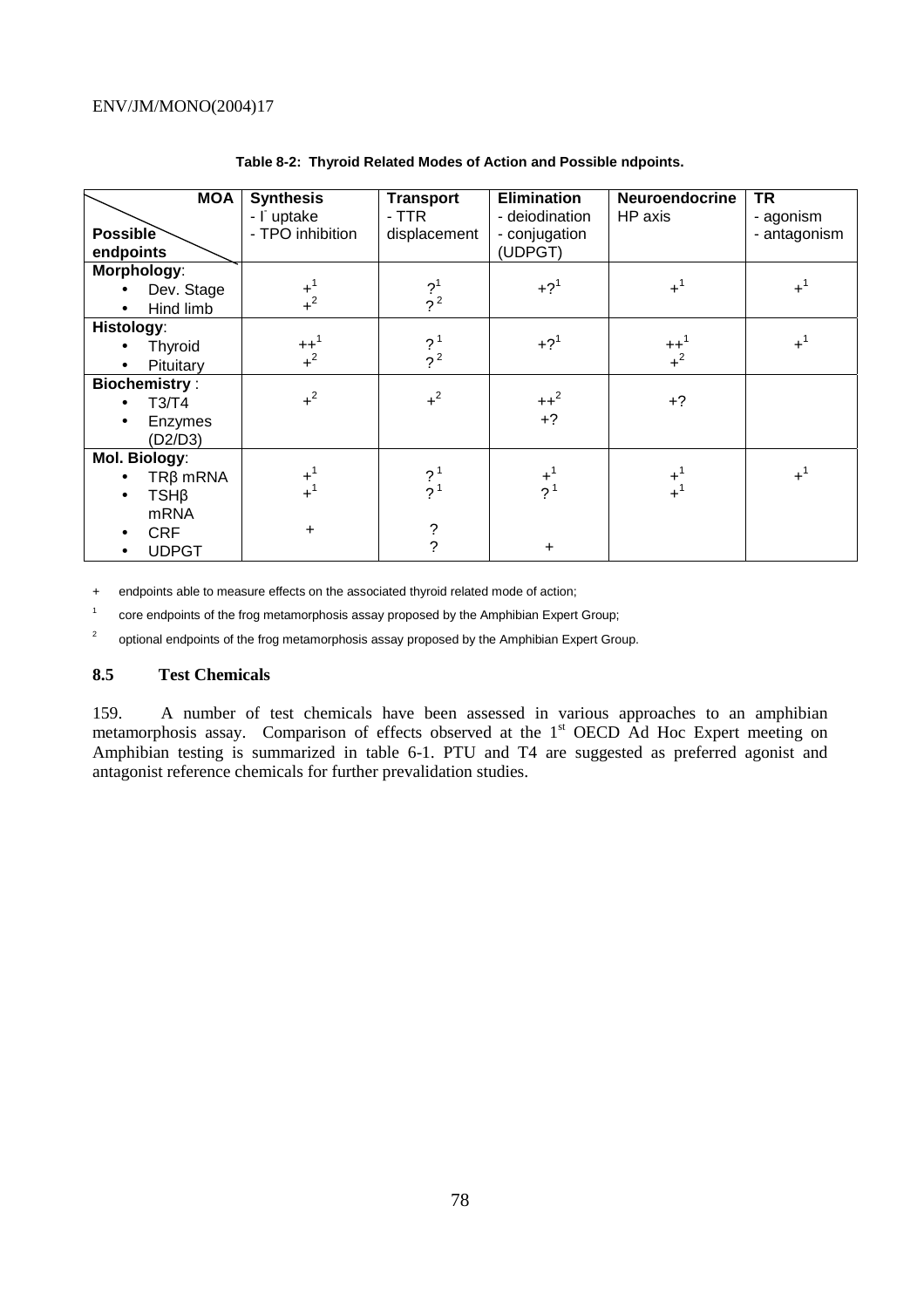# **8.6 Data Gaps**

160. The primary objective in identifying data gaps is to prioritize and apply resources to areas of uncertainty so as to reduce this uncertainty through research. As the OECD program for implementation of tests for detection of ED activity progresses, several critical questions must be addressed.

161. The effects of thyroid agonists and antagonists on apical morphological changes during anuran metamorphosis are reasonably well understood. However, the relationship between changes in biochemical and molecular biomarkers of TH-axis disruption and effects at the level of the whole organism is not as obvious. When does a molecular change constitute a valid indication of thyroid perturbation? To understand with confidence at what point molecular changes are an indicator of thyroid disruption, the results must be shown to be related to an upstream or downstream response within the thyroid axis. If molecular changes, such as inhibition of TR beta mRNA synthesis, can be linked to a histological, biochemical, or possibly even an apical morphological change in metamorphic processes, this relationship can be addressed. Work will be required to determine the threshold of molecular change that results in a physiological change in thyroid status. However, once this relationship and set-point are determined, the molecular assays, like gene arrays and RT-PCR techniques, will be extremely valuable. It will be critical to evaluate the sensitivity and specifity of these biochemical, and in particular molecular endpoints in the context of an assay that assessed apical effects (i.e. morphology).

162. A variety of molecular and biochemical endpoints, including transgenic approaches and genomic/microarray technology, have been identified which may be useful in elucidating MOA of chemicals exhibiting activity in this type of assay. A considerable amount of further research will be required to establish which of these endpoints are most useful and most sensitive. Use of more sensitive endpoints may enable reduction of exposure duration of the test, but this must be weighed against the potential for false negatives, though exclusion of certain critical/sensitive windows (e.g. premetamorphic stages for weak agonists, late prometamorphosis for effects on target tissue TH metabolism).

163. Furthermore, while currently favoured endpoints and protocols may be highly informative for disruption central TH homeostasis (i.e. effects on central hypothalamic-pituitary-thyroid control axis), these approaches may be less suitable for detecting peripheral effects on local TH metabolism in target tissues. While there is currently a paucity of information on environmental chemicals exhibiting this type of activity, addressing the potential and need for these types of assays (see appendix C for German proposals) is a critical further research need.

164. Histopathology of the thyroid gland, already shows considerable potential as a sensitive measure of TH-synthesis inhibition. Further work is required to establish the most reliable and sensitive endpoints for measuring thyroid pathology (e.g. volume, epithelial cell height), and to agree on standardized scoring systems.

165. Finally, while there is much to commend the use of an amphibian metamorphosis assay to test for thyroid activity, to avoid redundancy in a testing program, future prevalidation work should be performed in consultation with other expert groups working on assays that may offer utility in this regard. Test compound choice must be conducted with reference to chemicals used in bird, fish and mammalian assay development that may exhibit TH activity (e.g. 20-day pubertal rat assay). Only in this way can the relative sensitivity of different assays to TH-active chemicals be established, and ultimately such comparisons are necessary to establish the competence of an amphibian metamorphosis assay to act as a surrogate for other vertebrates, including mammals, in testing for TH activity.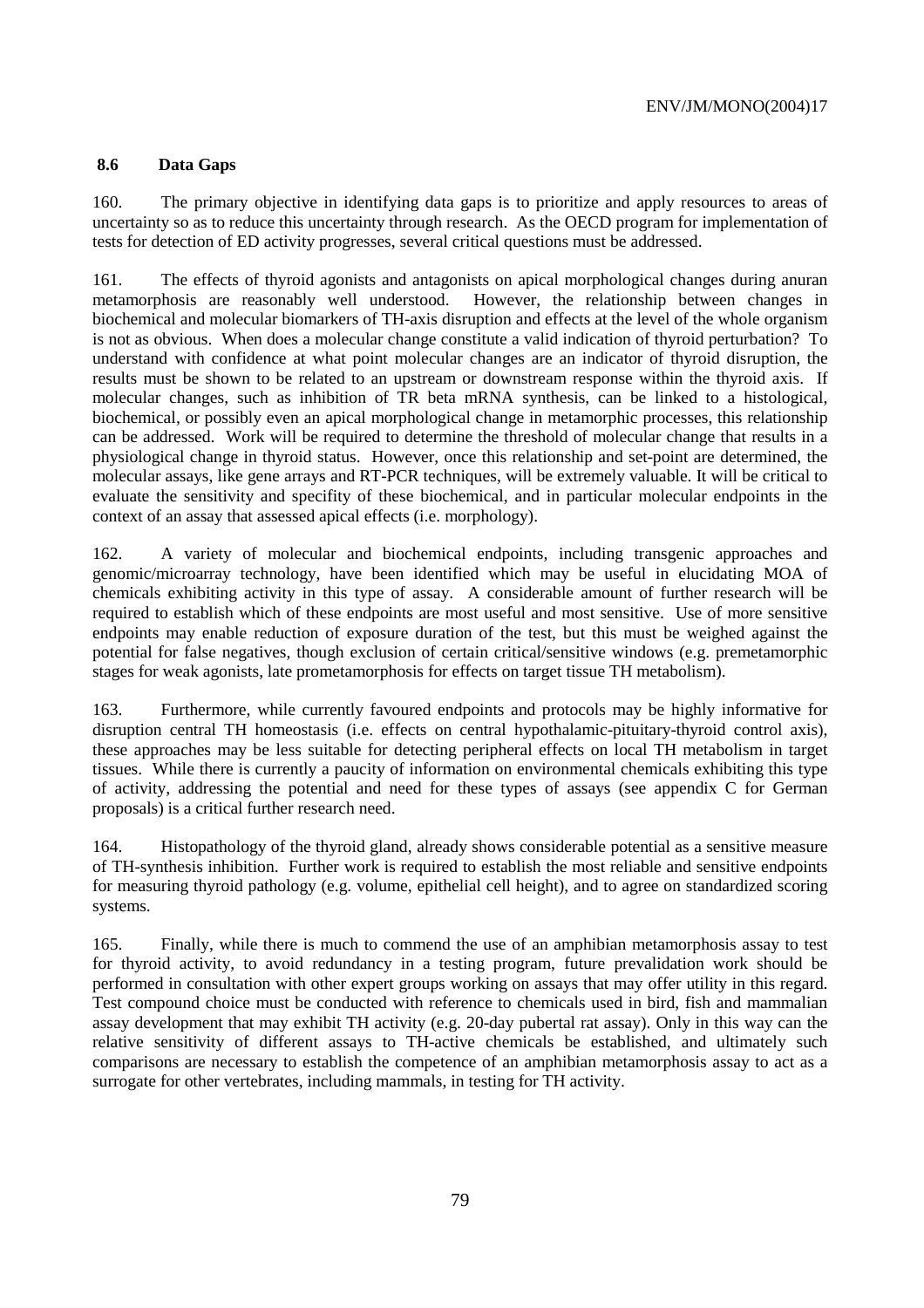## **IMPLEMENTATION CONSIDERATIONS**

#### **9.1 Animal Welfare Considerations**

166. Although *in vitro* and molecular test methods of evaluating specific aspects of thyroid axis disruption, including reporter gene assays, TR and transport protein binding assays, gene arrays, and other gene expression techniques are emerging and appear promising, an in vivo based metamorphosis assay is considered to be the most sensitive and practicable approach for use in a screening battery at the present time. Additional discussion of the attributes and short-comings of current in vitro and molecular approaches in relation to the in vivo methods is provided in the WA 4-7 DRP on thyroid hormone disruption.

167. In accordance with current animal welfare guidelines, the test protocols developed and research conducted throughout prevalidation phases will comply with requirements stipulated in the Animal Welfare Act and documented in the "Guide for the Care and Use of Laboratory Animals," prepared by the Committee on Care and Use of Laboratory Animals of the Institute of Laboratory Resources, National Research Council (NIH, 1985). Under this animal welfare program, consideration should be given to the reduction, replacement, or refinement in the use of animals in research. Use of amphibians in research does reduce the use of higher vertebrate animals, including mammals. Care is required to ensure that the number of organisms used and pain and distress induced in research animals are minimized. Laboratories participating in prevalidation and validation studies should have an "Assurance of Compliance with Public Health Service (PHS) Policy on Humane Care and Use of Laboratory Animals" on file with PHS and EPA. This process requires the establishment of an active Institutional Animal Care and Use Committee (IACUC) and the use of Animal Care and Use Protocols (ACUPs) for the studies performed.

### **9.2 Recommended Equipment/Capabilities**

### *9.2.1 Laboratory Capabilities*

168. Laboratories generally qualified to perform research and conduct testing associated with the prevalidation and validation of the amphibian metamorphosis assays should have staff toxicologists, chemists, biologists, and biochemists that specialize in freshwater ecotoxicology, trace-contaminant analysis/metals chemistry, organic chemistry, environmental forensics, ecological risk assessment support, bioassay method development, endocrine activity assessment, and ecotoxicological research in amphibians.

#### *9.2.1.1 Amphibian Laboratory*

169. General aquatic toxicology laboratory facilities are required to conduct amphibian bioassays. Bioassay laboratories should provide adequate space for studies requiring flowing and static freshwater. Aquatic animal isolation facilities should be available to conduct moderate and high hazard work, with space for a variety of tank configurations for physiological, biochemical, and molecular studies on amphibians. Large tubs can be used to maintain pathogen-free, genetically characterized aquatic animals for studies of this nature.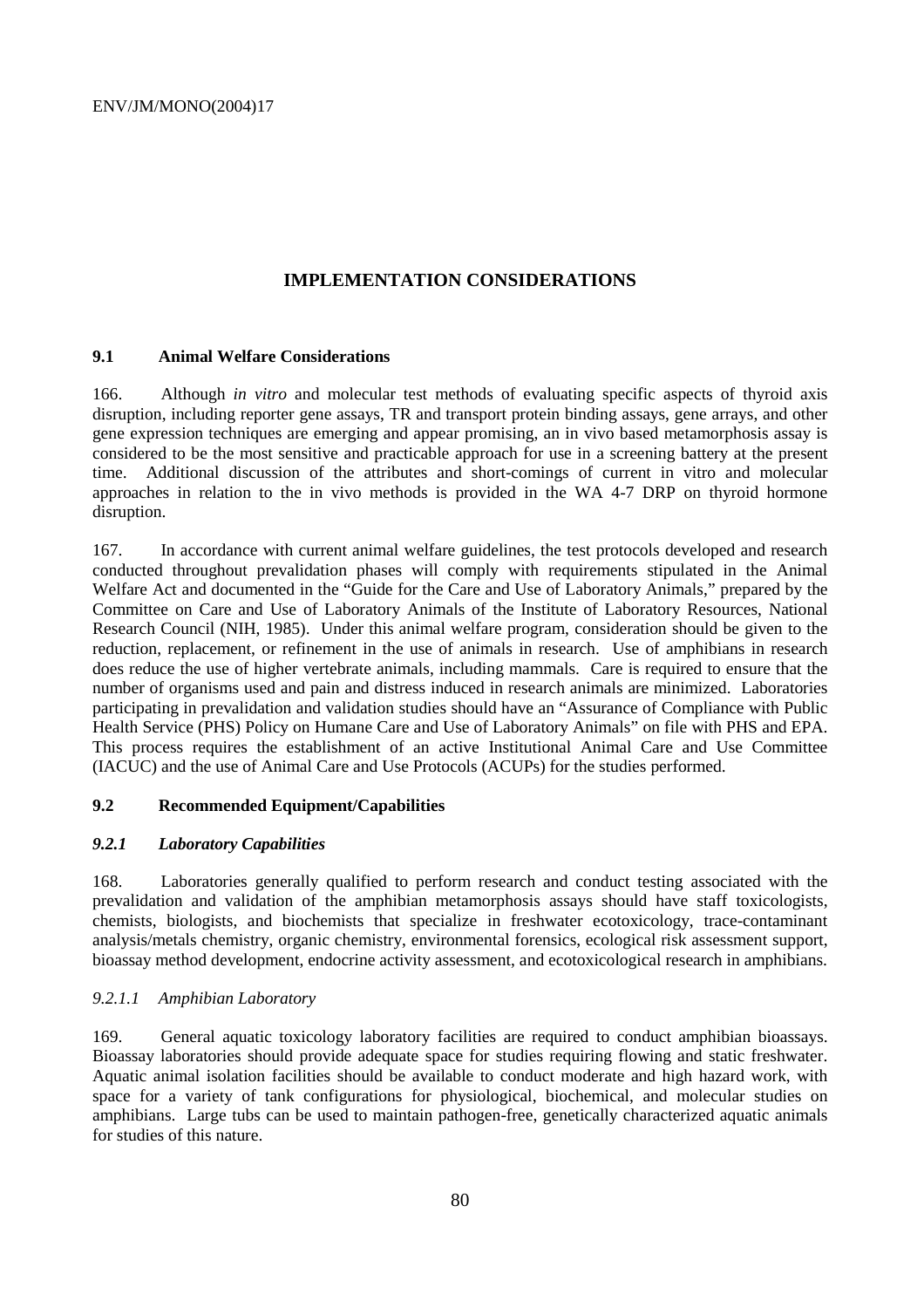170. A freshwater distribution system should be available to supply purified freshwater to the laboratories. In addition to freshwater, high-quality, ASTM Type II purified reagent-grade water can be obtained from a separate reverse osmosis-deionization polishing system. A system of pumps can be used to provide a continuous supply of dechlorinated freshwater to experimental tanks, as needed. Since some amphibian studies involve static exposure, freshwater carboys can be stationed throughout the laboratories for these studies. An emergency generator should be available to ensure continuous freshwater supply and other essential seervices in the event of electrical failure. Reserve tanks are required to provide freshwater to the wet laboratories for up to 72 h in the event of failure of the pumps.

171. Holding and breeding facilities for amphibians at a variety of different ages should be provided in these laboratories. All water leaving the laboratory from experimental test systems should be passed through a treatment system prior to release into the sewer system. Static water can be collected and analyzed for test substances prior to release into the sewer system. This includes pathogen disinfection and hazardous waste collection for the controlled access rooms.

172. Animal test facilities should be generally organized and operated following PHS guidelines on care and use as previously described in Section 12.1. In addition to the general requirements, flow-through diluter systems, solid phase concentrators, and other relevant delivery systems may be required. Aeration and dissolved oxygen and pH monitoring equipment may also be necessary.

### *9.2.1.2 Analytical Laboratories*

173. Additional laboratories, including general chemistry, biochemistry/molecular biology, and histopathology are useful and may be required. Instrumentation and supplies might include an array of chromatography and metals instrumentation, digestion systems, analytical balances, sonicators, freezers, refrigerators, drying ovens, ash furnaces, centrifuges (ultra and low/mid-low speeds) with rotors, microfuges, spectrophotometers (double beam) with spectroscopy software, spectrophotometers with gel scanner, absorbance monitors with flow cells, fraction collectors and syringe pumps for fractionating gradients, power supplies, UV transilluminator and digital camera system, micro injection equipment (with pipette puller) for frog oocyte injection experiments, fume hoods, laminar flow hoods, Polytron tissue homogenizers, hot-cold circulator baths, water baths, incubators, and aquatic monitoring equipment (including pH, conductivity, and dissolved oxygen meters, thermometers, and titration systems) for measuring routine water quality (pH, conductivity, D.O., temperature, alkalinity, hardness, ammonianitrogen, and residual chlorine).

174. The following are descriptions of the specialized laboratories that might be required or considered useful: 1) QA Laboratory for receipt of samples and sample preparation for analysis; 2) General Wet Chemistry Laboratory for general water quality analysis, analysis of physical properties for water and sediment, and preparation of sample extracts; 3) Chromatography and Mass Spectroscopy Laboratory for conducting specialized cleanup procedures and analyses of test materials and organic contaminants using microprocessor-controlled high-resolution gas chromatographs (GC) with FID/PID, N/P, ECD, and mass selective (GC-MS) detectors and high-performance liquid chromatograph/ion chromatograph (HPLC/IC) with variable-wavelength ultraviolet detector, and pulsed electrochemical detector, and fraction collector for specialized sample preparation; 4) Metals Laboratory for preparation and analysis of samples for metals using atomic absorption (AA) spectrophotometers equipped with graphite furnace and flame capabilities, and autosamplers and inductively coupled plasma (ICP) spectroscopes; and 5) Biochemical/Molecular Laboratory for evaluation of gene activity, creation of transgenic lines, analysis of hormone levels, and histopathology using water baths, thermocyclers (PCR), blotting and DNA imaging equipment, electrophoresis equipment, power supplies, transfusion equipment, ELISA and RIA equipment (including scintillation counters), and histological equipment (including microtomes, fluorescence and light microscopes, and electron microscopes).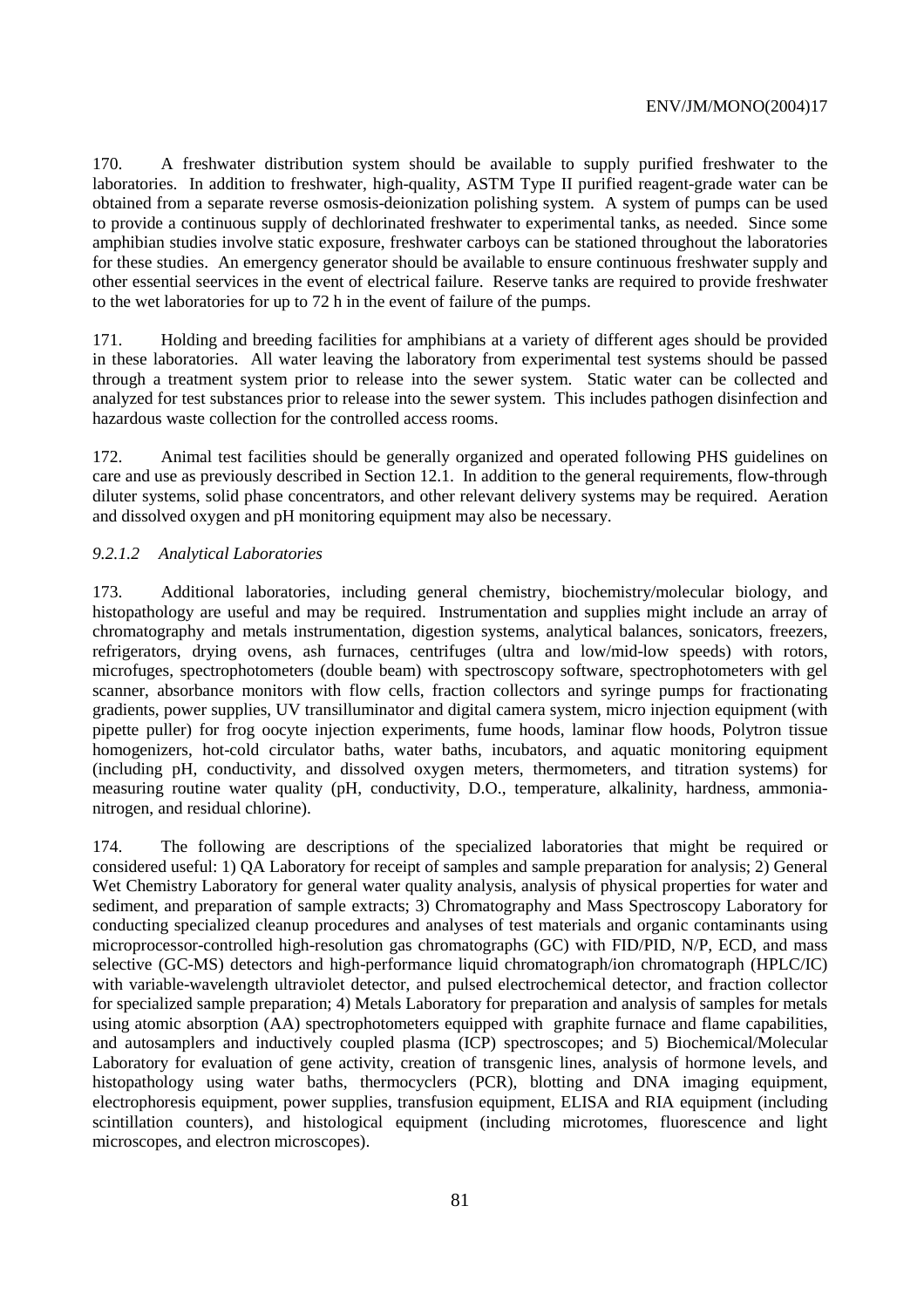## *9.2.2 Test Organisms and Diet*

175. The procurement of animals and feed should include requirements for chain of custody of animals during shipping and documentation of any available feed analysis, feed storage recommendations, and expiration dates so that feed quality can be monitored. Formulated diets which batch identification should be used, and should be analysed on a regular basis for a standard panel of organic pesticides and metals. Animal shippers should be requested to document conditions of animals and environmental parameters (temperature) at the time of shipping for comparison with conditions encountered at the time of receipt. In some cases, it might be important to include QA requirements for a minimum/maximum thermometer or temperature strip in the cooler at the time of shipping.

### *9.2.3 Test Materials*

### *9.2.3.1 Standards and Reference Materials*

176. Standards and reference materials should be traceable to the National Institute of Standards and Technology (NIST) or other nationally recognized standard (e.g., American Society for Testing and Materials or ASTM). The traceability should be documented by a certificate or label that verifies this traceability.

### *9.2.3.2 Reagents, Chemicals, and Solutions*

177. The procurement of reagents, chemicals, and solutions should include requirements for shipping stocked inventory materials with the longest period to the expiration date (i.e., the freshest material) possible, with specified lot numbers. When large quantities of materials are purchased, procurement should require obtaining materials from the same lot to minimize variability. In some cases where extremely high purity material is requested, a request for purity documentation may be necessary.

178. Procurement procedures should require that a manufacturer's recommended expiration date be provided with every standard material. If manufacturer's expiration dates are not provided, the laboratory should assign an appropriate expiration date, based on professional judgement and in consideration of the shelf life for similar materials at similar concentrations.

179. A chemical inventory system-lab information management system (CIS-LIMS), with requirements for logging in reagents, chemicals, and solutions into the associated chemical management system of the company-wide health and safety program, should also be considered.

### *9.2.3.3 Sample Tracking Capabilities and Criteria*

180. Chemicals should be immediately coded and entered into appropriate logs. A sample custodian should supervise the chain of custody log-in. All items under chain of custody should be inventoried, and the sample custodian should examine the sample container(s) to ensure that the sample seals are intact and the sample containers have not been damaged.

# *9.2.4 Quality Assurance and Quality Control*

### *9.2.4.1 Specimen and Data Storage Facilities*

181. Sample specimens should be stored in appropriate locations (freezers, refrigerators, walk-in coolers, etc.) based on temperature and light requirements, until time for disposal. Repository chemicals should be stored as per manufacturer's recommendation prior to purity testing.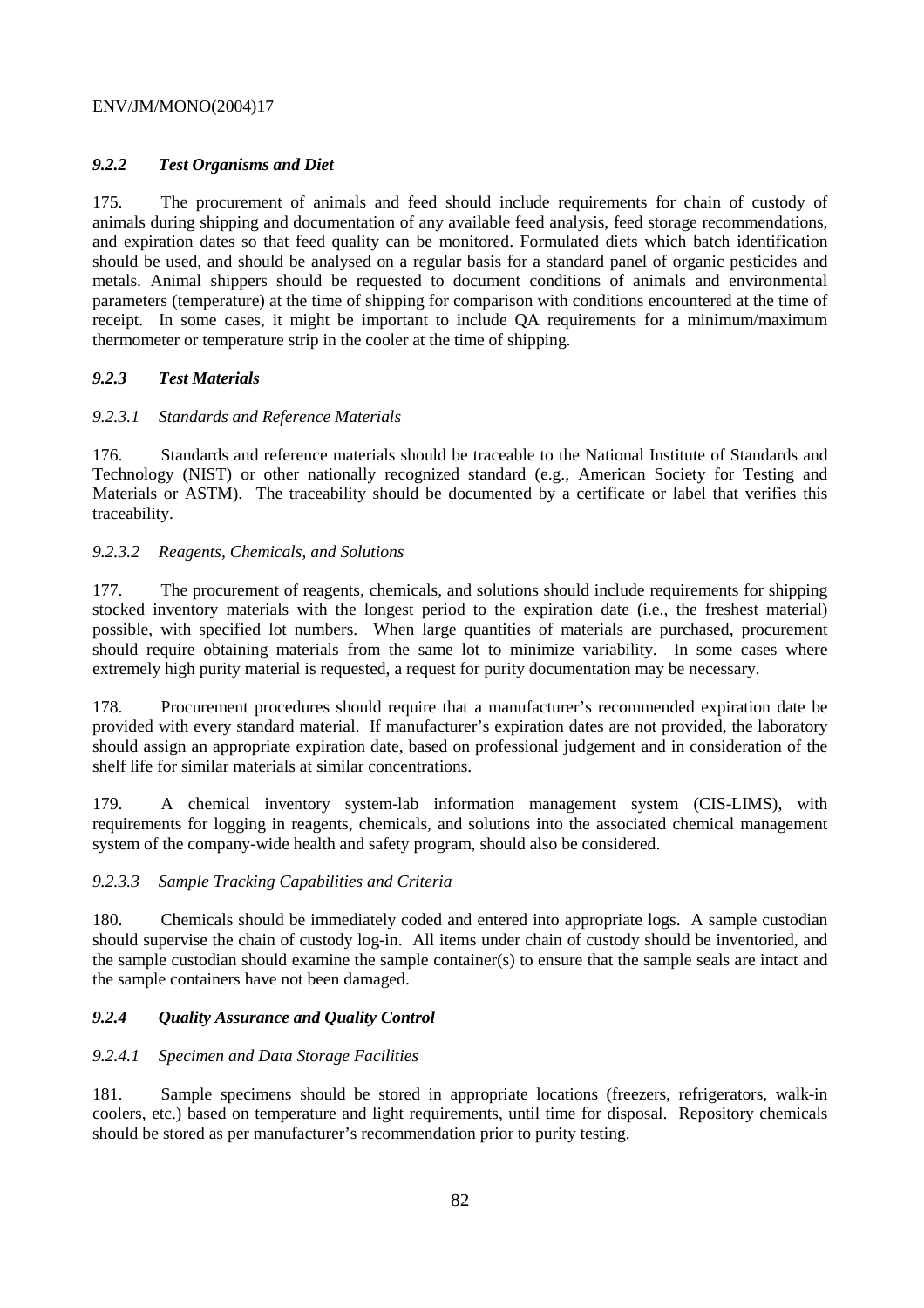182. Data storage while tests are in progress should be maintained by the Quality Assurance Unit (QAU) under "restricted access" conditions. These areas include record file cabinets, record storage rooms, and the GLP data archive areas. Post-project data archives should be maintained in a locked, limited access room, free from environmental or pest damage or degradation. Since validation studies will be conducted under the GLP guidelines, post-project files should be retained for 10 years (5 years for non-GLP studies).

#### *9.2.4.2 Data Management*

183. The following areas associated with data handling and management should be considered by participating laboratories: 1) statistical design and measurement – experimental designs, statistical models, statistical analysis strategies, and measurement protocols; 2) data collection and management – automated and manual data collection planning, scheduling, and implementation systems and protocols and data acquisition, data transfer, data processing, and data storage and retrieval systems and protocols; and 3) data analysis and presentation – statistical analyses, systems, and methodologies and data visualization systems and techniques, and QA review.

#### *9.2.4.3 Facility GLP Requirements (Validation Phase Only)*

184. The QAU, under the direction of the QAU manager, should maintain all GLP QA documents, including the GLP guidance document, health and safety plan, relevant animal welfare plans and licenses, master schedule log, standard operating procedures (SOPs), study protocols, training records, staff experience information, and GLP document forms.

#### **9.3 Recommendations for Prevalidation Studies**

185. One of the primary objectives of the prevalidation studies will be to address the Data Gaps identified in Section 8.6. In order to address these gaps, prevalidation studies should be divided into a phased-set of activities. The first phase should focus on final definition and development of the following recommended endpoints associated with the *X. laevis* prometamorphosis assay protocol. The most significant work needs to be performed in the final development of the molecular endpoints. Use of TR beta single gene expression from tissue biopsy samples using RT-PCR analysis is reasonably welldeveloped. However, TH-inducible gene arrays need to be constructed for evaluating multiple gene activity. The latter approach appears to be the most powerful at this time.

186. As for histological, morphological, and biochemical endpoints, preliminary protocols should be prepared for use in prevalidation studies. A general protocol describing how the exposure is to be performed and how data from each endpoint are to be collected in an integrated format is also recommended. During this phase, a set of three known thyroid agonists (e.g., thyroxin) and antagonists (i.e., perchlorate, propylthiouracil, and amiodarone) should be tested. Once results with each endpoint are collected, analyzed, and reviewed, revised protocols should be prepared in the third phase. An additional set of three test chemicals which have anecdotal thyroid disruption capacity and perhaps one that has no information (fourth phase) regarding thyroid axis activity should then be evaluated using the revised protocol. Following analysis of the data, the revised protocol should again be reviewed and revised, if necessary, and a Final Protocol developed (fifth phase) for use in interlaboratory GLP validation studies.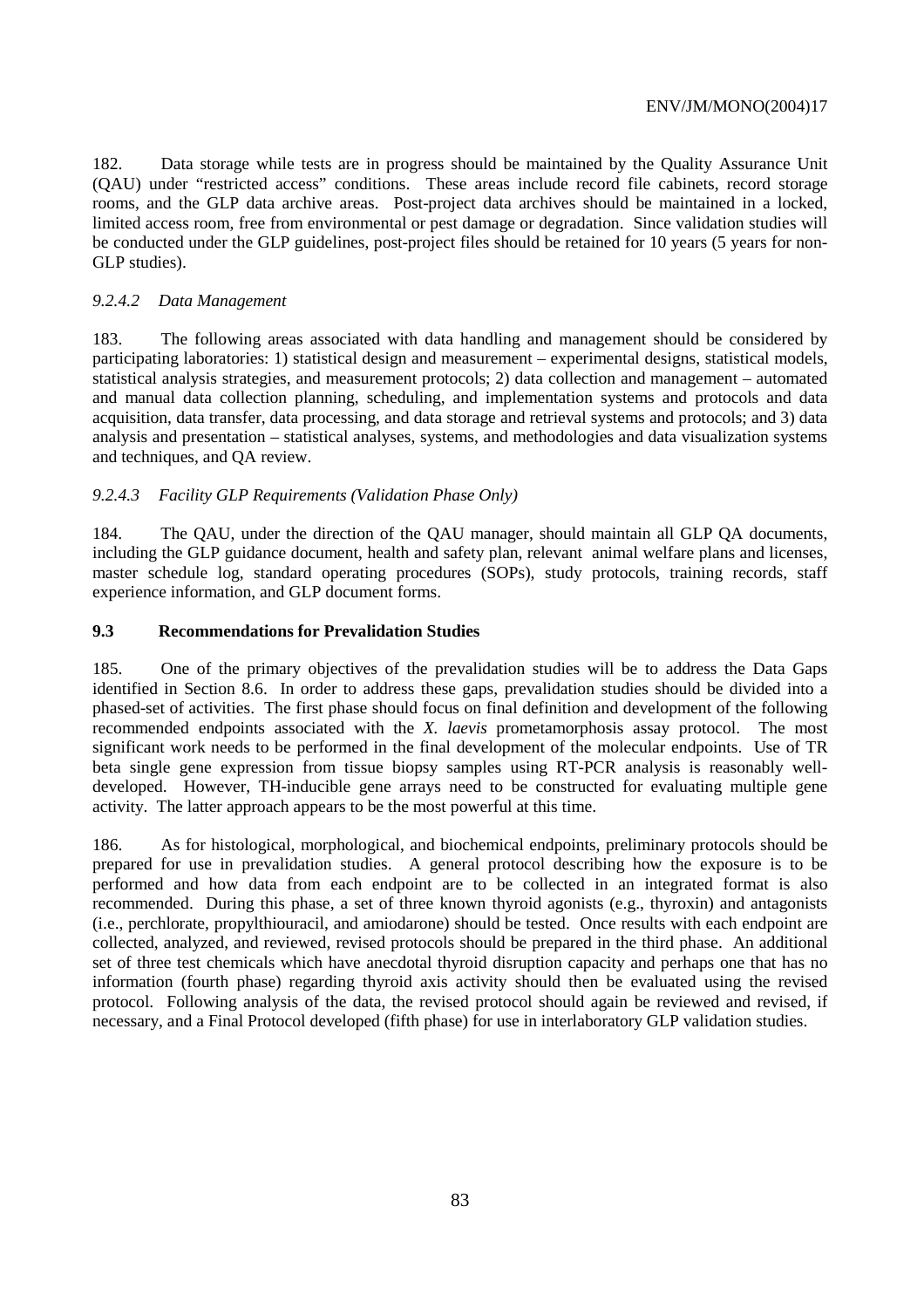### **REFERENCES**

- 1. Allen, BM, 1916, The results of extirpation of the anterior lobe of the hypophysis and of the thyroid of *Rana pipiens* larvae: Science, v. 44, p. 755-758.
- 2. Allen, BM, 1929, The influence of the thyroid gland and hypophysis upon growth and development of amphibian larvae: Quarterly Review of Biology, v. 4, p. 325-352.
- 3. Alnemri, ES, DJ Livingston, DW Nicholson, G Salvesen, NA Thornberry, WW Wong, and J Yuan, 1996, Human ICE/CED-3 protease nomenclature: Cell, v. 87, p. 171.
- 4. American Society for Testing and Materials, 1998, Standard Guide for Conducting the Frog Embryo Teratogenesis Assay – *Xenopus* (FETA*X*), ASTM E1439-91: Annual Book of ASTM Standards, v. 11.05, p. 826-836, ASTM, Philadelphia.
- 5. Ankley, G, et al., 1998a, Overview of a workshop on screening methods for detecting potential (anti- ) estrogenic/androgenic chemicals in wildlife: Environmental Toxicology and Chemistry, v. 17, p. 68-87.
- 6. Ankley, GT, JE Tietge, DL Defoe, DM Jensen, GW Holcombe, EJ Durhan, and SA Diamond, 1998b, Effects of Ultraviolet Light and Methoprene on Survival and Development of *Rana pipiens*: Environmental Toxicology and Chemistry, v. 17, p. 2530-2542.
- 7. Atkinson, BG, 1994, Metamorphosis: Model systems for studying gene expression in postembryonic development: Developmental Genetics, v. 15, p. 313-319.
- 8. Atkinson, BG, C Helbing, and Y Chen, 1994, Reprogramming of gene expression in the liver of *Rana catesbeiana* tadpoles during metamorphosis, In LI Gilbert, JR Tata, and BG Atkinson (eds), Perspectives in Comparative Endocrinology: Ottawa, Canada, National Research Council of Canada, p. 416-423.
- 9. Atkinson, BG, C Helbing and Y Chen, 1996, Reprogramming of genes expressed in amphibian liver during metamorphosis, in LI Gilbert, JR Tata and BG Atkinson (eds), Metamorphosis: Postembryonic Reprogramming of Gene Expression in Amphibian and Insect Cells: New York, Academic Press, p. 539-566.
- 10. Baiser, WV, J Hertoghe, and W Eeckhaut, 2000, Thyroid Insufficiency. Is TSH Measurement the Only Diagnostic Tool?: Journal of Nutritional and Environmental Medicine, v. 10, p. 105-113.
- 11. Baker, BS and JR Tata, 1992, Prolactin prevents the autoinduction of thyroid hormone receptor mRNAs during amphibian metamorphosis: Developmental Biology, v. 149, p. 463-467.
- 12. Balinsky, JB, MM Cragg, and E Baldwin, 1961, The adaptation of amphibian waste nitrogen excretion to dehydration: Comprehensive Biochemistry and Physiology, v. 3, p. 236-244.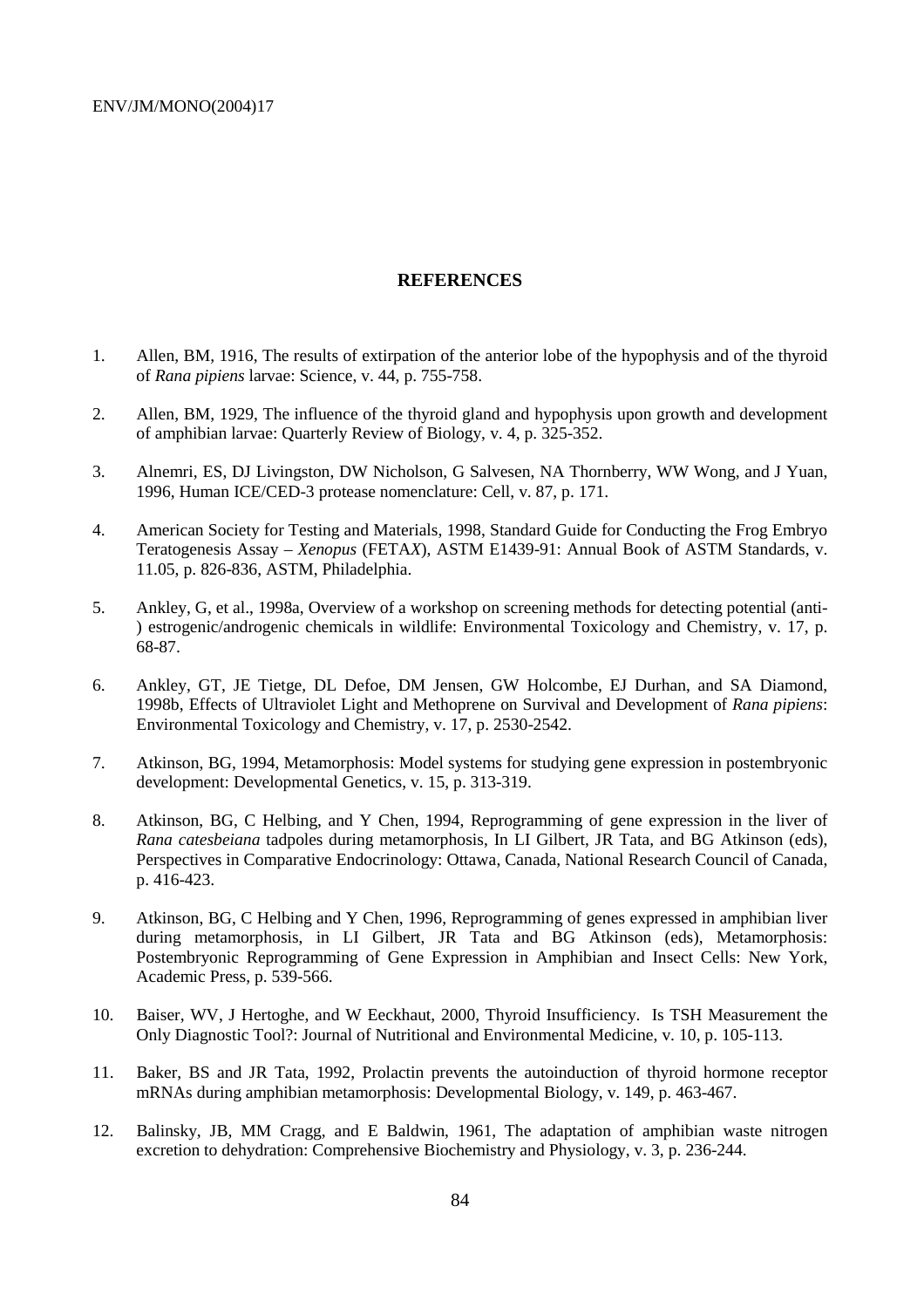- 13. Balls, M, and M Bownes, 1985, Metamorphosis: Oxford, England, Claredon Press.
- 14. Balls, M, RH Clothier, JM Rowles, NA Kiteley, and GW Bennett, 1985, TRH distribution levels, and significance during the development of *Xenopus* laevis, in B Balls and M Bownes (eds), Metamorphosis: Oxford, England, Claredon Press, p. 260-272.
- 15. Bantle, JA, JN Dumont, RA Finch, G Linder, and DJ Fort, 1998, Atlas of Abnormalities: A Guide to the Performance of FETA*X*, Second Ed.: Stillwater, OK, Oklahoma State University Press.
- 16. Barsano, CP, and L De Groot, 1983, Nuclear cytoplasmic interrelationships, in J Oppenheimer and H Samuels (eds), Molecular basis of thyroid hormone action: New York, Academic Press, p. 139- 177.
- 17. Basset, P, JP Bellocq, C Wolf, I Stoll, P Hutin, JM Limacher, OL Podhajcer, MP Chenard, MC Rio, and P Chambon, 1990, A novel metalloproteinase gene specifically expressed in stromal cells of breast carcinomas: Nature, v. 348, p. 699-704.
- 18. Becker, KB, MJ Schneider, JC Davey and VA Galton, 1995, the type III 5-deiodinase in *Rana catesbeiana* tadpoles is encoded by a thyroid hormone-responsive gene: Endocrinology, v. 136, p. 4424-4431.
- 19. Bennett, TP, and E Frieden, 1962, Metamorphosis and biochemical adaptation in amphibia, in M Florkin and HS Mason (eds), Comparative Biochemistry Vol 4: New York, Academic Press, p. 483- 556.
- 20. Benvenga, S, and J Robbins, 1993, Lipoprotein-thyroid hormone interactions: Trends in Endocrinology and Metabolism, v. 4. P. 194-198.
- 21. Blondeau, J-P, J Osty, and J Francon, 1988, Characterization of the thyroid hormone transport system of isolated hepatocytes: Journal of Biology and Chemistry, v. 263, p. 2685-2692.
- 22. Bögi C, Schwaiger J, Ferling H, Mallow U, Steineck C, Sinowatz F, Kalbfus W, Negele RD, Lutz I, Kloas W (2003) Endocrine effects of environmental pollution on *Xenopus laevis* and *Rana temporaria*. Environmental Research 93(2): 195-201.
- 23. Boutin, JM, C Jolicoeur, H Okamura, J Gagnon, M Edery, M Shirota, D Banville, I Dusanter Fourt, J Djiane, and PA Kelly, 1988, Cloning and expression of the rat prolactin receptor, a member of the growth hormone/prolactin receptor gene family: Cell, v. 53, p. 69-77.
- 24. Bray, T, and RE Sicard, 1982, Correlation among the changes in the levels of thyroid hormones, thyrotropin and thyrotropin-releasing hormone during the development of *Xenopus laevis*: Experimental Cell Biology, v. 50, p. 101-107.
- 25. Brooks, AR, G Sweeney, and RW Old, 1989, Structure and functional expression of a cloned *Xenopus* thyroid hormone receptors: Nucleic Acid Research, v. 17, p. 9395-9405.
- 26. Brown, GW Jr., and PP Cohen, 1958, Biosynthesis of urea in metamorphosing tadpoles, in W McElroy and B Glass (eds), The Chemical Basis of Development: Baltimore, MD, Johns Hopkins Press, p. 495-513.
- 27. Brown, GW Jr., WR Brown and PP Cohen, 1959, Comparative biochemistry of urea synthesis: Journal of Biological Chemistry, v. 234, p. 1775-1780.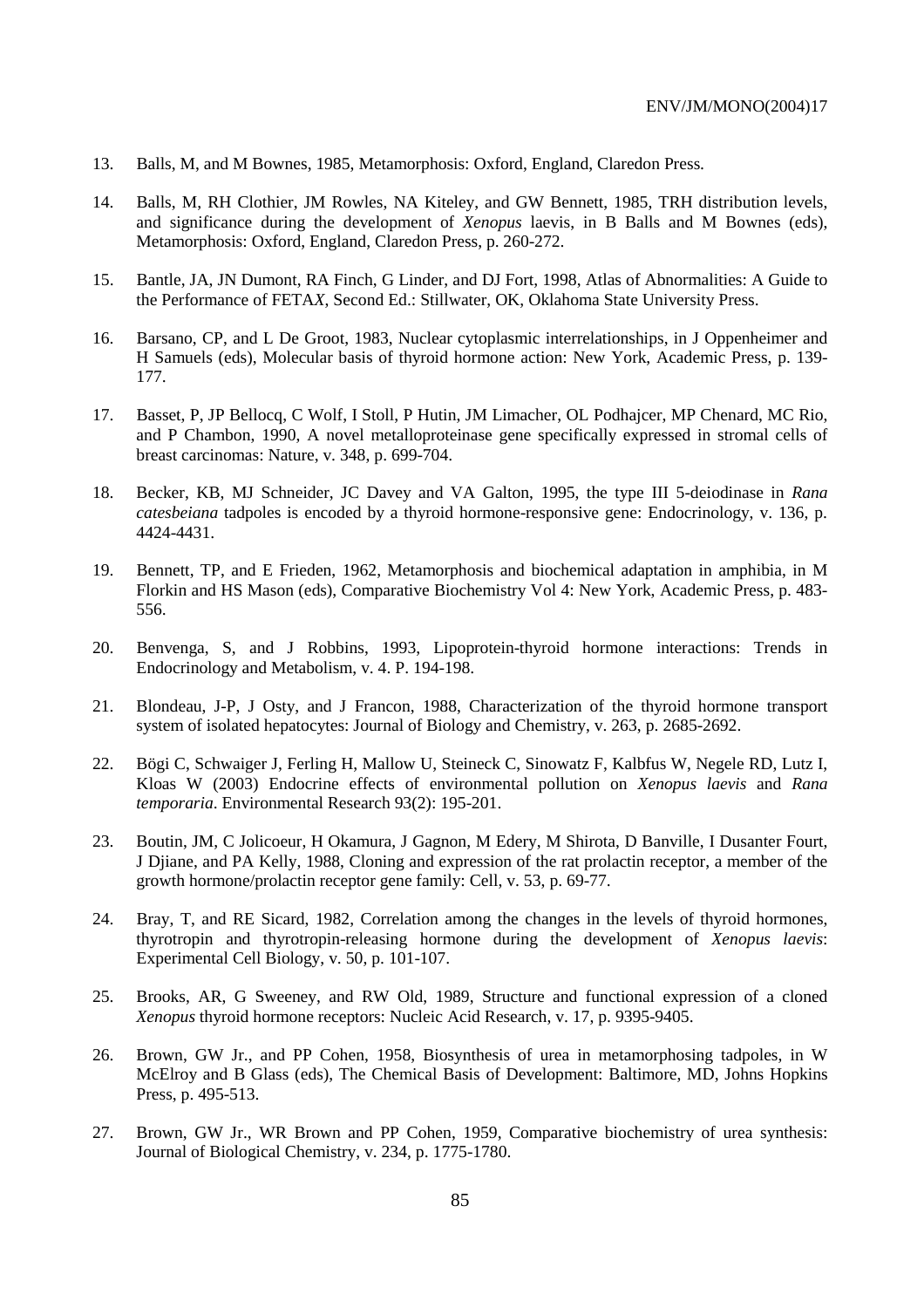- 28. Brown, DD, Z Wang, A Kanamori, B Eliceiri, J D Furlow, and R Schwartzman, 1995, Amphibian metamorphosis: A complex program of gene expression changes controlled by the thyroid hormone: Recent Prog. Hormone Research, v. 50, p. 309-315.
- 29. Brown, DD, Z Wang, J D Furlow, A Kanamori, RA Schwartzman, BF Remo, and A Pinder, 1996, The thyroid hormone-induced tail resorption program during *Xenopus laevis* metamorphosis: Proc. Natl. Acad. Sci. USA, v. 93, p. 1924-1929.
- 30. Broyles, RH, 1981, Changes in the blood during amphibian metamorphosis, in L I Gilbert and E Frieden (eds), Metamorphosis: A Problem in Developmental Biology, 2nd Ed: New York, Plenum Press, p. 461-490.
- 31. Brucker-Davis, F, 1998, Effects of Environmental Synthetic Chemicals on Thyroid Function: Thyroid, v. 8, p. 827-846.
- 32. Buckbinder, L and DD Brown, 1992, Thyroid hormone-induced gene expression changes in the developing frog limb: J. Biol. Chem., v. 267, p. 25786-25791.
- 33. Buckbinder, L and DD Brown, 1993, Expression of the *Xenopus laevis* prolactin and thyrotropin genes during metamorphosis: Proceedings of the National Academy of Science USA, v. 90, p. 3820- 2824.
- 34. Caldwell, JP, JH Thorp, and TO Jervey, 1980, Predator-Prey Relationships Among Larval Dragonflies, Salamanders, and Frogs: Oecologia, v. 46, p. 285-289.
- 35. Canada's Aquatic Environments, 2002, http://www.aquatic.uoguelph.ca/amphibians/index.htm.
- 36. Carolina Biological Supply Company, 1993, Reptiles and Amphibians Care and Culture, p. 4-5,15.
- 37. Carr, JA, and DO Norris, 1990, Immunohistochemical localization of corticotropin releasing factorand arginine vasotocin-like immunoreactivities in the brain and pituitary of the American bullfrog (*Rana catesbeiana*) during development and metamorphosis: Gen. Comp. Endocrinology, v. 87 p. 180-188.
- 38. Cartensen, H, ACJ Burgers, and CH Li, 1961, Demonstration of aldosterone and corticosterone as the principal steroids formed in incubates of adrenals of the American bullfrog (*Rana catesbeiana*) and stimulation of their production by mammalian adrenocorticotropin: General and Com. Endocrinology, v. 1, p. 37-50.
- 39. Chapman, PF, M Crane, J Wiles, F Noppert, E McIndoe, 1996, Improving the quality of statistics in regulatory ecotoxicity tests: Ecotoxicology, v. 5, p. 169-186.
- 40. Chen, JD, and RM Evans, 1995, A transcriptional co-repressor that interacts with nuclear hormone receptors: Nature, v. 377, p. 454-457.
- 41. Chen, Y, H Hu, and BG Atkinson, 1994, Characterization and expression of C/EBP-like genes in the liver of *Rana catesbeiana* tadpoles during spontaneous and thyroid hormone-induced metamorphosis: Developmental Genetics, v. 15, p. 366-377.
- 42. Cheng, S-Y, 1991, in SY Wu (ed), Thyroid Hormone Metabolism. Regulation and Clinical Implications: Boston, Blackwell Scientific Publications, p. 145-166.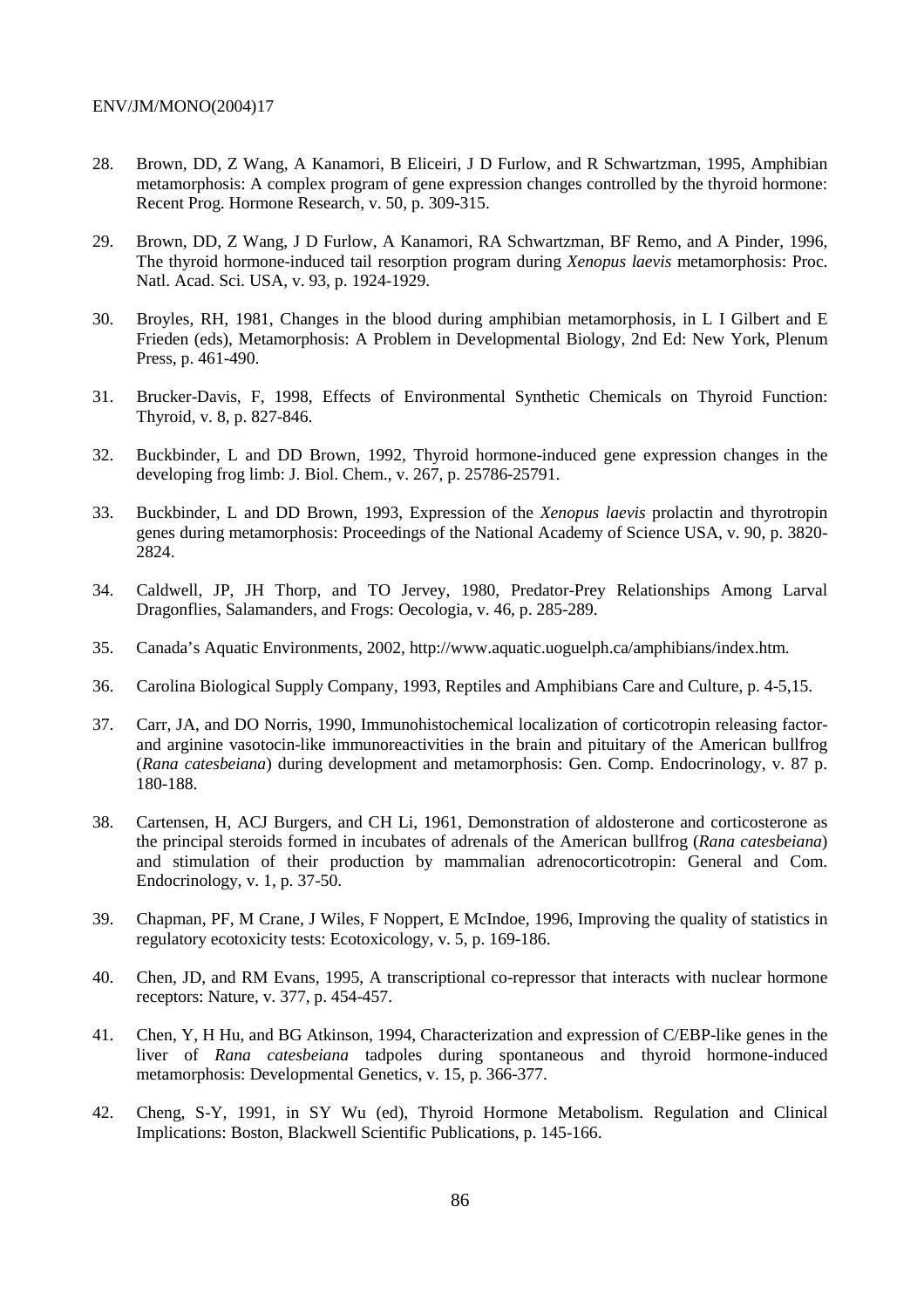- 43. Clemons, GK, and CS Nicoll, 1977, Effects of antisera to bullfrog prolactin and growth hormone on metamorphosis of *Rana catesbeiana* tadpoles: General Comp. Endocrinology, v. 31, p. 495-497.
- 44. Cochran, WG, and GM Cox, 1957, Experimental Design, New York NY, John Wiley & Sons, Inc.
- 45. Coen, L, D du Pasquier, S Le Mevel, S Brown, J Tata, A Mazabraud, and BA Demeneix, 2001, *Xenopus* Bcl-XL selectively protects Rohon-Beard neurons from metamorphic degeneration: PNAS, v. 98, p. 7869-7874.
- 46. Cohen, PP, 1970, Biochemical differentiation during amphibian metamorphosis: Science, v. 168, p. 533-543.
- 47. Cohen, MA, and DB Kelley, 1996, Androgen-induced proliferation in the developing larynx of *Xenopus laevis* is regulated by thyroid hormone: Dev. Biol., v. 178, p. 113-123.
- 48. Colborn T, and C Clement (eds), 1992, Chemically-Induced Alterations in Sexual and Functional Development: The Wildlife/Human Connection: Princeton, NJ, Princeton Scientific Publishing Co, Inc.
- 49. Crump, D, D Lean, and VL Trudeau, 2002a, Octylphenol and UV-B radiation alter larval development and hypothalamic gene expression in the leopard frog (*Rana pipiens*): Environ. Health Perspect., v. 110(3), p. 277-284.
- 49a. Crump, D, K Werry, N Veldhoen, G van Aggelen, and CC Helbing, 2002b, Exposure to the herbicide acetochlor alters thyroid hormone-dependent gene expression and metamorphosis in *Xenopus laevis*: Environ. Health Perspect., v. 110, p. 1199-1205.
- 50. Cryns, V, and J Yuan, 1998, Proteases to die for: Genes Development, v. 12, p. 1551-1470.
- 51. Davey, JC, KB Becker, MJ Schneider, DL St. Germani, and VA Galton, 1995, Cloning of a cDNA for the type II iodothyronine deiodinase: Journal of Biological Chemistry, v. 270, p. 26786-26789.
- 52. Davis, PJ, and FB Davis, 1996, Nongenomic actions of thyroid hormone: Thyroid v. 6, p. 407-504.
- 53. Dawson, DA, TW Schultz, and EC Shroeder, 1992, Laboratory care and Breeding of the African Clawed Frog: Lab Animal, v. 21, p. 31-35.
- 54. De Brabandere, VI, P Hou, D Stockl, LM Thienpont, AP De Leenheer, 1998, Isotope dilution-liquid chromatography/electrospray ionization-tandem mass spectrophotometry for the determination of serum thyroxine as a potential reference method: Rapid Communications in Mass Spectrophotometry, v. 16, p. 1099-1103.
- 55. Debouch C and PN Goodfellow, 1999, DNA microarrays in drug discovery and development: Nat. Genet., v. 21, p. 48-50.
- 56. Dent, JN, 1968, Survey of amphibian metamorphosis, in W Etkin and L I Gilbert (eds), Metamorphosis: A Problem in Developmental Biology: New York, Appleton-Crofts, p. 271-311.
- 57. Denver, RJ, 1988, Several hypothalamic peptides stimulate in vitro thyrotropin secretion by pituitaries of anuran amphibians: General Comp. Endocrinology, v. 72, p. 383-393.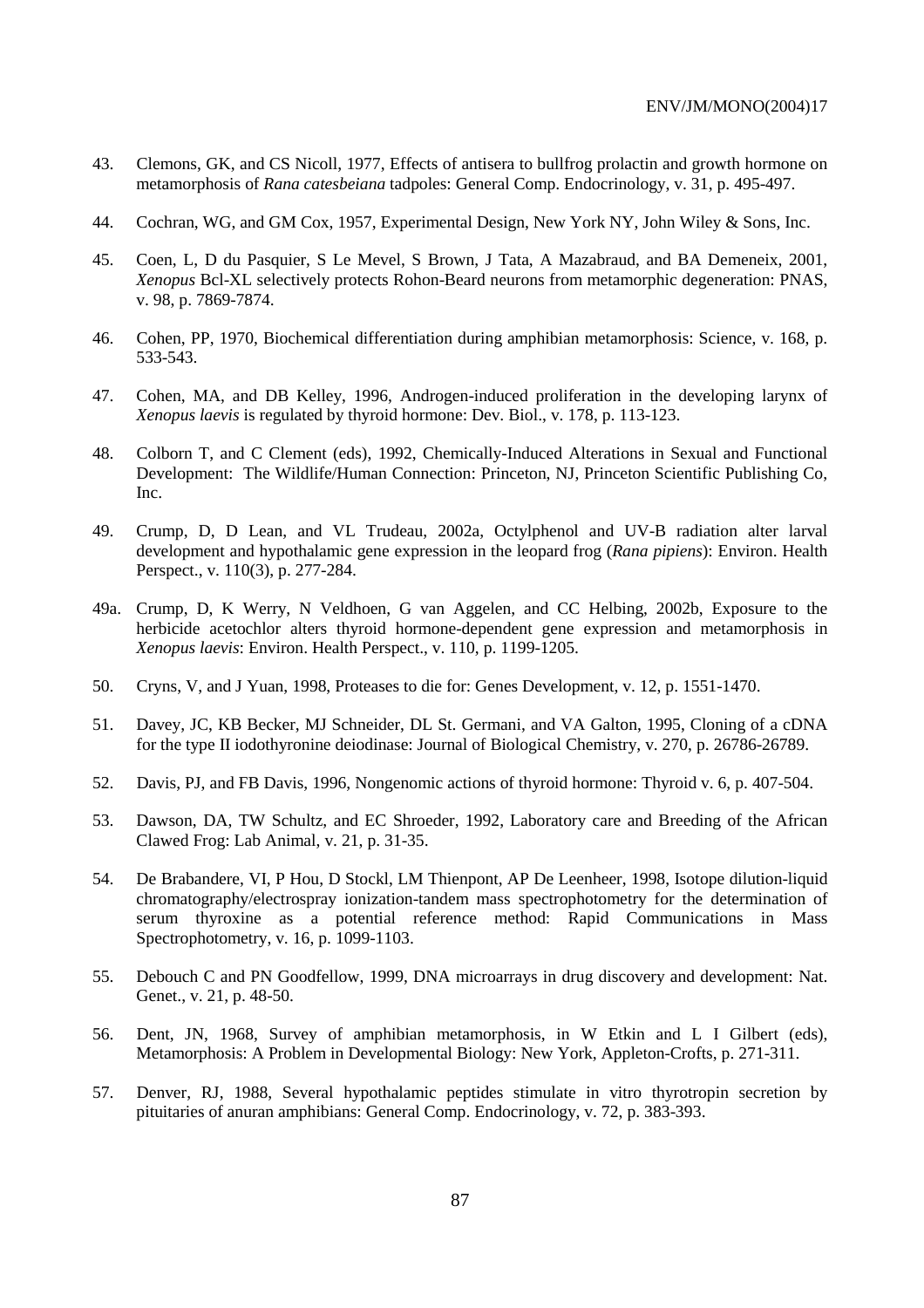- 58. Denver, RJ, 1993, Acceleration of anuran amphibian metamorphosis by corticotropin releasing hormone-like peptides: General and Comp. Endocrinology, v. 91, p. 38-51.
- 59. Denver, RJ, 1996, Neuroendocrine control of amphibian metamorphosis, in IL Gilbert, JR Tata, and BG Atkinson (eds), Metamorphosis: Postembryonic Reprogramming of Gene Expression in Amphibian and Insect Cells: New York, Academic Press, p. 433-464.
- 60. Denver, RJ, 1997a, Environmental stress as a developmental cue: Corticotropin-releasing hormone is a proximate mediator of adaptive phenotypic plasticity in amphibian metamorphosis: Hormones Behavior, v. 31, p. 169-179.
- 61. Denver, RJ, 1997b, Proximate mechanisms of phenotypic plasticity in amphibian metamorphosis: American Zoology, v. 37, p. 172-184.
- 62. Denver, RJ, S Pavgi, and Y-B Shi, 1997, Thyroid hormone-dependent gene expression program for *Xenopus* neural development: Journ.Biol.Chem., v. 272, no. 13, p. 8179-8188.
- 63. Denver, RJ, 1998, Hormonal correlates of environmentally induced metamorphosis in the western spadefoot toad Scaphiopus hammondii: General and Comp. Endocrinology, v. 119, p. 326-336.
- 64. Denver, RJ, KA Glennemeier, and GC Boorse, 2002, Endocrinology of Complex Lifecycles: Amphibian Hormones, Brain and Behavior: Elserier Science, v. 2, p. 469-513.
- 65. Denver, RJ, and P Licht, 1989, Neuropeptide stimulation of thyrotropin secretion in the larval bullfrog: Evidence for a common neuroregulator of thyroid and interregnal activity during metamorphosis: Journal of Experimental Zoology, v. 252, p. 101-104
- 66. Deuchar, EM, 1972, *Xenopus laevis* and Developmental Biology: Biol Rev, v. 47, p. 37-112.
- 67. Deuchar, EM, 1975, *Xenopus*: The South African Clawed Frog: New York, Wiley.
- 68. Dhanarajan, ZC, and BG Atkinson, 1981, Thyroid hormone induces synthesis and development of anuran tadpole hind limbs: Detection and quantitation of M-line protein and -actinin synthesis: Developmental Biology, v. 82, p. 317-328.
- 69. Dhanarajan, ZC, PA Merrifield, and BG Atkinson, 1988, Thyroid hormone induces synthesis and accumulation of tropomyosin and myosin heavy chain in limb buds of premetamorphic tadpoles: Biochemistry and Cell Biology, v. 66, p. 724-734.
- 70. Dodd, MHI, and JM Dodd, 1976, The biology of metamorphosis, in B Lofts (ed), Physiology of Amphibia: New York, Academic Press, p. 467-599.
- 71. Duellman, WE, and L Trueb, 1994, Biology of Amphibians: New York, McGraw-Hill.
- 72. Duggan, DJ, M Bittner, Y Chen, P Meltzer, and JM Trent, 1999, Expression profiling using cDNA microarrays: v. 21, p. 10-14.
- 73. Ekins, RP, 1999, Immunoassay, DNA Analysis, and Other Ligand Binding Assay Techniques: From Electropherograms to Multiplexed, Ultrasensitive Microarrays on a Chip: Journal Chemical Education, v. 76, p. 769-780.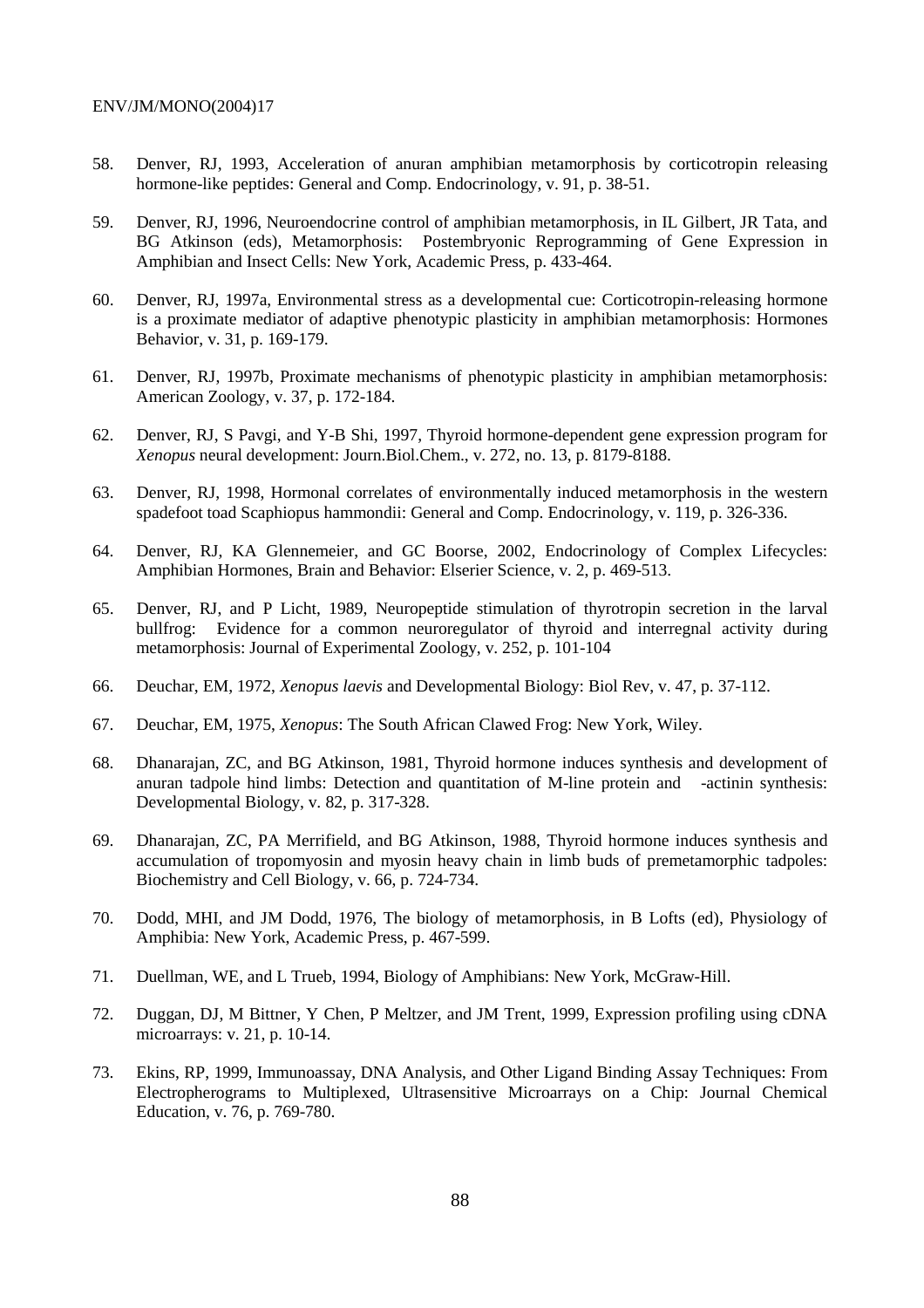- 74. Ellis, HM, and HR Horovitz, 1986, Genetic control of programmed cell death in the nematode C. elegans: Cell, v. 44, p. 817-829.
- 75. Endocrine Disruptor Screening and Testing Advisory Committee (EDSTAC), 1998, Final Report from the Endocrine Disruptor Screening and Testing Advisory Committee, August, 1998, http://www.epa.gov/oppintr/opptendo/finalrpt.htm.
- 76. Etkin, W, 1964, Metamorphosis, in JA Moore (ed), A Problem in Developmental Biology: New York, Appleton.
- 77. Etkin, W, 1968, Hormonal control of amphibian metamorphosis, in W Etkin and LI Gilbert (eds), Metamorphosis, a Problem in Developmental Biology: New York, Appleton, p. 313-348.
- 78. Etkin, W, and R Lehrer, 1960, Excess growth in tadpoles after transplantation of adenohypophysis: Endocrinology (Baltimore), v. 67, p. 457, 466.
- 79. Evans, RM, 1988, The steroid and thyroid hormone receptor superfamily: Science, v. 240, p. 889- 895.
- 80. Favre-Young, H, F Dif, F Roussille, BA Demeneix, and PA Kelly, 2000, Cross-talk between signal transducer and activator of transcription (stat5) and thyroid hormone receptor-  $1$  (TR  $1$ ) signaling pathways: Molecular Endocrinology, v. 14, p. 1411-1424.
- 81. Federal Register, 1998a, Endocrine Disruptor Screening Program: Notice by U.S. Environmental Protection Agency (USEPA), 63 FR 42852-42855, August 11, 1998.
- 82. Federal Register, 1998b, Endocrine Disruptor Screening Program: Statement of Policy and Priority-Setting Workshop: Notice by U.S. Environmental Protection Agency (USEPA), 63 FR 71541- 71568, December 28, 1998.
- 83. Food Quality Protection Act (FQPA), 1996, Food Quality Protection Act of 1996: U.S. Public Law 104-170, 21 U.S.C. 46a(p), Section 408(p), 110 STAT.1489, August 3, 1996.
- 84. Ford, LS, and Cannatella, 1993, The major classes of frogs: Herpetological Monographs, v. 7, p. 94- 117.
- 85. Fort, DJ, and EL Stover, 1997, Development of short-term, whole embryo assays to evaluate detrimental effects on amphibian limb development and metamorphosis using *X. laevis*, in FJ Dwyer, TR Doane, and ML Hinman (eds), Environmental Toxicology and Risk Assessment: Modeling and Risk Assessment: Philadelphia, PA, American Society for Testing and Materials, v. 6 ASTM STP 1317, p. 376-390.
- 86. Fort, DJ, and EL Stover, 1996, Effect of low-level copper and pentachlorophenol exposure on various early life stages of *Xenopus laevis*, in DA Bengtson and DS Henshel (eds), Environmental Toxicology and Risk Assessment: Biomarkers and Risk Assessment: Philadelphia, PA, American Society for Testing and Materials, v. 5 ASTM STP 1306, p. 188-203.
- 87. Fort, DJ, EL Stover, JA Bantle, JN Dumont, and RA Finch, 2001a, Evaluation of a reproductive toxicity assay using *Xenopus laevis*: boric acid, cadmium, and ethylene glycol monomethyl ether: J. Appl. Toxicol., v. 21, p. 41-52.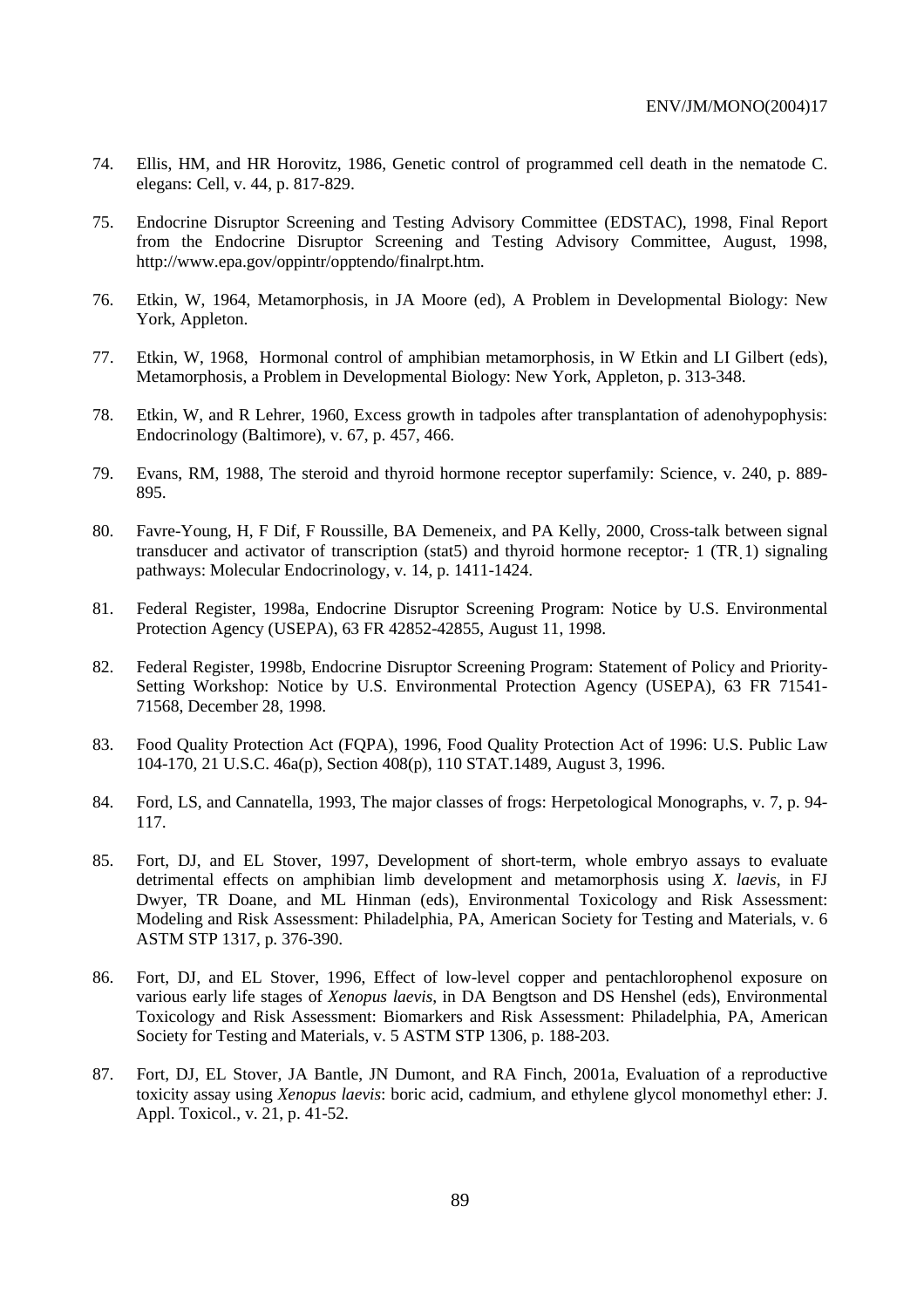- 88. Fort, DJ, RL Rogers, JH Thomas, BO Buzzard, AM Noll, and CD Spaulding, in press, The comparative sensitivity of *Xenopus tropicalis* and *Xenopus laevis* as test species for the FETA*X* model: J. Appl. Toxicol.
- 89. Fort, DJ, RL Rogers, RR Paul, MF Miller, P Clark, EL Stover, J Yoshioko, R Rolland, F Quimby, SA Sower, KL Reed, and KJ Babbitt, 2001b, Effects of pond water, sediment, and sediment extract samples from new hampshire usa, on early *Xenopus* development and metamorphosis: comparison to native species: J. Appl. Toxicol., v. 21, p. 199-209.
- 90. Fort, DJ, RL Rogers, LA Morgan, MF Miller, PA Clark, JA White, RR Paul, and EL Stover, 2000, Preliminary validation of a short-term morphological assay to evaluate adverse effects on amphibian metamorphosis and thyroid function using *Xenopus laevis*: J. Appl. Toxicol., v. 20, p. 419-425
- 91. Fox, H, 1983, Amphibian morphogenesis: Clifton, NJ, Humana Press.
- 92. Frieden, E, 1961, Biochemical adaptation and anuran metamorphosis: American Zoology, v. 1, p. 115-149.
- 93. Frieden, E, 1968, Biochemistry of amphibian metamorphosis, in W Etkin and LI Gilbert (eds), Metamorphosis: A Problem in Developmental Biology: New York, Appleton, p. 349-398.
- 94. Frieden, E, and JJ Just, 1970, Hormonal responses in amphibian metamorphosis, in G Litwack (ed), Action of Hormones on Molecular Processes Vol 1: New York, Academic Press, p. 1-53.
- 95. Frieden, E, and B Naile, 1955, Biochemistry of Amphibian Metamorphosis: I Enhancement of induced metamorphosis by glucocorticoids: Science, v. 121, p. 37-39.
- 96. Furlow, JD and DD Brown, 1999, In vitro and in vivo analysis of the regulation of a trascription factor gene by thyroid hormone during *Xenopus laevis* metamorphosis: Mol. Endo., v. 13, no. 12, p. 2076-2089.
- 97. Galton, VA, 1983, Thyroid hormone action in amphibian metamorphosis, in JH Oppenheimer and HH Samuels (eds), Molecular Basis of Thyroid Hormone Action: New York, Academic Press, p. 445-483.
- 98. Galton, VA, 1990, Mechanisms underlying the acceleration of thyroid hormone-induced tadpole metamorphosis by corticosterone: Endocrinology (Baltimore), v. 127, p. 2997-3002.
- 99. Galton, VA, CM Morganelli, MJ Schneider, and K Yee, 1991, The role of thyroid hormone in the regulation of hepatic carbamyl phosphate synthetase activity in *Rana catesbeiana*: Endocrinology, v. 129, p. 2298-2304.
- 100. Gancedo, B, I Corpas, AL Alonso-Gomez, MJ Delgado, G Morreale de Escobar, and M Alonso-Bedate, 1992, Corticotropin-releasing factor stimulates metamorphosis and increases thyroid hormone concentration in prometamorphic *Rana catesbeiana*: Endocrinology, v. 87, p. 6-13.
- 101. Gavereli, Y., Y Sherman, and SA Ben-Sasson, 1992, Identification of programmed cell death in suite via specific labeling of nuclear DNA fragmentation: Journal of Cell Biology, v. 119, p. 493- 501.
- 102. Giguere, V, SM Hollenberg, MG Rosenfeld, and RM Evans, 1986, Functional domains of human glucocorticoid receptor: Cell, v. 46, p. 645-652.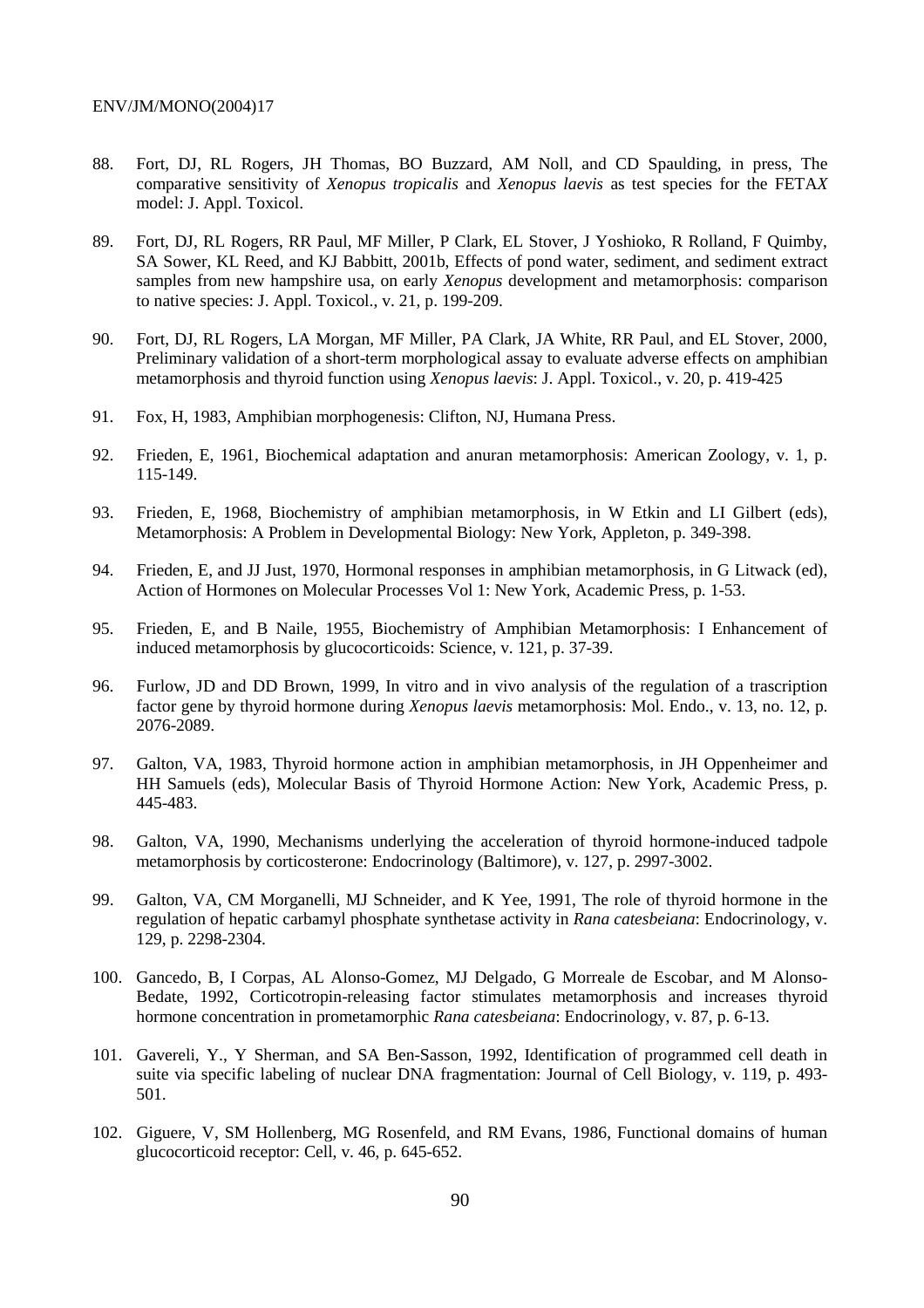- 103. Gilbert, LI, and E Frieden, 1981, Metamorphosis: A Problem in Developmental Biology, 2nd edition: New York, Plenum Press.
- 104. Godowski, PJ, Picard D, and KR Yamamoto, 1988, Signal transduction and transcriptional regulation by glucocorticoid receptor-LexA fusion proteins: Science, v. 241, p. 812-816.
- 105. Gona, AG, NJ Uray, and KF Hauser, 1988, Neurogenesis of the frog cerebellum, in ED Pollack, and HD Bibb (eds), Developmental Neurobiology of the Frog: New York, Alan R. Liss, p. 255-276.
- 106. Gonzalez, GC, and K Lederis, 1988, Sauvagine-like and corticotropin-releasing factor-like imunoreactivity in the brain of the bullfrog (*Rana catesbeiana*): Cell Tissue Research, v. 253, p. 29- 37.
- 107. Gosner, KL, 1960, A simplified table for staging anuran embryos and larvae with notes on identification: Herpetology, v. 16, p. 183-190.
- 108. Gracia-Navarro, F, M Lamacz, M Tonon, and H Vaudry, 1992, Pituitary adenylate cyclaseactivating polypeptide stimulates calcium mobilization in amphibian pituitat cells: Endocrinology, v. 131, p. 1069-1074.
- 109. Grainger, R, E Amaya, D DeSimone, R Harland, and R Keller, 2000, *X. tropicalis* Amphibian Model for Vertebrate Developmental Genetics, http://minerva.acc.virginia.edu/%7Edevelbio/trop.
- 110. Gray, KM, and PA Janssens, 1990, Gonadal hormones inhibit the induction of metamorphosis by thyroid hormones in *Xenopus laevis* tadpoles in vivo, but not in vitro: Gen. Comp. Endocrinol., v. 77, p. 202-211.
- 111. Gray, MA, 1997, Reproductive success of Japanese medaka (Oryzias latipes exposed to 4-tertoctylphenol: Canadian Technical Report of Fisheries and Aquatic Sciences, p. 7-8.
- 112. Green, S, and P Chambon, 1988, Nuclear receptors enhance our understanding of transcription regulation: Trends Genet, v. 4, p. 309-313.
- 113. Greenhouse, G, 1976, Effects of Pollutants on Eggs, Embryos, and Larvae of Amphibian Species: Aerospace medical research Laboratory, Aerospace Medical Division, Air Force Systems Command, Wright-Patterson Air Force Base, Ohio, AMRL-TR-76-31, National Technical Information Service, ADA025403.
- 114. Gudernatsch, JF, 1912, Feeding experiments on tadpoles. I. Influence of specific organs given as food on growth and differentiation: a contribution to the knowledge of organs with internal secretion: Archives of Entwicklungsmech. Org., v. 35, p. 457-483.
- 115. Guide for the Care and Use of Laboratory Animals, Revised 1985, National Institute of Health (NIH) Publication 86-23, Research Triangle Park, NC.
- 116. Guiochon-Mantel, A, H Loosfelt, P Lescop, S Sar, M Atger, M Perrot-Applanat, and E Milgrom, 1989, Mechanism of nuclear localization of the progesterone receptor: evidence for interaction between monomers: Cell, v. 57, p. 1147-1154.
- 117. Han, Y, D Watling, NC Rogers, and GR Stark, 1997, JAK2 and STAT5, but not JAK1 and STAT1, are required for prolactin-induced -lactoglobulin transcription: Molecular Endocrinology, v. 11, p. 1180-1188.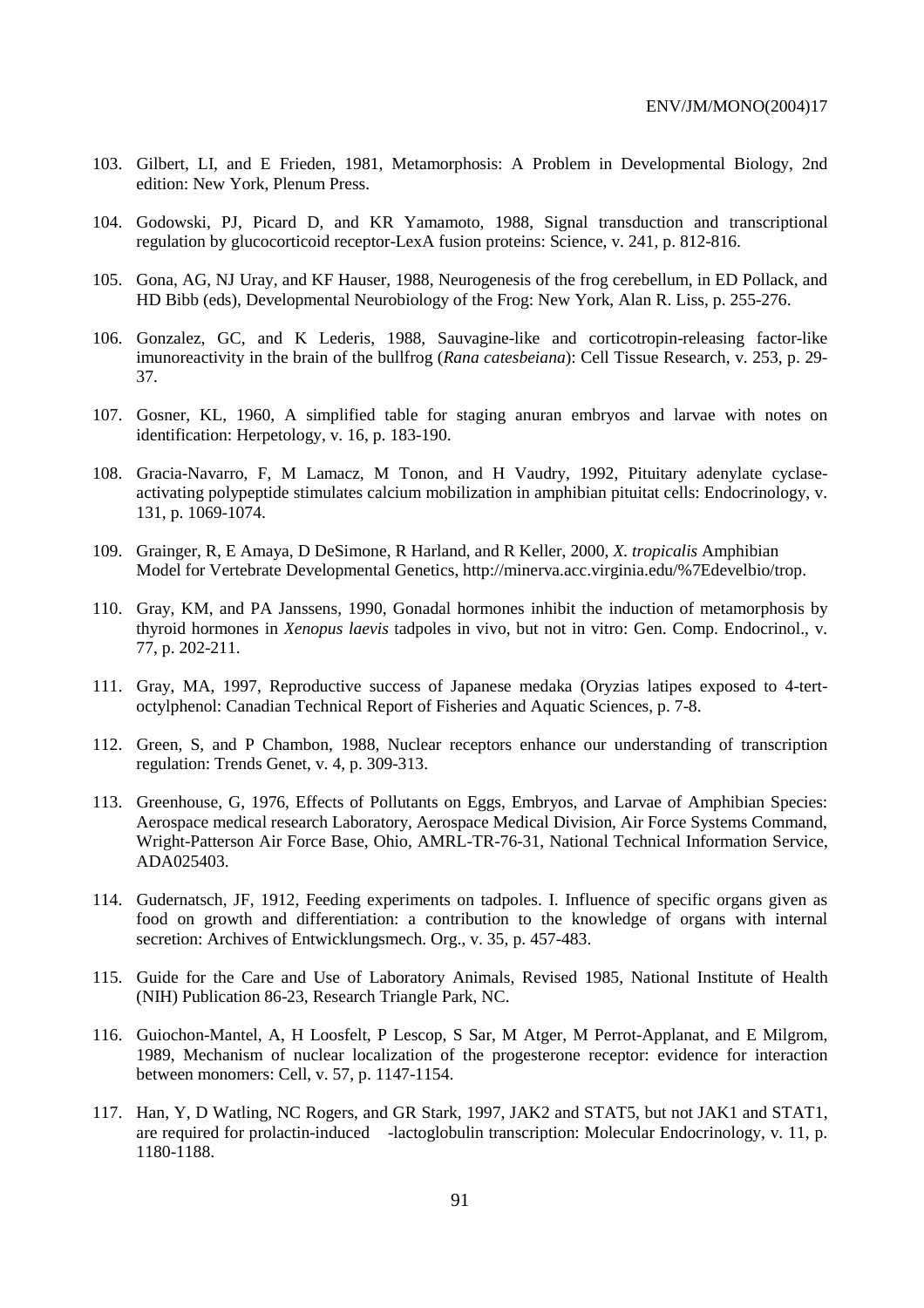- 118. Hayes, TB, 1995a, An histological examination of the effects of corticosterone in larvae of the western toad, Bufo boreas (Anura: Bufonidae), and the Oriental fire bellied toad, Bombina orientalis (Anura: Discoglossidae): J Morphol, v. 226, p. 297-307.
- 119. Hayes, TB, 1995b, Interdependence of corticosterone and thyroid hormones in larval growth and development in the western toad (Bufo boreas). I. Thyroid hormone dependent and independent effects of corticosterone on growth and development: J Exp Zool, v. 271, p. 95-102.
- 120. Hayes, TB, 1997a, Steroid as potential modulators of thyroid hormone activity in anuran metamorphosis: American Zoology, v. 37, p. 185-194.
- 121. Hayes, TB, 1997b, Hormonal mechanisms as potential constraints on evolution: Examples from the Anura: Am. Zool., v. 37, p. 482-490.
- 122. Hayes, TB, 1998, Endocrine disruptors in amphibians: potential impacts and the usefulness of amphibian screens for detecting endocrine disrupting compounds: Sci J, v. 68. p. 557-568.
- 123. Hays, TB, 1999, Hyperolius argus endocrine screen test: Regents of the University of California, Oakland, CA: Published under Patent Cooperation Treaty, International publication No. WO 99/47181.
- 124. Hayes, TB, 2000, Endocrine Disruption in Amphibians, in DW Sparling, G Linder, and CA Bishop (eds), Ecotoxicology of Amphibians and Reptiles: Pensacola, FL, SETAC Press, p. 573-593.
- 125. Hayes, TB, R Chan, and P Licht, 1993, Interaction of temperature and steroids on larval growth, development and metamorphosis in a toad (Bufo boreas): Journal of Experimental Zoology, v. 266, p. 206-215.
- 126. Hayes, TB, and KP Menendez, 1999, The Effect of Sex Steroids on Primary and Secondary Sex Differentiation in the Sexually Dichromatic Reedfrog (Hyperolius argus: Hyperolidae) from the Arabuko Sokoke Forest of Kenya: General and Comparitve Endocrinology, v. 115, p. 188-199.
- 127. Hayes, TB, and TH WU, 1995a, Interdependence of corticosterone and thyroid hormones in larval growth and development in the western toad (Bufo boreas). II. Regulation of corticosterone and thyroid hormones: Journal of Experimental Zoology, v. 271, p. 103-111.
- 128. Hayes, TB, and TH Wu, 1995b, the role of corticosterone in anuran metamorphosis and its potential role in stress-induced metamorphosis: Proceedings of the 17th Conference of the European Society of Comparative Endocrinology: Netherlands Journal of Zoology, v. 45, p. 107-109.
- 129. Heery, DM, E Kalkoven, S Hoare, and MG Parker, 1997, A signature motif in transcriptional coactivators mediates binding to nuclear receptors: Nature, v387, p. 733-736.
- 130. Helbing, CC, and BG Atkinson, 1994, 3, 5, 3'-triiodothyronine-induced carbamyl-phosphate synthetase gene expression is stabilized in the liver of *Rana catesbeiana* tadpoles during heat shock: Journal of Biology and Chemistry, v. 269, p. 11743-11750.
- 131. Helbing, CC, G Gergely, and BG Atkinson, 1992, Sequential up-regulation of thyroid hormone β receptor, ornithine transcarbamylase, and carbamyl phosphate synthetase mRNAs in the liver of *Rana catesbeiana* tadpoles during spontaneous and thyroid hormone-induced metamorphosis: Developmental Genetics, v. 13, p. 289-301.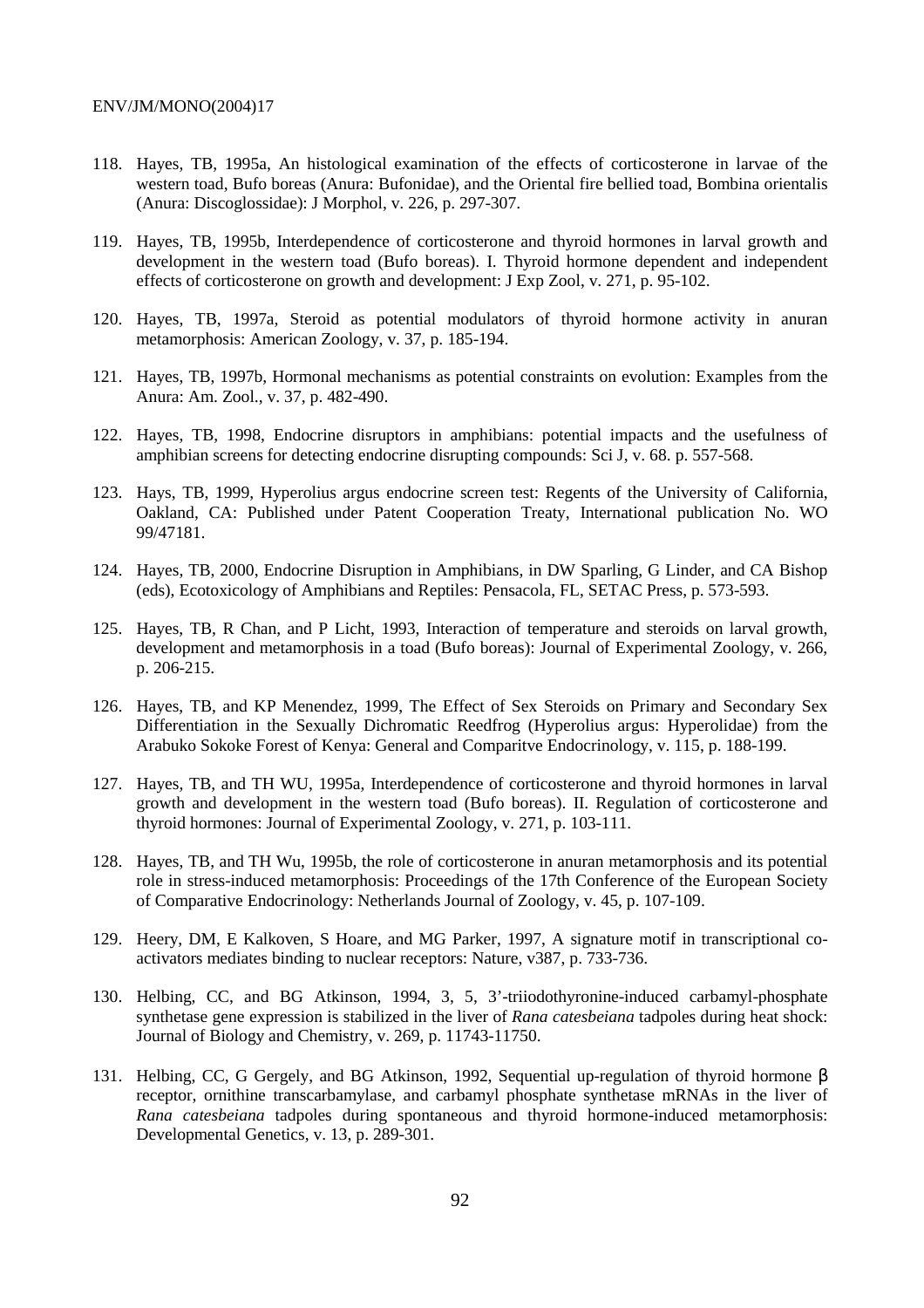- 131a. Helbing, CC, K Werry, D Crump, D Domanski, N Veldhoen, and CM Bailey, 2003, Expression profiles of novel Thyroid Hormone-responsive genes and proteins in the tail of *Xenopus laevis* tadpoles undergoing precocious metamorphosis: Mol. Endocrinol. v. 17, p. 1395-1409.
- 132. Hollenberg, SM, and RM Evans, 1988, Multiple and cooperative transactivation domains of human glucocorticoid receptor: Cell, v. 55, p. 899-906.
- 133. Holtfreter, J, 1931, Uber die Aufzucht isolierter Teile des Amphibien Keimes II: Arch. F. Ent. Mech., v. 124, p. 404-465.
- 133a. Hooth, MJ, AB DeAngelo, MH George, ET Gaillard, GS Travlos, GA Boorman, and DC Wolf, 2001, Subchronic sodium chlorate exposure in drinking water results in a concentration-dependent increase in rat thyroid follicular cell hyperplasia: Toxicologic Pathology, v. 29(2), p. 250-259.
- 134. Horlein, AJ, AM Naar, J Torchia, B Gloss, R Kurokawa, A Ryan, Y Kamei, M Soderstrom, CK Glass, and MG Rosenfeld, 1995, Ligand-independent repression by the thyroid hormone receptor mediated by a nuclear receptor co-repressor: Nature, v. 377, p. 305-404.
- 135. Hoskins, SG, 1990, Metamorphosis of the amphibian eye: Journal of Neurobiology, v. 21, p. 970- 989.
- 136. Hourdry, J, and M Dauca, 1977, Cytological and cytochemical changes in the intestinal epithelium during anuran metamorphosis: International Review of Cytology, v. 5, p. 337-385.
- 137. Huang, M, N Marsh-Armstrong, and DD Brown, 1999, Metamorphosis is inhibited in transgenic *Xenopus laevis* tadpoles that overexpress type III deiodinase: Proceedings of the National Academy of Science USA, v. 96, p. 962-967.
- 138. Hughes, AFW, 1957, The development of the primary sensory system in *Xenopus laevis* (Daudin): J Anat, v. 91, p. 323-338.
- 139. Hurlbert, SH, 1984, Pseudoreplication and the Design of Ecological Field Experiments: Ecological Monographs, p. 187-211.
- 140. Inaba, T, and E Frieden, 1967, Changes in ceruloplasmin during anuran metamorphosis: Journal of Biological Chemistry, v. 242, p. 4789-4796.
- 141. Interagency Coordinating Committee on the Validation of Alternative Methods (ICCVAM), 2000, ICCVAM Authorization Act of 2000: U.S. Public Law 106-545, 114 STAT.2721, signed into law December 19, 2000.
- 142. Ishizuya-Oka, A, and A Shimozawa, 1987, Development of connective tissue in the digestive tract of the larval and metamorphosing *Xenopus laevis*: Ant. Anz. Jena., v. 164, p. 81-93.
- 143. Iwase, K, K Yamauchi, and K Ishikawa, 1995, Cloning of cDNAs encoding argininosuccinate lyase and arginase from *Rana catesbeiana* liver and regulation of their mRNAs during spontaneous and thyroid hormone-induced metamorphosis: Biochim. Biophys. Acta., v. 1260, p. 139-146.
- 144. Jackson, IMD, and S Reichlin, 1977, Thyrotropin-releasing hormone: Abundance in the skin of the frog, *Rana pipiens*: Science, v. 198, p. 414-415.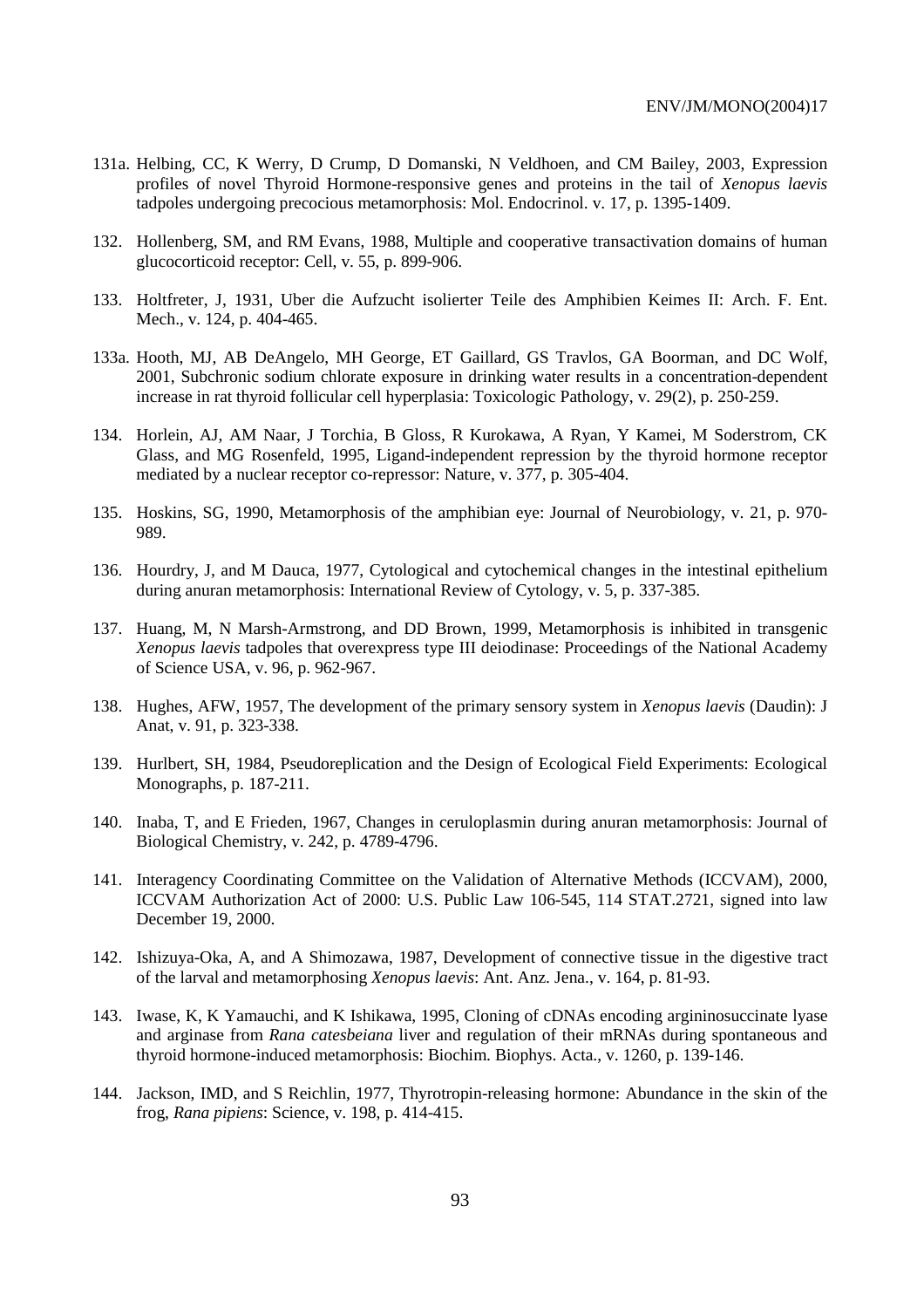- 145. Jacobs, GF, MP Goyvaertws, G Vandorpe, AM Quaghebeur, and ER Kuhn, 1988, Luteinizing hormone-releasing hormone as a potent stimulator of the thyroidal axis in ranid frogs: Gen Comp. Endocrinology, v 70(2), p. 274-283.
- 146. Jacobs, GFM, and ER Kuhn, 1992, Thyroid hormone feedback regulation of the secretion of bioactive thyrotropin in the frog: Gen. Comp. Endocrinology, v. 88, p. 415-423.
- 147. Jaffe, RC, 1981, Plasma concentration of corticocosterone during *Rana catesbeiana* tadpole metamorphosis: Gen. Comp. Endocrinology, v. 44, p. 314-318.
- 148. Jolivet-Jaudet, G, and J Leloup-Hatey, 1984, Variations in aldosterone and corticosterone plasma levels during metamorphosis in *Xenopus laevis* tadpoles: Gen. Comp. Endocrinology, v. 56, p. 59- 65.
- 149. Jorgensen, EC, 1978, Thyroid hormones and analogs. II. Structure-activity relationships, in CH Li (ed), Hormonal Proteins and Peptides: New York, Academic Press, p. 107-199.
- 150. Just, JJ, and BG Atkinson, 1972, Hemoglobin transition in the bullfrog *Rana catesbeiana* during spontaneous and induced metamorphosis: Journal of Experimental Zoology, v. 182, p. 271-280.
- 151. Just, JJ, J Kraust-Just, and DA Check, 1981, Survey of chordate metamorphosis, in LI Gilbert and E Frieden (eds), Metamorphosis: A Problem in Developmental Biology: New York, Plenum Press, p. 265-326.
- 152. Kaltenbach, JC, 1985, Amphibian metamorphosis: Influence of thyroid and steroid hormones, in B Lofts and WN Holmes (eds), Current Trends in Comparative Endocrinology: Hong Kong, Hong Kong University Press, p. 533-534.
- 153. Kaltenbach, JC, 1996, Endocrinology of amphibian metamorphosis, in LI Gilbert, JR Tata and BG Atkinson (eds), Metamorphosis: Postembryonic Reprogramming of Gene Expression in Amphibian and Insect Cells: New York, Academic Press, p. 403-431.
- 154. Kanamori, A, and DD Brown, 1992, The regulation of thyroid hormone receptor
- 155. Genes by thyroid hormone *Xenopus laevis*: Journal of Biological Chemistry, v. 267, p. 739-745.
- 156. Kavlock, RJ, GP Daston, C DeRosa, P Fenner-Crisp, LE Gray, S Kaattari, G Lucier, M Luster, MJ Mac, C Maczka, R Miller, J Moore, R Rolland, G Scott, DM Sheehan, T Sinks, and HA Tilson, 1996, Research needs for the risk assessment of health and environmental effect of endocrine disruptors: A report of the USEPA-sponsered workshop: Environ Health, Perspect 104, p. 715740.
- 157. Kawahara, A, A Hikosaka, T Sasado, and K Hirota, 1997, Thyroid hormone-dependent repression of 1-microglobulin/bikunin precursor (AMBP) gene expression during amphibian metamorphosis: Developmental Genes and Evolution, v. 206, p. 355-362.
- 158. Kendall, EC, 1915, The isolation in crystalline form of the compound containing iodine which occurs in the thyroid: Its chemical nature and physiological activity: Transactions of the Association of American Physicians, v. 30, p[. 420-449.
- 159. Kendall, EC, 1919, Physiological action of the thyroid hormone: American Journal of Physiology, v. 49, p. 137-137.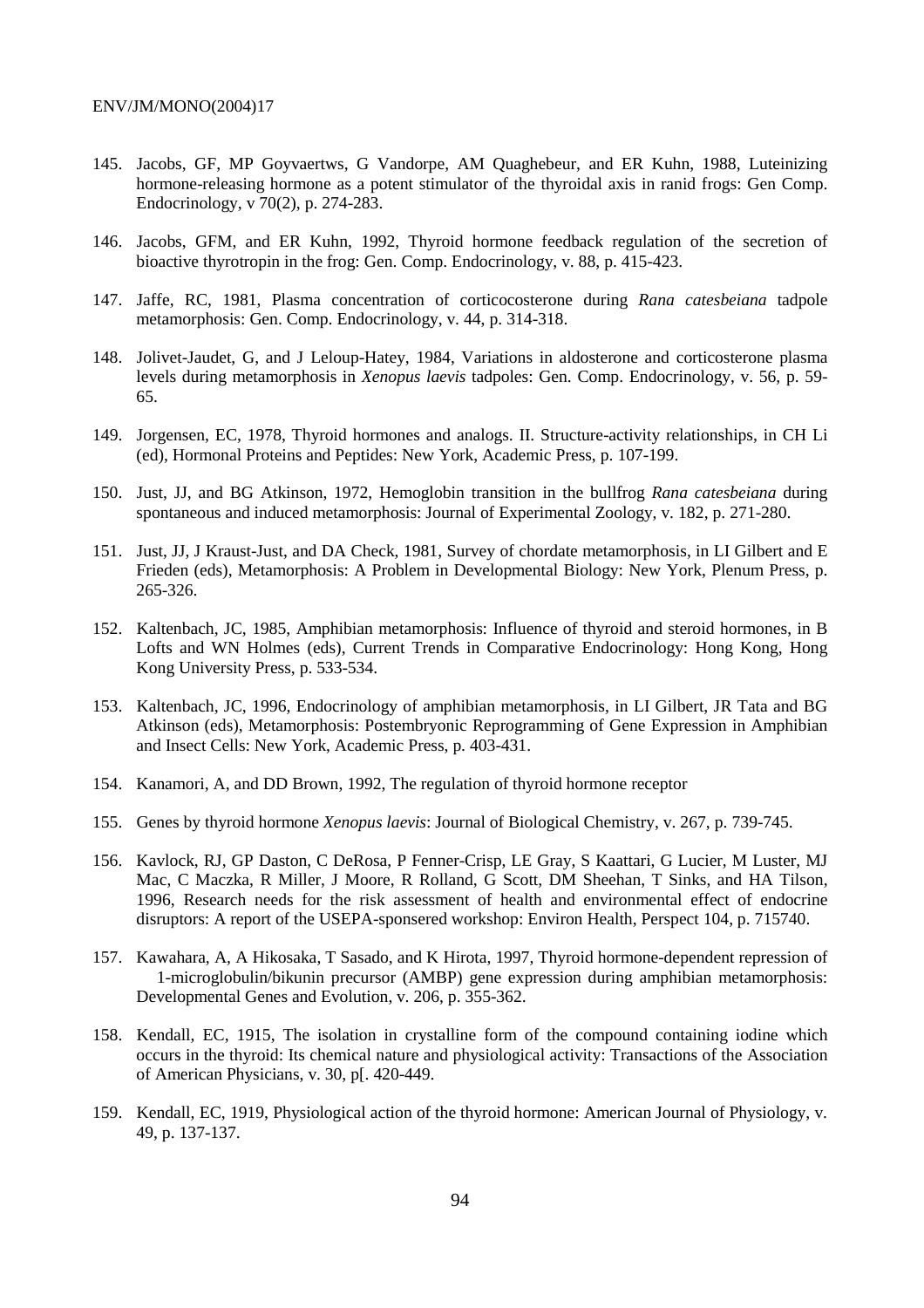- 160. Kerr, JFR, B Harmon, and J Searle, 1974, An electron-microscope study of cell eletion in the anuran tadpole tail during spontaneous metamorphosis with special reference poptosis of striated muscle fibres: Journal of Cell Science, v. 14, p. 571-585.
- 161. Ketola-Pirie, CA, and BG Atkinson, 1988, 3, 3', 5-triiodothyronine-induced differences in watersoluble protein synthesis in primary epidermal cell cultures from the hind limb of premetamorphic *Rana catesbeiana* tadpoles: Gen. Comp. Endocrinology, v. 69, p. 197-204.
- 162. Ketola-Pirie, CA, and BG Atkinson, 1990, Thyroid hormone-induced differential synthesis of waterinsoluble proteins in epidermal cell cultures from the hind limb of Rana catesbeiana tadpoles in Stages XII-XV and XVI-XIX: Gen. Comp. Endocrinology, v. 79, p. 275-282.
- 163. Khan J, LH Saal, ML Bittner, Y Chen, JM Trent, and PS Meltzer, 1999, Expression profiling in cancer using cDNA microarrays: Electrophoresis, v. 20 (2), p. 223-229.
- 164. Kikuyama, S, K Niki, M Mayumi, and K Kawamura, 1982, Retardation of thyroxine-induced metamorphosis by Amphenone B in toad tadpole: Journal of Endocrinology, v. 29, p. 659-662.
- 165. Kikuyama, S, K Niki, M Mayumi, R Shibayama, M Nishikawa, and N Shitake, 1983, Studies on corticoid action on the toad tadpoles in vitro: Gen. Comp. Endocrinology, v. 52, p. 395-399.
- 166. Kikuyama, S, MR Suzuki, and S Iwamuro, 1986, Elevation of plasma aldosterone levels of tadpoles at metamorphic climax: Gen. Comp. Endocrinology, v. 63, p. 186-190.
- 167. Kikuyama, S, K Kawamura, S Tanaka, and K Yamamoto, 1993, Aspects of amphibian metamorphosis: hormonal control: Int. Rev. Cytology, v. 145, p. 105-148.
- 168. King, JA, and RP Miller, 1981, TRH, GH-RIH, and LH-RH in metamorphosing *Xenopus laevis*: Gen. Comp. Endocrinology, v. 44, p. 20-27.
- 169. Kinoshita, T, F Sasaki, and K Watanabe, 1985, Autolysis and heterolysis of the epidermal cells in anuran tadpole tail regression: Journal of Morphology, v. 185, p. 269-275.
- 170. Kloas, W, I Lutz, R Einspanier, 1999, Amphibians as Models to Study Endocrine Disruptors: II. Estrogenic Activity of Environmental Chemical in vitro and in vivo: Science Tot Environ, v. 225, p. 59-68.
- 171. Kobayashi, H, 1958, Effect of deoxycorticosterone acetate on metamorphosis induced bythyroxine in anuran tadpoles: Endocrinology, v. 62, p. 371-377.
- 172. Kollros, JJ, 1981, Transitions in the nervous systems during amphibian metamorphosis, in LI Gilbert and E Frieden (eds), Metamorphosis: A Problem in Developmental Biology, 2nd edition: New York, Plenum Press, p. 445-459.
- 173. Koopdonk-Kool, JM, MC van Lopik-Peterse, GJ Veenboer, TJ Visser, CH Schoenmakers, and JJ de Vijlder, 1993, Quantification of Type III Iodothyronine Deiodinase Activity Using Thin-Layer Chromatography and Phosphor Screen Autoradiography: Anal. Biochem., v. 214, p. 329-331.
- 174. Kordylewski, L, 1983, Light and electron microscopic observation of the development of intestinal musculature in *Xenopus*: Anat. Forsch. v. 97, p. 719-734.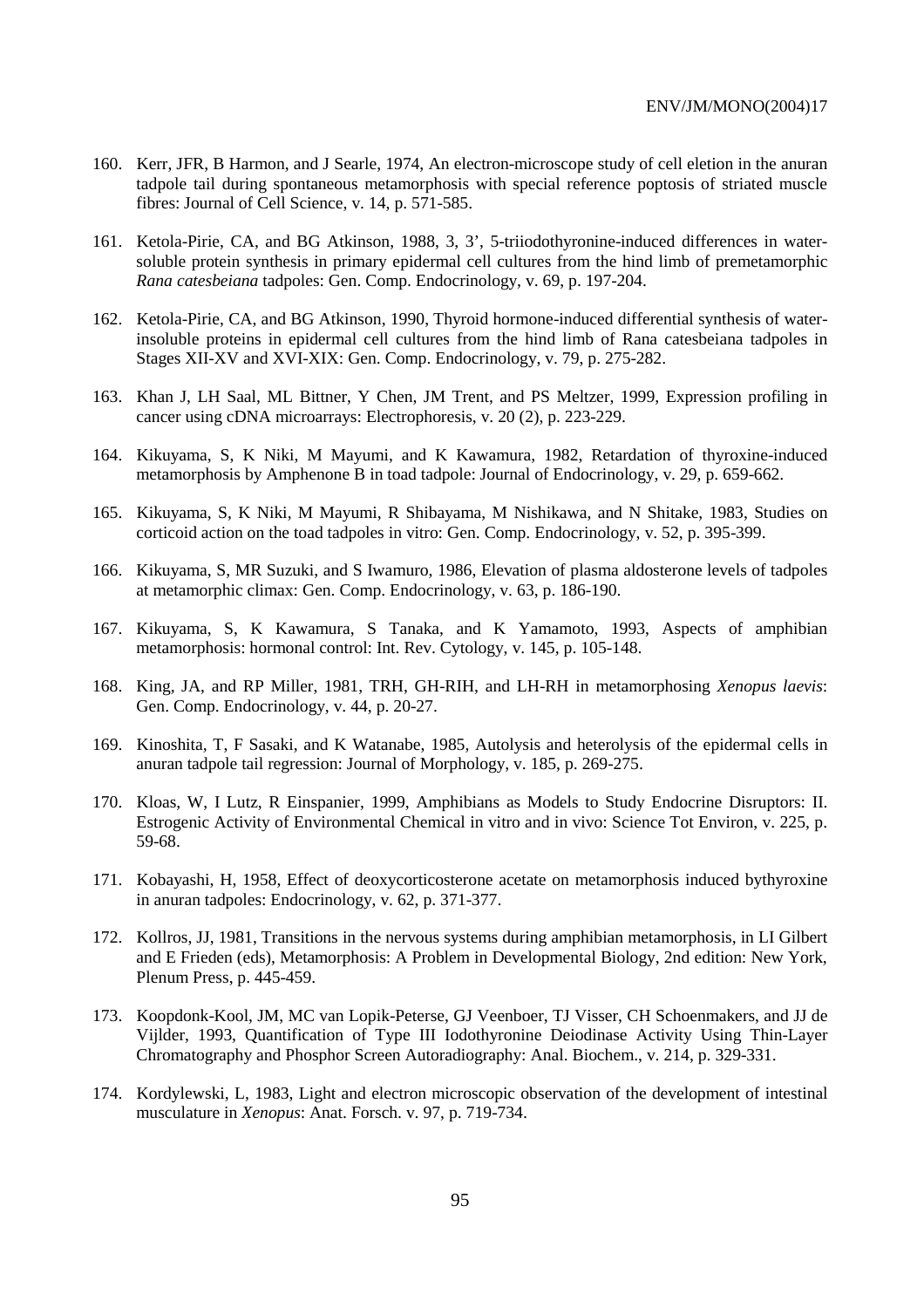- 175. Kroll, KL, and E Amaya, 1996, Transgenic *X. laevis* embryos from sperm nuclear transplantations reveal FGF signaling requirements during gastrulation: Development, v. 122, p. 3173-3183.
- 176. Kroll, KL, and JC Gehart, 1994, Transgenic *X. laevis* embryos from eggs transplanted with nuclei of transfected cultures cells: Science, v. 266, p. 650-653.
- 177. Krug, EC, KV Honn, J Battista, and CS Nicoll, 1983, Corticosteroids in serum of *Rana catesbeiana* during development and metamorphosis: Gen. Comp. Endocrinology, v. 52, p. 232-241.
- 178. Kupferberg, SJ, 1997, The role of larval diet in anuran metamorphosis: Amer Zool, v. 37, p. 146- 159.
- 179. Langlois, MF, K Zanger, T Monden, JD Safer, AN Hollenberg, and FE Wondisford, 1997, A unique role of the beta-2 thyroid hormone receptor isoform in negative regulation by thyroid hormone. Mapping of a novel amino-terminal domain important for ligand-independent activation: Journal Biological Chemistry, v. 272, p. 24927-24933.
- 180. Lapiere, CM and J Gross, 1963, Animal collagenase and collage metabolism, in RF Sognnaes (ed), Mechanisms of Hard Tissue Destruction: Washington DC, American Association for the Advancement of Science, p. 663-694.
- 181. Lazar, MA, 1993, Thyroid hormone receptors: Multiple forms, multiple possibilities: Endocrine Review, v. 14, p. 184-193.
- 182. Leatherland, JF, 1985, Effects of 17b-estradiol and methyl testosterone on the activity of the thyroid gland in rainbow trout, Salmo gairdneri Richardson: Gen Comp Endocrinol, v. 60, p. 343-352.
- 183. Lee, Y and V Mahdavi, 1993, The D domain of the thyroid hormone receptor 1 specifies positive and negative transcriptional regulation functions: Journal of Biological Chemistry, v. 268, P. 2021- 2028.
- 184. Lefebvre, O, C Wolf, J-M Limacher, P Hutin, C Wendling, M LeMeur, P Basset, and M-C Rio, 1992, The breast cancer-associated stromelysin-3 gene is expressed during mouse mammary gland apoptosis: Journal of Cell Biology, v. 119, p. 997-1002.
- 185. Leloup, J, and M Buscagalia, 1977, La triiodothyronine: hormone de la metamorphose des amphibiens: C. R. Academy of Science, v. 284, p. 2261-2263.
- 186. Leloup-Hatey, J, M Buscagalia, G Jolivet-Jaudet, Leloup J, 1990, Interrenal function during metamorphosis in anuran larvae, in W Hanke (ed), Biology and physiology of amphibians: New York, Gustav Fishcer Verlag, p. 139-154.
- 187. Levi, G, F Broders, D Dunon, GM Edleman, and JP Thiery, 1990, Thyroxine-dependent modulations of the expression of the neural cell adhesion molecule N-CAM during *Xenopus laevis* metamorphosis: Development, v. 109, p. 681-692.
- 187a. Levy, G, I Lutz, A Krüger, and W Kloas, 2004, Bisphenol A induces feminization in *Xenopus laevis* tadpoles: Environ Res, v. 94, p. 102-111.
- 188. Liang, P, and AB Pardee, 1992, Differential display of eukaryotic messenger RNA by means of the polymerase chain reaction: Science, v. 257, p. 967-971.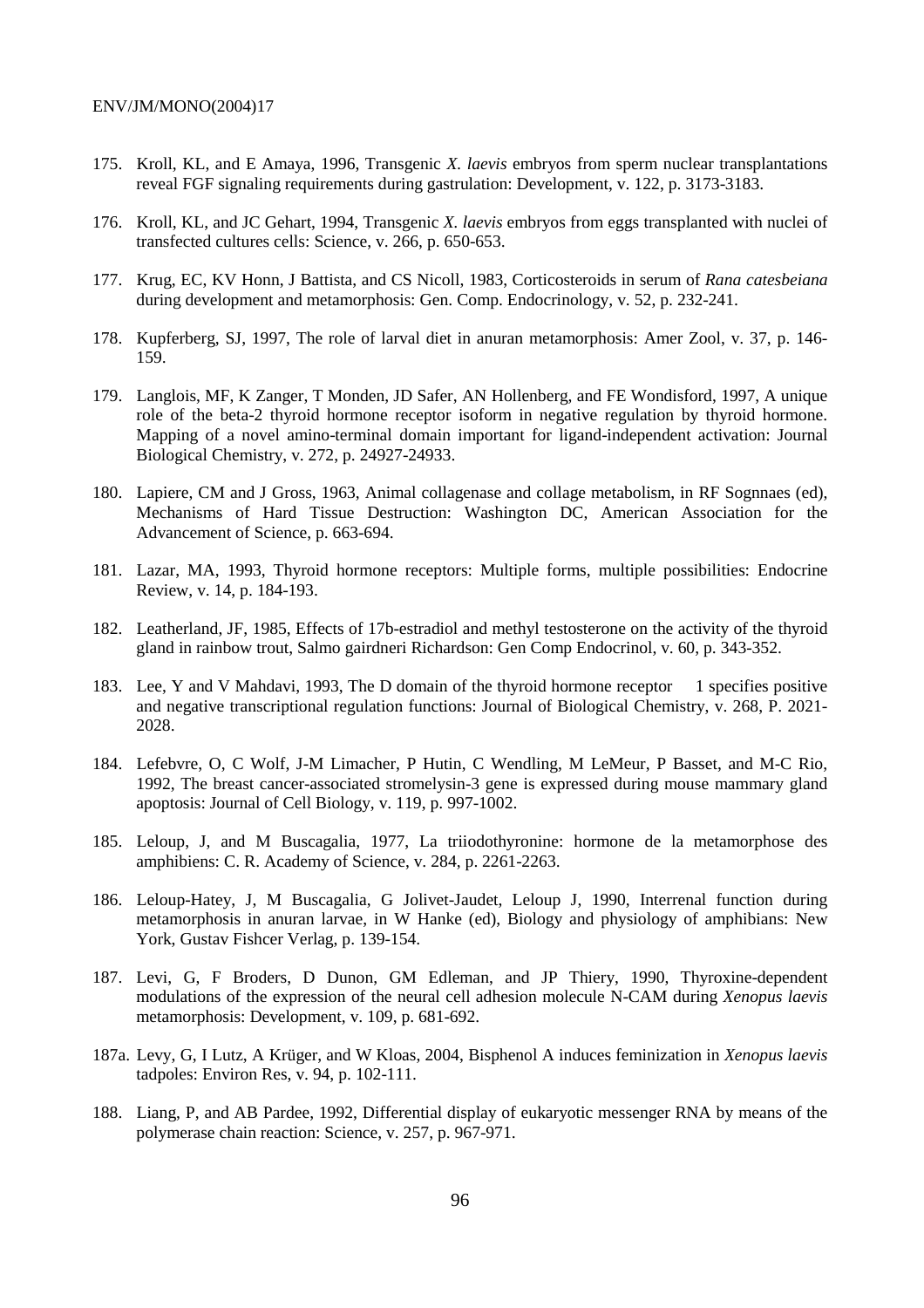- 189. Lister, A, and G Van Der Kraak, 2002, Modulation of goldfish testicular testosterone production in vitro by tumor necrosis factor alpha, interleukin-1beta, and macrophage conditioned media: J Exp Zool, v. 292, p. 477-486.
- 190. Luze, AD, L Sachs, and B Demeneix, 1993, Thyroid hormone-dependent transcriptional regulation of exogenous genes transferred into *Xenopus* tadpole muscle in vivo: Proc. Natl. Acad. Sci., v. 90, p. 7322-7326.
- 191. Macchi, IA, and JG Phillips, 1966, In vitro effect of adrenocorticotropin on corticoid secretion in the turtle, snake, and bullfrog: General and Compositional Endocrinology, v. 6, p. 170-182.
- 192. Maclatchy DL, DG Cyr, and J Eales, 1986, Estradiol-17b depresses T4 to T3 conversion in rainbow trout: Am Zool, v. 26, p. 24A.
- 193. Mangelsdorf, DJ, C Thummel, M Beato, P Herrlich, G Schutz, K Umesono, B Blumberg, P Kastner, M Mark, P Chambon, and RM Evans, 1995, The nuclear receptor superfamily: The second decade: Cell, v. 83, p. 835-839.
- 194. Mathisen, PM, and L Miller, 1989, Thyroid hormone induces constitutive keratin gene expression during *Xenopus laevis* development: Molecular and Cellular Biology, v. 9, p. 1823-1831.
- 195. McAvoy, JW, and KE Dixon, 1977, Cell proliferation and renewal in the small intestinal epithelium of metamorphosing and adult *Xenopus laevis*: Journal of Experimental Zoology, v. 202, p. 129-138.
- 196. McCutcheon, FH, 1936, Hemoglobin function during the life history of the bullfrog: Journal of Cellular and Comp. Physiology, v. 8, p. 63-81.
- 197. McMaster, ME, JJ Jardine, GT ankley, WH Benson, MS Greeley Jr, TS Gross, LJ Guillette Jr, DL MacLatchy, EF Orlando, GJ Van Der Kraak, and KR Muntkittrick, 2001, An interlaboratory study on the use of steroid hormones in examining endocrine disruption: Environ Toxicol Chem, v. 20, p. 2081-2087.
- 198. Millar, RP, S Nicolson, JA King, and GN Louw, 1983, Functional significance of TRH in metamorphosing and adult anurans, in EC Griffiths and GW Bennett (eds), Thyrotropin-Releasing Hormone: New York, Raven, p. 217-227.
- 199. Mimnagh, KM, JL Bolaffi, NM Montgomery, and JC Kaltenbach, 1987, Thyrotropin-releasing hormone (RRH): Immunohistochemical distribution in tadpole and frog brain: General Comp. Endocrinology, v. 66, p. 394-404.
- 200. Moller, B, I Bjorkhem, O Falk, O Lantto, A Larsson, 1983, Identification of thyroxine in human breast milk by gas chromatography-mass spectrometry: Journal Endocrinol. Metab., v. 56, p. 30-34.
- 201. Morris Jr., SM, 1987, Thyroxine elicits divergent changes in mRNA levels of two urea cycle enzymes and one gluconeogenic enzyme in tadpole liver: Arch Biochemistry and Biophysiology, v. 259, p. 144-148.
- 202. Moskaitis, JE, TD Sargen, LH Smith Jr., RL Pastori, and DR Schoenberg, 1989, *Xenopus laevis* serum albumin: sequence of the complementary deoxyribonucleic acids encoding the 68-and 74 kilodalton peptides and the regulation of albumin gene expression by thyroid hormone during development: Molecular Endocrinology, v. 3, p. 464-473.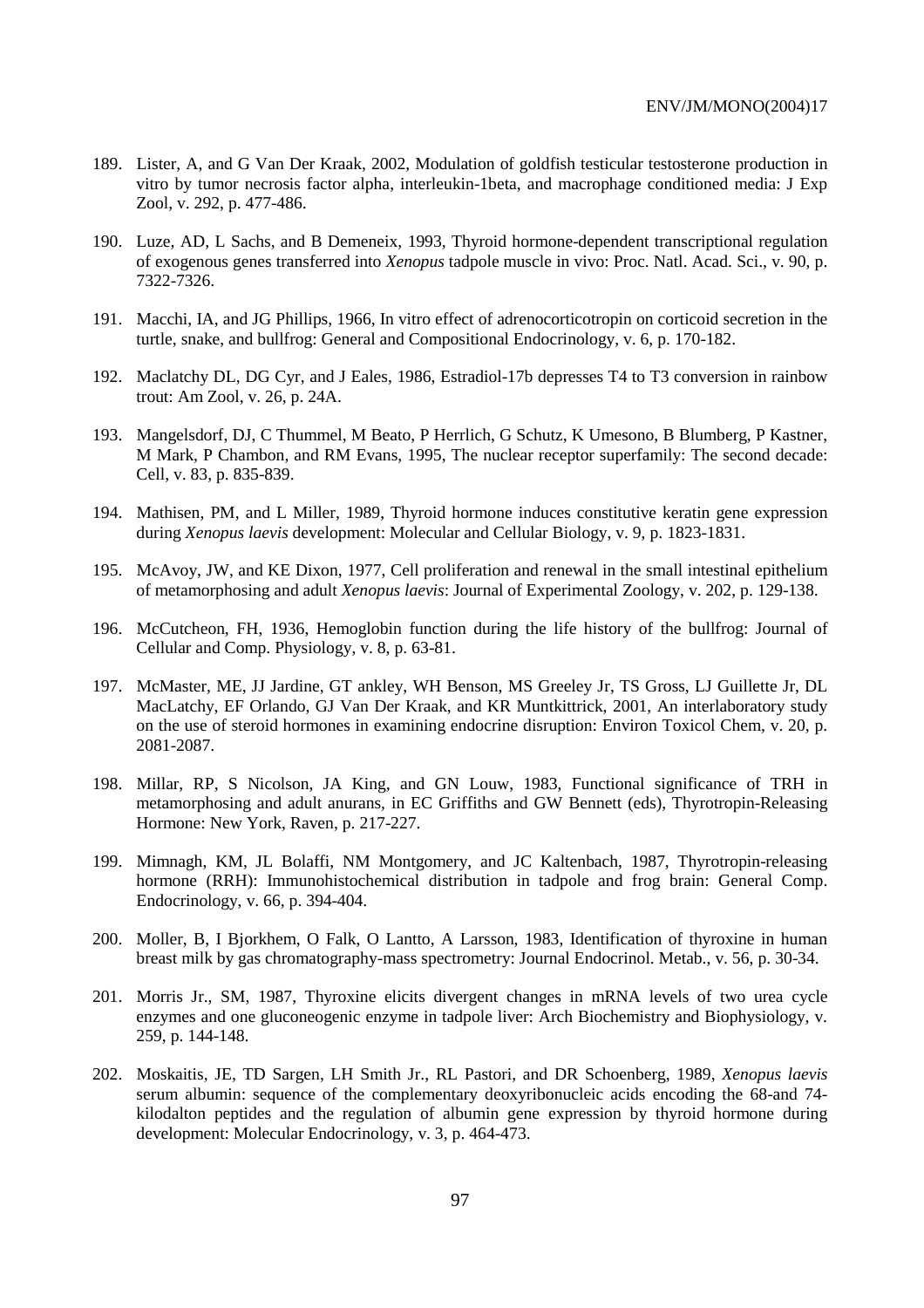- 203. Moulton, JM, A Jurand, and H Fox, 1968, A cytological study of Mauthner's cells in *Xenopus laevis* and *Rana temporaria* during metamorphosis: J Embryol Exp Morphol, v. 19, p. 415-431.
- 204. Munro, AF, 1953, The ammonia and urea excretion of different species of amphibian development: Journal of Biochemistry, v. 54, p. 29-36.
- 205. National Academy of Sciences (NAS), 1999, Hormonally Active Agents in the Environment: Washinton, DC, National Academy Press.
- 206. National Institute of Environmental Health Sciences (NIEHS), 1997, Validation and Regulatory Acceptance of Toxicological Test Methods: A Report of the ad hoc Interagency Coordinating Committee on the Validation of Alternative Methods (ICCVAM): NIH Publication No. 97-3981, National Institute of Environmental Health Sciences.
- 207. Nieuwkoop, PD, and J Faber, 1994, Normal Table of *Xenopus laevis*: New York and London, Garland Publishing.
- 208. Niki, K, K Yoshizato, and S Kikuyama, 1981, Augmentation of nuclear binding capacity of triiodothyronine be aldosterone in tadpole tail: Proc Japan Acad, v. 57, p. 271-275.
- 209. Nishikawa, A, K Shimizu-Nishikawa, and L Miller, 1992, Spatial, temporal and hormonal regulation of epidermal keratin expression during development of the frog, *Xenopus laevis*: Developmental Biology, v. 151, p. 145-153.
- 210. Northern Leopard Frog, *Rana pipiens*, 2002, http://allaboutfrogs.org/info/species/leopard.html
- 211. Nuwaysir EF, M Bittner, J Trent, JC Barrett, and CA Afshari, 1999, Microarrays and toxicology: the advent of toxicogenomics: Mol. Carcinog., v. 24 (3), p. 153-159.
- 212. OECD (Organization for Economic Co-operation and Development), 1996, Report of the OECD Workshop on harmonization of validation and acceptance criteria for alternative toxicological test methods: Paris Organization for Economic Co-operation and Development, p. 60.
- 213. Oberste-Berghaus, C, K Zanger, K Hashimoto, RN Cohen, AN Hollenberg, and FE Wondisford, 2000, Thyroid hormone-independent interaction between the thyroid hormone receptor 2 amino terminus and coactivators: Journal of Biological Chemistry, v. 275, p. 1787-1792.
- 213a. OECD (Organization for Economic Co-operation and Development), 2000, Guidance Document on Aquatic Toxicity Testing of Difficult Substances and Mixtures: OECD Series on Testing and Assessment, No. 23, 53 pages. http://www.olis.oecd.org/olis/2000doc.nsf/LinkTo/env-jmmono(2000)6
- 214. OECD (Organization for Economic Co-operation and Development), 2001, Task force on endocrine disrupters testing and assessment (EDTA) of the test guidelines programme report of validation management group eco1: OECD.
- 215. Ohtani H, Miura I, Ichikawa Y, 2000, Effects of Dibutyl Phthalate as an Environmental Endocrine Disruptor on Gonadal Sex Differentiation of Genetic Males of the Frog *Rana rugosa*. Environmental Health Perspectives v. 108, p. 1189-1193.
- 215a. Okada, R, Yamamoto, K, Koda, A, Ito, Y, Hayashi, H, Tanaka, S, Hanaoka, Y, Kikuyama, S, 2004, Development of radioimmunoassay for bullfrog thyroid-stimulating hormone (TSH): Effects of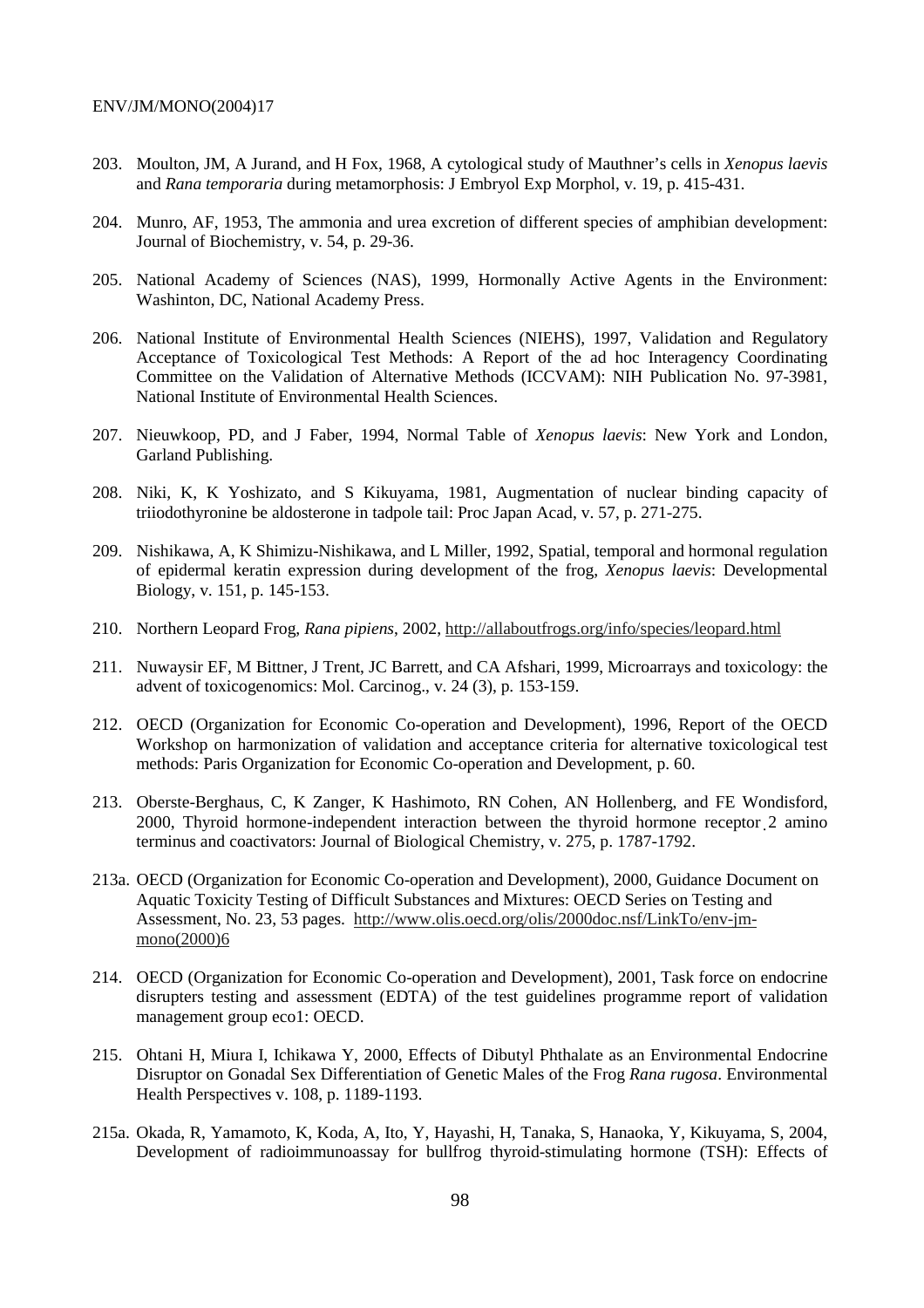hypothalamic releasing hormones on the release of TSH from the pituitary *in vitro*: General and Comparative Endocrinology v. 135, p. 42-50.

- 216. Olivereau, M, F Vandesande, E Boucique, F Ollevier, and JM Oliveau, 1987, Immunocytochemical localization and spatial relation to the adenohypophysis of a somatostatin-like and a corticotropinreleasing factor-like peptide in the brain of the four amphibian species: Cell Tissue Research, v. 274, p. 317-324.
- 217. Oofusa, K, O Tooi, A Kashiwagi, K Kashiwagi, Y Kondo, Y Watanabe, T Sawada, K Fujikawa, and K Yoshizato, 2001, Expression of thyroid hormone receptor beta a gene assayed by transgenic *Xenopus laevis* carrying its promoter sequences: Mol. Cell Endocrinol., v. 18, p. 97-110.
- 218. Oppenheimer, JH, 1979, Thyroid hormone action at the cellular level: Science, v. 203, p. 971-979.
- 219. Oppenheimer, JH, HL Schwartz, CN Mariash, WB Kinlaw, NCW Wong, and HC Freake, 1987, Advances in our understanding of thyroid hormone action at the cellular level: Endocrinological Review, v. 8, p. 288-308.
- 220. Paik, W, and PP Cohen, 1960, Biochemical studies on amphibian metamorphosis. I. The effect of thyroxine on protein synthesis in the tadpole: Journal of Gen. Physiology, v. 43, p. 683-696.
- 221. Patterton, D, WP Hayes, and Y-B Shi, 1995, Transcriptional activation of the matrix metalloproteinase gene stromelysin-3 coincides with thyroid hormone-induced cell death during frog metamorphosis: Developmental Biology, v. 167, p. 252-262.
- 222. Patyna, PJ, RA Davi, TF Parkerton, RP Brown, KR Brown, KR Cooper, 1999, A proposed multigeneration protocol for Japanese medaka (Oryzias latipes) to evaluate effects of endocrine disruptors: Science of the Total Environment, v. 233, p. 211-220.
- 223. Pearson, AK, TB Hayes, P Licht, 1998, Immunochemical identification of thyrotropes and gonadotropes in the pars distalis and pars tuberalis of the toad (Bufo boreas) with reference to ontogenetic changes: Gen Comp Endocrinol, v. 16, p. 107-109.
- 224. Petranka, JW, and A Sih, 1987, Habitat Duration, Length of Larval Period, and the Evolution of a Complex Life Cycle of a Salamander, Ambystoma Texanum: Evolution, v. 41, p. 1347-1356.
- 225. Picard, D, and KR Yamamoto, 1987, Two signals mediate hormone-dependent nuclear localization of the glucocorticoid receptor: Journal of EMBO, v. 6, p. 3333-3340.
- 226. Pickford DB, Pounds NA, Woods CB, Hetheridge MJ and Hutchinson TH (2002) Effects of 17 ethynylestradiol on larval development of *Rana temporaria* in flow-through conditions. 23rd Annual Meeting of the Society of Environmental Toxicology and Chemistry, Salt Lake City, USA 17-20 November 2002.
- 227. Puzianowska-Kuznicka, M, S Damjanovski, and Y-B Shi, 1997, Both thyroid hormone and 9-cis retinoic acid receptors are required to efficiently mediate the effects of thyroid hormone on embryonic development and specific gene regulation in *Xenopus laevis*: Molecular Cell Biology, v. 17, 4738-4749.
- 228. Puzianowska-Zunicka, M, and Y-B Shi, 1996, Nuclear factor I as a potential regulator during postembryonic organ development: Journal of Biological Chemistry, v. 271, p. 6273-6282.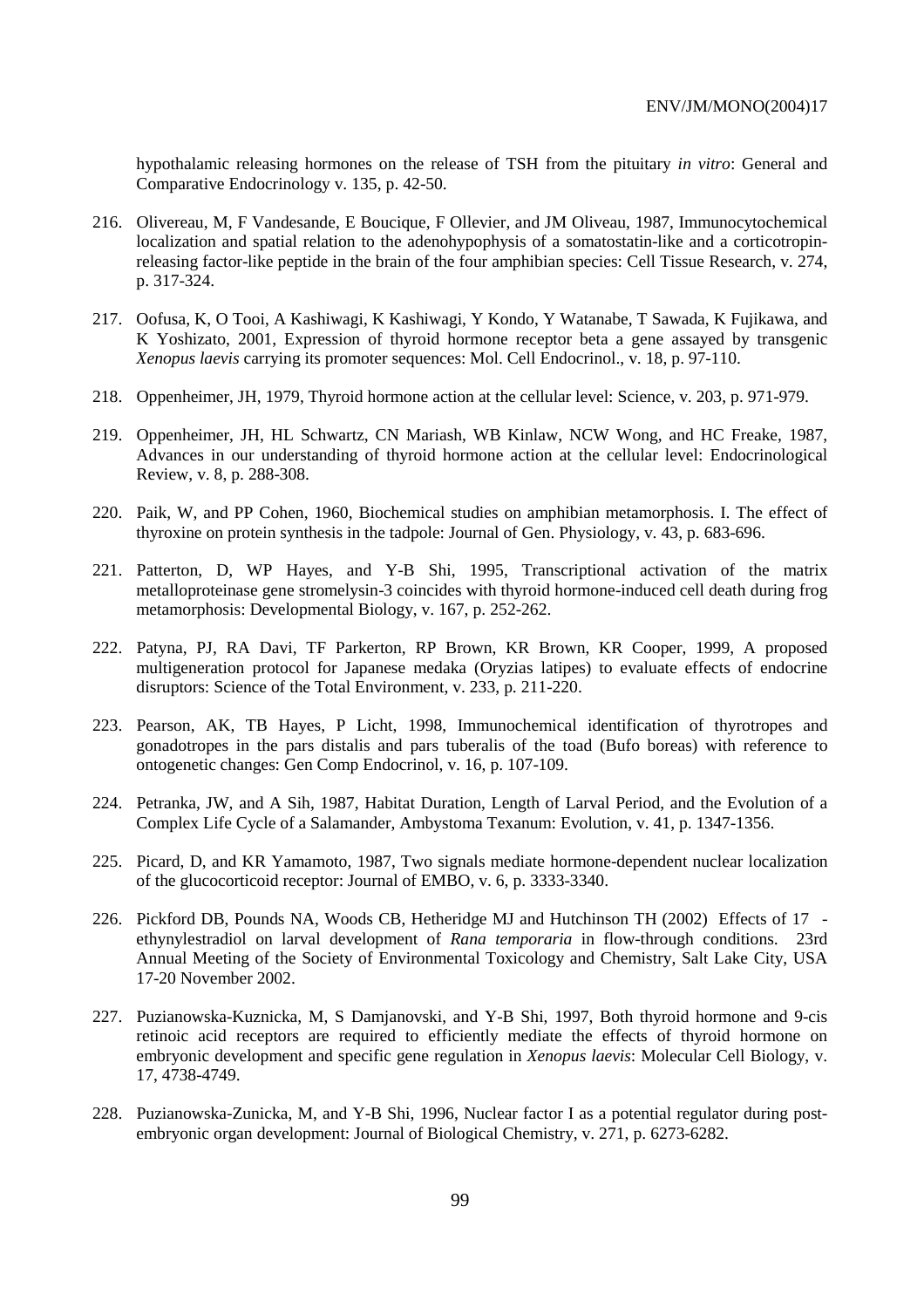- 229. Rabelo, EML, BS Baker, and JR Tata, 1994, Interplay between thyroid hormone and estrogen in modulating expression of their receptor and vitellogenin genes during *Xenopus* metamorphosis: Mech Dev, v. 45, p. 49-57.
- 230. Rabelo, EML, and JR Tata, 1993, Thyroid hormone potentiates estrogen activation of vitellogenin genes and autoinduction of estrogen receptor in adult *Xenopus* hepatocytes: Mol Cell Endocrinol, v. 96, p. 37-44.
- 231. Reed, KD, GR Ruth, JA Meyer, and SK Shukla, 2000, Chlamydia pneumoniae Infection in a Breeding Colony of African Clawed Frogs (*Xenopus tropicalis*): Emerging Infectious Diseases, v. 6, p. 196-199.
- 232. Regard, E, 1978, Cytophysiology of the amphibian thyroid gland through larval development and metamorphosis: Int. Rev. Cytology, v. 52, p. 81-118.
- 233. Reilly, DS, N Tomassini, and M Zasloff, 1994, Expression of magainin antimicrobial peptidegenes in the developing granular glands of *Xenopus* skin and induction by thyroid hormone: Developmental Biology, v. 162, 123-133.
- 234. Ribiero, RCJ, RR Cavelieri, N Lomri, CM Rahmaoui, JD Baxter, and BF Scharschmidt, 1996, Thyroid hormone export regulates cellular hormone content and response: Journal of Biological Chemistry, v. 271, p. 17147-17151.
- 235. Richards, CM, and GW Nace, 1978, Gynogenetic and hormonal sex reversal used in tests of the XX-XY hypothesis of sex determination in *Rana pipiens*: Growth, v. 42, p. 319-331.
- 236. Riddiford, LM, 1996, Molecular aspects of juvenile hormone action in insect metamorphosis, in LI Gilber, JR Tata, and BG Atkinson (eds), Metamorphosis: Postembryonic Reprogramming of Gene Expression in Amphibian and Insect Cells: New York, Academic Press, p. 223-251.
- 237. Riggs, A, 1951, The metamorphosis of hemoglobin in the bullfrog: Journal of General Physiology, v. 35, p. 23-40.
- 238. Rivier, J, C Rivier, and W Vale, 1984, Synthetic competitive antagonists of corticotropin-releasing factor: Effect on ACTH secretion in the rat: Science, v. 224, p. 889-891.
- 239. Robbins, J, 1992, Thyroxine transport and the free hormone hypothesis: Endocrinology, v. 131, p. 546-547.
- 240. Robertson, JC, and Kelley, DB, 1996, Thyroid hormone controls the onset of androgen sensitivity in the developing larynx of *Xenopus laevis*: Dev. Biol., v. 176, p. 108-123.
- 241. Rose, MF, and SR Rose, 1998, Melatonin accelerates metamorphosis in *Xenopus laevis*: J Pineal Research, v. 24, p. 90-95.
- 242. Roth, P, 1941, Action antogoniste du propionate de testosterone dans la metamorphose experimentale des batraciens provoquee par thyroxine: Bull. Mus, Natl. Hist. Nat. (Paris), v. 13, p. 500-502.
- 243. Roth, P, 1942, Les antagonists de la thyroxine dans la metamorphose des Batraciens anoures. La diiodotyrosine, le propionate de testosterone et le benzoate d'oestradiol: Bull Mus Nat Hist Nat (Paris), v. 14, p. 408-415.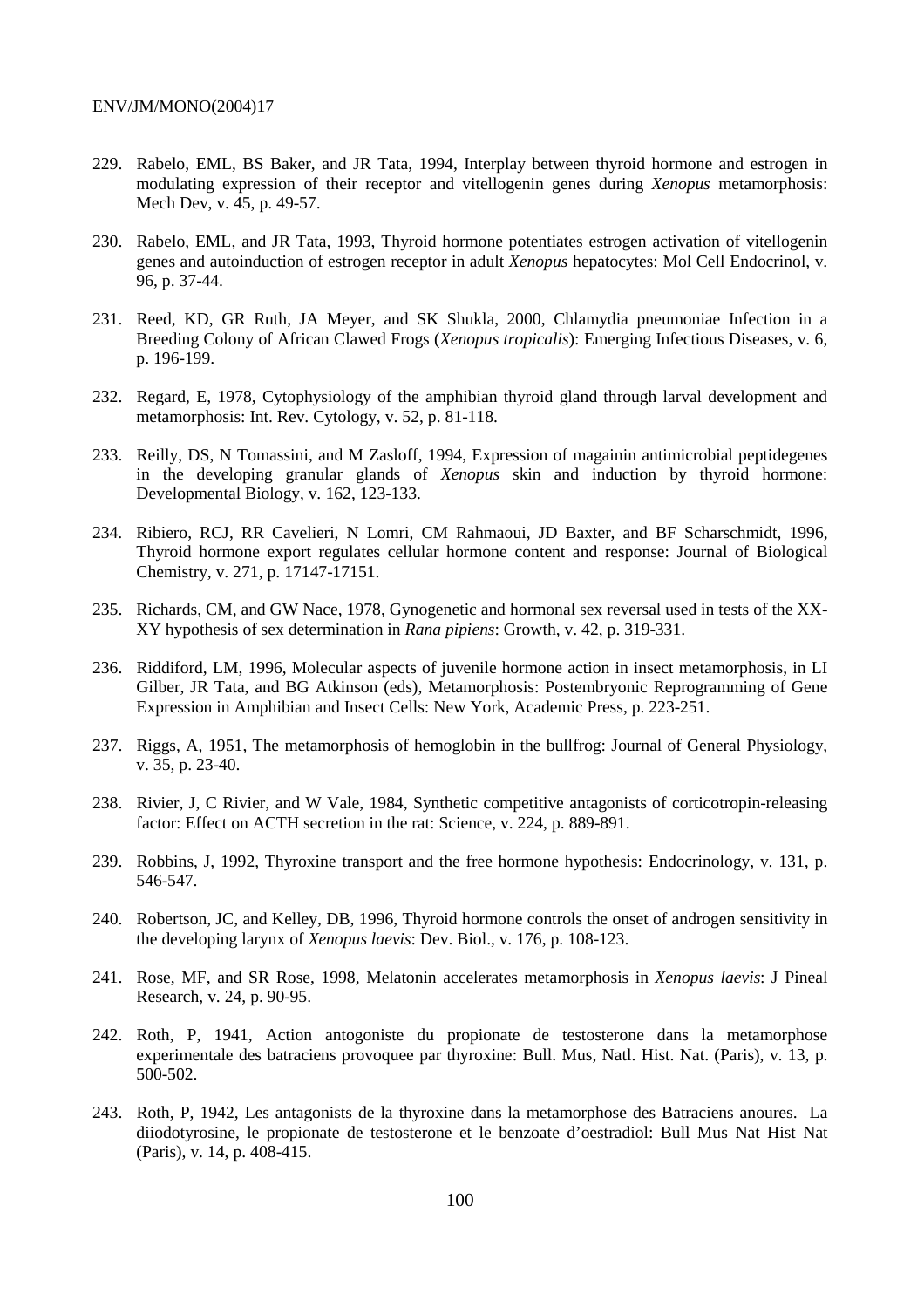- 244. Roth, P, 1948, Sur l'action antagoniste des substances oestrogenes dans la metamorphose experimentale des amphibiens (3e note): Bull. Mus. Natl. Hist. Natl. (Paris), v. 20, p. 408-415.
- 245. Rowe, I, L Coen, K Le Blay, S Le Mevel, and BA Demeneix, 2002, Autonomous regulation of muscle fibre fate during metamorphosis in *Xenopus tropicalis*: Dev. Dyn., v. 224, p. 381-390.
- 246. Sachs, LM, B Andallah, A Hassan, G Levi, A De Luze, JC Reed, and BA Demeneix, 1997, Tail regression, apoptosis and thyroid hormone regulation of myosin heavy chain isoforms in *Xenopus* tadpoles: Molecular Cell Endocrinology, v. 131, p. 211-219.
- 247. Sakai, M, Y Hanoaka, S Tanaka, H Hayashi, and S Kikuyama, 1991, Thyrotropic activity of various adenohypophysis hormones of the bullfrog: Zool. Sci., v. 8, p. 929-934.
- 248. Schneider, MJ, and VA Galton, 1995, Effect of glucocorticoids on thyroid hormone action in cultured red blood cells from *Rana catesbeiana* tadpoles: Endocrinology, v. 136, p. 1435-1440.
- 249. Schultz, JJ, MP Price, and E Frieden, 1988, Triidothyronine increases translatable albumin messenger RNA in *Rana catesbeiana* tadpole liver: Journal of Experimental Zoology, v. 247, p. 69- 76.
- 250. Shi, Y-B, 2000, Amphibian metamorphosis from morphology to molecular biology: New York, Wiley-Liss Press.
- 251. Shi, Y-B, and DD Brown, 1990, Development and thyroid hormone dependent regulation of pancreatic genes in *Xenopus laevis*: Genes and Development, v. 4, p. 1104-1113.
- 252. Shi, Y-B, and DD Brown, 1993, The earliest changes in gene expression in tadpole intestine induced by thyroid hormone: Journal of Biological Chemistry, v. 268, p. 20312-20317.
- 253. Shi, Y-B, and WP Hayes, 1994, Thyroid hormone dependent regulation of the intestinal fatty acidbinding protein gene during amphibian metamorphosis: Developmental Biology, v. 161, p. 48-58.
- 254. Shi, Y-B, and A Ishizuya-Oka, 1996, Biphasic intestinal development in amphibians: Embryogenesis and remodeling during metamorphosis: Current Topics in Developmental Biology, v. 32, p. 205-235.
- 255. Shi, YF, BM Sahai, and DR Green, 1989, Cyclosporin A inhibits activation-induced cell death in Tcell hybridomas and thymocytes: Nature, v. 339, p. 625-626.
- 256. Shi, Y-B, Y Su, Q Li, and S Damjanovski, 1998, Autoregulation of thyroid hormone receptor genes during metamorphosis: Roles in apoptosis and cell proliferation: Int. Journal of Developmental Biology, v. 42, p. 107-116.
- 257. Shimizu-Nishikawa, K, and L Miller, 1992, Hormonal regulation of adult type keratin gene expression in larval epidermal cells of the frog *Xenopus laevis*: Differentiation, v. 49, p. 77-83.
- 258. Song, MO, DJ Fort, DL McLaughlin, RL Rogers, JH Thomas, BO Buzzard, AM Noll, and NK Myers, 2003, Evaluation of *Xenopus tropicalis* as an alternative test organism for frog embryo teratogenesis assay - *Xenopus* (FETA*X*): Drug Chem. Toxicol., v. 26, p. 177-189.
- 259. Stearns, S, 1989, The evolutionary significance of phenotypic plasticity: Bioscience, v. 39, p. 436- 445.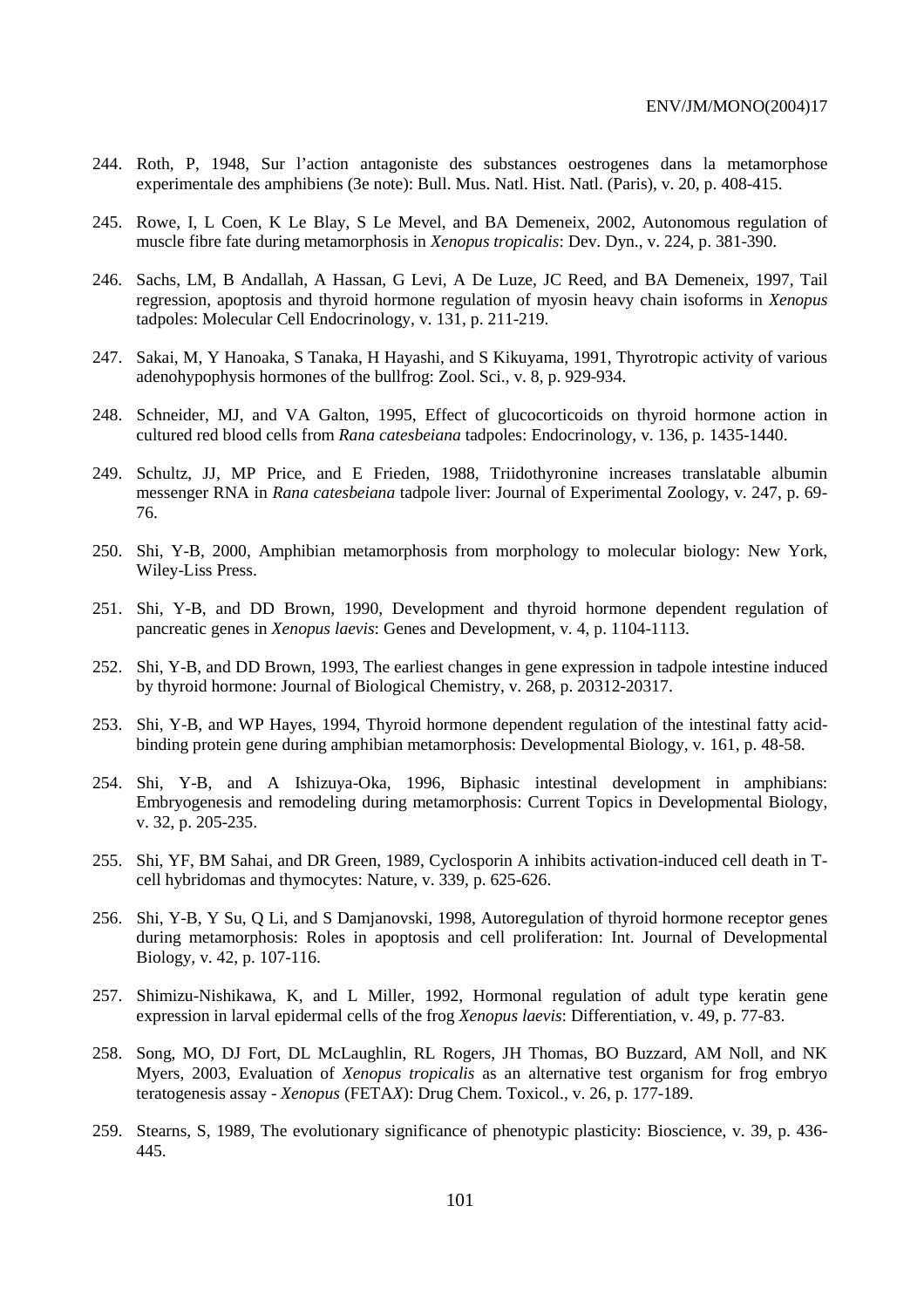- 260. Stebbins, RC, and NW Cohen, 1995, A Natural History of Amphibians: Princeton University Press, Princeton, NJ.
- 261. Stenzel-Poore, MP, KA Heldwein, P Stenzel, S Lee, and WW Vale, 1992, Characterization of the genomic corticotropin-releasing factor (CRF) gene from *Xenopus laevis*: Two members of the CRF family exist in amphibians: Molecular Endocrinology: V. 6, p. 1716-1724.
- 261. Stolow, MA, DD Bauzon, J Li, T Segwick, VC-T Liang, QA Sang, and Y-B Shi, 1996, Identification and characterization of a novel ollagenase in *Xenopus laevis*: Possible roles during frog development: Mol. Biol. Cell, v. 7, p. 1471-1483.
- 262. St. Germain, DL, 1994, Iodothyronine deiodinases: Trends Endocrinology and Metabolism, v. 5, p. 36-42.
- 263. St. Germain, DL, and VA Galton, 1997, The deiodinase family of selenoproteins: Thyroid, v. 7, p. 655-658.
- 264. Su, Y, Y Shi, M Stolow, and Y-B Shi, 1997, Thyroid hormone induces apoptosis in primary cell cultures of tadpole intestine: cell type specificity and effects of extracellular matrix: Journal of Cell Biology, v. 139, p. 1533-1543.
- 265. Suzuki MR, and S Kikuyama, 1983, Corticoides augement nuclear binding capacity for triiodothyronine in bullfrog tadpole tail fins: Gen Comp Endocrinol, v. 52, p. 272-278.
- 266. Takahashi, N, K Yoshihama, S Kikuyama, K Yamamoto, K Wakabayashi, and Y Kato, 1990, Molecular cloning and nucleotide sequence analysis of complementary DNA for bullfrog prolactin: Journal of Molecular Endocrinology, v. 5, p. 281-287.
- 267. Tanaka, S, M Sakai, MK Park, and K Kurosumi, 1991, Differential appearance of the subunits of glycoprotein hormones (LH, FSH, and TSH) in the pituitary of bullfrog (*Rana catesbeiana*) larvae during metamorphosis: Gen. Comp. Endocrinology, v. 84, p. 318-327.
- 268. Tata, JR, 1967, The formation and distribution of ribosomes during hormone induced growth and development: Journal of Biochemistry, v. 104, p. 1.
- 269. Tata, JR, 1968, Early metamorphic competence of *Xenopus* larvae: Developmental Biology, v. 18, p. 415-440.
- 270. Tata, JR, 1972, Hormonal regulation of metamorphosis: Symp. Soc. Exp. Biol., v. 25, p. 163-181.
- 271. Tata, JR, 1993, Gene expression during metamorphosis: An ideal model for post-embryonic development: BioEssays, v. 15, p. 239-248.
- 272. Tata, JR, 1994, Gene expression during post-embryonic development: metamorphosis as a model: Proc Indian Nat Sci Acad Part B, Biol Sci, v. 60, p. 287-301.
- 273. Tata, JR, 1996, Amphibian metamorphosis: an exquisite model for hormonal regulation of postembryonic development in vertebrates: Develop Growth Dif, v. 38, p. 223-231.
- 274. Tata, JR, 1997, How hormones regulates programmed cell death during amphibian-metamorphosis, in Y-B Shi, Y Shi, Y Xu, and DW Scott (eds), Programmed Cell Death: New York, Plenum Press, p. 1-11.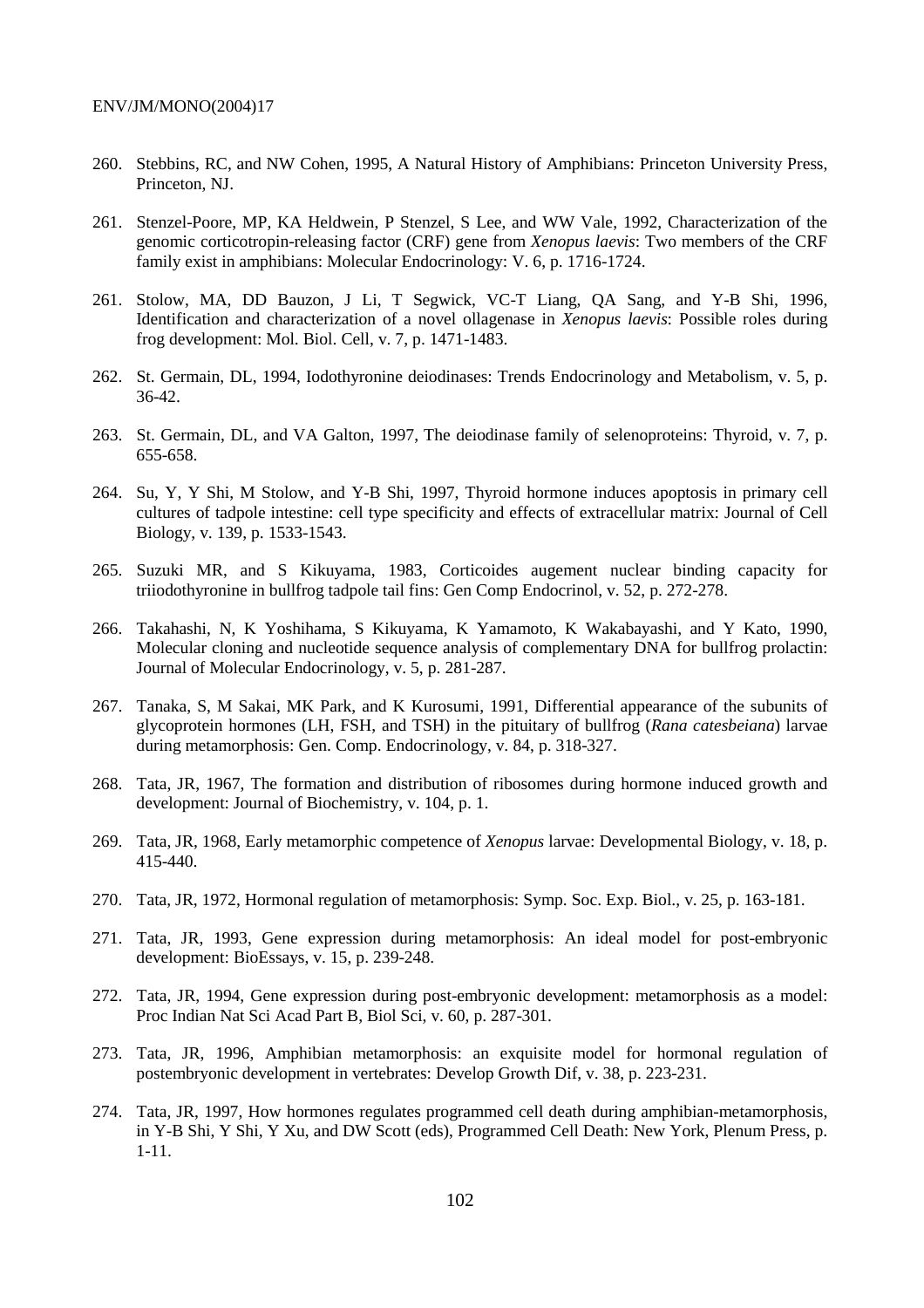- 275. Tata, JR, 1998, Amphibian metamorphosis as a model for studying the developmental actions of thyroid hormone: Cell Res., v. 8, p. 259-272.
- 276. Tata, JR, 1999, Amphibian metamorphosis as a model for studying the developmental actions of thyroid hormone: Biochim., v. 81, p. 359-366.
- 277. Tata, JR, A Kawhara, and BS Baker, 1991, Prolactin inhibits both thyroid hormone-induced morphogenesis and cell death in cultured amphibian larval tissues: Developmental Biology, v. 146, p. 72-80.
- 278. Tata, JR, and CC Widnell, 1966, Ribonucleic acid synthesis during the early action of thyroid hormones: Journal of Biochemistry, v. 88, p. 604.
- 279. Taylor, AC, and JJ Kollros, 1946, Stages in the normal development of *Rana pipiens* larvae: Anat. Rec., v. 93, p. 7-23.
- 280. Thomson, JA, 1974, Clinical Tests of Thyroid Function, Westport, Connecticut, Technomic Publishing Company, Inc.
- 281. Tinsley, RC, 1996, Infections and defense: Parasites of *Xenopus*, In: The Biology of *Xenopus*: (RC Tinsley and HR Kobel, eds), Zoological Society of London, Clarendon Press, Oxford, UK, p. 233- 251.
- 282. Tonon, M-C, P Cuet, M Lamacz, S Jegou, J Cote, L Gouteux, N Ling, G Pelletier, and H Vaudry, 1986, Comparative effects of corticotropin-releasing factor, arginien vasopressin, and related neuropeptides on the secretion of ACTH and -MSH by frog anterior pituitary cells and neurointermediate lobes in vitro: Gen. Comp. Endocrinology, v. 61, p. 438-445.
- 283. Tsai, M-J, and BW O'Malley, 1994, Molecular mechanisms of action of steroid/thyroid receptor superfamily members: Ann. Rev. Biochem., v. 63, p. 451-486.
- 284. Ulisse, S, G Esslemont, BS Baker, VKK Chatterjee, and JR Tata, 1996, Dominant-negative mutant thyroid hormone receptors prevent transcription from *Xenopus* thyroid hormone receptor gene promoter in response to thyroid hormone in *Xenopus* tadpoles in vivo: Proc. Natl. Acad. Sci., v. 93, p. 1205-1209.
- 285. Ulisse S, and JR Tata, 1994, Thyroid hormone and glucocorticoid independently regulate the expression of estrogen receptor in male *Xenopus* liver cells: Molec Cell Endocrinol, v. 105, p. 45-53.
- 286. Underhay, EE, and W Baldwin, 1955, Nitrogen excretion in the tadpoles of *Xenopus laevis* daudin: Journal of Biochemistry, v. 61, p. 544-547.
- 287. United States Environmental Protection Agency, 1997, Special Report on Environmental Endocrine Disruption: An Effects Assessment and Analysis: EPA/630/R-96/012.
- 288. United States Environmental Protection Agency, 1998, Research Plan for Endocrine Disruptors: EPA/600/R-98/087.
- 289. Uppaluri, R, and HC Towle, 1995, Genetic dissection of thyroid hormone receptor : identification of mutations that separate hormone binding and transcriptional activation: Molecular Cell Biology, v. 15, p. 1499-1512.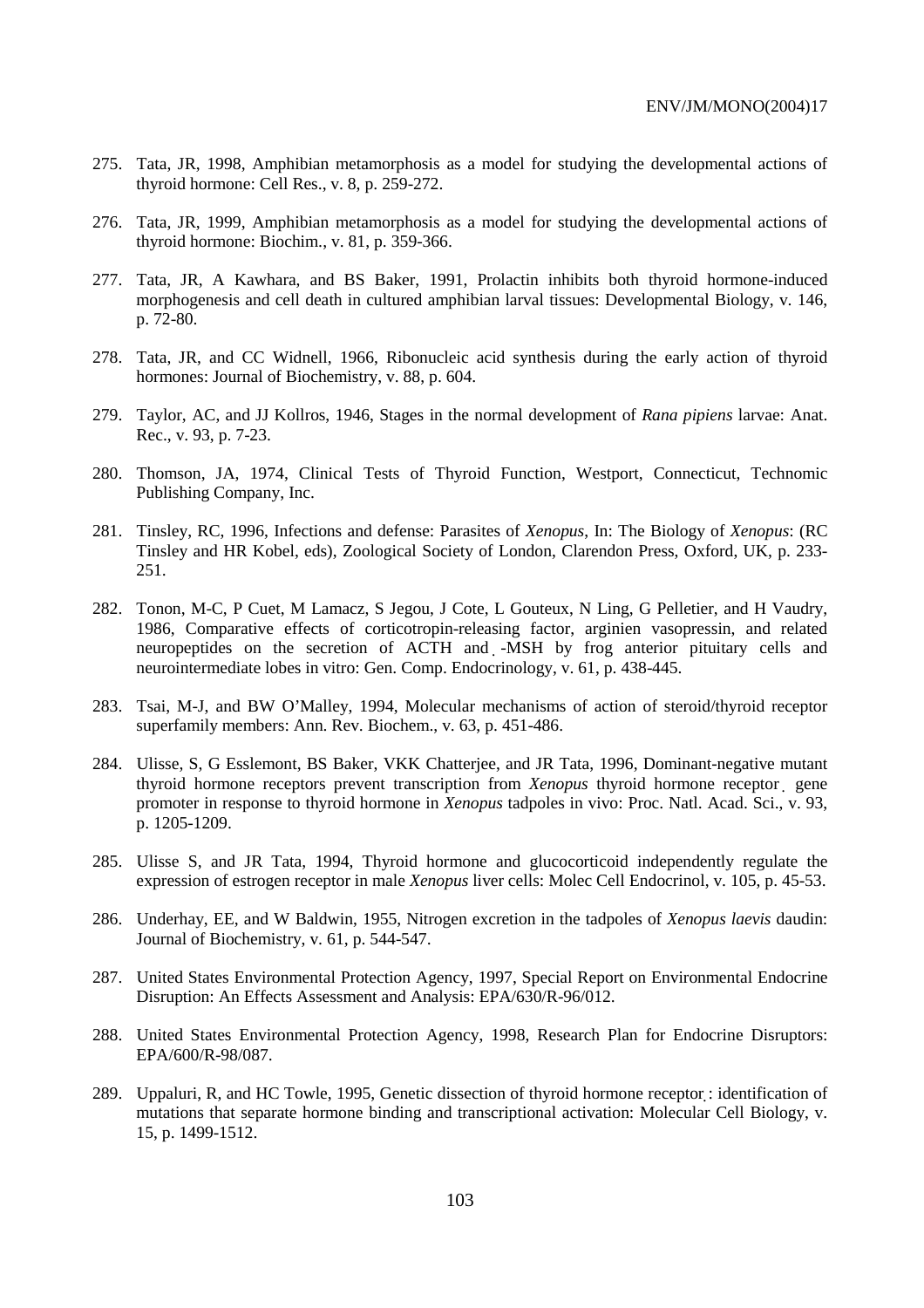- 290. Vandorpe, G, ER Kuhn, 1989, Estradiol-17 beta silastic implants in female *Rana ridibunda* depress thyroid hormone concentrations in plasma and the in vitro 5'-monodeiodination activity of kidney homogenates: Gen Comp. Endocrinology, v. 76(3), p. 341-345.
- 291. Veldhoen, N, C Helbing, 2001, Detection of environmental endocrine-disruptor effects on gene expression in live *Rana catesbeiana* tadpoles using a tail fin biopsy technique: Environ. Toxicol. and Chem., v. 20, No. 12, p. 2704-2708.
- 292. Veldhoen, N, D Crump, K Werry, and CC Helbing, 2002, Distinctive gene profiles occur at key points during natural metamorphosis in the *Xenopus laevis* tadpole tail: Developmental Dynamics, v. 225, p. 457-468.
- 293. Verhaert, P, S Marivoet, F Vandesande, and A De Loof, 1984, Localization of CRF immunoreactivity in the central nervous system of three vertebrate and one insect species: Cell and Tissue Research, v. 238, p. 49-53.
- 294. Wakao, H, F Gouilleux, and B Groner, 1994, Mammary gland factor (MGF) is a novel member of the cytokine regulated transcription factor gene family and confers the PRL response: Journal of EMBO, v. 13, p. 2182-2191.
- 295. Wang, Z, and DD Brown, 1993, Thyroid hormone-induced gene expression program for amphibian tail resorption: Journal of Biological Chemistry, v. 268, p. 16270-16278.
- 296. Weber, R, 1964, Ultrastructural changes in regressing tail muscles of *Xenopus laevis* at metamorphosis: Journal of Cell Biology, v. 22, p. 481-487.
- 297. Weber, R, 1967, Biochemistry of amphibian metamorphosis, in R Weber (ed), The Biochemistry of Animal Development, Vol 2: New York, Academic Press, p. 227-301.
- 298. Weber, R, 1996, Switching of global genes during anuran metamorphosis, in LI Gilbert, JR Tata, and BG Atkinson (eds), Metamorphosis: Postembryonic of Gene Expression in Amphibian and Insect Cells: New York, Academic Press, p. 567-597.
- 299. Weber, R, B Blum, and PR Muller, 1991, The switch from larval to adult globin gene expression in *Xenopus laevis* is mediate by erythroid cells from distinct compartments: Development, v. 112, p. 1021-1029.
- 300. Weitzel, JM, C Radtke, and HJ Seitz, 2001, Two thyroid hormone-mediated gene expression patterns in vivo identified by cDNA expression arrays in rat: Nucleic Acids Res., v. 29, No. 24, p. 5148-5155.
- 301. White, BA, and CS Nicoll, 1981, Hormonal control of amphibian metamorphosis, in LI Gilbert and E Frieden (eds), Metamorphosis: A Problem in Developmental Biology: New York, Plenum Press, p. 363-396.
- 302. Wise, RW, 1970, An immunochemical comparison of tadpole and frog hemoglobins: Comp. Biochem. Physiol., v. 32, p. 89-95.
- 303. Wollman, SH, 1980, Structure of the Thyroid Gland, in M De Vissher (ed), The Thyroid Gland, New York, Raven Press, p. 1-19.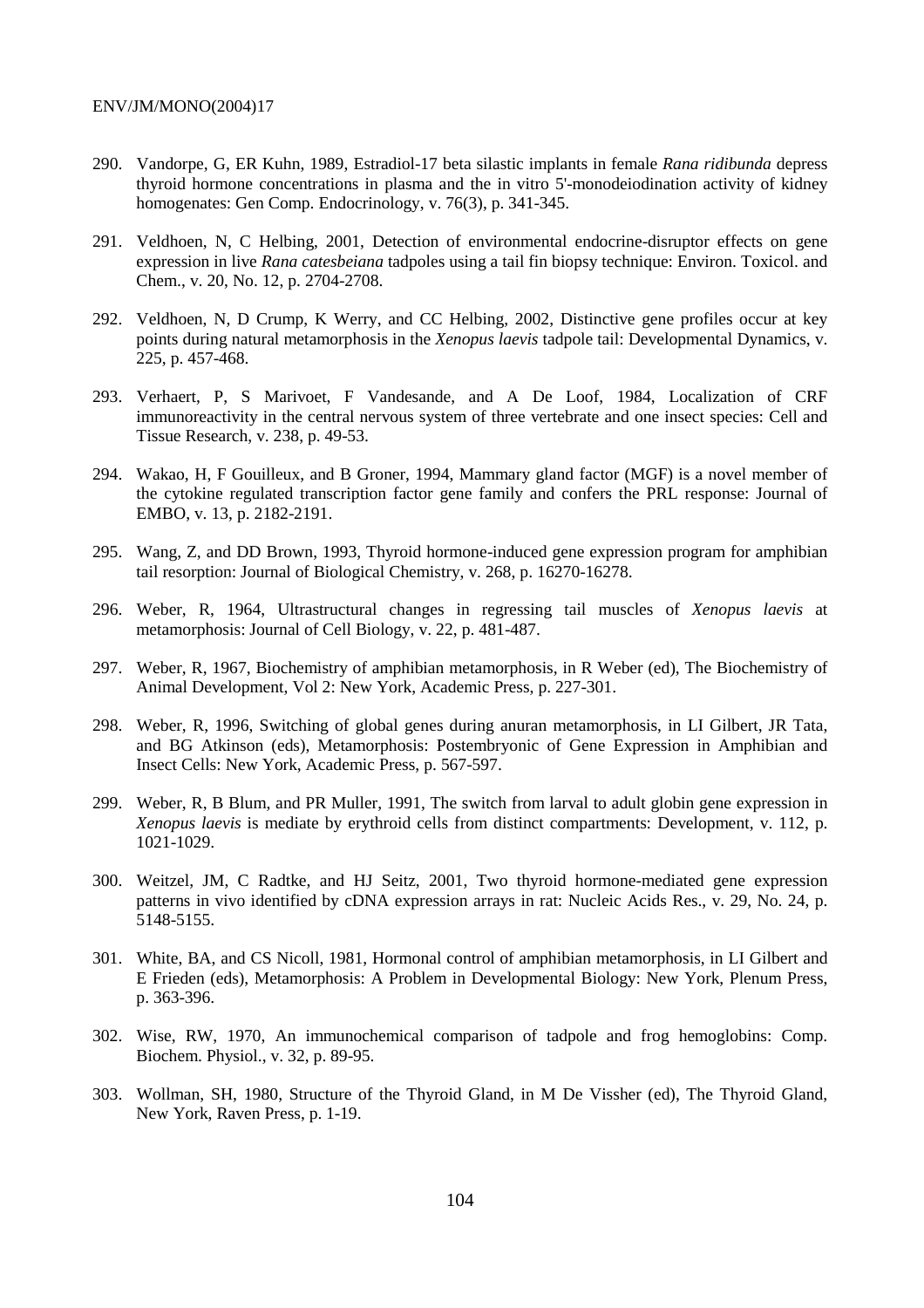- 304. Woody, CJ, and RC Jaffe, 1984, Binding of dexamethasone by hepatic, intestine and tail fin cytosol in *Rana catesbeiana* tadpoles during spontaneous and induced metamorphosis: Gen. Comp. Endocrinology, v. 54, p. 194-202.
- 305. Xu, Q, BS Baker, and JR Tata, 1993, Developmental and hormonal regulation of the *Xenopus* livertype arginase gene: Eur. Journal of Biochemistry, v. 211, p. 891-898.
- 306. Yamamoto, K and S Kikuyama, 1981, Purification and properties of bullfrog prolactin: Endocrinology Jpn., v. 28, p. 59-64.
- 307. Yamamoto, K, and S Kikuyama, 1982, Radioimmunoassay of prolactin in plasma of bullfrog tadpoles: Endocrinology Jpn., v. 29, p. 159-167.
- 308. Yamamoto, K, and S Kikuyama, 1993, Binding of aldosterone by epidermal cytosol in the tail of bullfrog larvae: Gen. Comp. Endocrinology, v. 89, p. 283-290.
- 309. Yamamoto, K, K Niinuma, and S Kikuyama, 1986, Synthesis and storage of prolactin in the pituitary gland of bullfrog tadpoles during metamorphosis: Gen. Comp. Endocrinology, v. 62, p. 247-253.
- 310. Yamauchi, K, T Kasahara, H Hayashi, and R Horiuchi, 1993, Purification and characterization of a 3, 5, 3'-L-triiodothyroninie-specific binding proteins from bullfrog tadpole plasma: A homolog of mammalian transthyretin: Endocrinology, v. 132, p. 2254-2261.
- 311. Yang, Z, and ML Privalsky, 2001, Isoform-specific transcriptional regulation by thyroid hormone receptors: hormone-independent activation operates through a steroid receptor mode of coactivator interaction: Molecular Endocrinology, v. 15, p. 1170-1185.
- 312. Yaoita, Y, Y-B Shi, and DD Brown, 1990, *Xenopus laevis* α and β Thyroid hormone receptors: Proceedings of the National Academy of Sciences USA, v. 87, p. 7090-7094.
- 314. Yasuda, A, K Yamaguchi, T Kobayashi, K Yamamoto, S Kikuyama, and H Kawauchi, 1991, The complete amino acid sequence of prolactin from the bullfrog, *Rana catesbeiana*: Gen. Comp. Endocrinology, v. 83, p. 218-226.
- 315. Yen, PM, and WW Chin, 1994, New advances in understanding the molecular-mechanisms of thyroid hormone action: Trends in Endocrinology Metabolism, v.5, p. 65-72.
- 316. Yoshizato, K, 1989, Biochemistry and cell biology of amphibian metamorphosis with a special emphasis on the mechanism of removal of larval organs: Int. Rev. Cytology, v. 119, p. 97-149.
- 317. Yoshizato, K, 1996, Cell death and histolysis in amphibian tail during metamorphosis, in LI Gilber, JR Tata, and BG Atkinson (eds), Metamorphosis: Postembryonic Reprogramming of Gene Expression in Amphibian and Insect Cells: New York, Academic Press, p. 647-671.
- 318. Yuan, J, S Shaham, S Ledoux, HM Eliss, and HR Horvitz, 1993, The C. elegans cell death gene ced-3 encodes a protein similar to mammalian interleukin-1 beta-converting enzyme: Cell, v. 75, p. 641- 652.
- 319. Zechel, C, X-Q Shen, J-Y Chen, Z-P Chen, P Chambon, and H Groenmeyer, 1994, The dimerization interfaces formed between the DNA binding domains of RXR, RARA and TR determine the binding